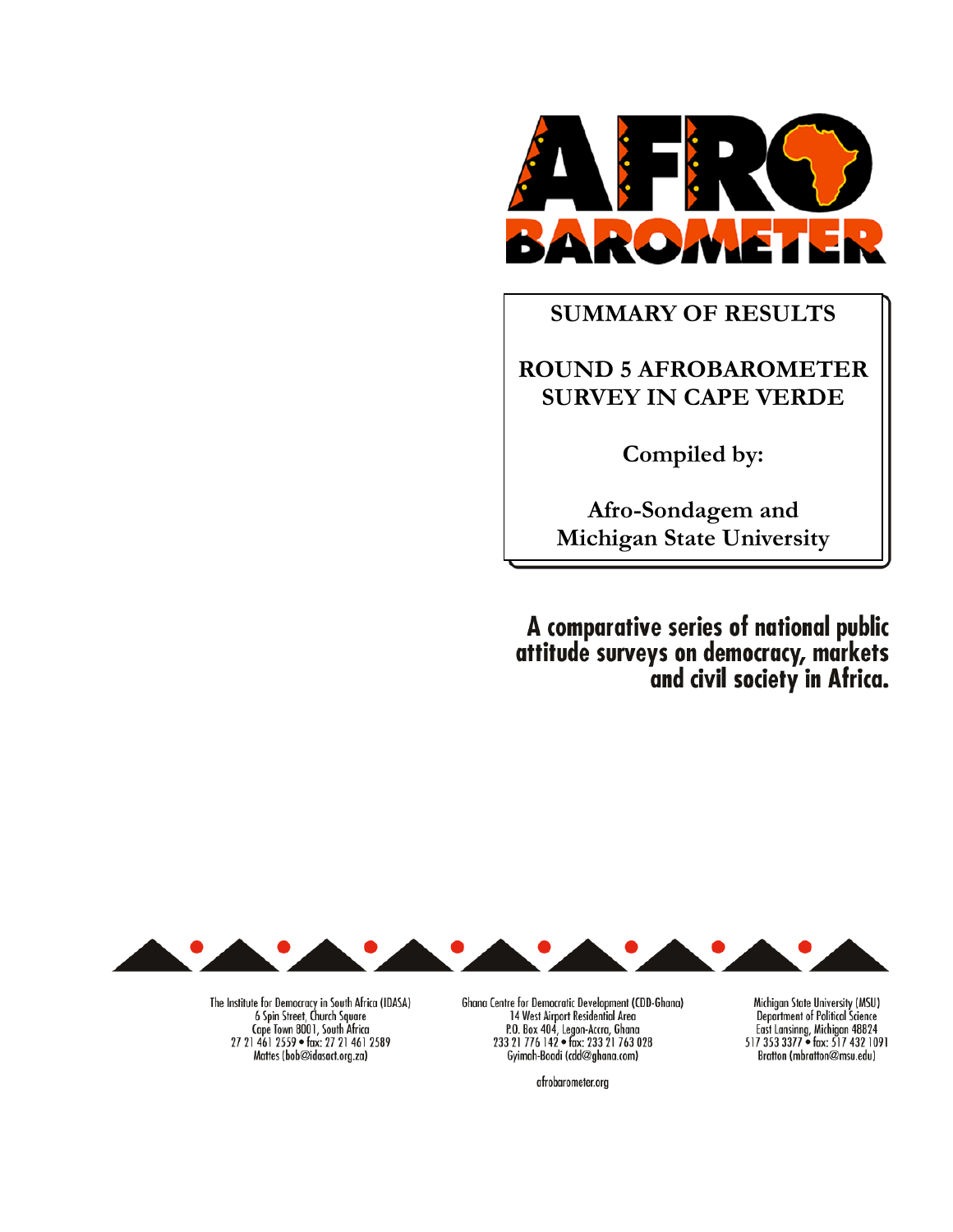# **2008 Round 5 Afrobarometer Survey in Cape Verde**

# **Summary of Results**

The Afrobarometer is an independent, non-partisan research instrument that measures the social, political and economic atmosphere in Africa. In December 2011, the Afrobarometer surveyed a nationally representative, random, stratified probability sample of 1,200 Cape Verdeans. Face-to-face interviews were conducted by the Afrobarometer team based at Afro-Sondagem. The sample was drawn by taking the smallest geographic units, Census Enumeration Areas (EA's), and stratifying all EA's across the country into separate lists according to region (island) and urban or rural status. 150 EAs were then randomly selected from these lists with the probability proportionate to its size in the overall population as represented in 2010 census. This ensures that every eligible adult had an equal and known chance of being selected. Eight households were then randomly selected within each EA, and a respondent 18 years of age or older was randomly selected from each household. A gender quota ensured that every other interview must be with a female. A sample of this size is sufficient to yield an overall margin of error of +/- 3 percent at a confidence level of 95 percent.

*We gratefully acknowledge the support of the UK Department for International Development (DfID), The Mo Ibrahim Foundation, the Swedish International Development Agency (SIDA), and the United States Agency for International Development (USAID) for Afrobarometer Round 5.* 

# **Contact Information:**

For more information please visit the Afrobarometer website, [www.afrobarometer.org,](http://www.afrobarometer.org/) or contact:

[colunas2005@yahoo.com](mailto:colunas2005@yahoo.com) [jasemedo@yahoo.com.br](mailto:jasemedo@yahoo.com.br) [dulanibo@msu.edu](mailto:dulanibo@msu.edu)

**Francisco Rodrigues 19th State Semedo Boniface Dulani** 

Afro-Sondagem Afro-Sondagem AB Operations Manager (Field)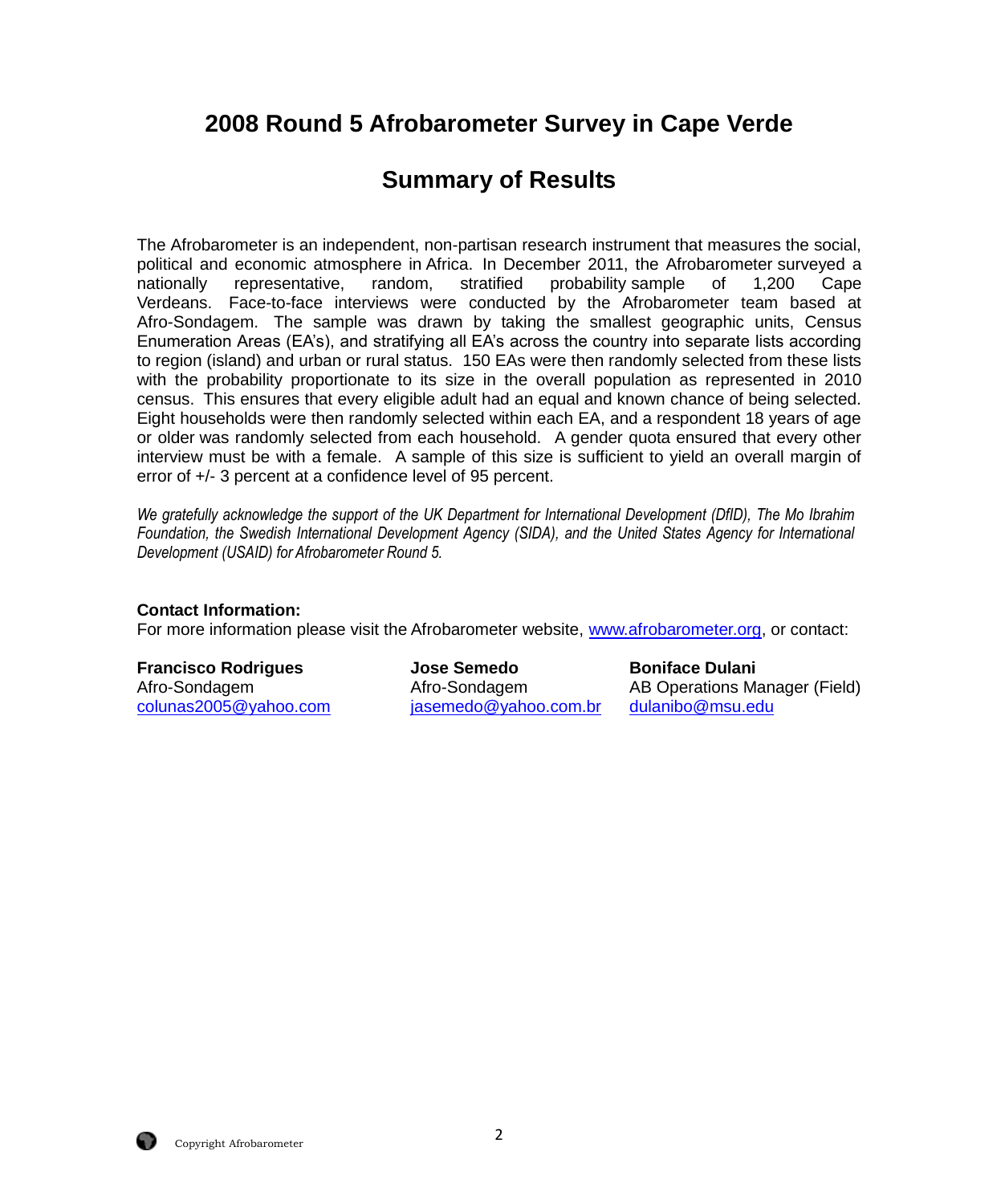# **Sample Survey Technical Information Form**

\_\_\_\_\_\_\_\_\_\_\_\_\_\_\_\_\_\_\_\_\_\_\_\_\_\_\_\_\_\_\_\_\_\_\_\_\_\_\_\_\_\_\_\_\_\_\_\_\_\_\_\_\_\_\_\_\_\_\_\_\_\_\_\_\_\_\_\_\_\_\_\_\_\_\_\_\_\_\_\_\_\_\_\_\_\_\_\_\_\_\_\_\_



# **Survey Overview The Quality of Democracy and Governance in Cape Verde Afrobarometer Round 5, 2011**

| <b>Dates of Fieldwork:</b>   | December 3-12, 2011                                                                                                                                                                           |
|------------------------------|-----------------------------------------------------------------------------------------------------------------------------------------------------------------------------------------------|
| Sample size:                 | 1200                                                                                                                                                                                          |
| <b>Sampling frame:</b>       | Census 2010 - National Institute of Statistics, Cape Verde (INE)                                                                                                                              |
| Sample universe:             | Citizens age 18 years or older, excluding institutions                                                                                                                                        |
| Sample design:               | Nationally representative, random, clustered, stratified, multistage area probability<br>sample                                                                                               |
| <b>Stratification:</b>       | Island and urban-rural location                                                                                                                                                               |
| <b>Stages:</b>               | PSUs (from strata), start points, households, respondents                                                                                                                                     |
| <b>PSU</b> selection:        | Probability proportionate to population size (PPPS)                                                                                                                                           |
| <b>Cluster size:</b>         | 8 households per PSU                                                                                                                                                                          |
| <b>Household selection:</b>  | Randomly selected start points, followed by walk pattern using 5/10 interval.                                                                                                                 |
| <b>Respondent selection:</b> | Gender quota filled by alternating interviews between men and women;<br>respondents of appropriate gender listed, after which household member draws a<br>numbered card to select individual. |
| <b>Weighting:</b>            | Weighted to account for individual selection probabilities.                                                                                                                                   |
| <b>Margin of error:</b>      | $+/-$ 3% with 95% confidence level                                                                                                                                                            |
| <b>Fieldwork by:</b>         | <b>AFROSONDAGEM</b>                                                                                                                                                                           |
| <b>Survey Languages:</b>     | Criulo, Portuguese                                                                                                                                                                            |
| Main researchers:            | Deolinda Reis, Aguido Cabral, José Semedo and Francisco Rodrigues                                                                                                                             |
| <b>Outcome rates:</b>        | Contact rate:<br>98.7%<br>Cooperation rate:<br>95.4%<br>Refusal rate:<br>1.3%<br>Response rate:<br>94.2%                                                                                      |

**EA Substitution Rate:** 0%

\_\_\_\_\_\_\_\_\_\_\_\_\_\_\_\_\_\_\_\_\_\_\_\_\_\_\_\_\_\_\_\_\_\_\_\_\_\_\_\_\_\_\_\_\_\_\_\_\_\_\_\_\_\_\_\_\_\_\_\_\_\_\_\_\_\_\_\_\_\_\_\_\_\_\_\_\_\_\_\_\_\_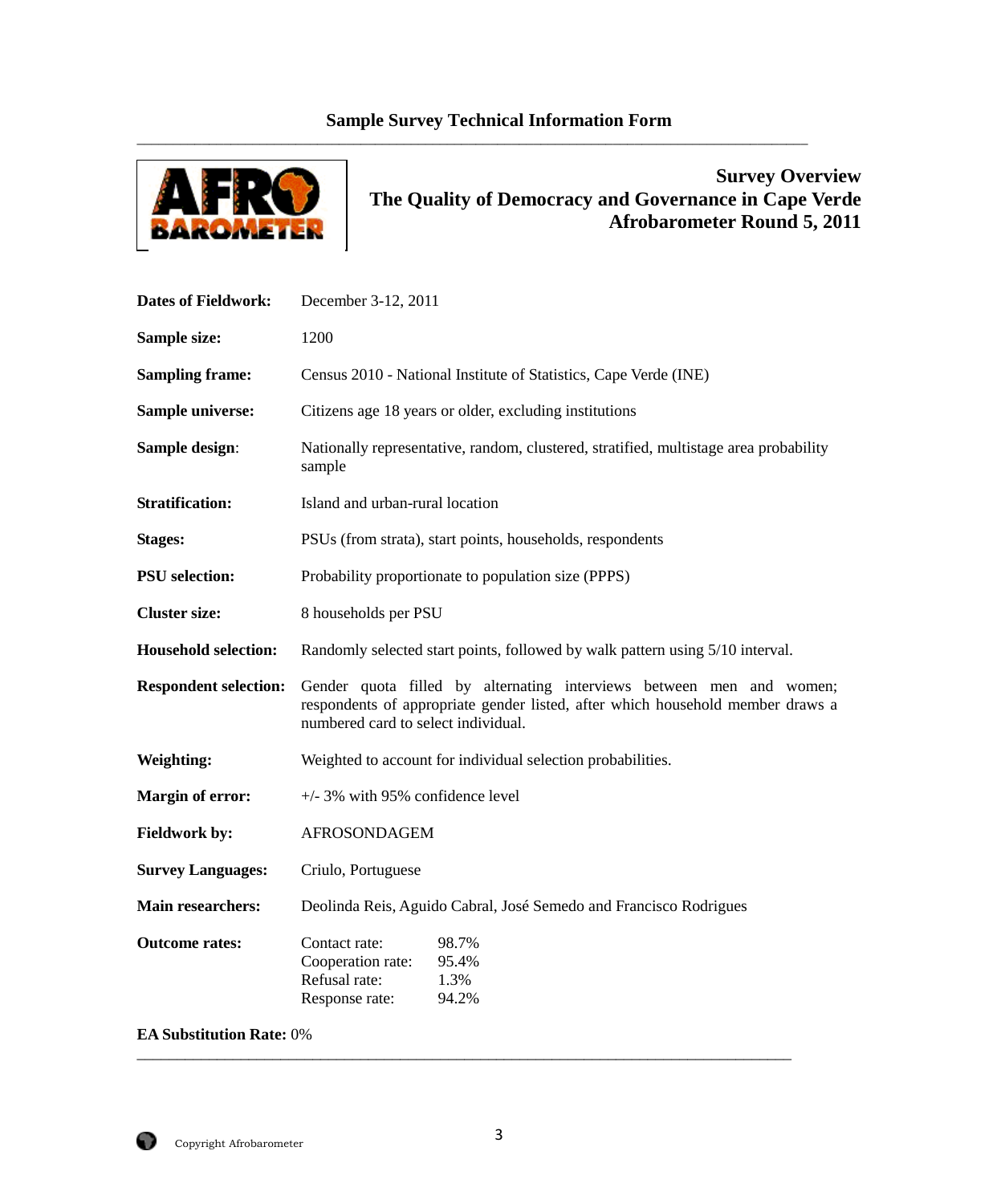**Note:** All figures in the following tables are percentages, rounded to whole numbers. Due to rounding, columns may not add up to exactly 100. Also note that a figure of "0" reported indicates that at least 1 response, but less than 0.5 of all responses, were in this category, whereas a dash ("-") or blank cell indicates that there were no responses in this category. For Questions 1 through 100, weighted frequency distributions are reported.

|                                               | <b>Unweighted</b> | Weighted         |
|-----------------------------------------------|-------------------|------------------|
| Gender                                        |                   |                  |
| Male                                          | 49.3              | 49.3             |
| Female                                        | 50.7              | 50.7             |
|                                               |                   |                  |
| Location                                      |                   |                  |
| Urban                                         | 69.5              | 70.0             |
| Rural                                         | 30.5              | 30.0             |
|                                               |                   |                  |
| Region                                        |                   |                  |
| Santo Antão                                   | 11.9              | 11.5             |
| São Vicente                                   | 21.2              | 21.4             |
| Santiago - Interior                           | 23.8              | 23.8             |
| Santiago - Praia                              | 33.8              | 34.3             |
| Fogo                                          | 9.3               | 9.0              |
| Education                                     |                   |                  |
| No formal schooling                           | 9.5               | 9.4              |
| Informal schooling only                       | $\overline{1.2}$  | $\overline{1.3}$ |
| Some primary schooling                        | 23.8              | 23.8             |
| Primary school completed                      | 11.5              | 11.4             |
| Some secondary school/high school             | 28.6              | 28.6             |
| Secondary school completed/high school        | 11.3              | 11.4             |
| Post-secondary qualifications, not university | 1.8               | 1.7              |
| Some university                               | 6.1               | 6.4              |
| University completed                          | 5.0               | 4.9              |
| Don't know                                    | $\cdot$ .2        | $\overline{.2}$  |
| Religion                                      |                   |                  |
| Christian                                     | 83.9              | 86.3             |
| Muslim                                        | $\cdot$ 1         | $\cdot$ 1        |
| Other                                         | 13.2              | 13.7             |
| Refused                                       | 2.9               | 3.0              |

#### **Demographic Distribution of the Sample**

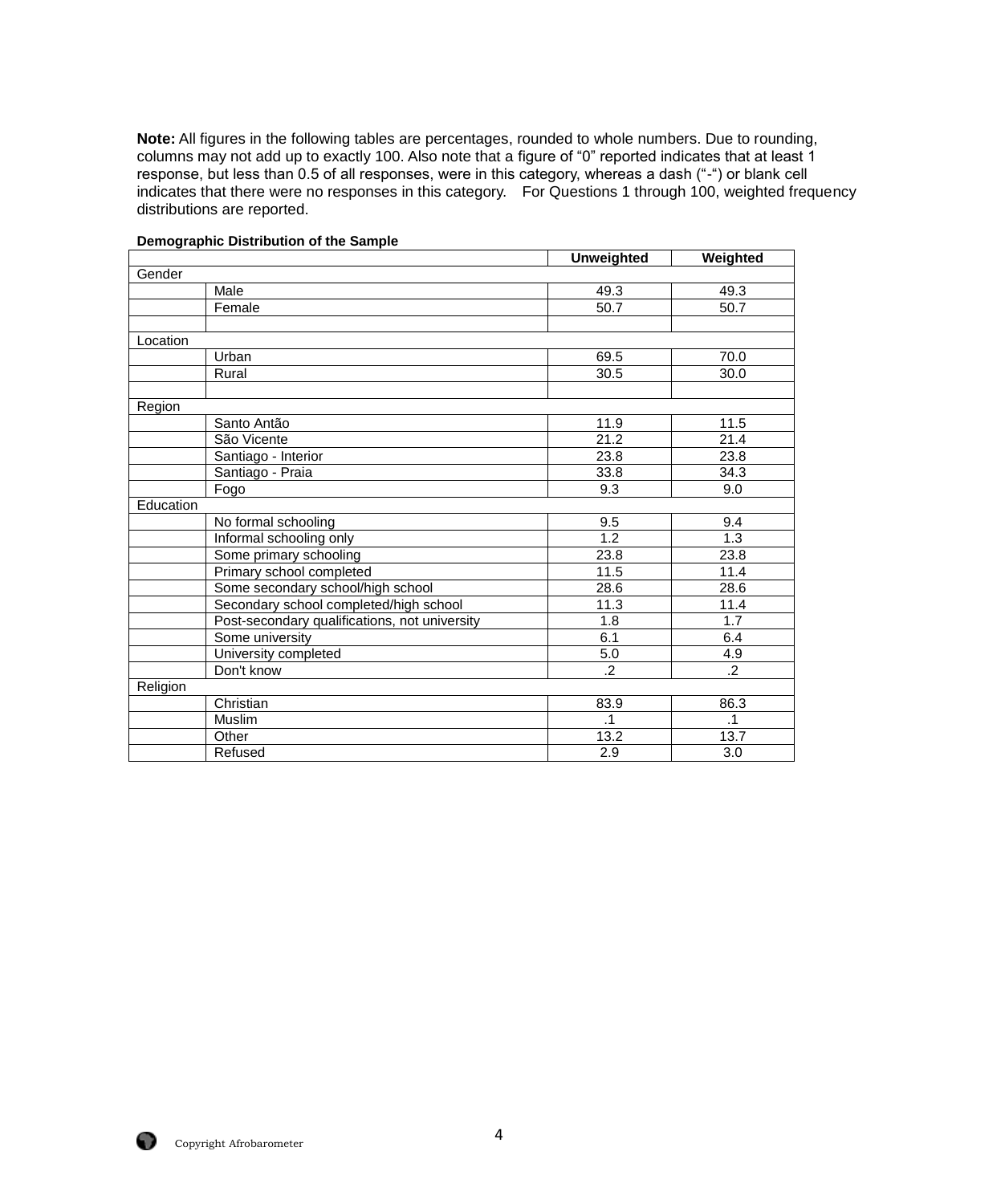# **1. How old are you?**

|                    | Urban | Rural | Male | Female | <b>TOTAL</b> |
|--------------------|-------|-------|------|--------|--------------|
| 18 a 24            | 24    | 26    | 26   | 24     | 25           |
| 25 a 34            | 29    | 22    | 25   | 29     | 27           |
| 35 a 44            | 16    | 18    | 16   | 17     | 17           |
| 45 a 54            | 16    | 17    | 17   | 15     | 16           |
| 55 a 65            |       | 8     |      | 8      | 8            |
| Over <sub>65</sub> | 8     | 8     | 8    | 8      | 8            |
| Don't know         | 0     |       | 0    | 0      | 0            |
|                    | 100   | 100   | 100  | 100    | 100          |

#### **2. Which Cape Verdean language is your home language?**

| . .<br>. . | . .<br>. .<br>Urban | <b>Rural</b> | <b>Male</b> | Female | <b>TOTAL</b> |
|------------|---------------------|--------------|-------------|--------|--------------|
| Crioulo    | 100                 | 100          | 100         | 100    | 100          |
| Português  |                     |              |             |        |              |
|            | 100                 | 100          | 100         | 100    | 100          |

# **3a. In general, how would you describe: Country's present economic condition**

|                      | Urban | <b>Rural</b> | Male | Female | <b>TOTAL</b> |
|----------------------|-------|--------------|------|--------|--------------|
| Very Bad             | 6     | 8            | 6    | 8      |              |
| Fairly bad           | 23    | 27           | 22   | 26     | 24           |
| Neither good nor bad | 58    | 49           | 55   | 55     | 55           |
| Fairly good          | 11    | 13           | 14   | 9      | 11           |
| Very good            | 0     |              |      |        | 0            |
| Don't know           | ົ     | 3            | າ    | ∩      | 2            |
|                      | 100   | 100          | 100  | 100    | 100          |

# **3b. In general, how would you describe: Your present living conditions**

|                      | Urban | Rural | Male | Female | <b>TOTAL</b> |
|----------------------|-------|-------|------|--------|--------------|
| Very Bad             | 4     | 5     | 4    | 5      | ხ            |
| Fairly bad           | 21    | 26    | 23   | 22     | 23           |
| Neither good nor bad | 61    | 53    | 58   | 59     | 58           |
| Fairly good          | 13    | 14    | 14   | 12     | 13           |
| Very good            |       | 0     |      |        |              |
| Don't know           |       |       |      |        | 0            |
|                      | 100   | 100   | 100  | 100    | 100          |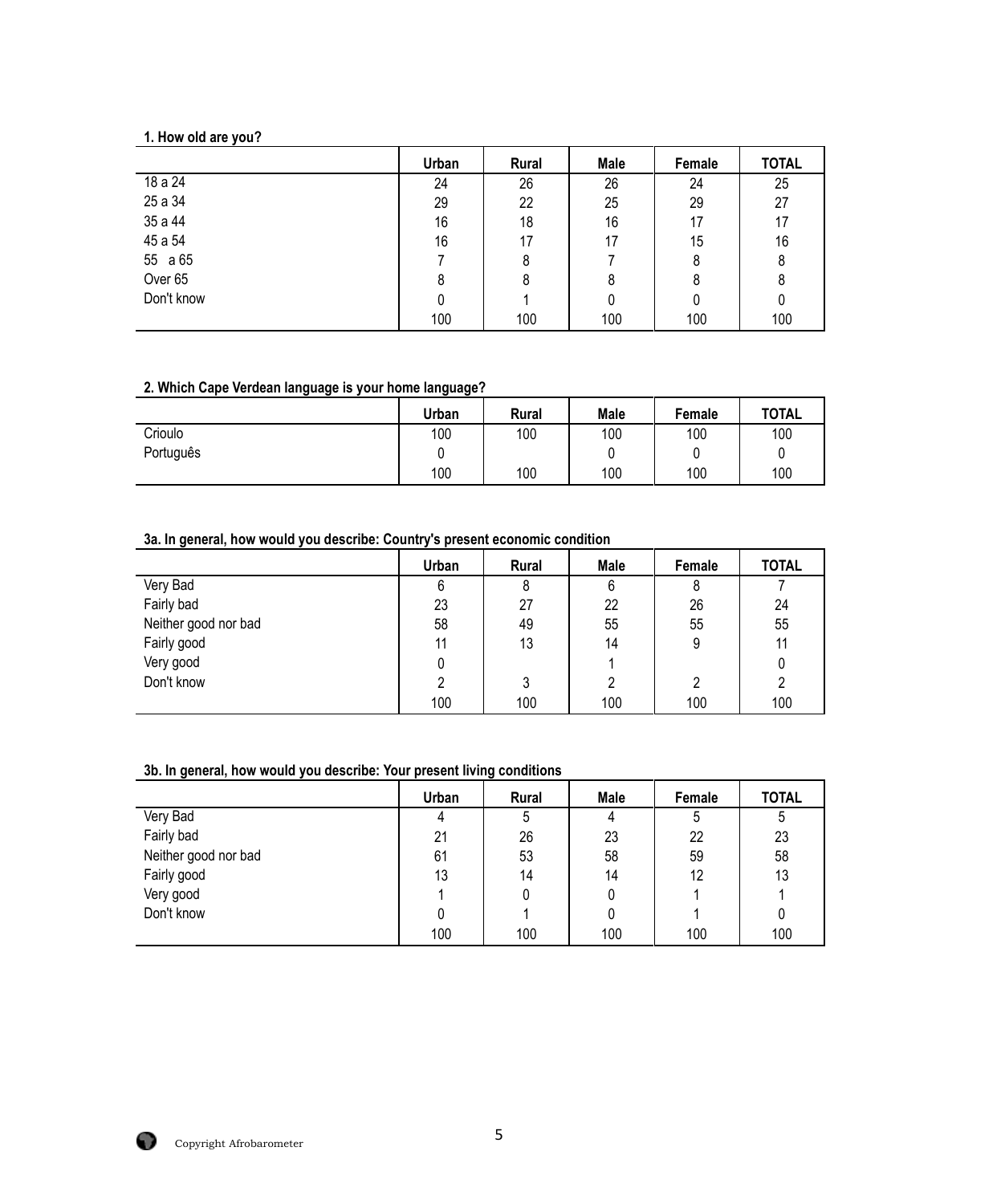|               | Urban | Rural | Male | Female | <b>TOTAL</b> |
|---------------|-------|-------|------|--------|--------------|
| Much Worse    |       |       |      |        |              |
| Worse         | 19    | 23    | 19   | 21     | 20           |
| Same          | 42    | 46    | 45   | 42     | 43           |
| <b>Better</b> | 24    | 22    | 23   | 23     | 23           |
| Much Better   |       |       | 0    |        |              |
| Don't know    | 13    |       | 11   | 12     | 11           |
|               | 100   | 100   | 100  | 100    | 100          |

**4. In general, how do you rate your living conditions compared to those of other Cape Verdeans**

**5a. Looking back, how do you rate the following compared to twelve months ago: Country's economic condition compared to 12 months ago**

|               | Urban | Rural | <b>Male</b> | Female | <b>TOTAL</b> |
|---------------|-------|-------|-------------|--------|--------------|
| Much Worse    | റ     |       |             |        |              |
| Worse         | 26    | 19    | 23          | 25     | 24           |
| Same          | 33    | 39    | 34          | 36     | 35           |
| <b>Better</b> | 34    | 36    | 37          | 33     | 35           |
| Much Better   |       |       | 3           |        |              |
| Don't know    | ົ     | 3     |             |        | J            |
|               | 100   | 100   | 100         | 100    | 100          |

**5b. Looking back, how do you rate the following compared to twelve months ago: Your living conditions compared to 12 months ago**

|               | Urban | Rural          | <b>Male</b> | Female | <b>TOTAL</b> |
|---------------|-------|----------------|-------------|--------|--------------|
| Much Worse    |       | U              |             |        |              |
| Worse         | 21    | 15             | 18          | 21     | 19           |
| Same          | 45    | 48             | 45          | 46     | 46           |
| <b>Better</b> | 30    | 33             | 33          | 29     | 31           |
| Much Better   | ົ     | $\overline{2}$ | っ           | റ      | 2            |
| Don't know    |       |                |             |        |              |
|               | 100   | 100            | 100         | 100    | 100          |

**6a. Looking ahead, do you expect the following to be better or worse: Economic conditions in this country in twelve months time?**

|             | Urban | Rural | Male | Female | <b>TOTAL</b> |
|-------------|-------|-------|------|--------|--------------|
| Much Worse  |       |       |      | ∩      |              |
| Worse       | 11    | 6     | 10   | 9      | 10           |
| Same        | 10    | 9     | 9    | 11     | 10           |
| Better      | 59    | 61    | 62   | 58     | 60           |
| Much Better | 13    | 16    | 12   | 15     | 14           |
| Don't know  | ხ     |       | 6    | 6      | 6            |
|             | 100   | 100   | 100  | 100    | 100          |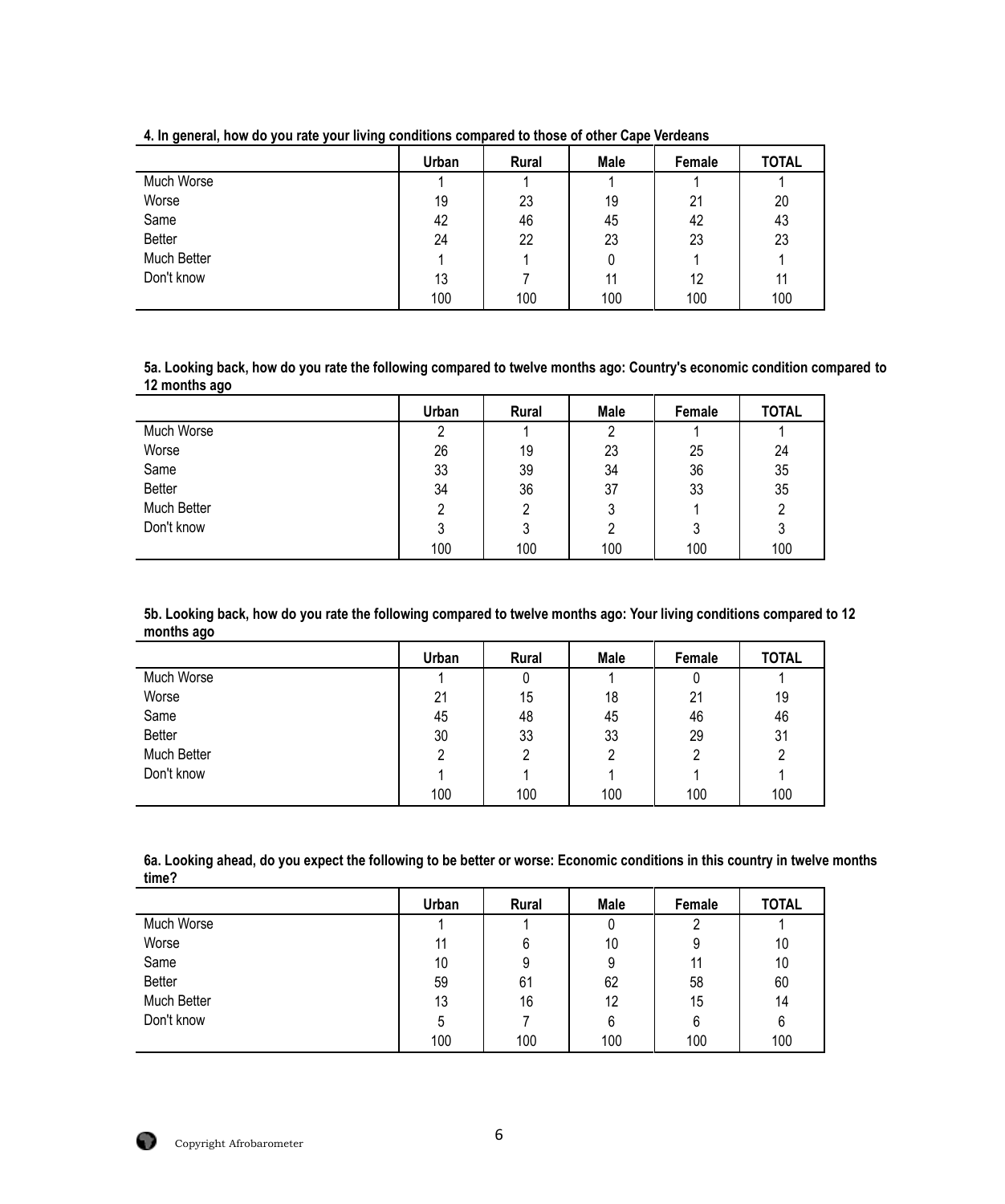|               | Urban | <b>Rural</b> | Male | Female | <b>TOTAL</b> |
|---------------|-------|--------------|------|--------|--------------|
| Much Worse    |       |              |      |        | υ            |
| Worse         |       | 5            | 5    | 4      |              |
| Same          | 11    | 10           | 10   | 11     | 11           |
| <b>Better</b> | 64    | 62           | 64   | 62     | 63           |
| Much Better   | 15    | 17           | 15   | 16     | 16           |
| Don't know    | 6     | 6            | 5    |        | 6            |
|               | 100   | 100          | 100  | 100    | 100          |

**6b. Looking ahead, do you expect the following to be better or worse: Your living conditions in twelve months time?**

#### **7. What about the overall direction of the country? Would you say that the country is going in the wrong direction or going in the right direction**

|                              | Urban | <b>Rural</b> | <b>Male</b> | <b>Female</b> | <b>TOTAL</b> |
|------------------------------|-------|--------------|-------------|---------------|--------------|
| Going in the wrong direction | 22    | 24           | 21          | 24            | 22           |
| Going in the right direction | 66    | 65           | 69          | 63            | 66           |
| Don't know                   | 12    | 12           | 10          | 13            | 12           |
|                              | 100   | 100          | 100         | 100           | 100          |

**8a. Over the past year, how often, if ever, have you or anyone in your family: Gone without enough food to eat?**

|                    | Urban | Rural | Male | Female | <b>TOTAL</b> |
|--------------------|-------|-------|------|--------|--------------|
| Never              | 75    | 75    | 75   | 75     | 75           |
| Just once or twice | 10    | 8     | 9    | 10     | 10           |
| Several times      | 11    | 10    |      | 10     | 10           |
| Many times         |       | 6     | 5    |        |              |
| Always             |       |       |      |        |              |
| Don't Know         |       |       |      |        |              |
|                    | 100   | 100   | 100  | 100    | 100          |

# **8b. Over the past year, how often, if ever, have you or anyone in your family: Gone without enough clean water for home use?**

|                    | Urban | Rural | Male | Female | <b>TOTAL</b> |
|--------------------|-------|-------|------|--------|--------------|
| Never              | 45    | 67    | 54   | 50     | 52           |
| Just once or twice | 11    | 12    | 11   | 11     | 11           |
| Several times      | 16    | 9     | 14   | 14     | 14           |
| Many times         | 23    | 10    | 17   | 21     | 19           |
| Always             | 5     | 3     | 5    | 4      | 4            |
| Don't Know         |       |       | 0    |        |              |
|                    | 100   | 100   | 100  | 100    | 100          |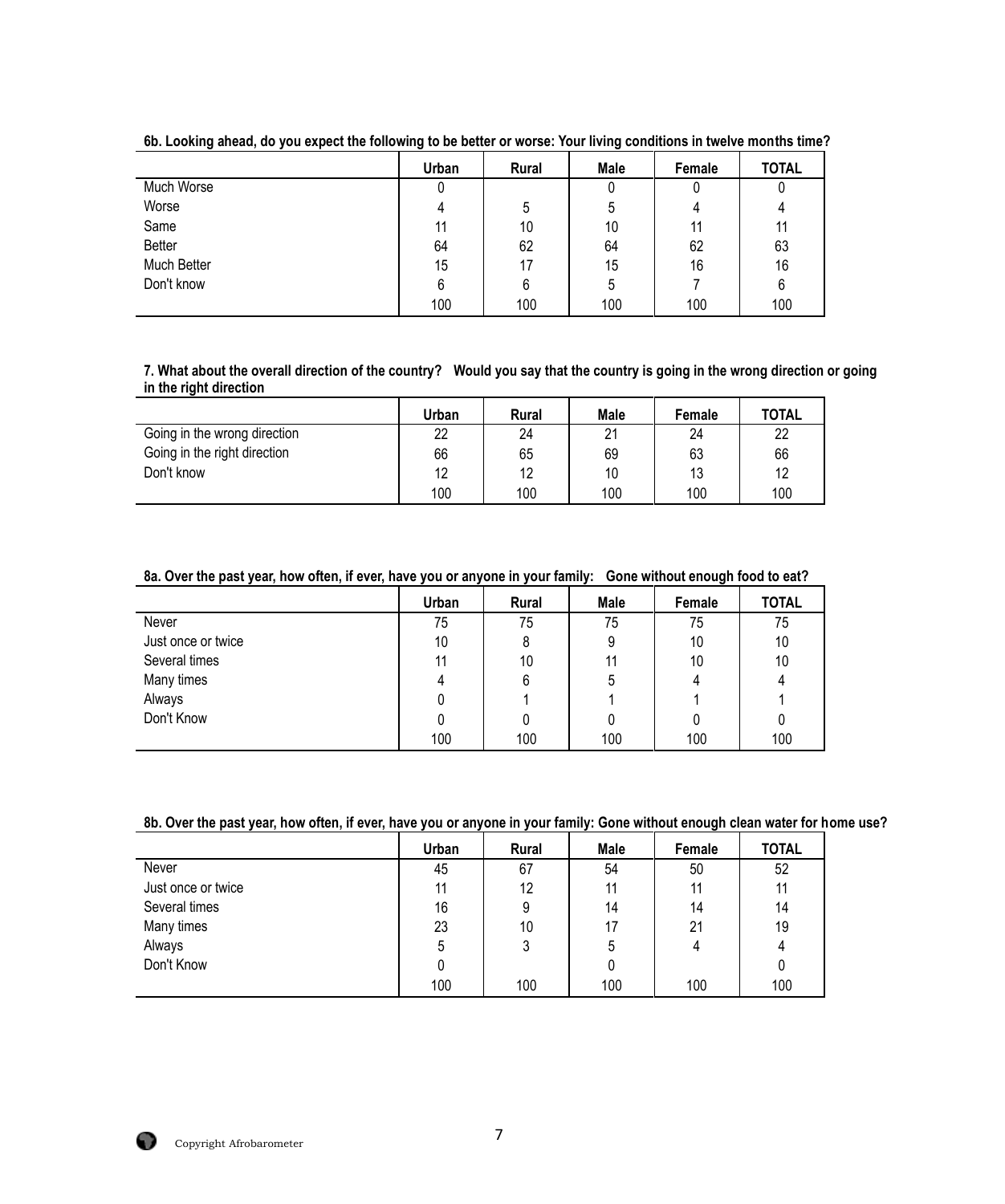**8c. Over the past year, how often, if ever, have you or anyone in your family: Gone without medicines or medical treatment?**

|                    | Urban | Rural | <b>Male</b> | Female | <b>TOTAL</b> |
|--------------------|-------|-------|-------------|--------|--------------|
| Never              | 72    | 61    | 71          | 66     | 68           |
| Just once or twice | 13    | 14    | 13          | 14     | 13           |
| Several times      | 8     | 12    |             | 11     | 9            |
| Many times         | 5     | 10    | 6           | 8      |              |
| Always             |       | 3     | 3           |        | 2            |
| Don't Know         |       |       |             |        |              |
|                    | 100   | 100   | 100         | 100    | 100          |

# **8d. Over the past year, how often, if ever, have you or anyone in your family: Gone without enough fuel to cook your food?**

|                    | Urban | <b>Rural</b> | Male | Female | <b>TOTAL</b> |
|--------------------|-------|--------------|------|--------|--------------|
| Never              | 66    | 66           | 68   | 65     | 66           |
| Just once or twice | 14    | 11           | 12   | 14     | 13           |
| Several times      | 12    | 11           | 11   | 13     | 12           |
| Many times         | 6     | 8            |      | 6      |              |
| Always             |       | 3            | J    |        |              |
| Don't Know         |       |              |      |        |              |
|                    | 100   | 100          | 100  | 100    | 100          |

# **8e. Over the past year, how often, if ever, have you or anyone in your family: Gone without a cash income?**

|                    | Urban | Rural | Male | Female | <b>TOTAL</b> |
|--------------------|-------|-------|------|--------|--------------|
| Never              | 43    | 31    | 41   | 38     | 39           |
| Just once or twice | 15    | 11    | 16   | 12     | 14           |
| Several times      | 16    | 19    | 16   | 18     | 17           |
| Many times         | 13    | 18    | 13   | 16     | 15           |
| Always             | 12    | 20    | 13   | 15     | 14           |
| Don't Know         |       |       |      |        |              |
|                    | 100   | 100   | 100  | 100    | 100          |

# **9a. Over the past year, how often, if ever, have you or anyone in your family: Felt unsafe walking in your neighbourhood?**

|                    | Urban | <b>Rural</b> | Male | Female | <b>TOTAL</b> |
|--------------------|-------|--------------|------|--------|--------------|
| Never              | 42    | 82           | 58   | 50     | 54           |
| Just once or twice |       | 5            | 6    |        | 6            |
| Several times      | 15    |              | 11   | 14     | 13           |
| Many times         | 24    | 5            | 17   | 20     | 18           |
| Always             | 12    |              | 9    | 8      | 9            |
| Don't Know         | 0     |              |      |        | 0            |
|                    | 100   | 100          | 100  | 100    | 100          |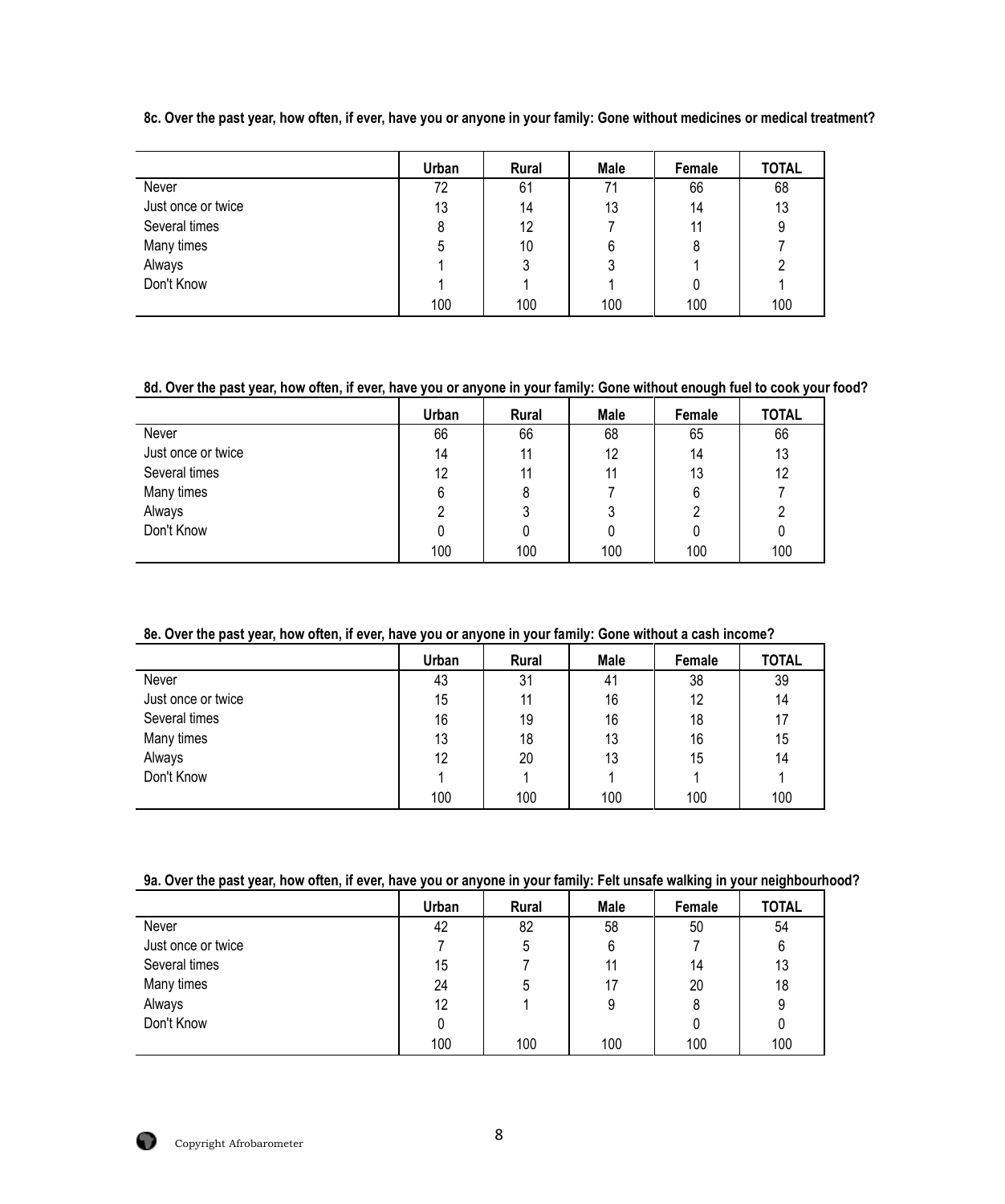|                    | Urban | Rural | Male | Female | <b>TOTAL</b> |
|--------------------|-------|-------|------|--------|--------------|
| Never              | 63    | 86    | 75   | 65     | 70           |
| Just once or twice | 8     | 4     | 6    | 8      |              |
| Several times      | 11    | 6     | 6    | 13     | 10           |
| Many times         | 12    |       |      | 10     | 10           |
| Always             | 6     |       |      | 4      |              |
| Don't Know         |       |       |      |        | 0            |
|                    | 100   | 100   | 100  | 100    | 100          |

**9b. Over the past year, how often, if ever, have you or anyone in your family: Feared crime in your own home?**

## **10a. During the past year, have you or anyone in your family:** *Had something stolen from your house?*

|                          | Urban | <b>Rural</b> | Male | Female | <b>TOTAL</b> |
|--------------------------|-------|--------------|------|--------|--------------|
| No                       |       | 88           | 80   | 81     | 81           |
| Yes, once                | 11    | 6            |      |        | 10           |
| Yes, twice               |       | 4            | b    |        | ხ            |
| Yes, three or more times |       | ŋ            |      |        | ხ            |
|                          | 100   | 100          | 100  | 100    | 100          |

# **10b. During the past year, have you or anyone in your family:** *Been physically attacked?*

|                          | Urban | <b>Rural</b> | Male | Female | <b>TOTAL</b> |
|--------------------------|-------|--------------|------|--------|--------------|
| No                       | 91    | 95           | 91   | 94     | 92           |
| Yes, once                | 6     | ມ            |      | 4      | 5            |
| Yes, twice               |       |              |      |        |              |
| Yes, three or more times |       |              |      |        |              |
| Don't Know               |       |              |      |        |              |
|                          | 100   | 100          | 100  | 100    | 100          |

#### **10C. Was any such incident reported to the police?**

|            | <b>Urban</b> | Rural | <b>Male</b> | Female | <b>TOTAL</b> |
|------------|--------------|-------|-------------|--------|--------------|
| No         | 50           | 73    | 52          | 57     | 54           |
| Yes        | 50           | 27    | 48          | 43     | 45           |
| Don't know |              |       |             |        |              |
|            | 100          | 100   | 100         | 100    | 100          |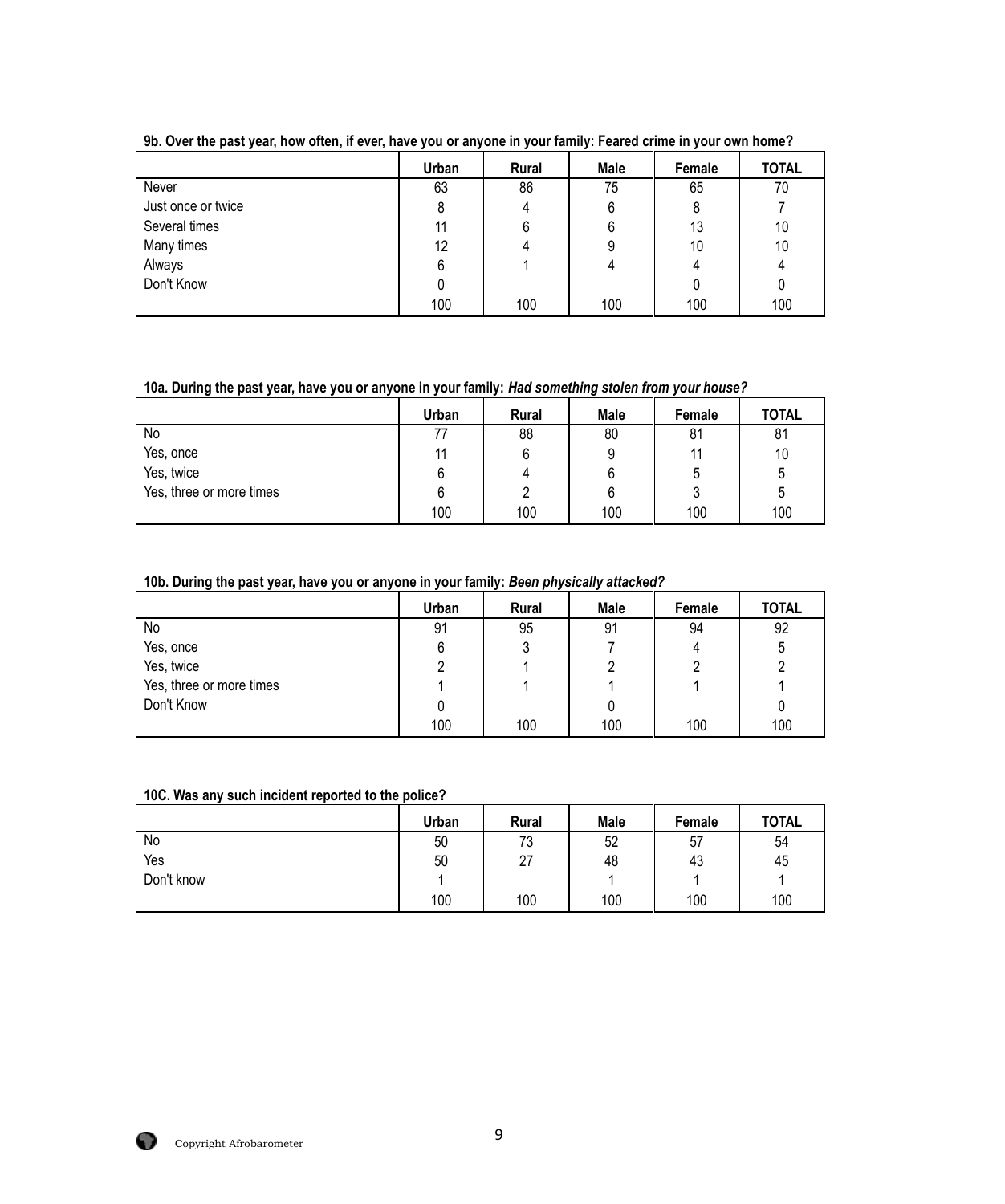**11. Some people say that many crimes are never reported to the police. Based on your experience, what do you think is the main reason that many people do not report crimes like thefts or attacks to the police when they occur?**

|                                                     | Urban | <b>Rural</b>   | <b>Male</b> | Female | <b>TOTAL</b> |
|-----------------------------------------------------|-------|----------------|-------------|--------|--------------|
| Most people do report crimes to the police          | 4     | 4              | 4           | 4      | 4            |
| People don't have enough time to report<br>crimes   | 2     | 2              | 3           |        | 2            |
| No police or police station in the area/too far     | 0     | 4              |             |        |              |
| People don't listen or care                         | 15    | 14             | 16          | 14     | 15           |
| Police wouldn't have been able to do<br>anything    | 13    | 4              | 11          | 11     | 11           |
| Police may be involved in the robbery or<br>assault | 0     |                | 0           |        |              |
| Victim feared reprisal from attacker                | 46    | 42             | 45          | 44     | 45           |
| Victim too ashamed or embarrased                    | 4     | 6              | 5           | 4      | 5            |
| Crime was reported to other authority               |       |                |             |        | O            |
| Lack of evidence or witnesses                       | N     | $\overline{c}$ |             |        |              |
| Criminal unknown / lack of suspect                  |       |                |             |        |              |
| People fear police / don't trust police             |       |                |             |        |              |
| Crime was minor                                     |       |                |             |        |              |
| Criminals were relatives or friends                 |       |                |             |        |              |
| Don't know how to report / ignorance                |       |                |             |        |              |
| People forgive the criminals                        |       |                |             |        |              |
| To do justice with own hands / Revenge              |       |                |             |        |              |
| Other                                               | 2     | 2              |             | 2      |              |
| Don't know                                          | 9     | 16             |             | 13     | 11           |
|                                                     | 100   | 100            | 100         | 100    | 100          |

# **12. If you were a victim of crime in this country, who, if anyone, would you go to first for assistance?**

|                                                            | Urban | Rural          | Male | Female | TOTAL |
|------------------------------------------------------------|-------|----------------|------|--------|-------|
| The police                                                 | 91    | 87             | 89   | 90     | 90    |
| A security service or security company that<br>you pay for | 0     | 0              | 0    |        |       |
| A traditional leader or traditional court                  | ∩     | 4              |      | 2      |       |
| A street committee or local security<br>organization       |       |                | 0    |        |       |
| A powerful local person or local gang                      |       |                |      |        |       |
| You would personally take revenge                          |       | $\overline{2}$ |      |        |       |
| You would join with others to take revenge                 |       |                |      |        |       |
| Your own family or friends                                 |       | 3              |      |        |       |
| The family of the perpetrator                              |       |                |      |        |       |
| Local government official                                  |       |                |      |        |       |
| House of Law                                               |       |                |      |        |       |
| Hospital                                                   |       |                |      |        |       |
| Other                                                      |       |                |      |        |       |
| Don't know                                                 |       |                |      |        |       |
|                                                            | 100   | 100            | 100  | 100    | 100   |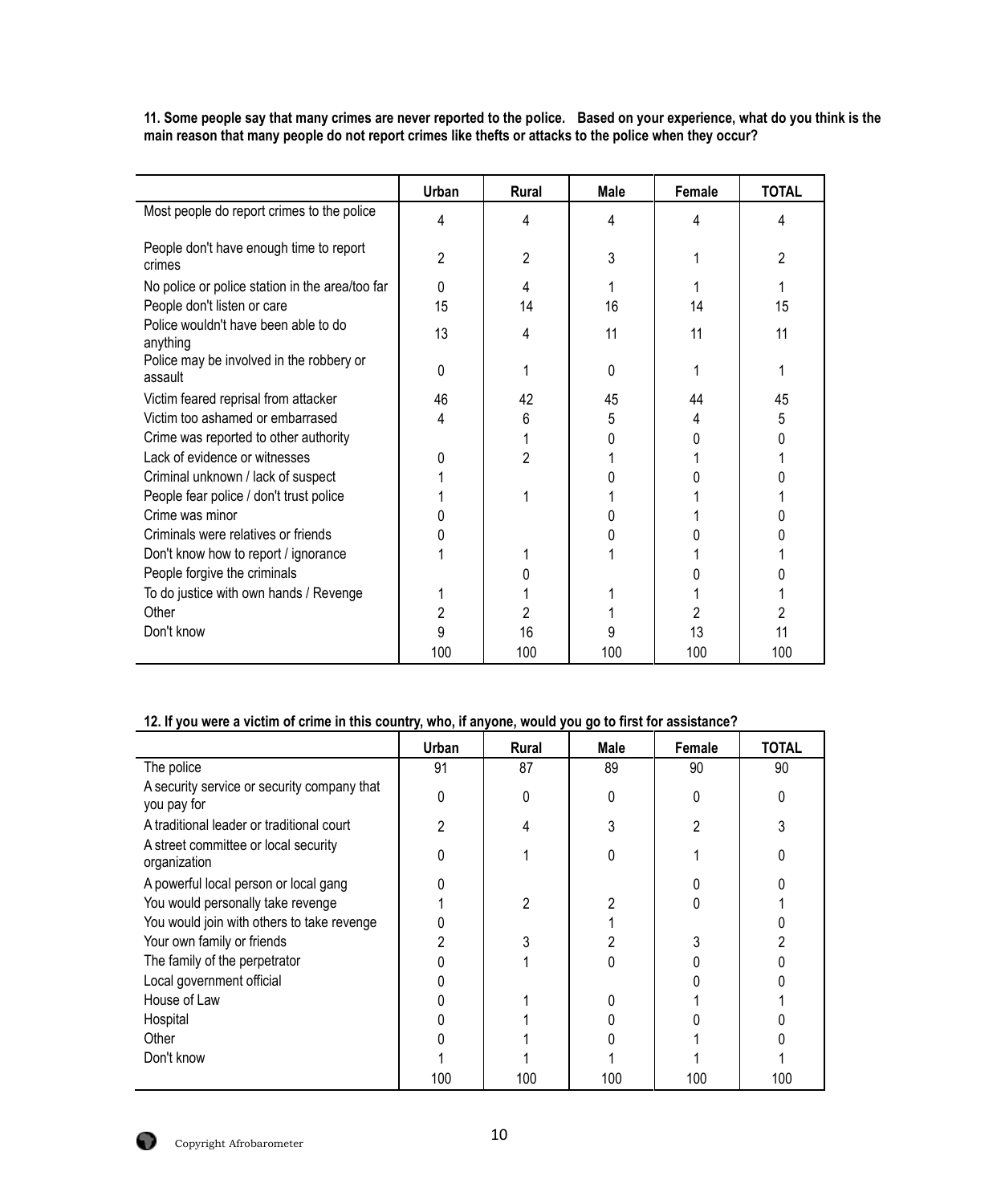#### **13a. How often do you get news from the following sources: Radio**

|                        | Urban | <b>Rural</b> | Male | Female | <b>TOTAL</b> |
|------------------------|-------|--------------|------|--------|--------------|
| Never                  | 11    | 16           | 9    | 16     | 13           |
| Less than once a month | 9     |              |      | 10     | 8            |
| A few times a month    | 12    | 11           | 11   | 12     | 11           |
| A few times a week     | 31    | 30           | 31   | 30     | 31           |
| Every day              | 38    | 36           | 42   | 32     | 37           |
| Don't know             |       |              |      |        |              |
|                        | 100   | 100          | 100  | 100    | 100          |

## **13b. How often do you get news from the following sources: Television**

|                        | Urban | <b>Rural</b> | Male | Female | <b>TOTAL</b> |
|------------------------|-------|--------------|------|--------|--------------|
| Never                  |       | 12           | 6    |        |              |
| Less than once a month |       | J            |      |        |              |
| A few times a month    |       | ა            |      |        |              |
| A few times a week     | 23    | 24           | 25   | 22     | 23           |
| Every day              | 68    | 56           | 63   | 65     | 64           |
|                        | 100   | 100          | 100  | 100    | 100          |

# **13c. How often do you get news from the following sources: Newspapers**

|                        | Urban | <b>Rural</b> | Male | Female | <b>TOTAL</b> |
|------------------------|-------|--------------|------|--------|--------------|
| Never                  | 48    | 63           | 46   | 59     | 53           |
| Less than once a month | 13    | 12           | 16   | 10     | 13           |
| A few times a month    | 13    | 13           | 13   | 13     | 13           |
| A few times a week     | 19    | 9            | 18   | 13     | 16           |
| Every day              | 6     |              |      | 4      | 5            |
| Don't know             |       | 0            |      |        |              |
|                        | 100   | 100          | 100  | 100    | 100          |

# **13d. How often do you get news from the following sources: Internet**

|                        | Urban | Rural | Male | Female | <b>TOTAL</b> |
|------------------------|-------|-------|------|--------|--------------|
| Never                  | 55    | 77    | 56   | 67     | 62           |
| Less than once a month |       | 5     |      | 4      | 5            |
| A few times a month    |       | 6     |      |        |              |
| A few times a week     | 18    |       | 18   | 13     | 15           |
| Every day              | 13    |       | 10   |        | 9            |
| Don't know             |       |       |      |        |              |
|                        | 100   | 100   | 100  | 100    | 100          |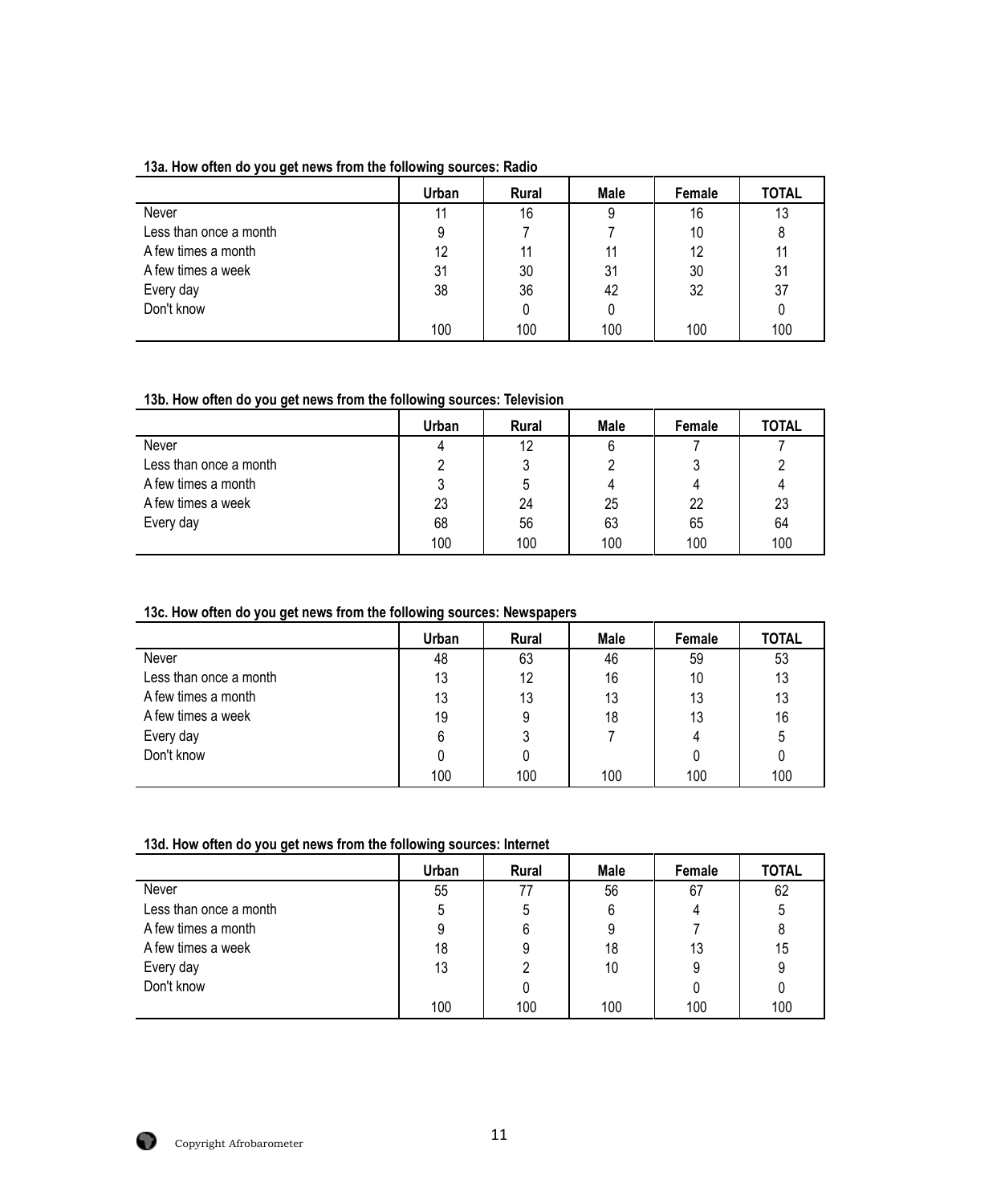| 14. How interested would you say you are in public affairs? You know, in politics and government? |  |  |
|---------------------------------------------------------------------------------------------------|--|--|
|                                                                                                   |  |  |

|                       | Urban | <b>Rural</b> | Male | Female | <b>TOTAL</b> |
|-----------------------|-------|--------------|------|--------|--------------|
| Not at all interested | 24    | 28           | 22   | 29     | 25           |
| Not very interested   | 16    | 19           | 15   | 18     | 17           |
| Somewhat interested   | 31    | 25           | 30   | 29     | 29           |
| Very interested       | 28    | 28           | 33   | 23     | 28           |
| Don't know            |       | 0            | 0    |        |              |
|                       | 100   | 100          | 100  | 100    | 100          |

# **15. When you get together with your friends or family, would you say you discuss political matters**

|              | Urban | <b>Rural</b> | Male | Female | TOTAL |
|--------------|-------|--------------|------|--------|-------|
| Never        | 30    | 41           | 28   | 39     | 33    |
| Occasionally | 46    | 38           | 43   | 44     | 44    |
| Frequently   | 23    | 21           | 29   | 16     | 23    |
| Don't know   | 0     | U            |      |        |       |
|              | 100   | 100          | 100  | 100    | 100   |

#### **16. Do you agree or disagree with the following statement: Sometimes politics and government seem so complicated that a person like me cannot really understand what is going on.**

|                             | Urban | <b>Rural</b> | Male | Female | <b>TOTAL</b> |
|-----------------------------|-------|--------------|------|--------|--------------|
| Strongly agree              | 26    | 24           | 24   | 27     | 25           |
| Agree                       | 36    | 43           | 38   | 38     | 38           |
| Neither agree nor disagree  | 13    | 12           | 13   | 13     | 13           |
| Disagree                    | 17    | 12           | 16   | 14     | 15           |
| Strongly disagree           |       | 3            | 6    |        | 5            |
| Don't know/Don't understand |       | 6            |      |        |              |
|                             | 100   | 100          | 100  | 100    | 100          |

# **17a. In this country, how free are you: To say what you think**

|                 | Urban | <b>Rural</b> | Male | Female | <b>TOTAL</b> |
|-----------------|-------|--------------|------|--------|--------------|
| Not at all free | າ     |              |      |        |              |
| Not very free   | 14    | 10           | 14   | 12     | 13           |
| Somewhat free   | 28    | 26           | 25   | 29     | 27           |
| Completely free | 54    | 62           | 58   | 55     | 57           |
| Don't know      |       | 2            | 0    |        |              |
|                 | 100   | 100          | 100  | 100    | 100          |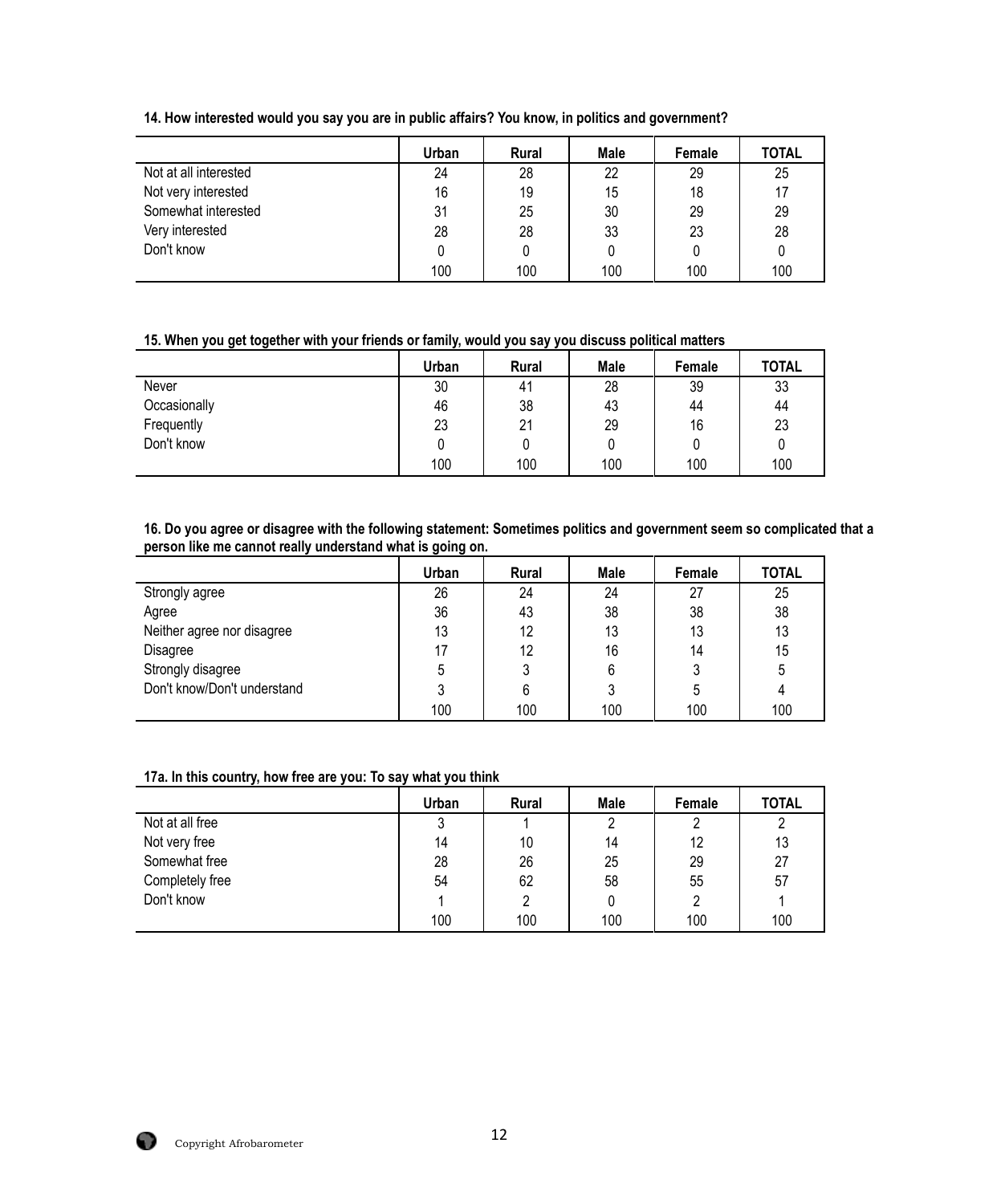**17b. In this country, how free are you: To join any political organization you want**

|                 | Urban | Rural | Male | Female | <b>TOTAL</b> |
|-----------------|-------|-------|------|--------|--------------|
| Not at all free | ŋ     |       |      |        | ົ            |
| Not very free   | 12    |       | 11   | 10     | 10           |
| Somewhat free   | 24    | 24    | 23   | 25     | 24           |
| Completely free | 59    | 63    | 63   | 59     | 61           |
| Don't know      |       | 6     |      | 5      |              |
|                 | 100   | 100   | 100  | 100    | 100          |

**17c. In this country, how free are you: To choose who to vote for without feeling pressured**

|                 | Urban | Rural | Male | Female | <b>TOTAL</b> |
|-----------------|-------|-------|------|--------|--------------|
| Not at all free |       |       |      |        |              |
| Not very free   |       |       |      | 6      |              |
| Somewhat free   | 15    | 11    | 13   | 15     | 14           |
| Completely free | 75    | 83    | 77   | 78     | 77           |
| Don't know      |       |       |      |        |              |
|                 | 100   | 100   | 100  | 100    | 100          |

**18. Statement 1: Once in office, elected leaders are obliged to help their home community or group first. Statement 2: Since elected leaders should represent everyone, they should not do anything that favours their own group over others.**

|                            | Urban | <b>Rural</b> | Male | Female | <b>TOTAL</b> |
|----------------------------|-------|--------------|------|--------|--------------|
| Agree very strongly with 1 | 18    | 25           | 20   | 20     | 20           |
| Agree with 1               | 14    | 12           | 13   | 14     | 14           |
| Agree with 2               | 17    | 24           | 19   | 20     | 19           |
| Agree very strongly with 2 | 42    | 36           | 41   | 39     | 40           |
| Agree with neither         |       | 2            | 5    |        | 6            |
| Don't know                 |       |              |      |        |              |
|                            | 100   | 100          | 100  | 100    | 100          |

| 19. Statement 1: Government should be able to ban any organization that goes against its policies. Statement 2: We should |
|---------------------------------------------------------------------------------------------------------------------------|
| be able to join any organization, whether or not the government approves of it.                                           |

|                            | Urban | <b>Rural</b> | Male | Female | <b>TOTAL</b> |
|----------------------------|-------|--------------|------|--------|--------------|
| Agree very strongly with 1 |       |              |      |        | 5            |
| Agree with 1               | 10    | 11           | 10   |        | 10           |
| Agree with 2               | 42    | 50           | 41   | 47     | 44           |
| Agree very strongly with 2 | 35    | 25           | 37   | 28     | 32           |
| Agree with neither         |       |              |      |        |              |
| Don't know                 |       | 6            |      | 6      | 5            |
|                            | 100   | 100          | 100  | 100    | 100          |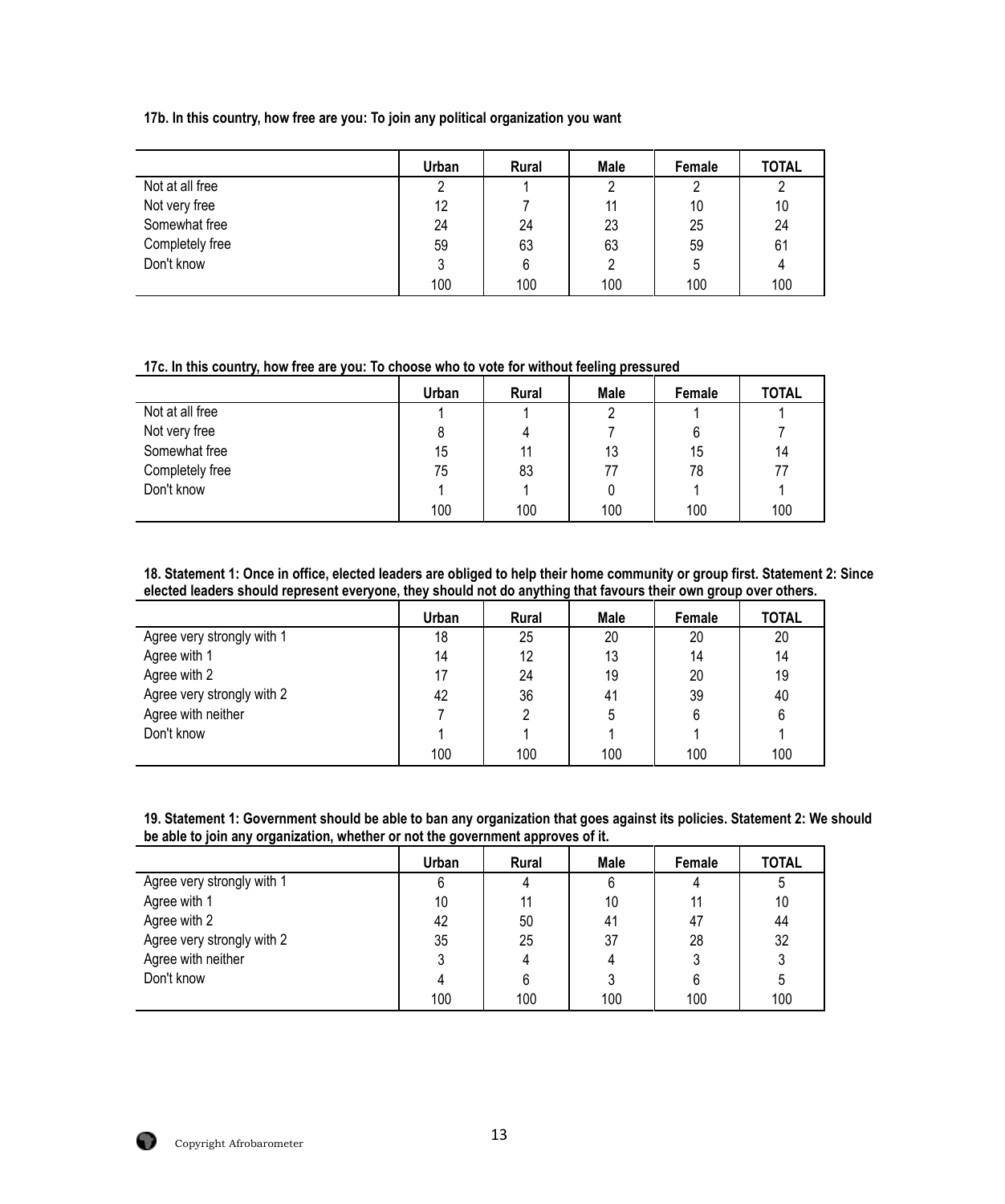|                            | Urban | <b>Rural</b> | Male | Female | <b>TOTAL</b> |
|----------------------------|-------|--------------|------|--------|--------------|
| Agree very strongly with 1 | 53    | 40           | 53   | 45     | 49           |
| Agree with 1               | 33    | 37           | 32   | 37     | 34           |
| Agree with 2               | 6     | 11           |      | 8      |              |
| Agree very strongly with 2 |       |              |      |        |              |
| Agree with neither         | 5     |              |      | 5      |              |
|                            |       |              |      |        |              |
| Don't know                 |       |              |      |        |              |
|                            | 100   | 100          | 100  | 100    | 100          |

**20. Statement 1: The media should have the right to publish any views and ideas without government control. Statement 2: The government should have the right to prevent the media from publishing things that it considers harmful to society.**

**21. Statement 1: The government is like a parent. It should decide what is good for us. Statement 2: The government is like our employee. We are the bosses and should tell government what to do.**

|                            | Urban | <b>Rural</b> | Male | Female | <b>TOTAL</b> |
|----------------------------|-------|--------------|------|--------|--------------|
| Agree very strongly with 1 | 23    | 30           | 24   | 26     | 25           |
| Agree with 1               | 21    | 25           | 23   | 22     | 22           |
| Agree with 2               | 19    | 20           | 20   | 19     | 19           |
| Agree very strongly with 2 | 13    | 8            | 14   | 10     | 12           |
| Agree with neither         | 21    | 13           | 18   | 19     | 19           |
| Don't know                 |       | 4            |      |        | 3            |
|                            | 100   | 100          | 100  | 100    | 100          |

**22. Statement 1: Men make better political leaders than women, and should be elected rather than women. Statement 2: Women should have the same chance of being elected to political office as men.**

|                            | Urban | <b>Rural</b> | Male | Female | <b>TOTAL</b> |
|----------------------------|-------|--------------|------|--------|--------------|
| Agree very strongly with 1 |       | 8            | 8    |        |              |
| Agree with 1               |       | 9            | 8    |        |              |
| Agree with 2               | 27    | 33           | 31   | 26     | 28           |
| Agree very strongly with 2 | 57    | 49           | 51   | 58     | 55           |
| Agree with neither         |       |              |      |        |              |
| Don't know                 |       |              |      |        |              |
|                            | 100   | 100          | 100  | 100    | 100          |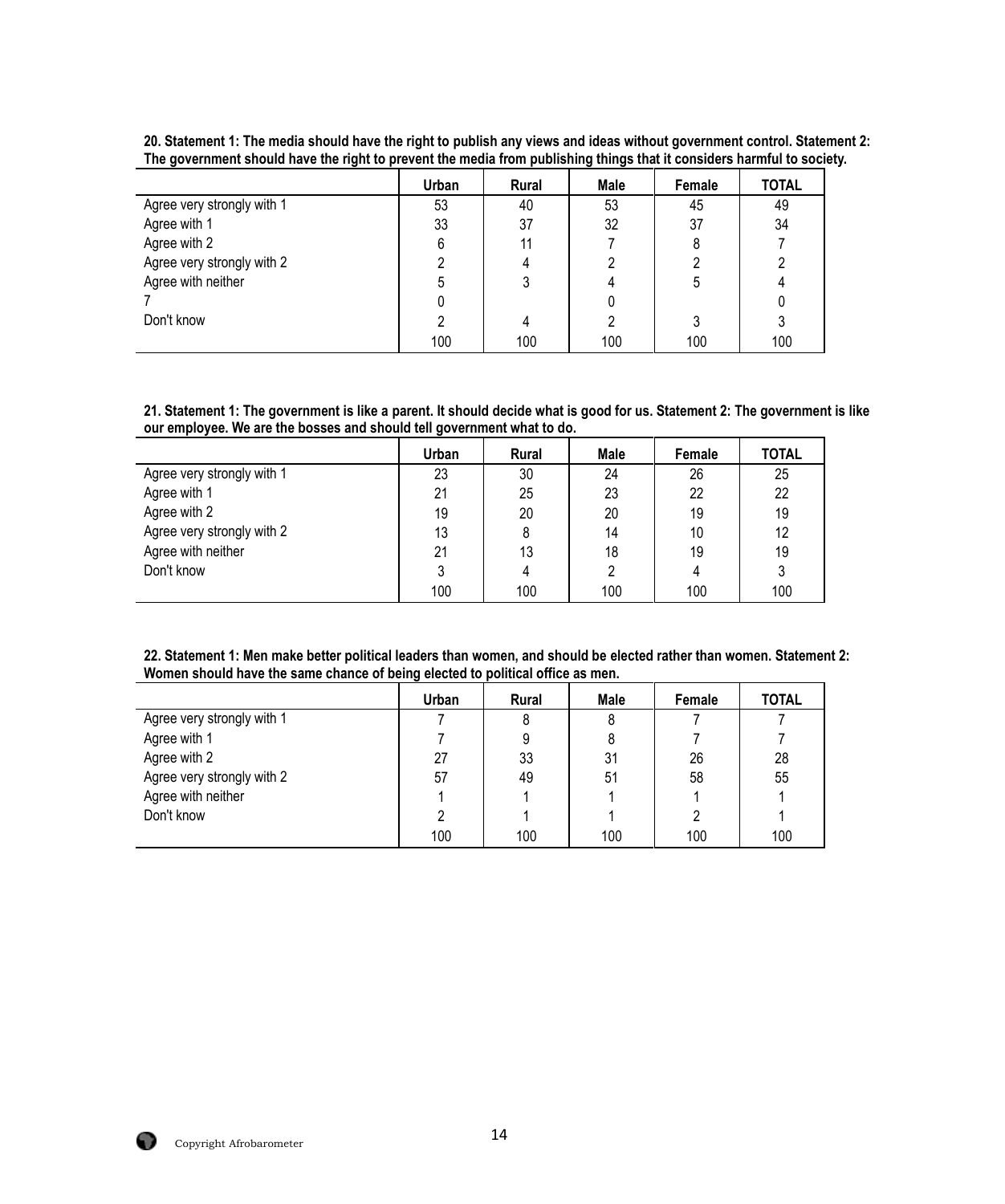**23. Statement 1: In our country, women should have equal rights and receive the same treatment as men do. Statement 2: Women have always been subject to traditional laws and customs, and should remain so.**

|                            | Urban | <b>Rural</b> | Male | Female | <b>TOTAL</b> |
|----------------------------|-------|--------------|------|--------|--------------|
| Agree very strongly with 1 | 63    | 51           | 57   | 62     | 60           |
| Agree with 1               | 27    | 31           | 30   | 27     | 29           |
| Agree with 2               |       | 10           |      | 5      | 6            |
| Agree very strongly with 2 |       | 6            | b    | Δ      |              |
| Agree with neither         |       |              |      |        |              |
| Don't know                 |       |              |      |        |              |
|                            | 100   | 100          | 100  | 100    | 100          |

**Statement 1: If funds for schooling are limited, a boy should always receive an education in school before a girl. Statement 2: If funds for schooling are limited, a family should send the child with the greatest ability to learn.**

|                            | Urban | Rural | Male | Female | <b>TOTAL</b> |
|----------------------------|-------|-------|------|--------|--------------|
| Agree very strongly with 1 |       | 5     | 4    |        |              |
| Agree with 1               | ხ     | 6     | 5    |        | 5            |
| Agree with 2               | 18    | 18    | 19   |        | 18           |
| Agree very strongly with 2 | 22    | 23    | 23   | 20     | 22           |
| Agree with neither         | 48    | 45    | 45   | 49     | 47           |
| Don't know                 |       | 4     |      |        |              |
|                            | 100   | 100   | 100  | 100    | 100          |

**25a. Now I am going to read out a list of groups that people join or attend. For each one, could you tell me whether you are an official leader, an active member, an inactive member, or not a member: A religious group that meets outside of regular worship services**

|                        | Urban | <b>Rural</b> | <b>Male</b> | Female | <b>TOTAL</b> |
|------------------------|-------|--------------|-------------|--------|--------------|
| Not a Member           | 58    | 53           | 61          | 52     | 56           |
| Inactive Member        | 16    | 21           | 18          | 18     | 18           |
| <b>Active Member</b>   | 25    | 24           | 20          | 29     | 25           |
| <b>Official Leader</b> |       |              |             |        |              |
|                        | 100   | 100          | 100         | 100    | 100          |

**25b. Now I am going to read out a list of groups that people join or attend. For each one, could you tell me whether you are an official leader, an active member, an inactive member, or not a member: Some other voluntary association or community group**

|                        | Urban | <b>Rural</b> | Male | Female | <b>TOTAL</b> |
|------------------------|-------|--------------|------|--------|--------------|
| Not a Member           | 73    | 70           | 65   | 80     | 72           |
| <b>Inactive Member</b> |       | 8            |      | 9      | 9            |
| <b>Active Member</b>   | 14    | 19           | 21   | 10     | 16           |
| Official Leader        |       | 2            |      |        | 3            |
| Don't Know             |       |              |      |        |              |
|                        | 100   | 100          | 100  | 100    | 100          |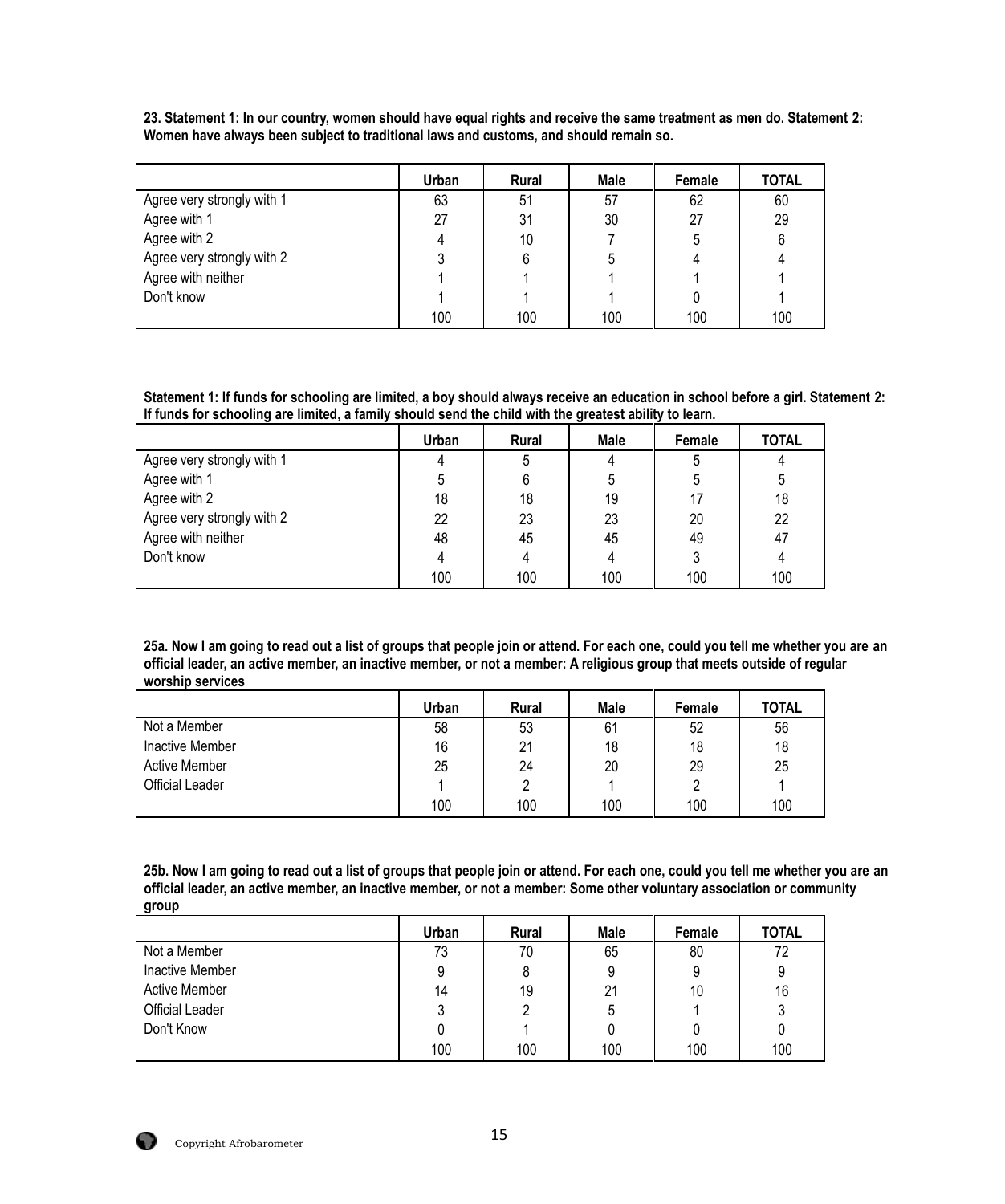|  |  |                                                                                  | 26a. Here is a list of actions that people sometimes take as citizens. For each of these, please tell me whether you, personally, |  |
|--|--|----------------------------------------------------------------------------------|-----------------------------------------------------------------------------------------------------------------------------------|--|
|  |  | have done any of these things during the past year: Attended a community meeting |                                                                                                                                   |  |

|                                    | Urban | <b>Rural</b> | Male | Female | <b>TOTAL</b> |
|------------------------------------|-------|--------------|------|--------|--------------|
| No, would never do this            |       |              | 6    | 6      | 6            |
| No, but would do if had the chance | 54    | 50           | 46   | 59     | 53           |
| Yes, once or twice                 | 13    | 21           | 18   | 13     | 16           |
| Yes, several times                 | 16    | 13           | 18   | 12     | 15           |
| Yes, often                         |       | 12           | 10   |        | 9            |
| Don't know                         |       |              |      |        |              |
|                                    | 100   | 100          | 100  | 100    | 100          |

**26b. Here is a list of actions that people sometimes take as citizens. For each of these, please tell me whether you, personally, have done any of these things during the past year: Got together with others to raise an issue**

|                                    | Urban | <b>Rural</b> | Male | Female | <b>TOTAL</b> |
|------------------------------------|-------|--------------|------|--------|--------------|
| No, would never do this            | 6     |              | 5    |        | 6            |
| No, but would do if had the chance | 43    | 44           | 37   | 50     | 43           |
| Yes, once or twice                 | 13    | 18           |      | 13     | 15           |
| Yes, several times                 | 21    | 16           | 23   |        | 20           |
| Yes, often                         | 16    | 14           | 17   | 13     | 15           |
| Don't know                         |       |              |      |        |              |
|                                    | 100   | 100          | 100  | 100    | 100          |

**26c. Here is a list of actions that people sometimes take as citizens. For each of these, please tell me whether you, personally, have done any of these things during the past year: Refused to pay a tax or fee to government**

|                                    | Urban | Rural | Male | Female | <b>TOTAL</b> |
|------------------------------------|-------|-------|------|--------|--------------|
| No, would never do this            | 77    | 78    | 77   |        | 77           |
| No, but would do if had the chance | 12    | 12    | 12   |        | 12           |
| Yes, once or twice                 |       | 2     |      |        |              |
| Yes, several times                 |       |       |      |        |              |
| Yes, often                         |       |       |      |        |              |
| Don't know                         |       | 6     |      |        |              |
|                                    | 100   | 100   | 100  | 100    | 100          |

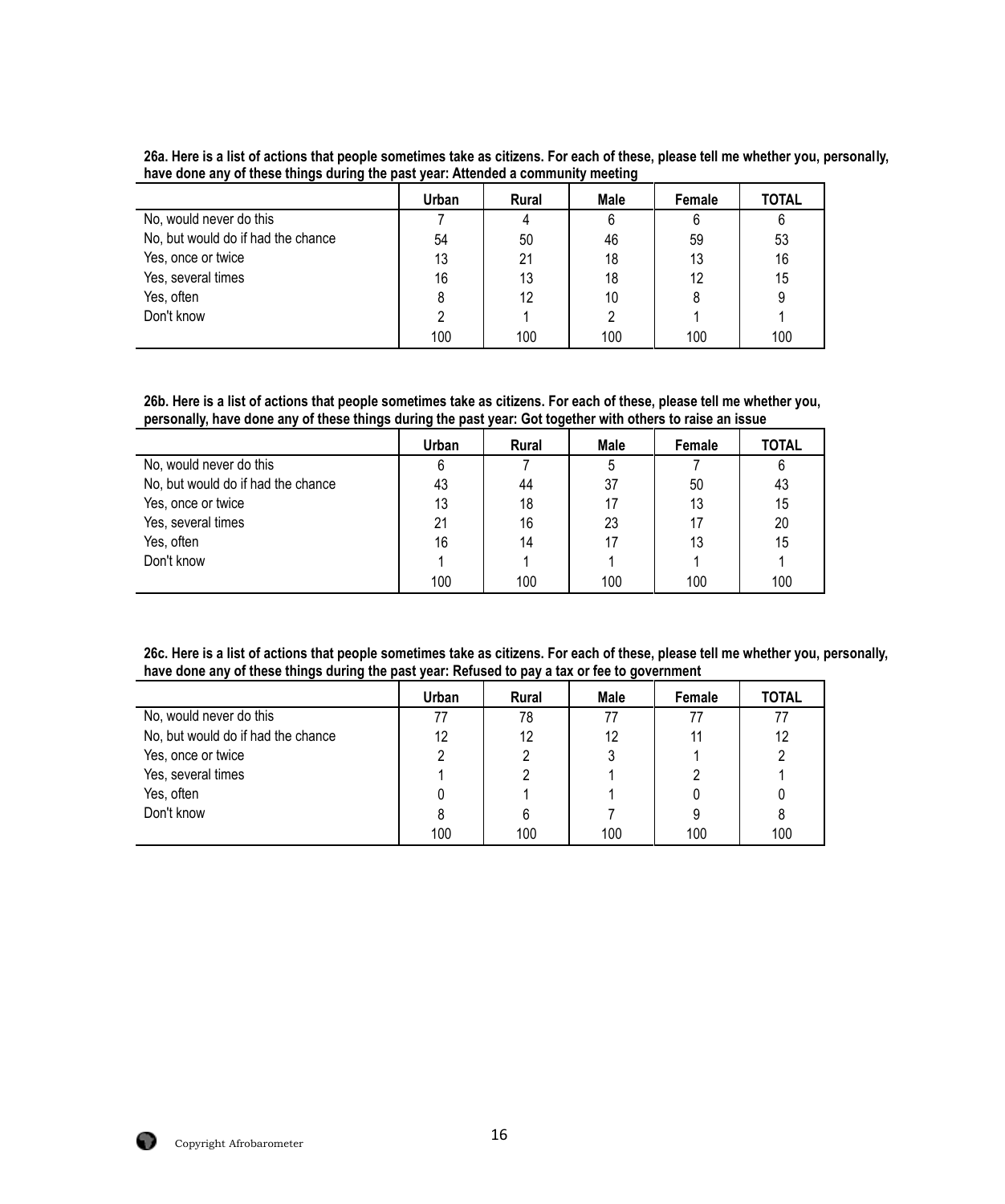**26d. Here is a list of actions that people sometimes take as citizens. For each of these, please tell me whether you, personally, have done any of these things during the past year: Attended a demonstration or protest march**

|                                    | Urban | <b>Rural</b> | Male | Female | <b>TOTAL</b> |
|------------------------------------|-------|--------------|------|--------|--------------|
| No, would never do this            | 23    | 36           | 27   | 26     | 27           |
| No, but would do if had the chance | 57    | 52           | 53   | 58     | 55           |
| Yes, once or twice                 | 10    | 6            | 10   |        |              |
| Yes, several times                 |       |              | 5    |        |              |
| Yes, often                         |       |              |      |        |              |
| Don't know                         |       |              |      |        |              |
|                                    | 100   | 100          | 100  | 100    | 100          |

**26e. Here is a list of actions that people sometimes take as citizens. For each of these, please tell me whether you, personally, have done any of these things during the past year: Used force or violence for a political cause**

|                                    | Urban | Rural | Male | Female | <b>TOTAL</b> |
|------------------------------------|-------|-------|------|--------|--------------|
| No, would never do this            | 86    | 88    | 85   | 88     | 87           |
| No, but would do if had the chance |       | 8     | 10   |        |              |
| Yes, once or twice                 |       |       |      |        |              |
| Yes, several times                 |       |       |      |        |              |
| Yes, often                         |       |       |      |        |              |
| Don't know                         |       | 2     |      |        |              |
|                                    | 100   | 100   | 100  | 100    | 100          |

# **27. With regard to the most recent national election in 2011, which statement is true for you?**

|                                                           | Urban | <b>Rural</b> | Male | Female | TOTAL |
|-----------------------------------------------------------|-------|--------------|------|--------|-------|
| You were not registered to vote                           |       |              |      |        |       |
| You voted in the elections                                | 79    | 80           | 80   | 80     | 80    |
| You decided not to vote                                   |       |              |      |        |       |
| You could not find the polling station                    |       |              |      |        |       |
| You were prevented from voting                            |       |              |      |        |       |
| You did not have time to vote                             |       |              |      |        |       |
| You did not vote because your name not in<br>the register |       |              |      |        |       |
| Did not vote for some other reason                        | հ     |              |      |        |       |
| You were too young to vote                                |       |              |      |        |       |
|                                                           | 100   | 100          | 100  | 100    | 100   |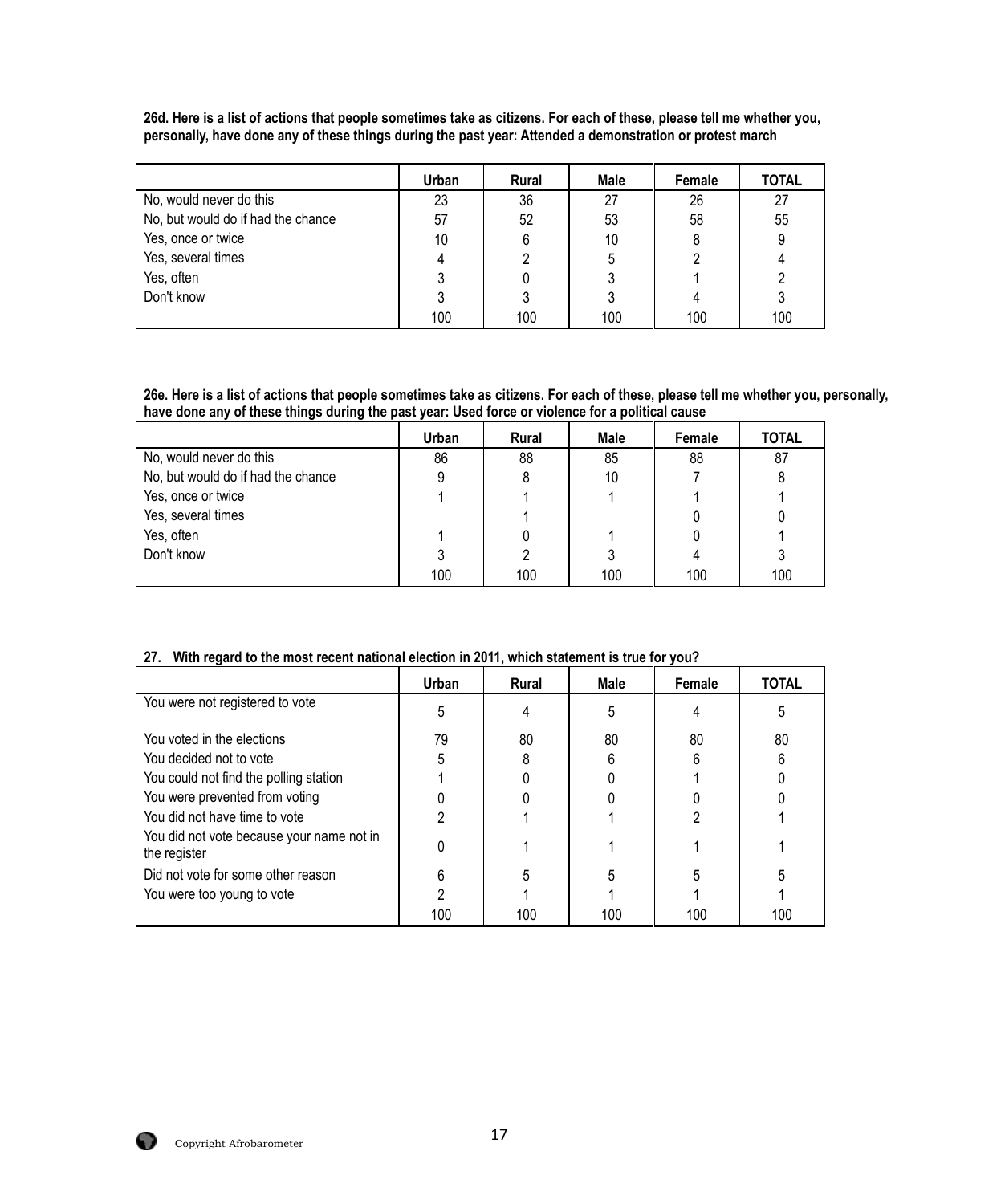**28. On the whole, how would you rate the freeness and fairness of the last national election, held in 2011***.* **Was it:** 

|                                        | Urban | Rural | Male | Female | <b>TOTAL</b> |
|----------------------------------------|-------|-------|------|--------|--------------|
| Not free and fair                      |       |       |      |        |              |
| Free and fair, with major problems     |       |       | 10   |        | 10           |
| Free and fair, but with minor problems | 27    | 19    | 27   | 22     | 25           |
| Completely free and fair               | 49    | 57    | 52   | 51     | 51           |
| Do not understand the question         |       |       |      |        |              |
| Don't know                             |       | 11    |      |        |              |
|                                        | 100   | 100   | 100  | 100    | 100          |

#### **29a. Thinking about the last national election in 2011, did you: Attend a campaign meeting or rally?**

|     | Urban | Rural | <b>Male</b> | Female | <b>TOTAL</b> |
|-----|-------|-------|-------------|--------|--------------|
| No  | 57    | 46    | 63          | 44     | 53           |
| Yes | 43    | 54    | 37          | 56     | 47           |
|     | 100   | 100   | 100         | 100    | 100          |

#### **29b. Thinking about the last national election in 2011, did you: Try to persuade others to vote for a certain presidential or legislative candidate or political party?**

|     | <b>Urban</b> | Rural | Male | Female         | <b>TOTAL</b> |
|-----|--------------|-------|------|----------------|--------------|
| No  | 21<br>ا ب    | 24    | 34   | 23             | 29           |
| Yes | 69           | 76    | 66   | $\overline{ }$ | 74           |
|     | 100          | 100   | 100  | 100            | 100          |

| 29c. Thinking about the last national election in 2011, did you: Work for a candidate or party? |  |  |
|-------------------------------------------------------------------------------------------------|--|--|
|-------------------------------------------------------------------------------------------------|--|--|

|     | Urban | Rural | Male                     | Female | <b>TOTAL</b> |
|-----|-------|-------|--------------------------|--------|--------------|
| No  | 14    | ັ     | $\overline{\phantom{a}}$ | ⌒      | 10<br>14     |
| Yes | 86    | 92    | 83                       | 92     | 88           |
|     | 100   | 100   | 100                      | 100    | 100          |

**30a. During the past year, how often have you contacted any of the following persons about some important problem or to give them your views: A local government councilor**

|             | Urban | Rural | Male | Female | <b>TOTAL</b> |
|-------------|-------|-------|------|--------|--------------|
| Never       | 81    | 79    | 78   | 83     | 81           |
| Only once   |       | 9     |      |        |              |
| A few times | ხ     | ხ     |      | 4      | 5            |
| Often       | 6     |       |      |        | 6            |
| Don't know  |       |       |      |        |              |
|             | 100   | 100   | 100  | 100    | 100          |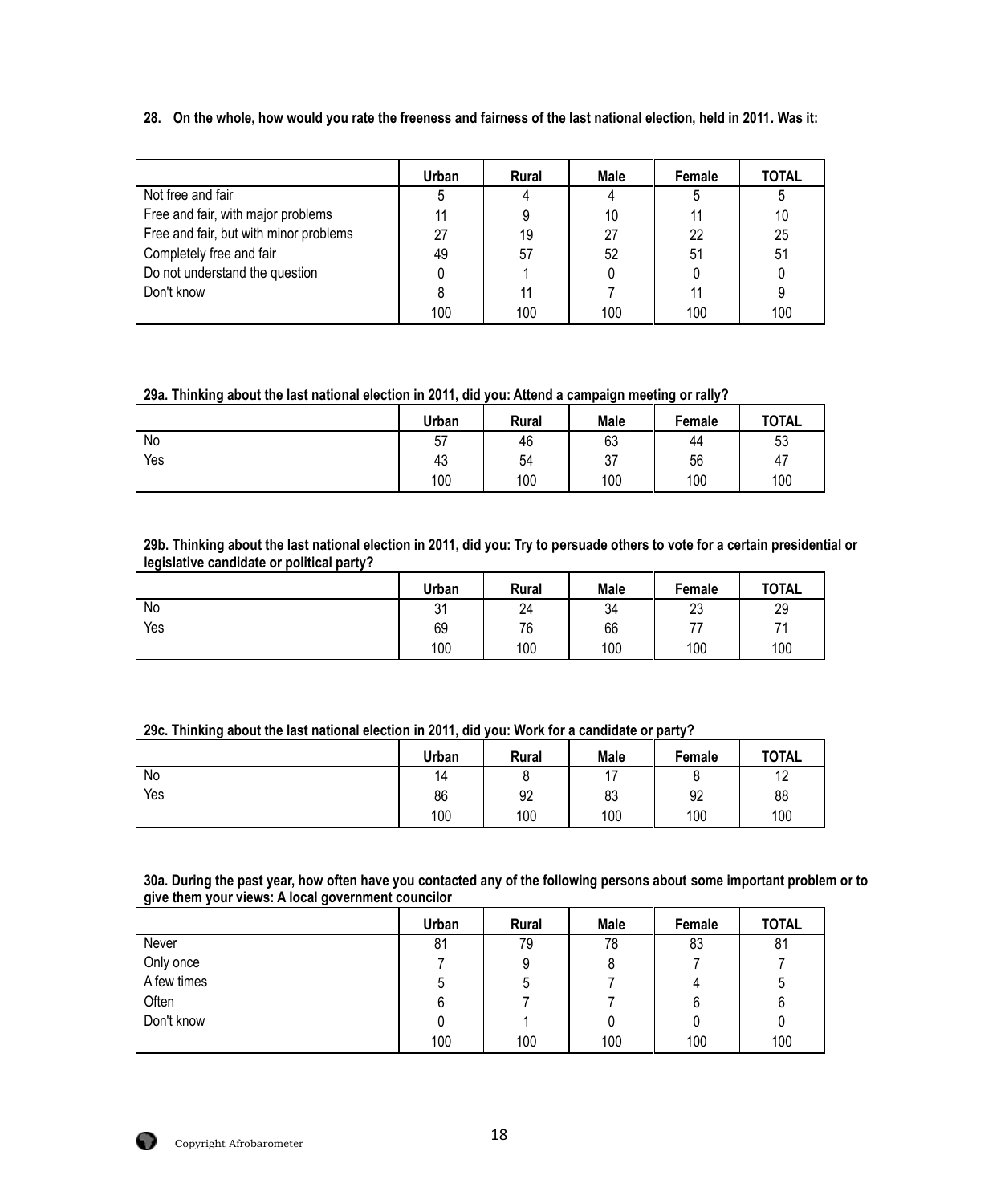|             | Urban | <b>Rural</b> | Male | Female | <b>TOTAL</b> |
|-------------|-------|--------------|------|--------|--------------|
| Never       | 91    | 91           | 88   | 94     | 91           |
| Only once   |       |              | 2    |        |              |
| A few times | 5     |              | 6    | ບ      | 4            |
| Often       | υ     | J            | 4    |        | υ            |
| Don't know  |       |              | 0    |        |              |
|             | 100   | 100          | 100  | 100    | 100          |

**30b. During the past year, how often have you contacted any of the following persons about some important problem or to give them your views: A Representative to the National Assembly**

**30c. During the past year, how often have you contacted any of the following persons about some important problem or to give them your views: An official of a government agency**

|             | Urban | <b>Rural</b> | Male | Female | <b>TOTAL</b> |
|-------------|-------|--------------|------|--------|--------------|
| Never       | 91    | 94           | 90   | 94     | 92           |
| Only once   |       |              | ŋ    |        |              |
| A few times |       |              | ხ    |        |              |
| Often       |       | L            | ر،   |        |              |
| Don't know  |       |              |      |        | 0            |
|             | 100   | 100          | 100  | 100    | 100          |

**30d. During the past year, how often have you contacted any of the following persons about some important problem or to give them your views: A political party official**

|             | Urban | Rural | Male | Female | <b>TOTAL</b> |
|-------------|-------|-------|------|--------|--------------|
| Never       | 84    | 84    | 80   | 87     | 84           |
| Only once   | J     | 5     | ხ    |        | 4            |
| A few times |       | 5     | 6    |        | 6            |
| Often       | 6     | 6     | 9    | Δ      | 6            |
| Don't know  |       |       | 0    |        |              |
|             | 100   | 100   | 100  | 100    | 100          |

**31a. There are many ways to govern a country. Would you disapprove or approve of the following alternatives: Only one political party is allowed to stand for election and hold office.**

|                                | Urban | Rural | Male | Female | <b>TOTAL</b> |
|--------------------------------|-------|-------|------|--------|--------------|
| <b>Strongly Disapprove</b>     | 53    | 43    | 55   | 45     | 50           |
| Disapprove                     | 34    | 40    | 34   | 37     | 36           |
| Neither Approve Nor Disapprove |       | 3     |      |        |              |
| Approve                        |       | 9     | 6    |        |              |
| <b>Strongly Approve</b>        |       |       |      | ∩      |              |
| Don't Know                     |       | 3     |      |        |              |
|                                | 100   | 100   | 100  | 100    | 100          |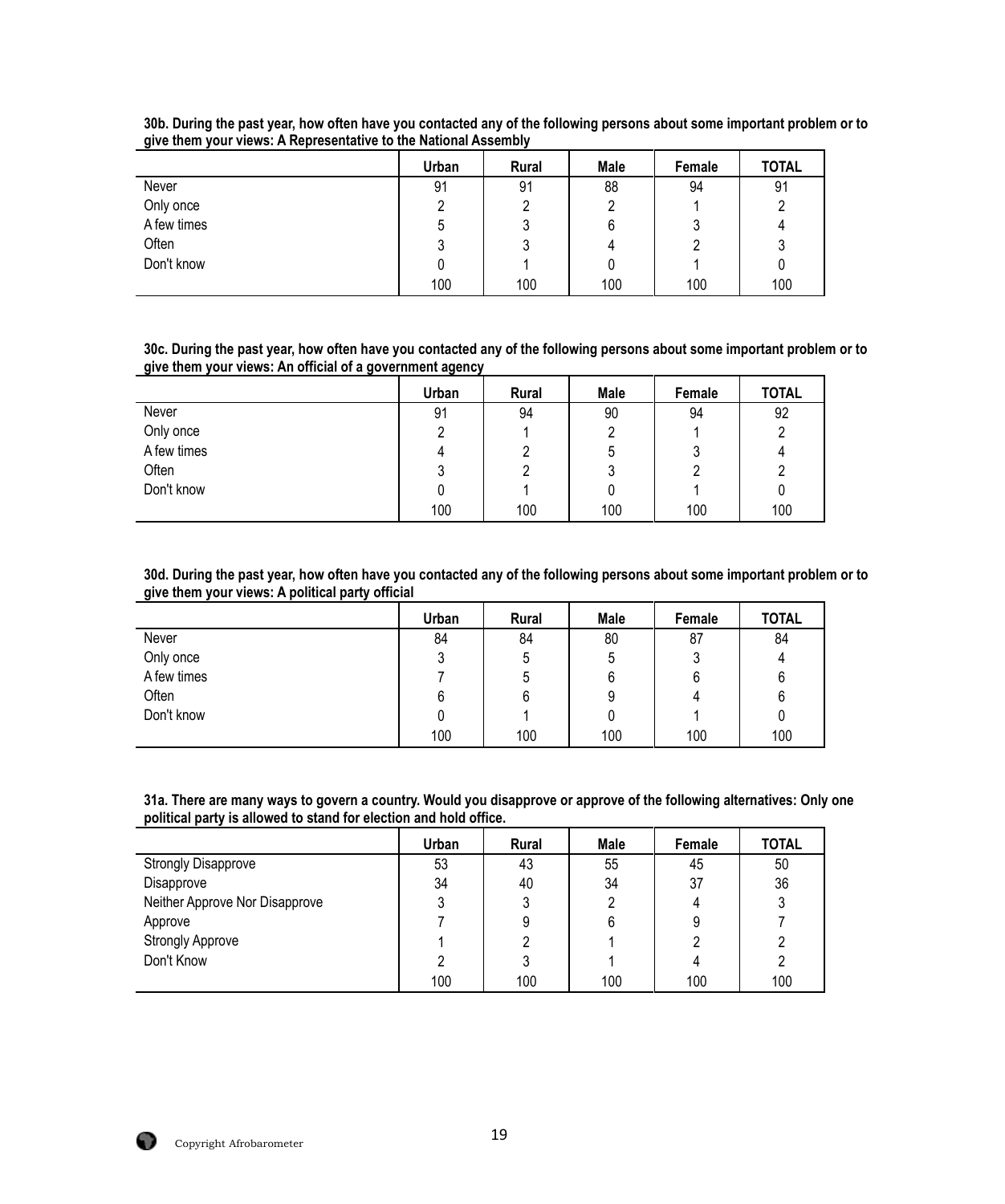|                                | Urban | Rural | Male | Female | <b>TOTAL</b> |
|--------------------------------|-------|-------|------|--------|--------------|
| <b>Strongly Disapprove</b>     | 48    | 37    | 51   | 38     | 45           |
| Disapprove                     | 33    | 38    | 33   | 36     | 35           |
| Neither Approve Nor Disapprove |       |       |      |        | 5            |
| Approve                        |       | 10    |      | 9      | 8            |
| <b>Strongly Approve</b>        |       |       |      |        |              |
| Don't Know                     |       |       |      | 9      | 6            |
|                                | 100   | 100   | 100  | 100    | 100          |

**31b. There are many ways to govern a country. Would you disapprove or approve of the following alternatives: The army comes in to govern the country.**

**31c. There are many ways to govern a country. Would you disapprove or approve of the following alternatives: Elections and the National Assembly are abolished so that the Prime Minister can decide everything.**

|                                | Urban | <b>Rural</b> | Male | Female | <b>TOTAL</b> |
|--------------------------------|-------|--------------|------|--------|--------------|
| <b>Strongly Disapprove</b>     | 53    | 44           | 56   | 45     | 51           |
| Disapprove                     | 35    | 37           | 34   | 37     | 35           |
| Neither Approve Nor Disapprove |       |              |      | 6      | 5            |
| Approve                        | ∩     |              |      | 5      |              |
| <b>Strongly Approve</b>        |       |              |      |        |              |
| Don't Know                     |       | ა            |      |        |              |
|                                | 100   | 100          | 100  | 100    | 100          |

## **32. Which of these three statements is closest to your own opinion?**

|                                                                                            | Urban | <b>Rural</b> | Male | Female | TOTAL |
|--------------------------------------------------------------------------------------------|-------|--------------|------|--------|-------|
| STATEMENT 3: For someone like me, it<br>doesn't matter what kind of government we<br>have. | 9     | 10           |      | 12     | 9     |
| STATEMENT 2: In some circumstances, a<br>non-democratic government can be<br>preferable.   | 8     | 3            |      | 6      | 6     |
| STATEMENT 1: Democracy is preferable to<br>any other kind of government.                   | 81    | 83           | 85   | 78     | 81    |
| Don't know                                                                                 | 3     | 3            | 2    | 4      | 3     |
|                                                                                            | 100   | 100          | 100  | 100    | 100   |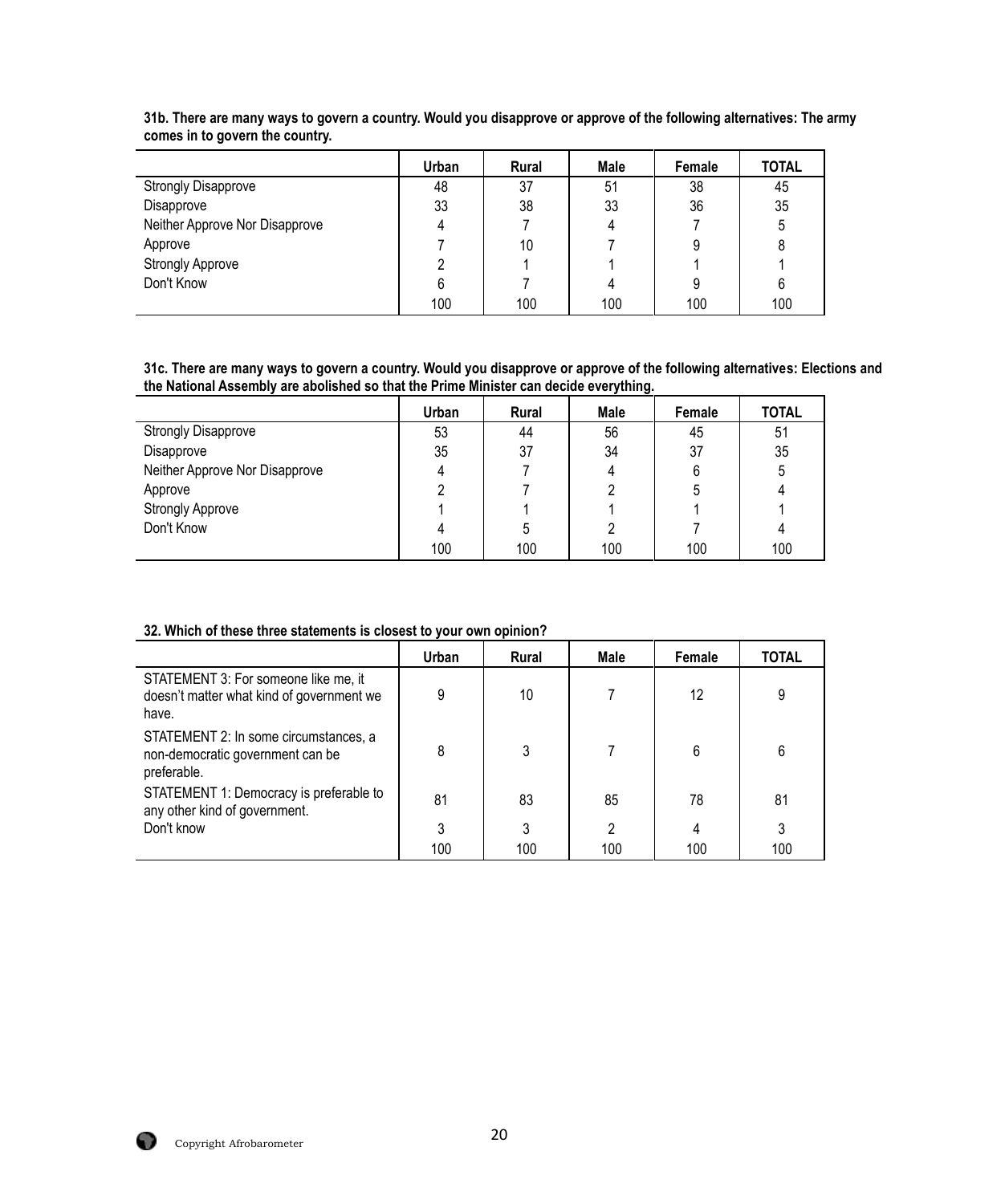|                            | Urban | <b>Rural</b> | Male | Female | <b>TOTAL</b> |
|----------------------------|-------|--------------|------|--------|--------------|
| Agree very strongly with 1 | 22    | 18           | 20   | 21     | 21           |
| Agree with 1               | 19    | 20           | 19   | 19     | 19           |
| Agree with 2               | 35    | 32           | 36   | 33     | 34           |
| Agree very strongly with 2 | 16    | 18           | 17   | 16     | 17           |
| Agree with neither         |       |              |      |        |              |
| Don't know                 |       | 8            |      | 6      | 5            |
|                            | 100   | 100          | 100  | 100    | 100          |

**33. Statement 1: It is more important to have a government that can get things done, even if we have no influence over what it does. Statement 2: It is more important for citizens to be able to hold government accountable, even if that means it makes decisions more slowly.**

**34. Statement 1: We should choose our leaders in this country through regular, open and honest elections. Statement 2: Since elections sometimes produce bad results, we should adopt other methods for choosing this country's leaders.**

|                            | Urban | <b>Rural</b> | <b>Male</b> | Female | <b>TOTAL</b> |
|----------------------------|-------|--------------|-------------|--------|--------------|
| Agree very strongly with 1 | 58    | 48           | 56          | 53     | 55           |
| Agree with 1               | 29    | 39           | 31          | 33     | 32           |
| Agree with 2               |       |              |             |        |              |
| Agree very strongly with 2 |       |              |             |        |              |
| Agree with neither         |       |              |             |        |              |
| Don't know                 |       |              |             |        |              |
|                            | 100   | 100          | 100         | 100    | 100          |

**35. Statement 1: Political parties create division and confusion; it is therefore unnecessary to have many political parties in Cape Verde. Statement 2: Many political parties are needed to make sure that Cape Verdeans have real choices in who governs them.**

|                            | Urban | <b>Rural</b> | Male | Female | <b>TOTAL</b> |
|----------------------------|-------|--------------|------|--------|--------------|
| Agree very strongly with 1 | 9     |              |      | 10     | 9            |
| Agree with 1               | 17    | 16           | 14   | 19     | 16           |
| Agree with 2               | 29    | 39           | 34   | 30     | 32           |
| Agree very strongly with 2 | 37    | 26           | 38   | 30     | 34           |
| Agree with neither         |       | 6            | 5    | 6      | 5            |
| Don't know                 |       |              |      | 5      |              |
|                            | 100   | 100          | 100  | 100    | 100          |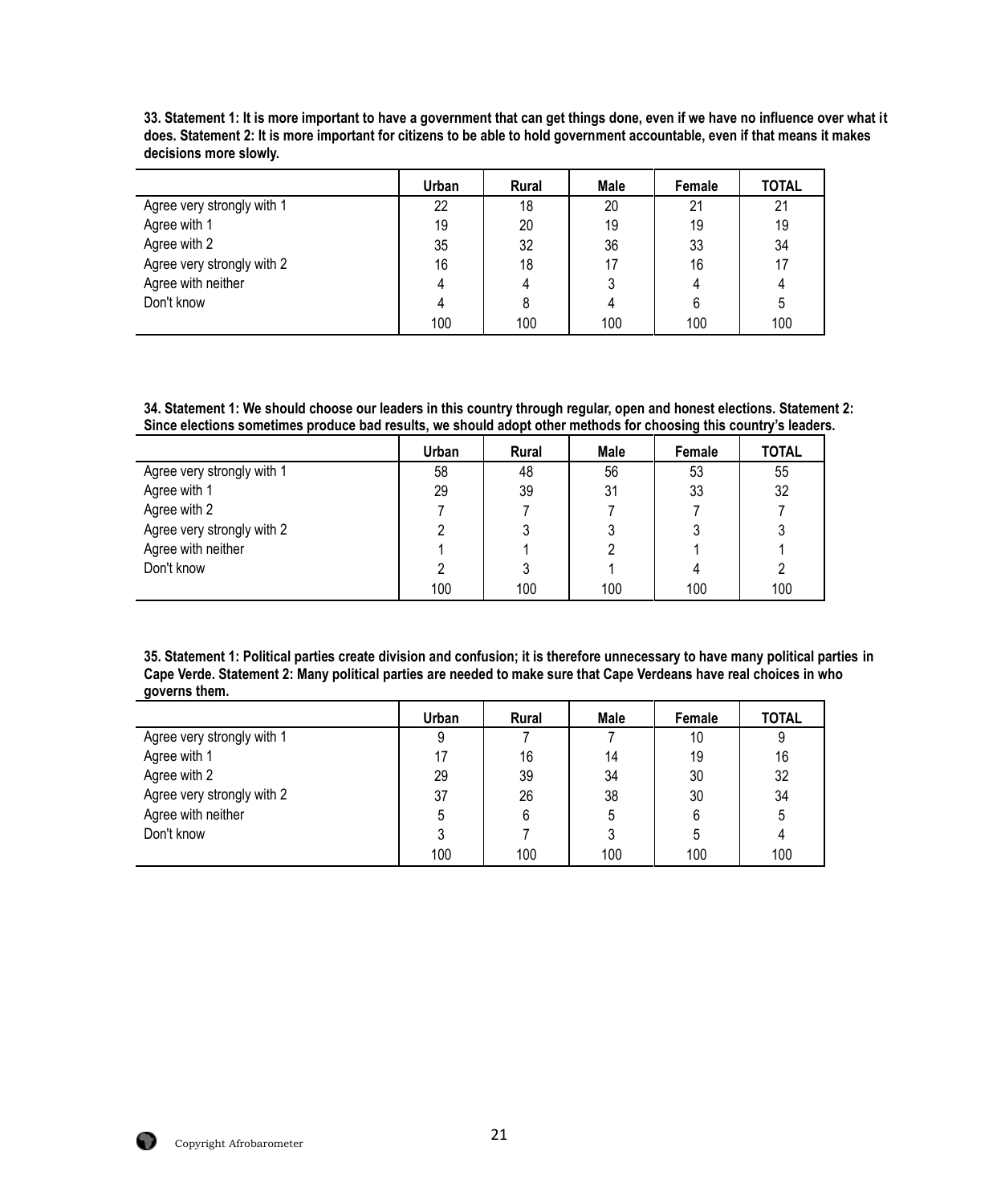**36. Statement 1: The National Assembly should ensure that the Prime Minister explains to it on a regular basis how his government spends taxpayers' money. Statement 2: The Prime Minister should be able to devote his full attention to developing the country rather than wasting time justifying his actions.**

|                            | Urban | <b>Rural</b> | Male | Female | <b>TOTAL</b> |
|----------------------------|-------|--------------|------|--------|--------------|
| Agree very strongly with 1 | 53    | 36           | 48   | 48     | 48           |
| Agree with 1               | 33    | 33           | 35   | 31     | 33           |
| Agree with 2               |       | 12           |      | 10     | 9            |
| Agree very strongly with 2 |       | 6            |      |        |              |
| Agree with neither         |       |              |      |        |              |
| Don't know                 |       | 8            |      |        |              |
|                            | 100   | 100          | 100  | 100    | 100          |

**37. Statement 1: Opposition parties should regularly examine and criticize government policies and actions. Statement 2: Opposition parties should concentrate on cooperating with government and helping it develop the country.**

|                            | Urban | <b>Rural</b> | <b>Male</b> | Female | <b>TOTAL</b> |
|----------------------------|-------|--------------|-------------|--------|--------------|
| Agree very strongly with 1 | 15    | 9            | 16          | 10     | 13           |
| Agree with 1               | 19    | 18           | 21          | 16     | 18           |
| Agree with 2               | 24    | 35           | 26          | 30     | 28           |
| Agree very strongly with 2 | 32    | 31           | 28          | 35     | 31           |
| Agree with neither         |       |              |             | 5      | 6            |
| Don't know                 |       |              |             |        | 3            |
|                            | 100   | 100          | 100         | 100    | 100          |

**38. Statement 1: The news media should constantly investigate and report on government mistakes and corruption. Statement 2: Too much reporting on negative events, like government mistakes and corruption, only harms the country.**

|                            | Urban | <b>Rural</b> | Male | Female | <b>TOTAL</b> |
|----------------------------|-------|--------------|------|--------|--------------|
| Agree very strongly with 1 | 56    | 40           | 53   | 49     | 51           |
| Agree with 1               | 30    | 37           | 32   | 32     | 32           |
| Agree with 2               |       | 11           |      | 9      |              |
| Agree very strongly with 2 |       |              |      |        |              |
| Agree with neither         |       |              |      |        |              |
| Don't know                 |       |              |      |        |              |
|                            | 100   | 100          | 100  | 100    | 100          |

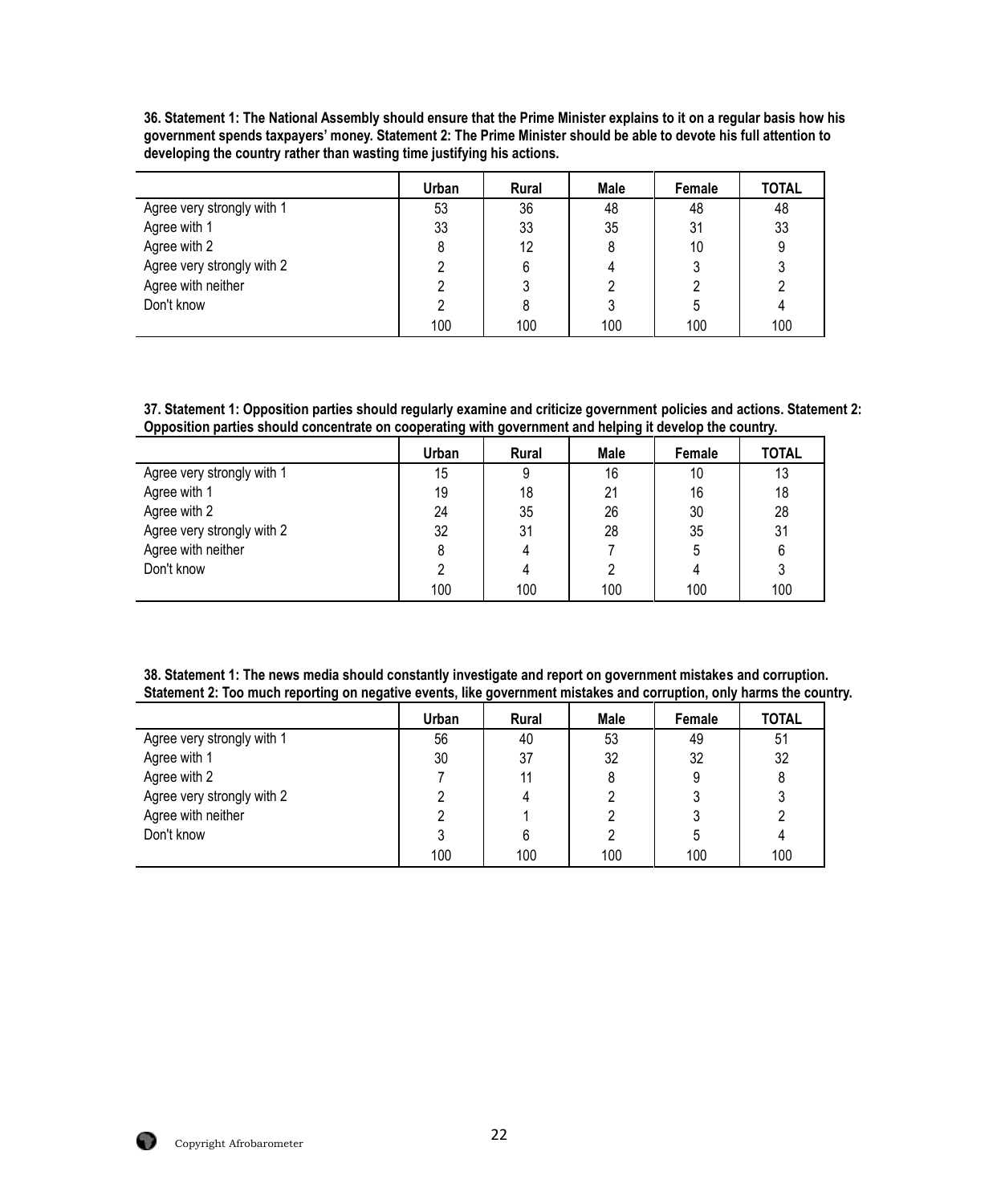**39. Statement 1: The representatives to the National Assembly represent the people; therefore they should make laws for this country, even if the President does not agree. Statement 2: Since the President represents all of us, he should pass laws without worrying about what National Assembly thinks.**

|                            | Urban | <b>Rural</b> | Male | Female | <b>TOTAL</b> |
|----------------------------|-------|--------------|------|--------|--------------|
| Agree very strongly with 1 | 27    | 22           | 30   | 22     | 26           |
| Agree with 1               | 40    | 33           | 38   | 38     | 38           |
| Agree with 2               | 9     | 14           | 10   |        | 10           |
| Agree very strongly with 2 |       | 4            |      |        |              |
| Agree with neither         | 15    | 11           | 14   | 13     | 14           |
| Don't know                 | 6     | 15           | 5    | 12     | 9            |
|                            | 100   | 100          | 100  | 100    | 100          |

**40. Statement 1: Since the President was elected to lead the country, he should not be bound by laws or court decisions that he thinks are wrong. Statement 2: The President must always obey the laws and the courts, even if he thinks they are wrong.** 

|                            | Urban | <b>Rural</b> | Male | Female | <b>TOTAL</b> |
|----------------------------|-------|--------------|------|--------|--------------|
| Agree very strongly with 1 | 11    | 11           | 11   | 12     | 11           |
| Agree with 1               | 19    | 20           | 19   | 19     | 19           |
| Agree with 2               | 25    | 29           | 25   | 28     | 26           |
| Agree very strongly with 2 | 30    | 29           | 32   | 27     | 30           |
| Agree with neither         | 9     | 5            |      |        | 8            |
| Don't know                 | 5     | 5            |      |        | 5            |
|                            | 100   | 100          | 100  | 100    | 100          |

**41. Statement 1: The Constitution should limit the president to serving a maximum of two terms in office. Statement 2: There should be no constitutional limit on how long the president can serve.** 

|                            | Urban | Rural | Male | Female | <b>TOTAL</b> |
|----------------------------|-------|-------|------|--------|--------------|
| Agree very strongly with 1 | 34    | 24    | 34   | 28     | 31           |
| Agree with 1               | 33    | 35    | 32   | 35     | 34           |
| Agree with 2               | 15    | 18    | 17   | 15     | 16           |
| Agree very strongly with 2 |       | 12    | 10   |        | 9            |
| Agree with neither         |       | 5     |      |        | 5            |
| Don't know                 |       | 6     |      |        | 6            |
|                            | 100   | 100   | 100  | 100    | 100          |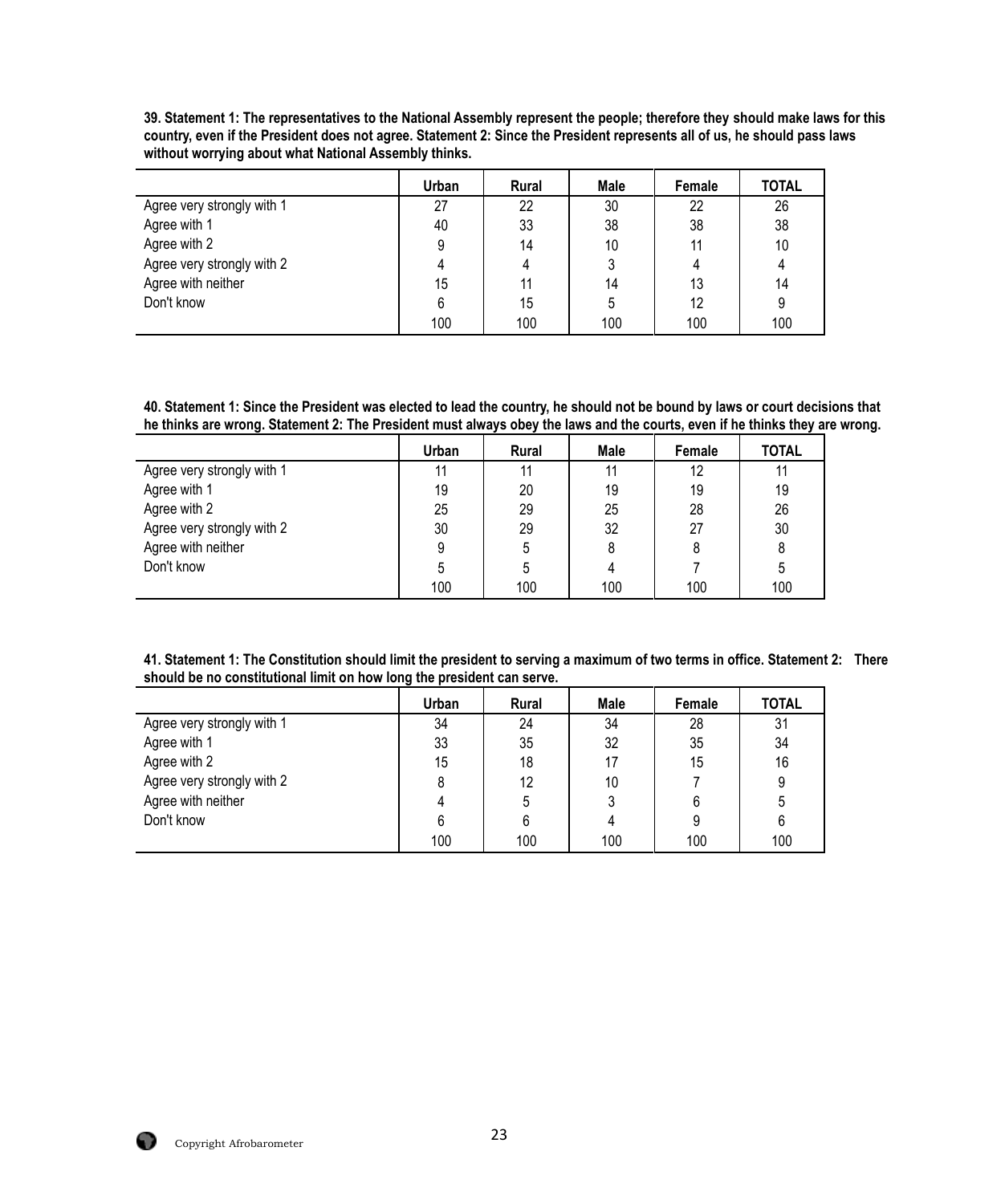# **42. In your opinion how much of a democracy is Cape Verde today?**

|                                      | Urban | Rural | Male | Female | <b>TOTAL</b> |
|--------------------------------------|-------|-------|------|--------|--------------|
| Not a democracy                      |       |       |      |        |              |
| A democracy, with major problems     | 32    | 28    | 29   | 32     | 31           |
| A democracy, but with minor problems | 49    | 46    | 51   | 45     | 48           |
| A full democracy                     | 13    | 19    | 16   | 14     | 15           |
| Do not understand question/democracy |       |       |      |        |              |
| Don't know                           |       |       |      |        |              |
|                                      | 100   | 100   | 100  | 100    | 100          |

## **43. Overall, how satisfied are you with the way democracy works in Cape Verde? Are you:**

|                               | Urban | <b>Rural</b> | Male | Female | <b>TOTAL</b> |
|-------------------------------|-------|--------------|------|--------|--------------|
| Cape Verde is not a democracy |       | 0            |      |        |              |
| Not at all satisfied          | 9     | 9            | 9    | 9      | 9            |
| Not very satisfied            | 43    | 37           | 40   | 42     | 41           |
| Fairly satisfied              | 23    | 25           | 26   | 22     | 24           |
| Very satisfied                | 21    | 24           | 21   | 21     | 21           |
| Don't Know                    |       | 5            | 2    | 5      | 4            |
|                               | 100   | 100          | 100  | 100    | 100          |

**44. Many things may be desirable, but not all of them are essential characteristics of democracy. If you have to choose only one of the things that I am going to read, which one would you choose as the most essential characteristic of democracy?**

|                                                                | Urban | Rural | Male | Female | <b>TOTAL</b> |
|----------------------------------------------------------------|-------|-------|------|--------|--------------|
| Government narrows the gap between the<br>rich and the poor    | 20    | 18    | 16   | 22     | 19           |
| People choose government leaders in free<br>and fair elections | 28    | 26    | 29   | 25     | 27           |
| Government does not waste any public<br>money                  | 10    | 8     | 10   | 8      | 9            |
| People are free to express their political<br>views openly     | 38    | 39    | 39   | 37     | 38           |
| None of these                                                  |       |       |      |        |              |
| Don't know                                                     | 4     | 9     | 4    |        | 5            |
|                                                                | 100   | 100   | 100  | 100    | 100          |

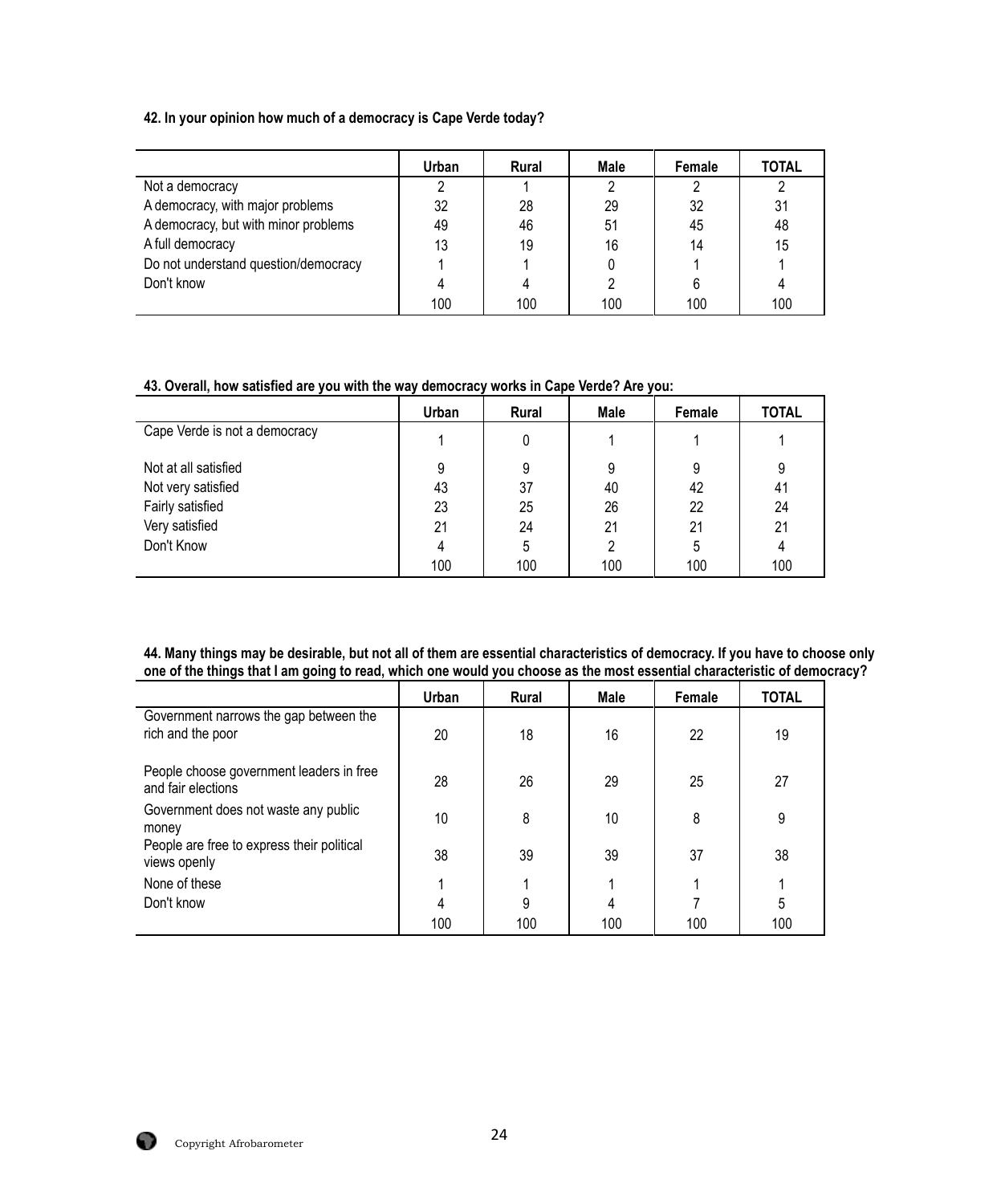|                                                          | Urban | <b>Rural</b> | Male | Female | <b>TOTAL</b> |
|----------------------------------------------------------|-------|--------------|------|--------|--------------|
| Government ensures law and order                         | 8     | 9            | 10   |        | 9            |
| Media is free to criticize the things<br>government does | 16    | 9            | 14   | 14     | 14           |
| Government ensures job opportunities for all             | 42    | 44           | 42   | 43     | 43           |
| Multiple parties compete fairly in elections             | 26    | 28           | 28   | 26     | 27           |
| None of these                                            |       |              |      |        |              |
| Don't know                                               | 6     | 10           |      | 9      |              |
|                                                          | 100   | 100          | 100  | 100    | 100          |

**45. And here is another list. Which one of these things would you choose as the most essential characteristic of democracy?**

**46a. On a scale between 0 and 10, where 0 means completely undemocratic and 10 means completely democratic, where would you place each of the following, or haven't you heard enough to say: Level of democracy: today**

|                                        | Urban | Rural | Male | Female | <b>TOTAL</b> |
|----------------------------------------|-------|-------|------|--------|--------------|
| 0                                      | 2     | 2     | 2    |        | 2            |
|                                        |       |       |      |        |              |
|                                        |       |       |      |        |              |
|                                        |       |       |      |        |              |
|                                        |       |       |      |        |              |
| 5                                      | 21    | 17    | 21   | 19     | 20           |
| h                                      |       | 9     | 12   |        | 11           |
|                                        | 17    | 12    | 17   | 14     | 15           |
| 8                                      | 18    | 19    | 19   | 17     | 18           |
| 9                                      | 6     |       | 6    | 5      | 6            |
| 10                                     | 13    | 13    | 13   | 13     | 13           |
| Dont know / havent heard enough to say | 8     | 18    | 6    | 16     | 11           |
|                                        | 100   | 100   | 100  | 100    | 100          |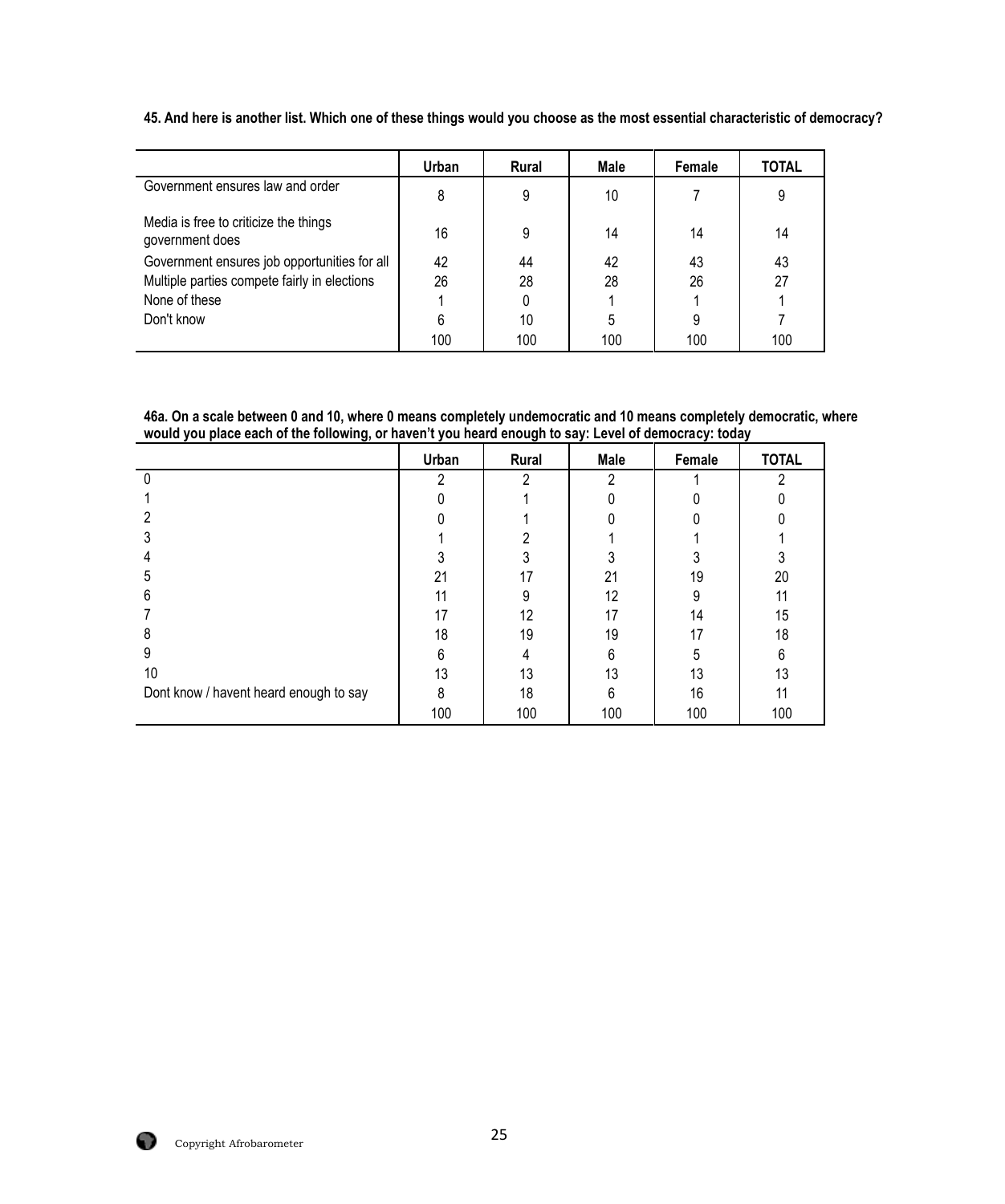|                                        | Urban | Rural | Male | Female | <b>TOTAL</b> |
|----------------------------------------|-------|-------|------|--------|--------------|
|                                        | റ     | ŋ     |      |        |              |
|                                        |       |       |      |        |              |
|                                        |       |       |      |        |              |
|                                        |       |       |      |        |              |
|                                        |       | 11    | 9    |        |              |
| 5                                      | 21    | 18    | 22   | 19     | 20           |
| h                                      | 11    | 11    | 15   |        | 11           |
|                                        | 11    | 5     | 9    |        |              |
| 8                                      |       |       | 12   |        |              |
| 9                                      |       |       |      |        |              |
| 10                                     |       |       |      |        |              |
| Dont know / havent heard enough to say | 18    | 28    | 13   | 29     | 21           |
|                                        | 100   | 100   | 100  | 100    | 100          |

**46b. On a scale between 0 and 10, where 0 means completely undemocratic and 10 means completely democratic, where would you place each of the following, or haven't you heard enough to say: Our country ten years ago, in 2001?**

**46c. On a scale between 0 and 10, where 0 means completely undemocratic and 10 means completely democratic, where would you place each of the following, or haven't you heard enough to say: Our country under one party rule before 1990** 

|                                        | Urban | Rural | Male | Female | <b>TOTAL</b> |
|----------------------------------------|-------|-------|------|--------|--------------|
|                                        | 32    | 26    | 34   | 26     | 30           |
|                                        | 5     |       | 6    |        | 5            |
|                                        |       |       |      |        |              |
|                                        |       |       |      |        |              |
|                                        |       |       |      |        |              |
|                                        |       |       |      |        |              |
| n                                      |       |       |      |        |              |
|                                        |       |       |      |        |              |
|                                        |       |       |      |        |              |
|                                        |       |       |      |        |              |
| 10                                     |       |       |      |        |              |
| Dont know / havent heard enough to say | 27    | 42    | 21   | 41     | 31           |
|                                        | 100   | 100   | 100  | 100    | 100          |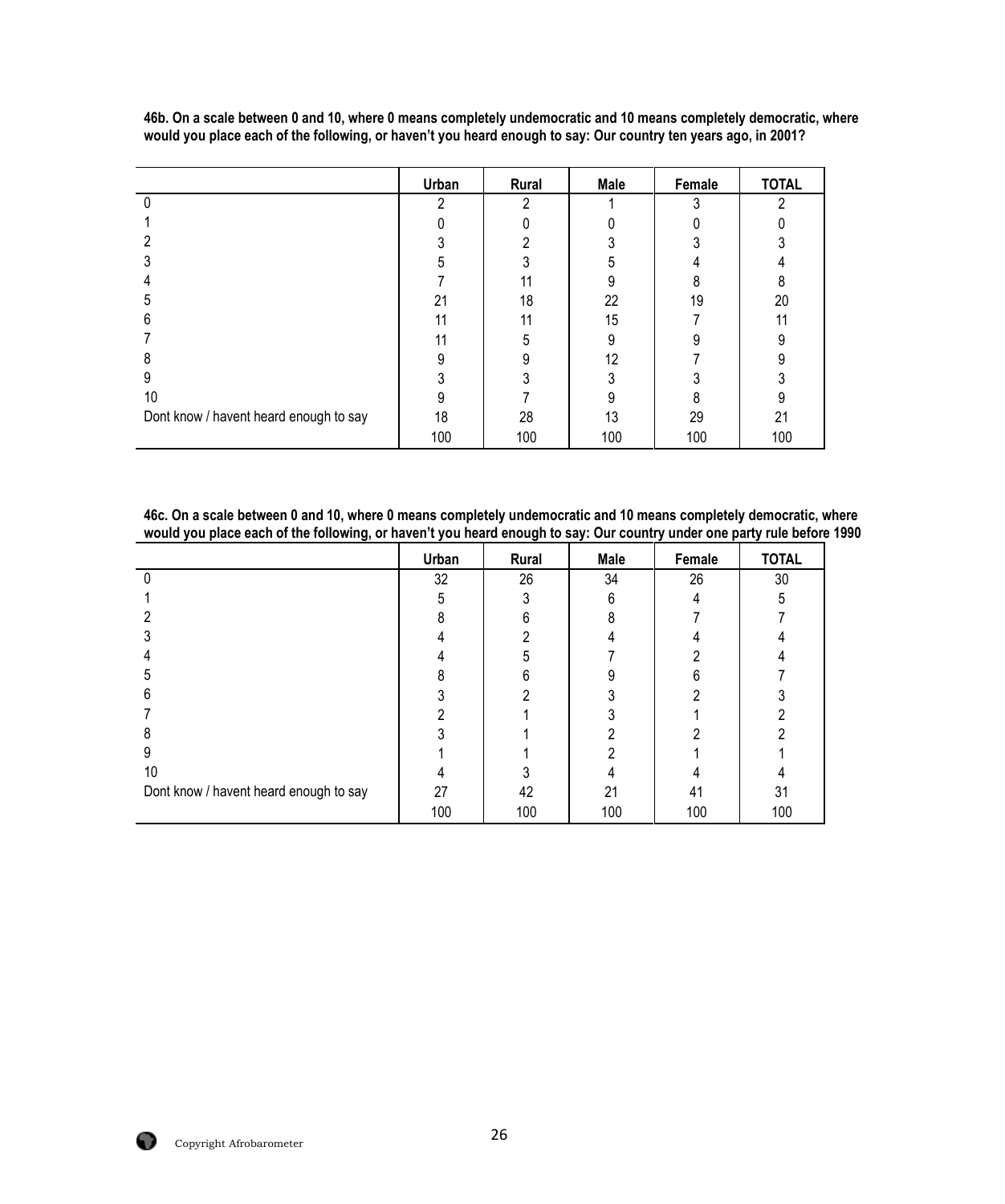|                                        | Urban | Rural | Male | Female | <b>TOTAL</b> |
|----------------------------------------|-------|-------|------|--------|--------------|
|                                        |       |       |      |        |              |
|                                        |       |       |      |        |              |
|                                        |       |       |      |        |              |
|                                        |       |       |      |        |              |
|                                        |       |       |      |        |              |
|                                        |       |       |      |        |              |
|                                        |       |       |      |        |              |
|                                        |       |       |      |        |              |
| 10                                     | 68    | 58    | 68   | 62     | 65           |
| Dont know / havent heard enough to say | 12    | 21    | ጸ    | 21     | 15           |
|                                        | 100   | 100   | 100  | 100    | 100          |

**46d. On a scale between 0 and 10, where 0 means completely undemocratic and 10 means completely democratic, where would you place each of the following, or haven't you heard enough to say: And on the same scale, where would you want our country to be in the future?**

| 47a. On the same scale, where 0 means completely undemocratic and 10 means completely democratic, where would you |  |
|-------------------------------------------------------------------------------------------------------------------|--|
| place each of the following countries, or haven't you heard enough to say: People's Republic of China             |  |

|                                        | Urban | Rural | Male     | Female | <b>TOTAL</b> |
|----------------------------------------|-------|-------|----------|--------|--------------|
|                                        | 5     | 2     | 6        | 3      |              |
|                                        |       |       |          |        |              |
| າ                                      |       | 0     |          |        |              |
|                                        |       |       |          |        |              |
|                                        |       |       |          |        |              |
|                                        |       |       |          |        |              |
| 6                                      |       |       |          |        |              |
|                                        |       |       |          |        |              |
| 8                                      |       |       |          |        |              |
| 9                                      |       | ŋ     |          |        |              |
| 10                                     |       | 9     |          | հ      |              |
| Dont know / havent heard enough to say | 60    | 74    | 56       | 72     | 64           |
| 899                                    |       |       | $\Omega$ |        |              |
|                                        | 100   | 100   | 100      | 100    | 100          |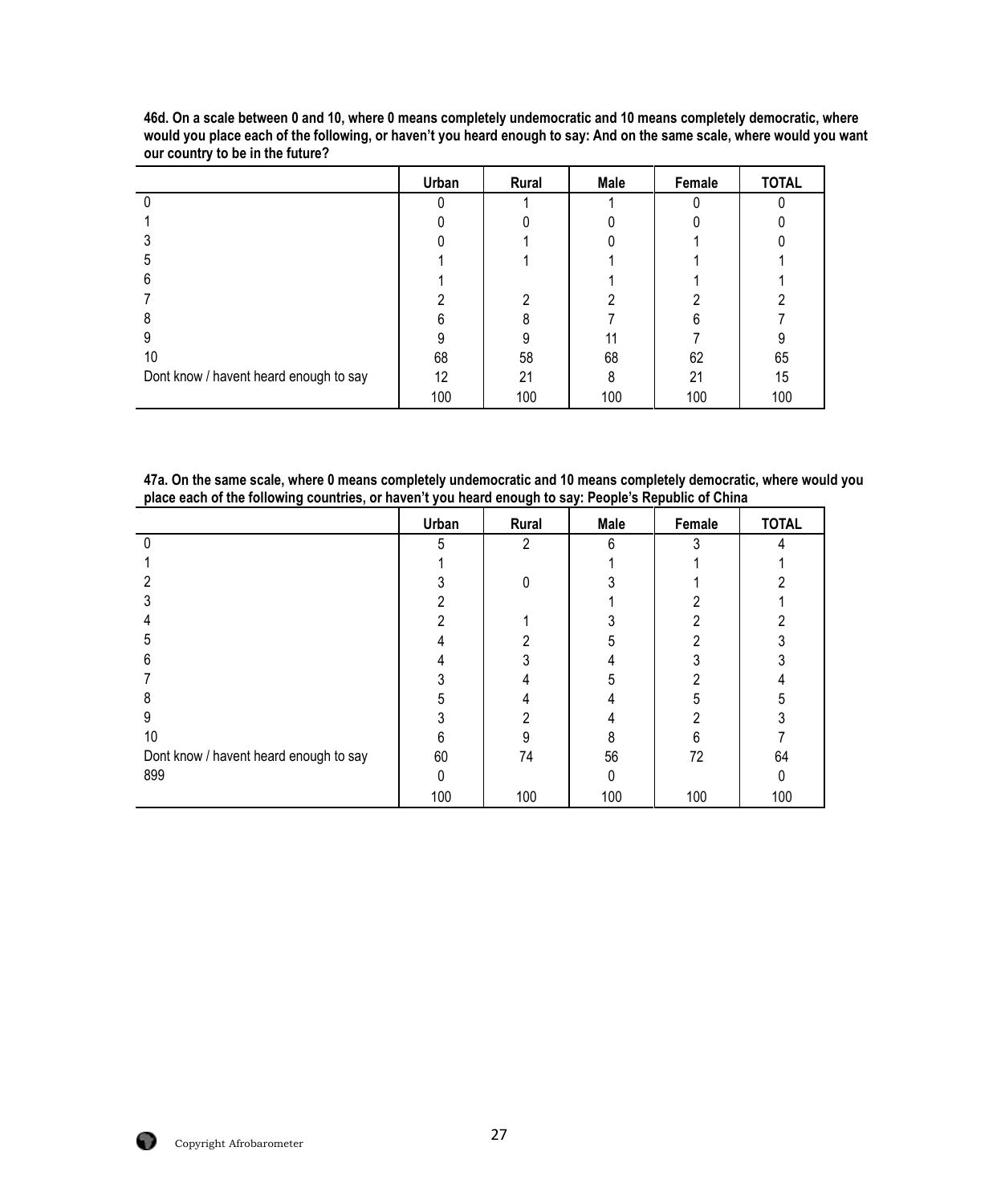|                                        | Urban | Rural | Male | Female | <b>TOTAL</b> |
|----------------------------------------|-------|-------|------|--------|--------------|
|                                        |       | 0     |      |        |              |
|                                        |       |       |      |        |              |
| 2                                      |       | 0     |      |        |              |
|                                        |       |       |      |        |              |
|                                        |       |       |      |        |              |
| 5                                      |       |       |      | ŋ      |              |
| 6                                      |       |       |      |        |              |
|                                        |       |       | 5    |        |              |
| 8                                      | 12    | 9     | 13   | 10     | 11           |
| 9                                      | 12    |       | 13   | 9      | 11           |
| 10                                     | 19    | 15    | 21   | 15     | 18           |
| Dont know / havent heard enough to say | 44    | 62    | 41   | 58     | 50           |
|                                        | 100   | 100   | 100  | 100    | 100          |

**47b. On the same scale, where 0 means completely undemocratic and 10 means completely democratic, where would you place each of the following countries, or haven't you heard enough to say: United States of America**

**47c. On the same scale, where 0 means completely undemocratic and 10 means completely democratic, where would you place each of the following countries, or haven't you heard enough to say: South Africa**

|                                        | Urban | Rural | Male | Female | <b>TOTAL</b> |
|----------------------------------------|-------|-------|------|--------|--------------|
|                                        | ი     |       | າ    |        |              |
|                                        |       |       |      |        |              |
|                                        |       |       |      |        |              |
|                                        |       |       |      |        |              |
|                                        |       |       |      |        |              |
|                                        |       |       |      |        |              |
| h                                      |       |       |      |        |              |
|                                        |       |       |      |        |              |
|                                        |       |       |      |        |              |
| 9                                      |       |       |      |        |              |
| 10                                     |       |       |      |        |              |
| Dont know / havent heard enough to say | 58    | 71    | 53   | 71     | 62           |
|                                        | 100   | 100   | 100  | 100    | 100          |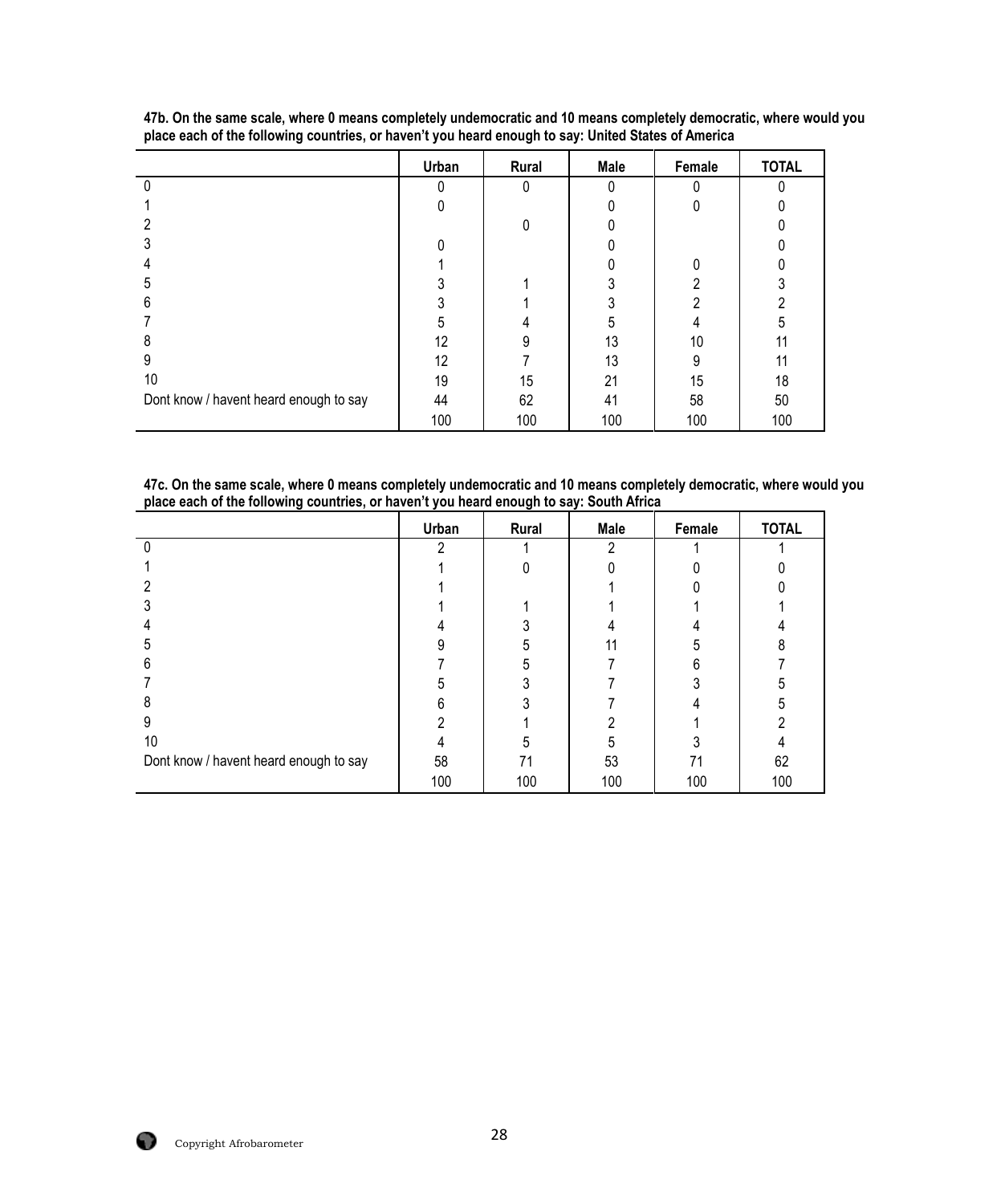|                                        | Urban | Rural | Male | Female | <b>TOTAL</b> |
|----------------------------------------|-------|-------|------|--------|--------------|
|                                        | 6     | າ     |      |        | 5            |
|                                        |       |       |      |        |              |
|                                        |       |       |      |        |              |
|                                        |       |       |      |        |              |
|                                        |       |       |      |        |              |
|                                        |       |       |      |        |              |
| n                                      |       |       |      |        |              |
|                                        |       |       |      |        |              |
| 8                                      |       |       |      |        |              |
| 9                                      |       |       |      |        |              |
| 10                                     |       |       |      |        |              |
| Dont know / havent heard enough to say | 67    | 78    | 61   | 80     | 70           |
|                                        | 100   | 100   | 100  | 100    | 100          |

**47d. On the same scale, where 0 means completely undemocratic and 10 means completely democratic, where would you place each of the following countries, or haven't you heard enough to say: Zimbabwe**

**47e. On the same scale, where 0 means completely undemocratic and 10 means completely democratic, where would you place each of the following countries, or haven't you heard enough to say: Portugal**

|                                        | Urban | Rural | Male | Female | <b>TOTAL</b> |
|----------------------------------------|-------|-------|------|--------|--------------|
|                                        | ი     | 0     |      |        |              |
|                                        |       |       |      |        |              |
|                                        |       |       |      |        |              |
|                                        |       |       |      |        |              |
|                                        |       |       |      |        |              |
|                                        |       |       |      |        |              |
| 6                                      |       |       |      |        |              |
|                                        | 12    |       | 13   |        |              |
|                                        | 13    |       | 14   |        | 11           |
|                                        |       |       |      |        |              |
| 10                                     |       |       |      |        |              |
| Dont know / havent heard enough to say | 40    | 57    | 37   | 54     | 46           |
|                                        | 100   | 100   | 100  | 100    | 100          |

| 48a. For each of the following statements, please tell me whether you disagree or agree: The courts have the right to make |
|----------------------------------------------------------------------------------------------------------------------------|
| decisions that people always have to abide by.                                                                             |

|                            | Urban | Rural | Male | Female | <b>TOTAL</b> |
|----------------------------|-------|-------|------|--------|--------------|
| <b>Strongly Disagree</b>   |       | 3     | 5    | 5      |              |
| Disagree                   | 18    | 16    | 19   | 16     | 18           |
| Neither Agree Nor Disagree | 15    | 11    | 13   | 16     | 14           |
| Agree                      | 39    | 47    | 41   | 42     | 41           |
| <b>Strongly Agree</b>      | 19    | 19    | 21   | 17     | 19           |
| Don't know                 |       |       |      | 4      | 2            |
|                            | 100   | 100   | 100  | 100    | 100          |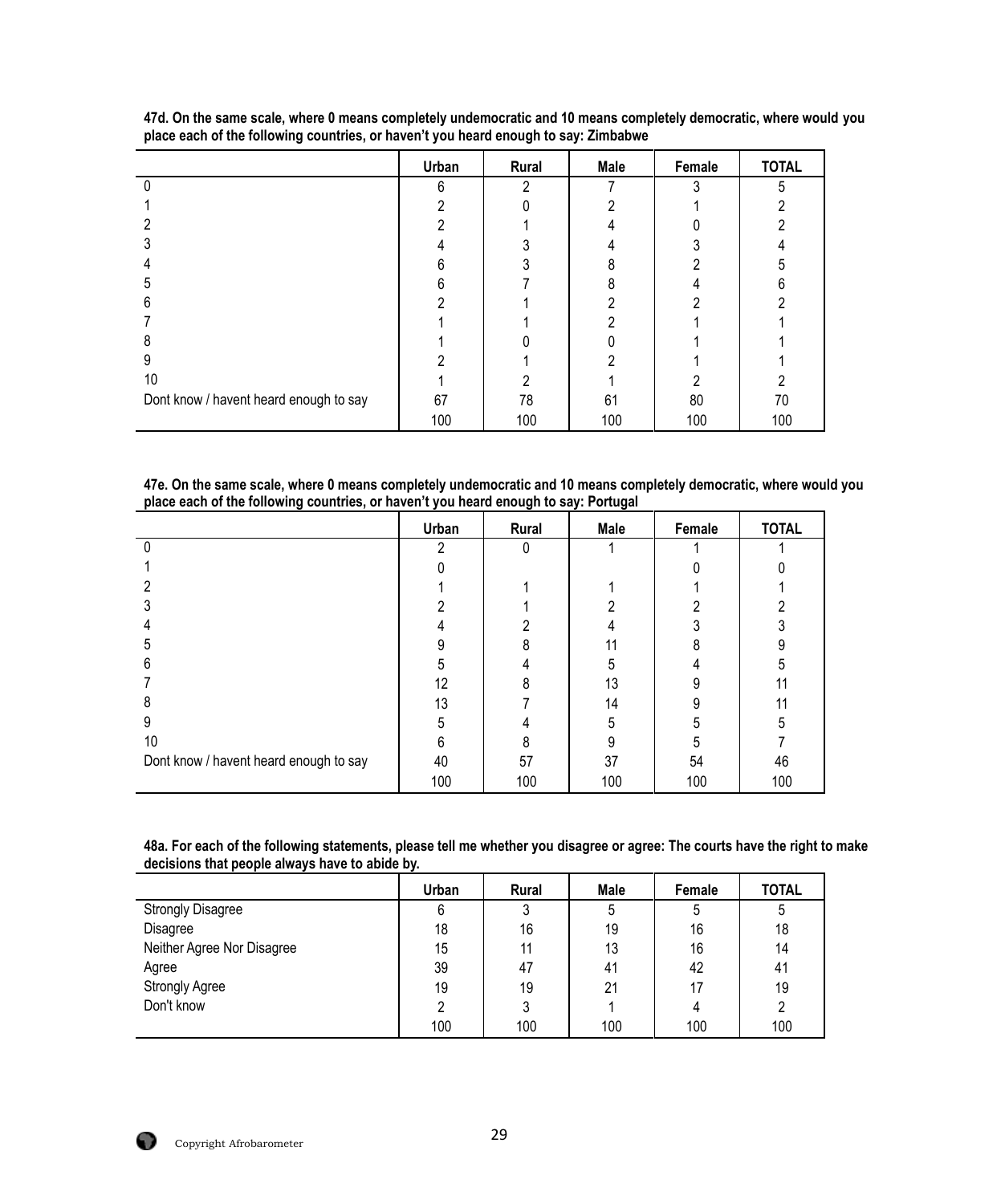|                            | Urban | Rural | Male | Female | <b>TOTAL</b> |
|----------------------------|-------|-------|------|--------|--------------|
| <b>Strongly Disagree</b>   | 6     | 4     | 6    | C      | ა            |
| Disagree                   | 19    | 16    | 20   |        | 18           |
| Neither Agree Nor Disagree | 14    | 12    | 13   | 13     | 13           |
| Agree                      | 42    | 50    | 42   | 46     | 44           |
| <b>Strongly Agree</b>      | 18    | 15    | 18   | 16     | 17           |
| Don't know                 |       | 3     |      | ∩      |              |
|                            | 100   | 100   | 100  | 100    | 100          |

**48b. For each of the following statements, please tell me whether you disagree or agree: The police always have the right to make people obey the law.**

**48c. For each of the following statements, please tell me whether you disagree or agree: The tax authorities always have the right to make people pay taxes.**

|                            | Urban | Rural | Male | Female | <b>TOTAL</b> |
|----------------------------|-------|-------|------|--------|--------------|
| <b>Strongly Disagree</b>   | 4     |       | J    |        |              |
| Disagree                   | 14    | 13    | 13   | 15     | 14           |
| Neither Agree Nor Disagree | 11    | 13    | 10   | 13     | 12           |
| Agree                      | 48    | 55    | 52   | 48     | 50           |
| Strongly Agree             | 19    | 11    | 19   | 14     | 17           |
| Don't know                 |       |       |      |        | 5            |
|                            | 100   | 100   | 100  | 100    | 100          |

| 49. Statement 1: It is important to obey the government in power, no matter who you voted for. Statement 2: It is not |
|-----------------------------------------------------------------------------------------------------------------------|
| necessary to obey the laws of a government that you did not vote for.                                                 |

|                            | Urban | <b>Rural</b> | Male | Female | <b>TOTAL</b> |
|----------------------------|-------|--------------|------|--------|--------------|
| Agree very strongly with 1 | 46    | 36           | 46   | 40     | 43           |
| Agree with 1               | 39    | 50           | 40   | 44     | 42           |
| Agree with 2               | 6     | 5            | 5    |        | 6            |
| Agree very strongly with 2 | 5     | 5            | b    | 5      |              |
| Agree with neither         |       |              |      |        |              |
| Don't know                 |       |              |      |        |              |
|                            | 100   | 100          | 100  | 100    | 100          |

**50. Statement 1: Citizens must pay their taxes to the government in order for our country to develop. Statement 2: The government can find enough resources for development from other sources without having to tax the people.** 

|                            | Urban | <b>Rural</b> | Male | Female | <b>TOTAL</b> |
|----------------------------|-------|--------------|------|--------|--------------|
| Agree very strongly with 1 | 36    | 29           | 39   | 29     | 34           |
| Agree with 1               | 34    | 39           | 36   | 35     | 35           |
| Agree with 2               | 17    | 15           | 12   | 21     | 17           |
| Agree very strongly with 2 | 6     | 10           |      | 9      |              |
| Agree with neither         |       |              |      |        |              |
| Don't know                 |       |              |      |        |              |
|                            | 100   | 100          | 100  | 100    | 100          |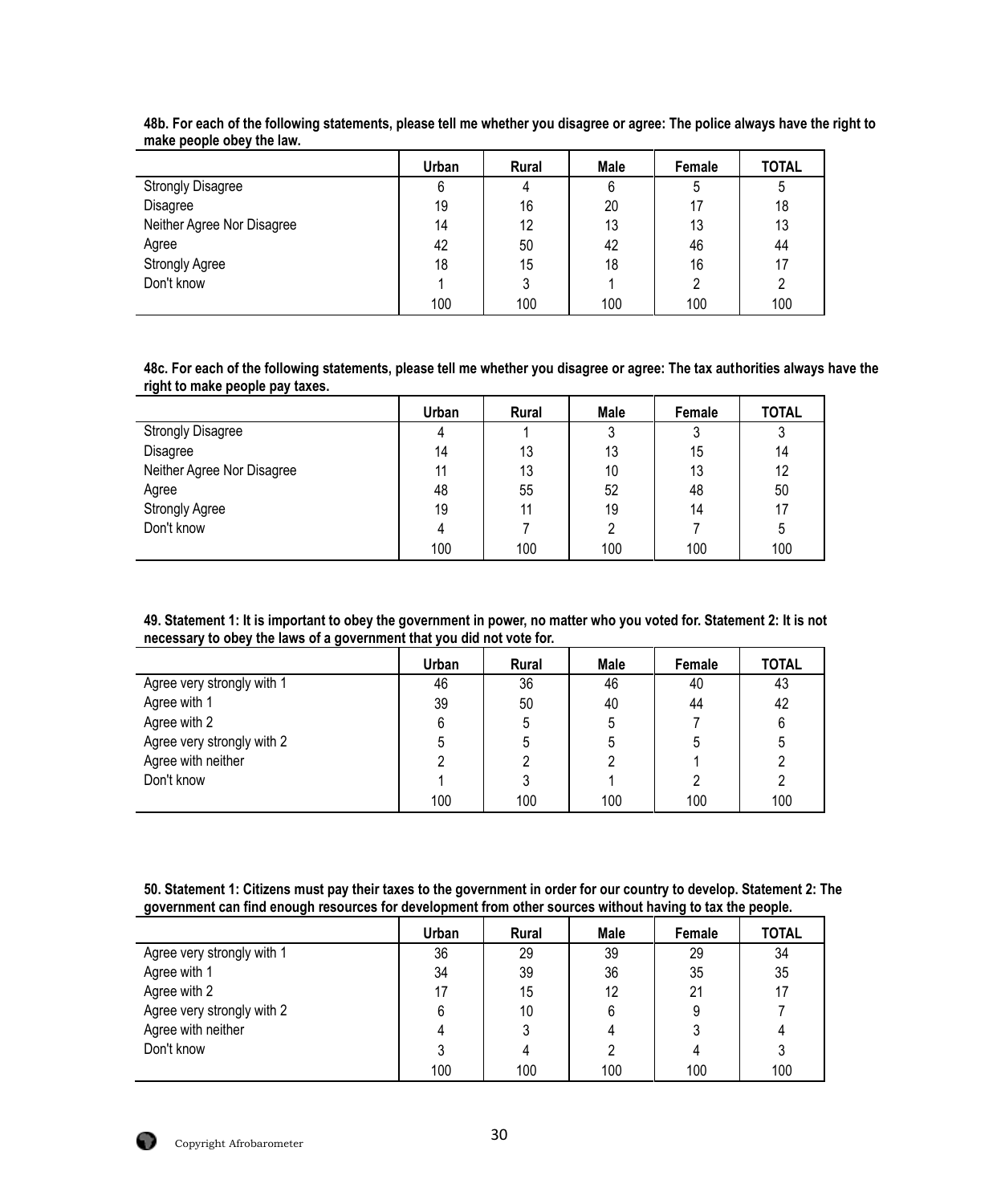#### **51. Statement 1: It is better to pay higher taxes, if it means that there will be more services provided by government. Statement 2: It is better to pay lower taxes, even if it means there will be fewer services provided by government.**

|                            | Urban | <b>Rural</b> | Male | Female | <b>TOTAL</b> |
|----------------------------|-------|--------------|------|--------|--------------|
| Agree very strongly with 1 | 20    | 19           | 19   | 20     | 20           |
| Agree with 1               | 27    | 31           | 29   | 27     | 28           |
| Agree with 2               | 15    | 15           | 14   | 16     | 15           |
| Agree very strongly with 2 | 5     | 6            | 5    | 5      | 5            |
| Agree with neither         | 27    | 22           | 27   | 24     | 26           |
| Don't know                 | 6     |              | 5    | 8      |              |
|                            | 100   | 100          | 100  | 100    | 100          |

**52a. In your opinion, how often, in this country: Does the news media abuse its freedoms by printing or saying things it knows are not true?**

|            | Urban | Rural | Male | Female | <b>TOTAL</b> |
|------------|-------|-------|------|--------|--------------|
| Never      | 28    | 21    | 24   | 28     | 26           |
| Rarely     | 38    | 31    | 39   | 33     | 36           |
| Often      | 17    | 12    | 17   | 13     | 15           |
| Always     | 4     |       | 5    | 4      | 5            |
| Don't know | 13    | 28    | 15   | 21     | 18           |
|            | 100   | 100   | 100  | 100    | 100          |

# **52b. In your opinion, how often, in this country: Does competition between political parties lead to violent conflict?**

|            | Urban | Rural | Male | Female | <b>TOTAL</b> |
|------------|-------|-------|------|--------|--------------|
| Never      |       | 10    | 16   | 14     | 15           |
| Rarely     | 32    | 28    | 33   | 29     | 31           |
| Often      | 26    | 27    | 27   | 26     | 27           |
| Always     | 16    | 21    | 17   | 19     | 18           |
| Don't know | 8     | 13    |      | 12     | 9            |
|            | 100   | 100   | 100  | 100    | 100          |

## **52c. In your opinion, how often, in this country: Does the President ignore the courts and laws of this country?**

|            | Urban | <b>Rural</b> | <b>Male</b> | Female | <b>TOTAL</b> |
|------------|-------|--------------|-------------|--------|--------------|
| Never      | 45    | 35           | 46          | 39     | 42           |
| Rarely     | 21    | 15           | 21          | 17     | 19           |
| Often      | 6     | 8            |             |        |              |
| Always     |       | b            | J           | 4      | 4            |
| Don't know | 25    | 37           | 23          | 33     | 28           |
|            | 100   | 100          | 100         | 100    | 100          |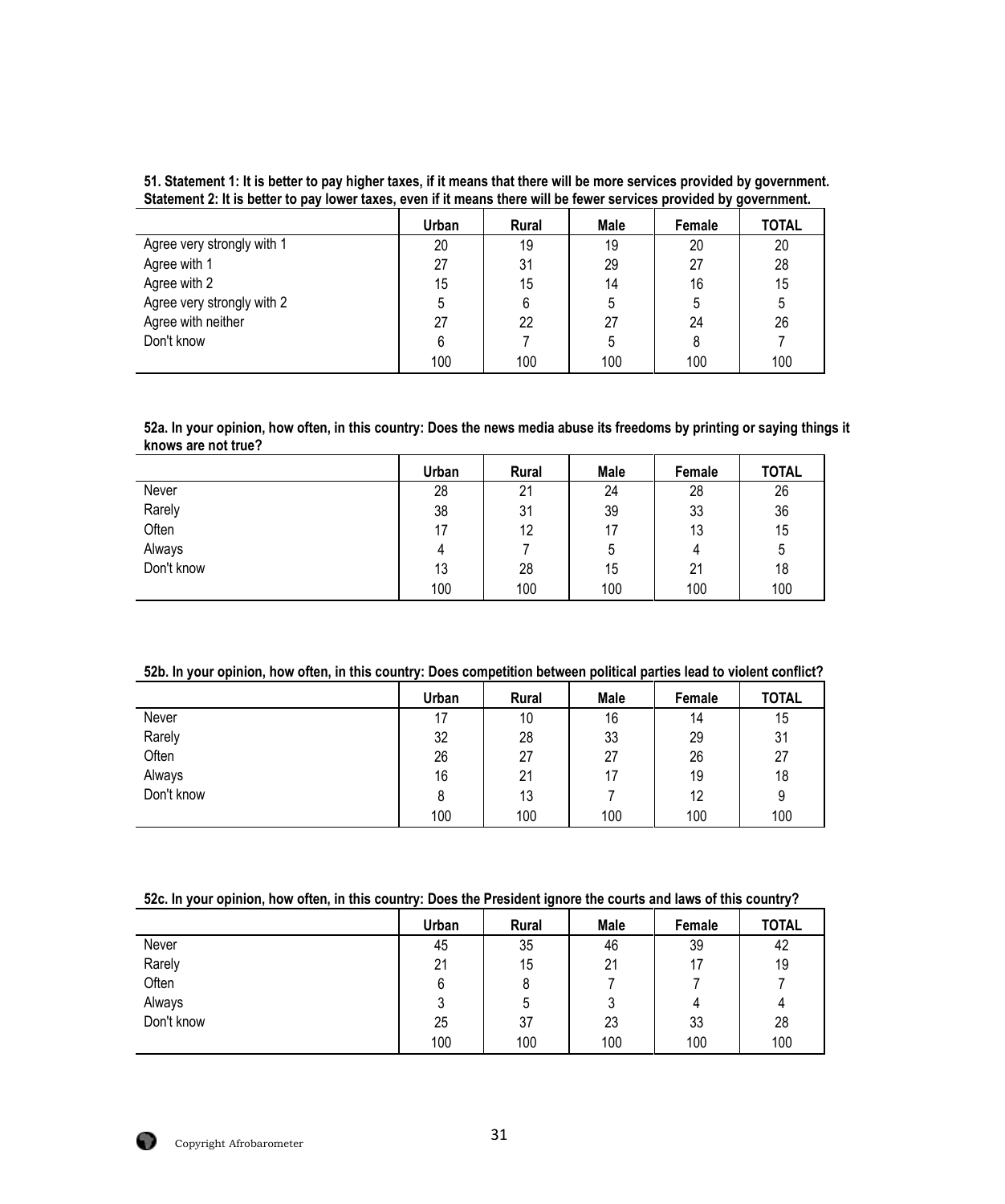|            | Urban | Rural | Male | Female | <b>TOTAL</b> |
|------------|-------|-------|------|--------|--------------|
| Never      | 42    | 33    | 43   | 35     | 39           |
| Rarely     | 18    | 18    | 18   | 18     | 18           |
| Often      | 12    | 10    | 11   | 12     | 11           |
| Always     |       | 6     |      | 4      | 6            |
| Don't know | 23    | 34    | 21   | 32     | 26           |
|            | 100   | 100   | 100  | 100    | 100          |

**52d. In your opinion, how often, in this country: Are opposition parties or their supporters silenced by the government?**

# **52e. In your opinion, how often, in this country: Does the President ignore the National Assembly and just do what he wants?**

|            | Urban | Rural | <b>Male</b> | Female | <b>TOTAL</b> |
|------------|-------|-------|-------------|--------|--------------|
| Never      | 52    | 42    | 54          | 45     | 49           |
| Rarely     | 15    | 14    | 13          | 16     | 15           |
| Often      |       | 5     |             | 6      |              |
| Always     | 4     | 3     |             | 4      | 4            |
| Don't know | 21    | 36    | 21          | 30     | 26           |
|            | 100   | 100   | 100         | 100    | 100          |

# **53. In this country, how effective is the news media in revealing government mistakes and corrruption?**

|                      | Urban | <b>Rural</b> | Male | Female | <b>TOTAL</b> |
|----------------------|-------|--------------|------|--------|--------------|
| Not at all effective | 21    | 14           | 22   | 16     | 19           |
| Not very effective   | 12    | 6            | 10   |        | 10           |
| Somewhat effective   | 32    | 38           | 36   | 31     | 34           |
| Very effective       | 27    | 26           | 26   | 28     | 27           |
| Don't know           |       | 16           |      | 14     | 11           |
|                      | 100   | 100          | 100  | 100    | 100          |

**54. During election campaigns in this country, how much do you personally fear becoming a victim of political intimidation or violence?** 

|              | Urban | Rural | Male | Female | <b>TOTAL</b> |
|--------------|-------|-------|------|--------|--------------|
| A lot        | 5     | 3     | 4    | ა      |              |
| Somewhat     |       | 5     | 4    | b      | ხ            |
| A little bit |       | 8     | 8    |        | 8            |
| Not at all   | 83    | 83    | 84   | 81     | 83           |
| Don't know   |       |       |      |        | 0            |
|              | 100   | 100   | 100  | 100    | 100          |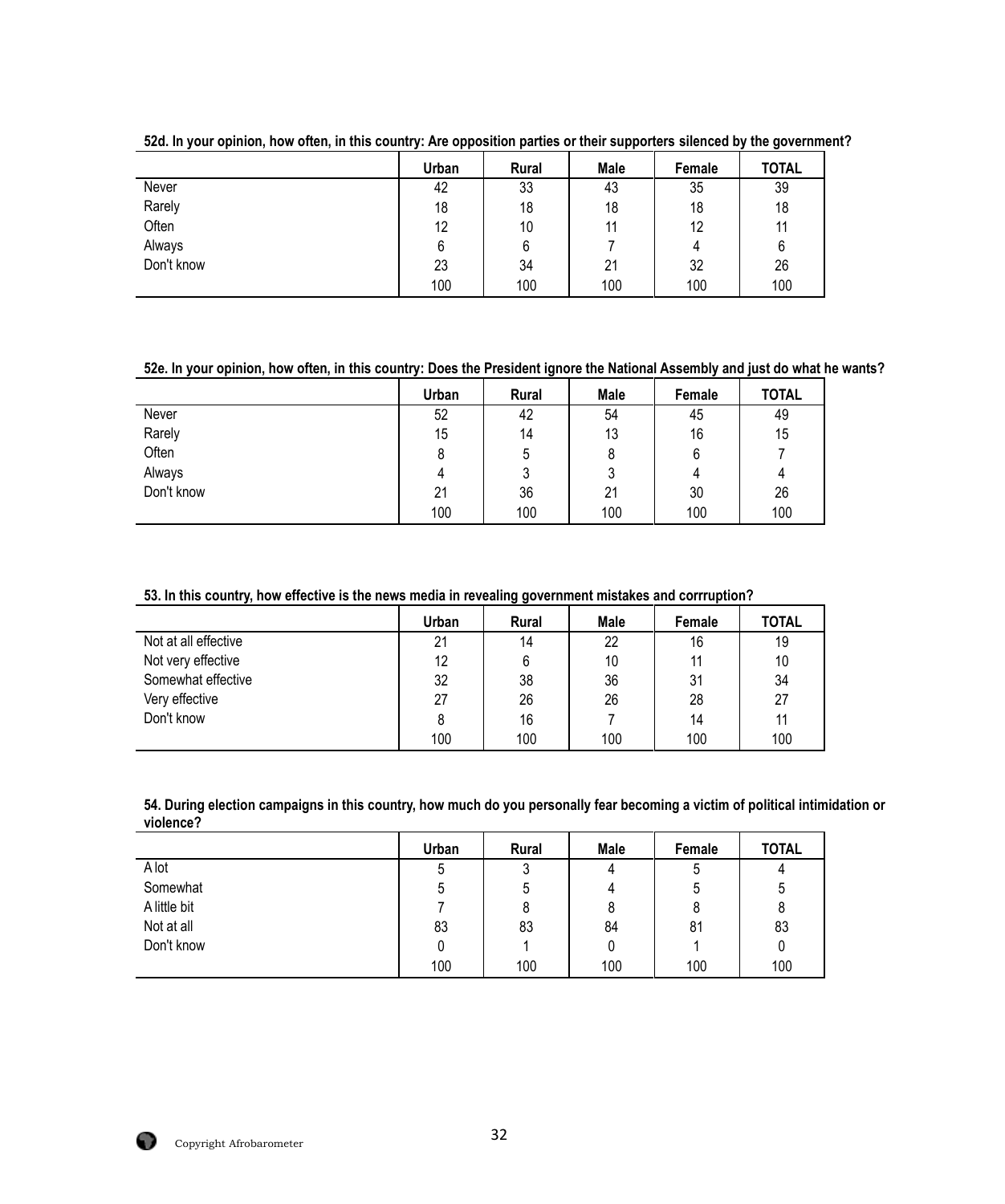|                   | Urban | <b>Rural</b> | Male | Female | <b>TOTAL</b> |
|-------------------|-------|--------------|------|--------|--------------|
| Not at all likely | 71    | 70           | 72   | 69     | 71           |
| Not very likely   | 13    | 14           | 13   | 13     | 13           |
| Somewhat likely   |       |              | ხ    |        | 6            |
| Very likely       |       | ა            | 6    |        | 6            |
| Don't know        |       | ხ            | ر،   | ა      |              |
|                   | 100   | 100          | 100  | 100    | 100          |

**55. How likely do you think it is that powerful people can find out how you voted, even though there is supposed to be a secret ballot in this country?** 

**56a. In your opinion, how often, in this country: Do people have to be careful of what they say about politics?**

|            | Urban | Rural | Male | Female | <b>TOTAL</b> |
|------------|-------|-------|------|--------|--------------|
| Never      | 17    | 15    | 16   | 16     | 16           |
| Rarely     | 20    | 18    | 20   | 19     | 20           |
| Often      | 20    | 18    | 19   | 21     | 20           |
| Always     | 40    | 46    | 43   | 40     | 42           |
| Don't know | ∩     | 3     |      | 4      | 3            |
|            | 100   | 100   | 100  | 100    | 100          |

#### **56b. In your opinion, how often, in this country: Are people treated unequally under the law?**

|            | Urban | <b>Rural</b> | Male | Female | <b>TOTAL</b> |
|------------|-------|--------------|------|--------|--------------|
| Never      | 15    | 17           | 16   | 15     | 15           |
| Rarely     | 23    | 19           | 23   | 20     | 21           |
| Often      | 30    | 25           | 28   | 29     | 29           |
| Always     | 25    | 29           | 26   | 26     | 26           |
| Don't know |       | 10           |      | 10     | 8            |
|            | 100   | 100          | 100  | 100    | 100          |

# **56d. In your opinion, how often, in this country: Are women treated unequally by the police and courts?**

|            | Urban | <b>Rural</b> | Male | Female | <b>TOTAL</b> |
|------------|-------|--------------|------|--------|--------------|
| Never      | 26    | 29           | 28   | 26     | 27           |
| Rarely     | 25    | 21           | 25   | 23     | 24           |
| Often      | 21    | 19           | 20   | 21     | 20           |
| Always     | 13    | 15           | 15   | 13     | 14           |
| Don't know | 14    | 16           | 12   | 17     | 15           |
|            | 100   | 100          | 100  | 100    | 100          |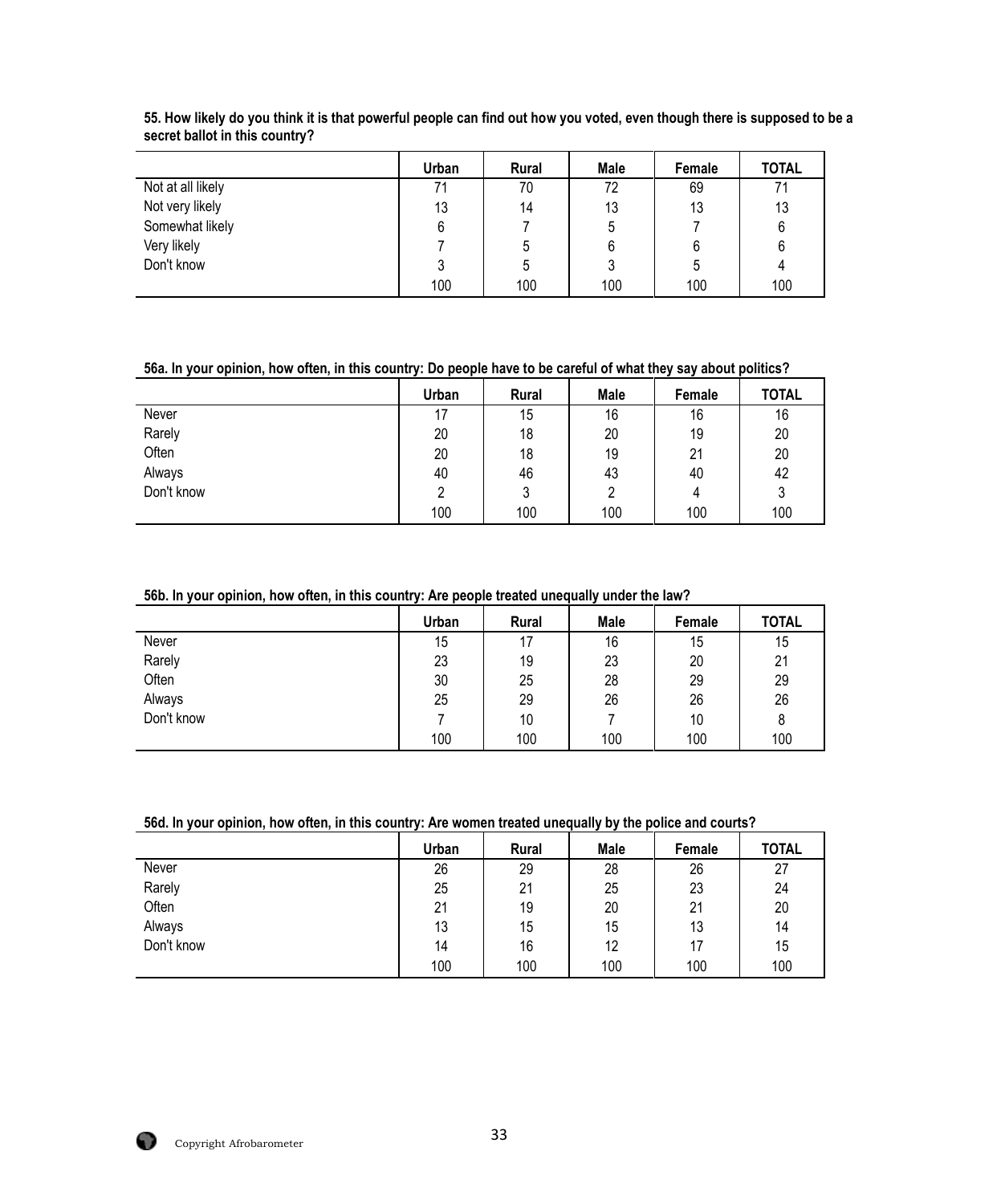|            | Urban | <b>Rural</b> | Male | Female | <b>TOTAL</b> |
|------------|-------|--------------|------|--------|--------------|
| Never      | 18    | 27           | 21   | 20     | 20           |
| Rarely     | 25    | 25           | 25   | 25     | 25           |
| Often      | 26    | 19           | 24   | 24     | 24           |
| Always     | 17    | 12           | 15   | 16     | 16           |
| Don't know | 14    | 17           | 14   | 16     | 15           |
|            | 100   | 100          | 100  | 100    | 100          |

#### **56e. In your opinion, how often, in this country: Are women treated unequally by employers?**

**56f. In your opinion, how often, in this country: Do officials who commit crimes go unpunished?**

|            | Urban | <b>Rural</b> | Male | Female | <b>TOTAL</b> |
|------------|-------|--------------|------|--------|--------------|
| Never      | 11    | 16           | 14   |        | 12           |
| Rarely     | 27    | 26           | 28   | 26     | 27           |
| Often      | 30    | 26           | 32   | 26     | 29           |
| Always     | 15    | 14           | 14   | 15     | 15           |
| Don't know | 16    | 19           | 13   | 21     | 17           |
|            | 100   | 100          | 100  | 100    | 100          |

# **56g. In your opinion, how often, in this country: Do ordinary people who break the law go unpunished?**

|            | Urban | Rural | Male | Female | <b>TOTAL</b> |
|------------|-------|-------|------|--------|--------------|
| Never      | 18    | 32    | 23   | 22     | 22           |
| Rarely     | 28    | 21    | 27   | 25     | 26           |
| Often      | 26    | 18    | 26   | 22     | 24           |
| Always     | 14    | 15    | 14   | 15     | 14           |
| Don't know | 13    | 15    | 10   | 17     | 14           |
|            | 100   | 100   | 100  | 100    | 100          |

**56h. In your opinion, how often, in this country: Do people obtain household services, like water or electricity, without paying for them?**

|            | Urban | Rural | Male | Female | <b>TOTAL</b> |
|------------|-------|-------|------|--------|--------------|
| Never      | 13    | 26    | 16   | 19     | 17           |
| Rarely     | 20    | 19    | 20   | 19     | 20           |
| Often      | 30    | 16    | 29   | 22     | 25           |
| Always     | 26    | 19    | 23   | 25     | 24           |
| Don't know | 11    | 20    | 12   | 15     | 14           |
|            | 100   | 100   | 100  | 100    | 100          |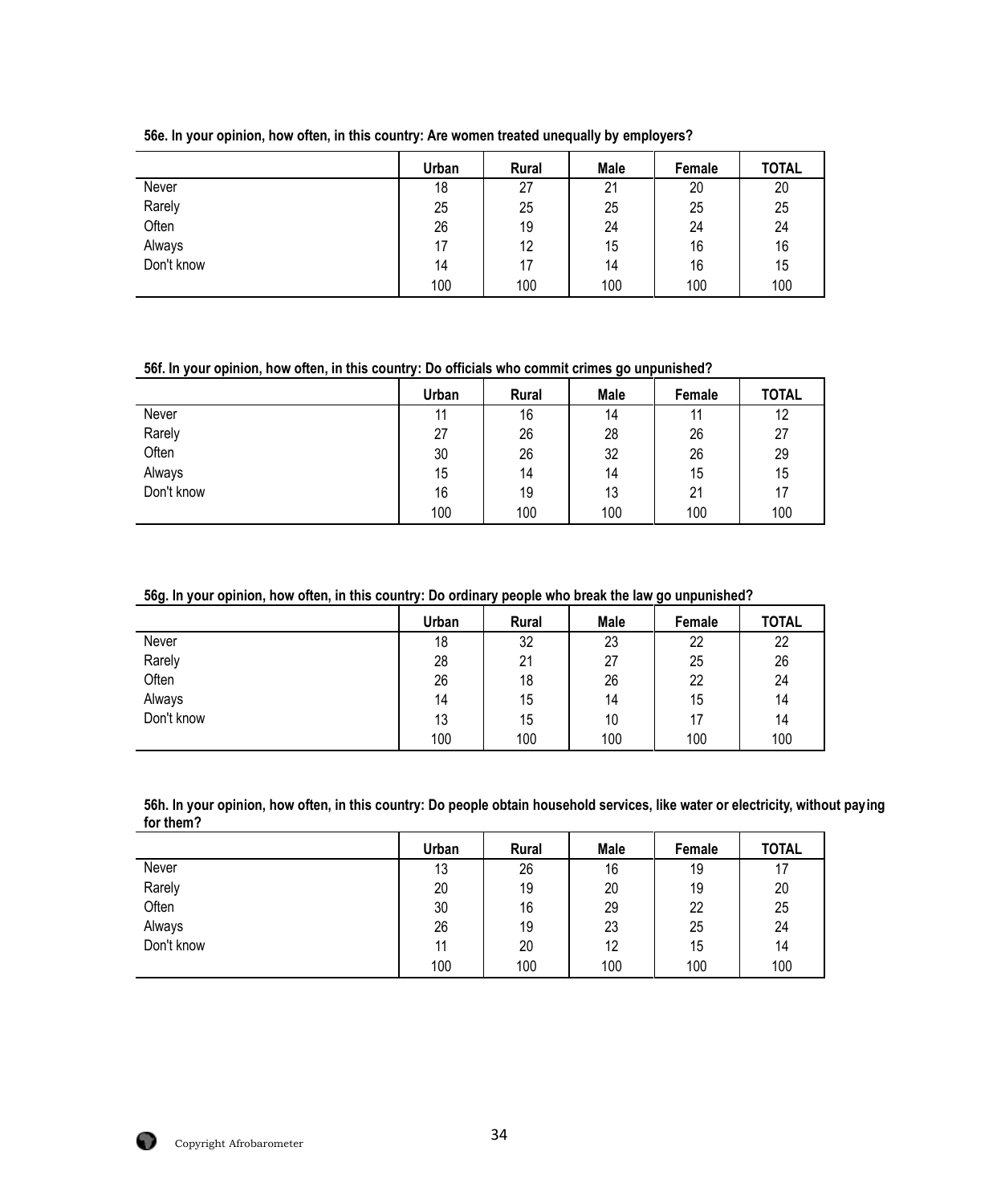|            | Urban | Rural | Male | Female | <b>TOTAL</b> |
|------------|-------|-------|------|--------|--------------|
| Never      | 12    | 20    | 13   | 15     | 14           |
| Rarely     | 23    | 19    | 24   | 20     | 22           |
| Often      | 31    | 17    | 31   | 23     | 27           |
| Always     | 18    | 16    | 16   | 18     | 17           |
| Don't know | 17    | 29    | 17   | 24     | 20           |
|            | 100   | 100   | 100  | 100    | 100          |

**56i. In your opinion, how often, in this country: Do people avoid paying the taxes that they owe the government?**

**57. Let me ask you again about the most essential characteristics of democracy. If you have to choose only one of the things that I am going to read, which one would you choose as the most essential characteristic of democracy?**

|                                                              | Urban          | <b>Rural</b> | Male | Female         | <b>TOTAL</b> |
|--------------------------------------------------------------|----------------|--------------|------|----------------|--------------|
| Legislature closely monitors the actions of<br>the President | 14             | 15           | 18   | 11             | 15           |
| Government provides basic necessities for<br>everyone        | 24             | 27           | 23   | 27             | 25           |
| People are free to form organisations to<br>influence gvt.   | 39             | 33           | 38   | 36             | 37           |
| Public services work well and do not break<br>down           | 15             | 13           | 15   | 14             | 15           |
| None of these                                                | $\mathfrak{p}$ |              | 2    | $\mathfrak{p}$ | 2            |
| Don't know                                                   | 6              | 11           | 4    | 10             |              |
|                                                              | 100            | 100          | 100  | 100            | 100          |

# **58. And here is another list. Which one of these things would you choose as the most essential characteristic of democracy?**

|                                                              | Urban | <b>Rural</b> | Male | Female | <b>TOTAL</b> |
|--------------------------------------------------------------|-------|--------------|------|--------|--------------|
| People are free to take part in                              |       |              |      |        |              |
| demonstrations and protests                                  | 36    | 23           | 33   | 31     | 32           |
|                                                              |       |              |      |        |              |
| Politics is clean and free from corruption                   | 20    | 22           | 22   | 18     | 20           |
| The court protects ordinary people if gvt.<br>mistreats them | 12    | 12           | 12   | 12     | 12           |
| People receive aid from gvt. when they are<br>in need        | 25    | 32           | 26   | 29     | 27           |
| None of these                                                |       | 0            |      |        |              |
| Don't know                                                   | 5     | 11           |      | 9      |              |
|                                                              | 100   | 100          | 100  | 100    | 100          |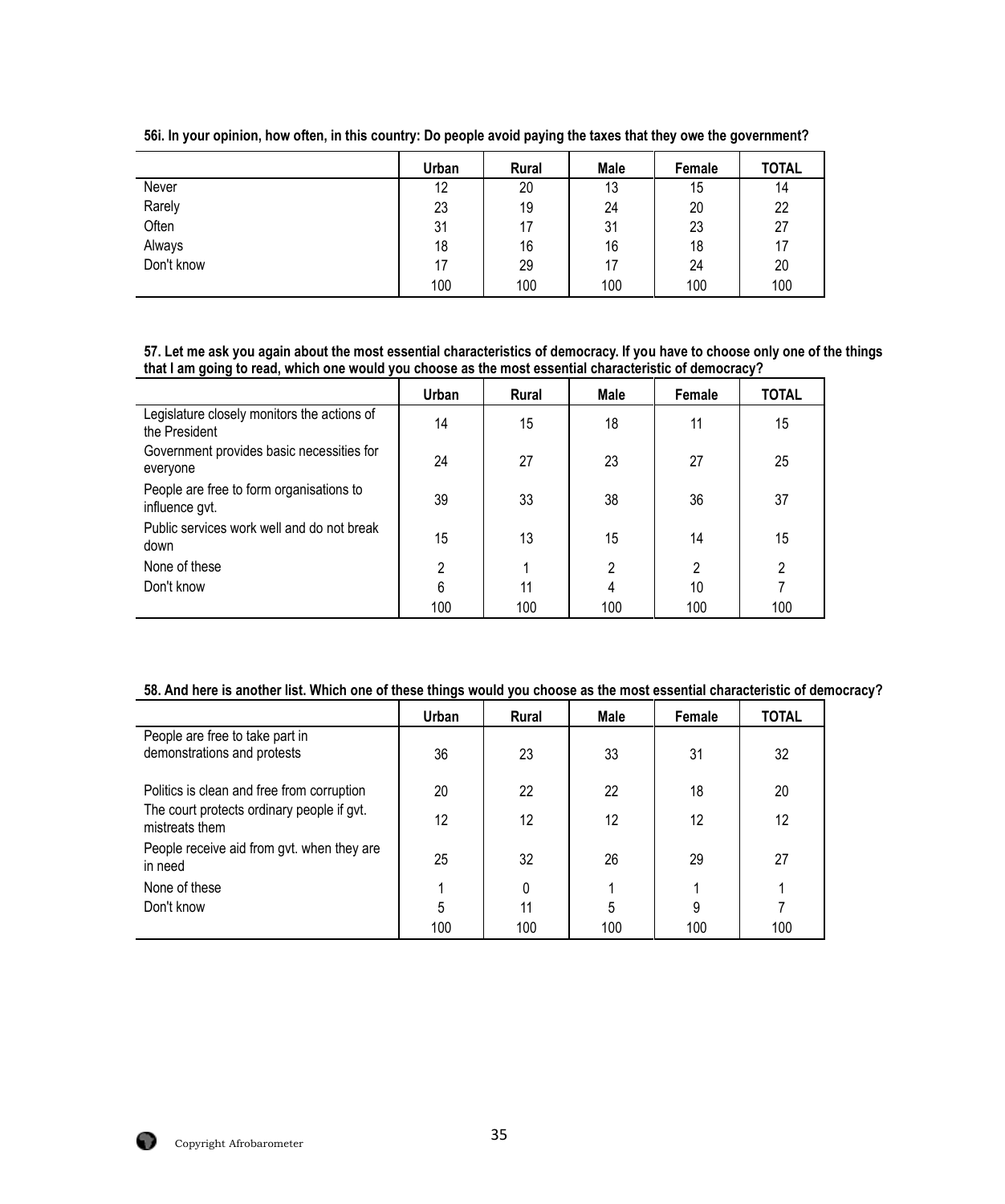|  | 59a. How much do you trust each of the following, or haven't you heard enough about them to say: The President |  |  |  |
|--|----------------------------------------------------------------------------------------------------------------|--|--|--|
|  |                                                                                                                |  |  |  |

|                                 | Urban | <b>Rural</b> | Male | Female | <b>TOTAL</b> |
|---------------------------------|-------|--------------|------|--------|--------------|
| Not at all                      | 10    | 13           | 9    | 14     |              |
| Just a little                   | 14    | 20           | 15   | 16     | 16           |
| Somewhat                        | 40    | 37           | 39   | 39     | 39           |
| A lot                           | 28    | 24           | 32   | 22     | 27           |
| Don't know/Haven't heard enough |       | 6            | 6    |        |              |
|                                 | 100   | 100          | 100  | 100    | 100          |

# **59a1-CVE. How much do you trust each of the following, or haven't you heard enough about them to say: The Prime-Minister**

|                                 | Urban | <b>Rural</b> | Male  | Female | <b>TOTAL</b> |
|---------------------------------|-------|--------------|-------|--------|--------------|
| Not at all                      | 17.8  | 18.9         | 15.4  | 20.8   | 18.1         |
| Just a little                   | 19.6  | 18.8         | 18.8  | 19.9   | 19.4         |
| Somewhat                        | 36.8  | 33.5         | 35.4  | 36.2   | 35.8         |
| A lot                           | 23.6  | 25.9         | 28.6  | 20.1   | 24.3         |
| Don't know/Haven't heard enough | 2.2   | 2.9          | 1.7   | 3.0    | 2.4          |
|                                 | 100.0 | 100.0        | 100.0 | 100.0  | 100.0        |

# **59b. How much do you trust each of the following, or haven't you heard enough about them to say: The National Assembly**

|                                 | Urban | <b>Rural</b> | Male | Female | <b>TOTAL</b> |
|---------------------------------|-------|--------------|------|--------|--------------|
| Not at all                      | 15    | 14           | 13   | 16     | 14           |
| Just a little                   | 20    | 25           | 18   | 25     | 22           |
| Somewhat                        | 42    | 36           | 42   | 39     | 40           |
| A lot                           | 19    | 16           | 23   | 13     | 18           |
| Don't know/Haven't heard enough |       | 9            | 4    |        | 6            |
|                                 | 100   | 100          | 100  | 100    | 100          |

**59c. How much do you trust each of the following, or haven't you heard enough about them to say: The National Electoral Commission** 

|                                 | Urban | <b>Rural</b> | Male | Female | <b>TOTAL</b> |
|---------------------------------|-------|--------------|------|--------|--------------|
| Not at all                      | 15    | 16           | 13   |        | 15           |
| Just a little                   | 20    | 21           | 19   | 22     | 21           |
| Somewhat                        | 39    | 34           | 39   | 36     | 37           |
| A lot                           | 19    | 17           | 22   | 14     | 18           |
| Don't know/Haven't heard enough |       | 12           | 6    | 12     | 9            |
|                                 | 100   | 100          | 100  | 100    | 100          |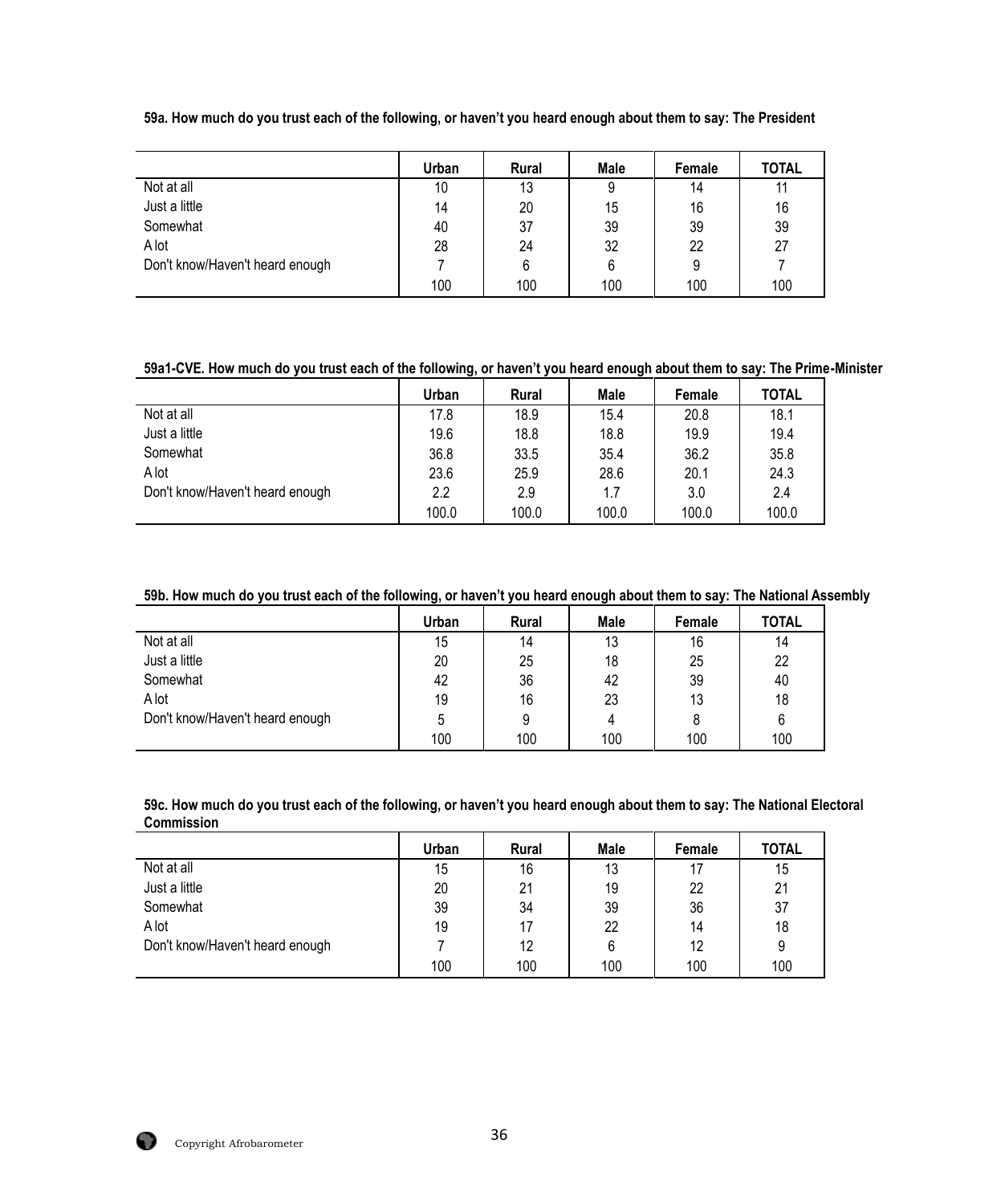|                                 | Urban | <b>Rural</b> | Male | Female | <b>TOTAL</b> |
|---------------------------------|-------|--------------|------|--------|--------------|
| Not at all                      | 14    | 16           | 14   | 16     | 15           |
| Just a little                   | 22    | 23           | 22   | 23     | 23           |
| Somewhat                        | 40    | 36           | 41   | 37     | 39           |
| A lot                           | 13    | 13           | 16   | 10     | 13           |
| Don't know/Haven't heard enough | 11    | 12           | 8    | 14     | 11           |
|                                 | 100   | 100          | 100  | 100    | 100          |

**59d. How much do you trust each of the following, or haven't you heard enough about them to say: Ministry of Finance Tax officials**

**59e. How much do you trust each of the following, or haven't you heard enough about them to say:Your Local Government Council**

|                                 | Urban | <b>Rural</b> | Male | Female | <b>TOTAL</b> |
|---------------------------------|-------|--------------|------|--------|--------------|
| Not at all                      | 17    | 27           | 19   | 21     | 20           |
| Just a little                   | 19    | 20           | 20   | 19     | 19           |
| Somewhat                        | 36    | 30           | 34   | 34     | 34           |
| A lot                           | 24    | 19           | 24   | 20     | 22           |
| Don't know/Haven't heard enough |       | 4            |      |        |              |
|                                 | 100   | 100          | 100  | 100    | 100          |

### **59f. How much do you trust each of the following, or haven't you heard enough about them to say:The Ruling Party**

|                                 | Urban | <b>Rural</b> | Male | Female | <b>TOTAL</b> |
|---------------------------------|-------|--------------|------|--------|--------------|
| Not at all                      | 21    | 23           | 19   | 24     | 21           |
| Just a little                   | 19    | 20           | 20   | 20     | 20           |
| Somewhat                        | 40    | 36           | 40   | 37     | 39           |
| A lot                           | 17    | 17           | 18   | 15     | 17           |
| Don't know/Haven't heard enough |       | 4            |      |        |              |
|                                 | 100   | 100          | 100  | 100    | 100          |

**59g. How much do you trust each of the following, or haven't you heard enough about them to say: Opposition Political Parties**

|                                 | Urban | <b>Rural</b> | Male | Female | <b>TOTAL</b> |
|---------------------------------|-------|--------------|------|--------|--------------|
| Not at all                      | 18    | 23           | 15   | 24     | 20           |
| Just a little                   | 24    | 26           | 25   | 24     | 24           |
| Somewhat                        | 39    | 33           | 39   | 35     | 37           |
| A lot                           | 14    | 13           | 17   | 11     | 14           |
| Don't know/Haven't heard enough |       | 5            | 4    |        | 5            |
|                                 | 100   | 100          | 100  | 100    | 100          |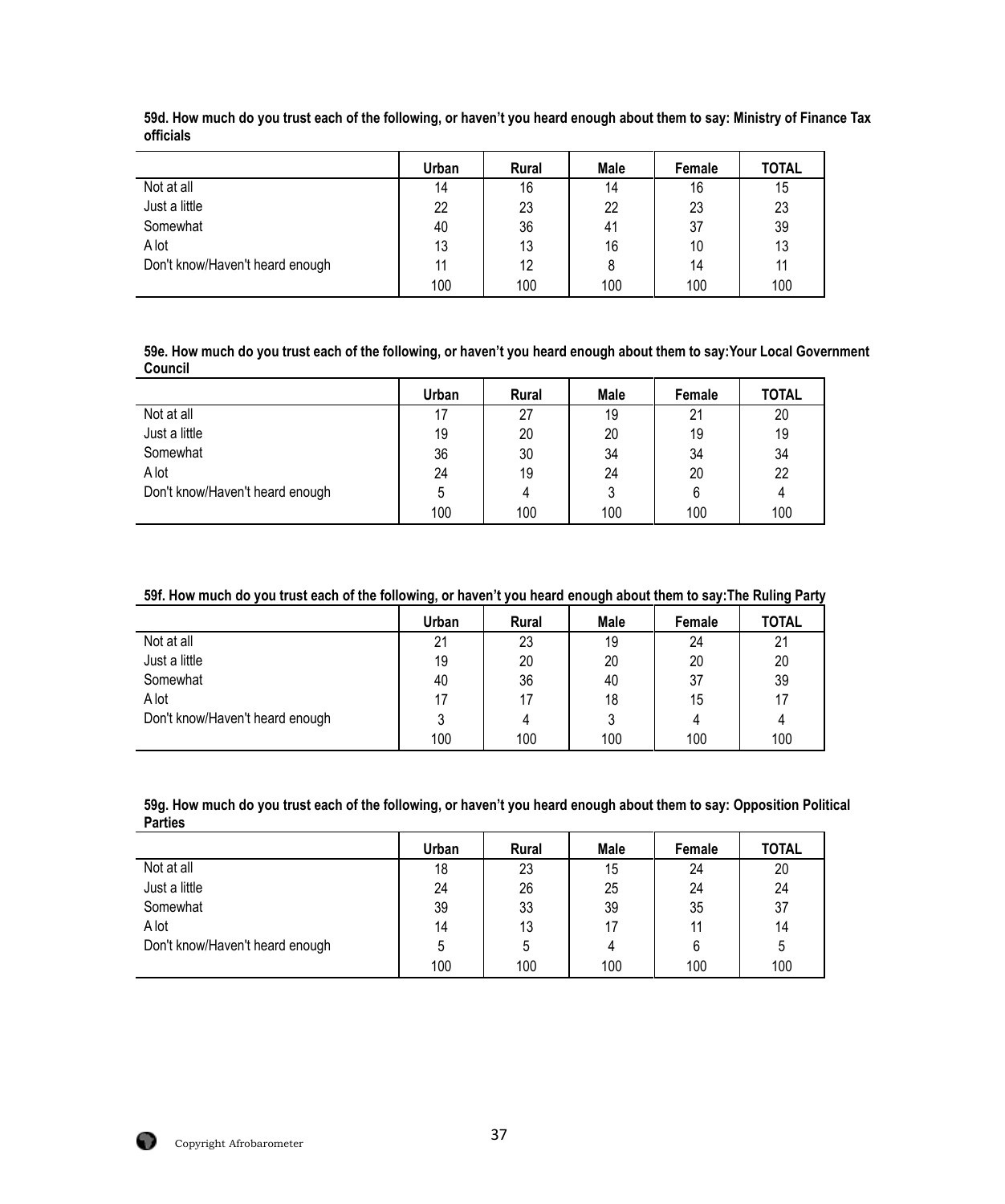|                                 | Urban | <b>Rural</b> | Male | Female | <b>TOTAL</b> |
|---------------------------------|-------|--------------|------|--------|--------------|
| Not at all                      | 20    | 18           | 19   | 19     | 19           |
| Just a little                   | 20    | 17           | 19   | 18     | 19           |
| Somewhat                        | 36    | 34           | 35   | 36     | 36           |
| A lot                           | 23    | 27           | 25   | 23     | 24           |
| Don't know/Haven't heard enough |       | 3            |      |        |              |
|                                 | 100   | 100          | 100  | 100    | 100          |

**59h. How much do you trust each of the following, or haven't you heard enough about them to say: The Police**

### **59i. How much do you trust each of the following, or haven't you heard enough about them to say:The Army**

|                                 | Urban | <b>Rural</b> | <b>Male</b> | Female | <b>TOTAL</b> |
|---------------------------------|-------|--------------|-------------|--------|--------------|
| Not at all                      | 10    | 14           | 10          | 12     | 11           |
| Just a little                   | 12    | 13           | 12          | 12     | 12           |
| Somewhat                        | 39    | 34           | 35          | 40     | 38           |
| A lot                           | 33    | 34           | 39          | 28     | 33           |
| Don't know/Haven't heard enough |       | 6            |             |        | 6            |
|                                 | 100   | 100          | 100         | 100    | 100          |

### **59j. How much do you trust each of the following, or haven't you heard enough about them to say: Courts of law**

|                                 | Urban | <b>Rural</b> | Male | Female | <b>TOTAL</b> |
|---------------------------------|-------|--------------|------|--------|--------------|
| Not at all                      | 12    | 12           | 11   | 14     | 12           |
| Just a little                   | 13    | 14           | 14   | 13     | 13           |
| Somewhat                        | 43    | 34           | 39   | 41     | 40           |
| A lot                           | 27    | 34           | 33   | 25     | 29           |
| Don't know/Haven't heard enough |       | 6            |      |        | 5            |
|                                 | 100   | 100          | 100  | 100    | 100          |

**60a. How many of the following people do you think are involved in corruption, or haven't you heard enough about them to say: The President and Officials in his Office** 

|                                 | Urban | <b>Rural</b> | Male | Female | <b>TOTAL</b> |
|---------------------------------|-------|--------------|------|--------|--------------|
| None                            | 20    | 25           | 25   | 18     | 21           |
| Some of them                    | 35    | 28           | 34   | 32     | 33           |
| Most of them                    |       | 4            |      |        |              |
| All of them                     |       |              | 2    |        |              |
| Don't Know/Haven't heard enough | 33    | 42           | 31   | 40     | 36           |
|                                 | 100   | 100          | 100  | 100    | 100          |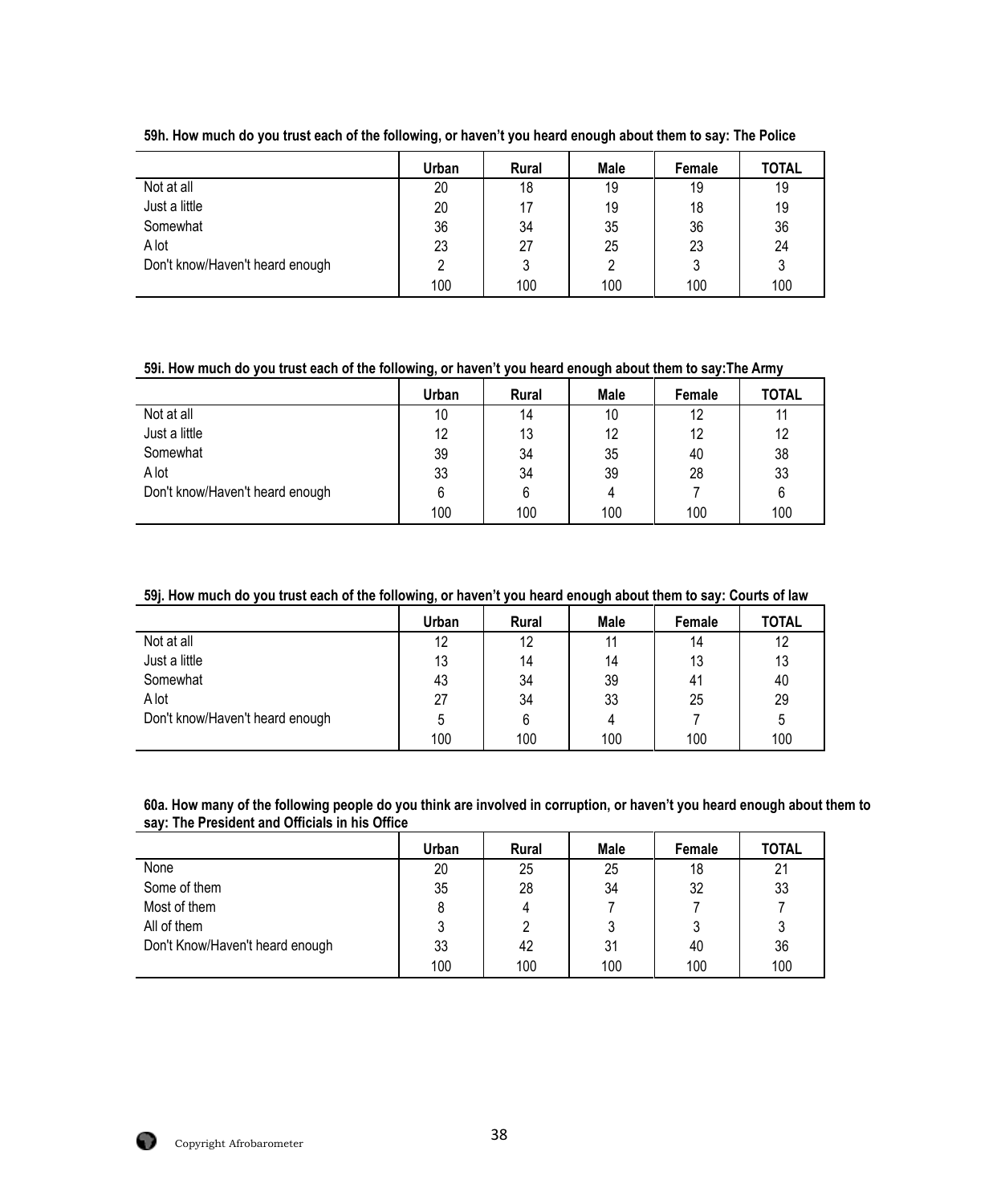|                                 | Urban | <b>Rural</b> | Male | Female | <b>TOTAL</b> |
|---------------------------------|-------|--------------|------|--------|--------------|
| None                            | 15    | 21           | 19   | 15     | 17           |
| Some of them                    | 41    | 29           | 39   | 37     | 38           |
| Most of them                    |       |              | 6    |        | 6            |
| All of them                     |       |              |      |        | υ            |
| Don't Know/Haven't heard enough | 33    | 44           | 33   | 39     | 36           |
|                                 | 100   | 100          | 100  | 100    | 100          |

**60b. How many of the following people do you think are involved in corruption, or haven't you heard enough about them to say: Members of the National Assembly**

**60c. How many of the following people do you think are involved in corruption, or haven't you heard enough about them to say: Government officials**

|                                 | <b>Urban</b> | Rural | Male | Female | <b>TOTAL</b> |
|---------------------------------|--------------|-------|------|--------|--------------|
| None                            | 15           | 22    | 18   | 16     | 17           |
| Some of them                    | 41           | 26    | 39   | 34     | 36           |
| Most of them                    |              | 8     | 9    |        |              |
| All of them                     |              | 4     |      |        |              |
| Don't Know/Haven't heard enough | 32           | 39    | 30   | 39     | 34           |
|                                 | 100          | 100   | 100  | 100    | 100          |

**60d. How many of the following people do you think are involved in corruption, or haven't you heard enough about them to say: Local government councilors**

|                                 | Urban | <b>Rural</b> | Male | Female | <b>TOTAL</b> |
|---------------------------------|-------|--------------|------|--------|--------------|
| None                            | 13    | 20           | 14   | 15     | 15           |
| Some of them                    | 44    | 33           | 46   | 36     | 41           |
| Most of them                    | 10    | 8            | 9    | 10     | 10           |
| All of them                     |       |              |      |        |              |
| Don't Know/Haven't heard enough | 31    | 36           | 28   | 37     | 33           |
|                                 | 100   | 100          | 100  | 100    | 100          |

**60e. How many of the following people do you think are involved in corruption, or haven't you heard enough about them to say: Police**

|                                 | Urban | <b>Rural</b> | Male | Female | <b>TOTAL</b> |
|---------------------------------|-------|--------------|------|--------|--------------|
| None                            | 11    | 21           | 12   | 15     | 14           |
| Some of them                    | 47    | 31           | 46   | 38     | 42           |
| Most of them                    | 14    | 12           | 15   | 11     | 13           |
| All of them                     |       | 2            |      |        |              |
| Don't Know/Haven't heard enough | 24    | 34           | 23   | 31     | 27           |
|                                 | 100   | 100          | 100  | 100    | 100          |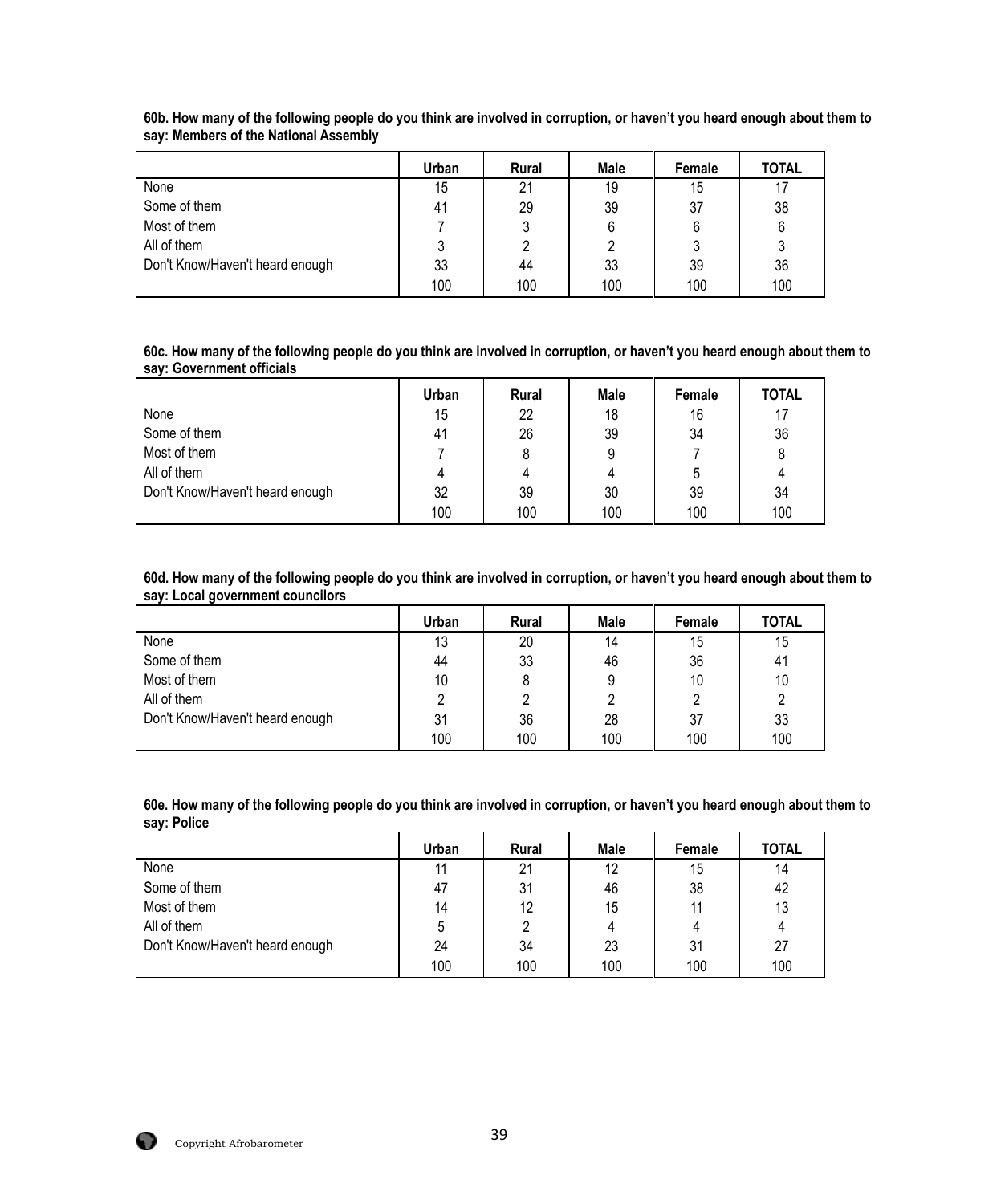|                                 | Urban | Rural | Male | Female | <b>TOTAL</b> |
|---------------------------------|-------|-------|------|--------|--------------|
| None                            |       | 23    | 16   | 13     | 15           |
| Some of them                    | 43    | 27    | 42   | 35     | 38           |
| Most of them                    |       | 9     | 9    |        | 9            |
| All of them                     |       | 2     |      |        |              |
| Don't Know/Haven't heard enough | 35    | 39    | 31   | 42     | 36           |
|                                 | 100   | 100   | 100  | 100    | 100          |

**60f. How many of the following people do you think are involved in corruption, or haven't you heard enough about them to say: Tax Officials, like Ministry of Finance officials or Local Government tax collectors** 

**60g. How many of the following people do you think are involved in corruption, or haven't you heard enough about them to say: Judges and Magistrates**

|                                 | <b>Urban</b> | <b>Rural</b> | Male | Female | <b>TOTAL</b> |
|---------------------------------|--------------|--------------|------|--------|--------------|
| None                            | 19           | 28           | 23   | 20     | 21           |
| Some of them                    | 35           | 24           | 37   | 27     | 32           |
| Most of them                    | 6            | 4            |      |        | ა            |
| All of them                     |              |              |      |        |              |
| Don't Know/Haven't heard enough | 38           | 43           | 34   | 45     | 39           |
|                                 | 100          | 100          | 100  | 100    | 100          |

**61a. In the past year, how often, if ever, have you had to pay a bribe, give a gift, or do a favour to government officials in order to: Get a document or a permit?**

|                                      | Urban | Rural | Male | Female | <b>TOTAL</b> |
|--------------------------------------|-------|-------|------|--------|--------------|
| Never                                | 63    | 59    | 61   | 63     | 62           |
| Once or Twice                        |       | 3     |      |        |              |
| A Few Times                          |       |       |      |        |              |
| Often                                |       |       |      |        |              |
| No experience with this in past year | 33    | 37    | 35   | 34     | 35           |
| Don't Know                           |       |       |      |        |              |
|                                      | 100   | 100   | 100  | 100    | 100          |

**61b. In the past year, how often, if ever, have you had to pay a bribe, give a gift, or do a favour to government officials in order to:Get water or sanitation services?**

|                                      | Urban | <b>Rural</b> | Male | Female | <b>TOTAL</b> |
|--------------------------------------|-------|--------------|------|--------|--------------|
| Never                                | 60    | 57           | 58   | 60     | 59           |
| Once or Twice                        |       |              |      |        |              |
| A Few Times                          |       | U            |      |        |              |
| Often                                |       |              |      |        |              |
| No experience with this in past year | 38    | 41           | 39   | 39     | 39           |
| Don't Know                           |       |              |      |        | 0            |
|                                      | 100   | 100          | 100  | 100    | 100          |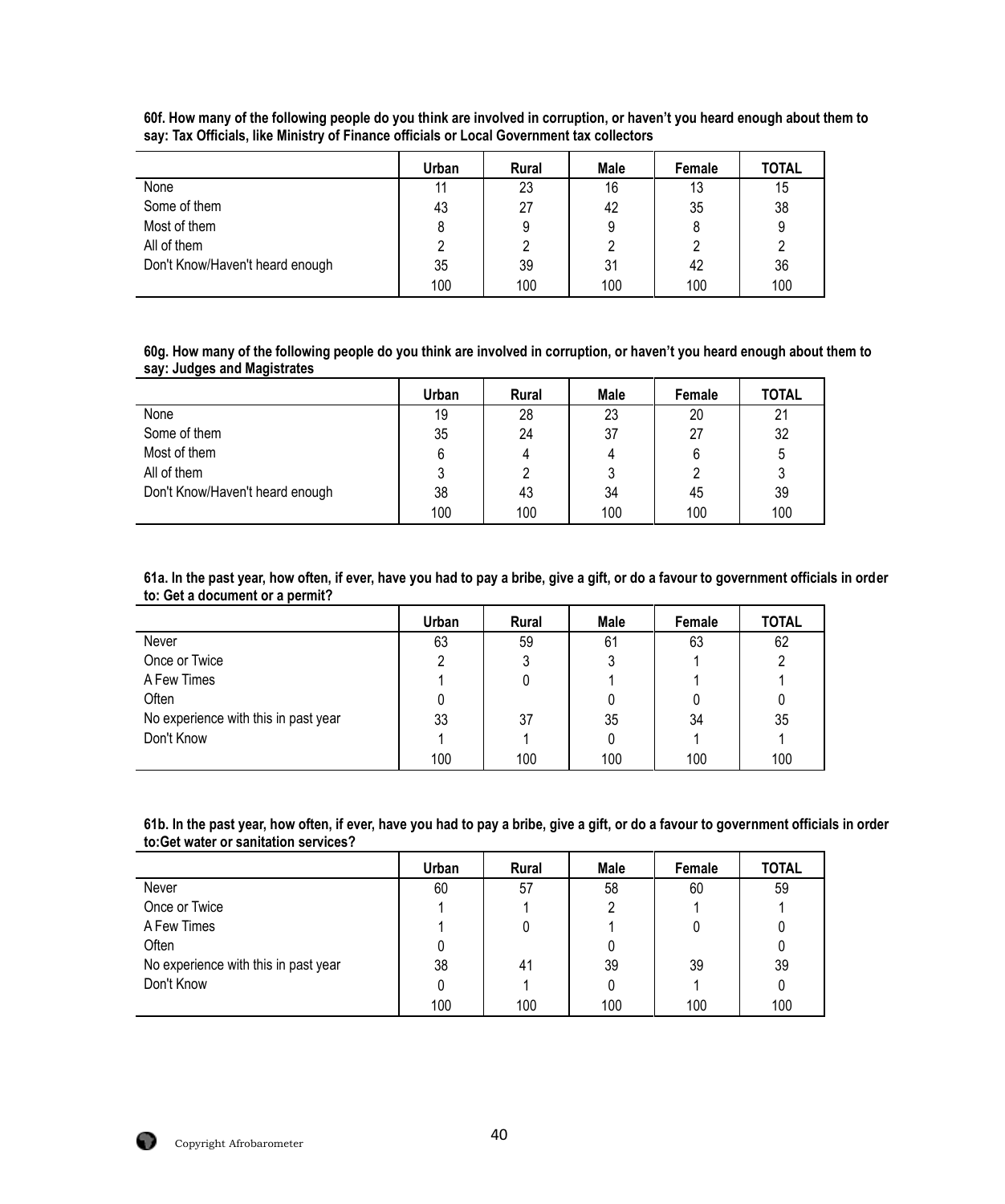|                                      | Urban | <b>Rural</b> | Male | Female | <b>TOTAL</b> |
|--------------------------------------|-------|--------------|------|--------|--------------|
| Never                                | 67    | 71           | 66   | 70     | 68           |
| Once or Twice                        |       | ŋ            | 2    |        |              |
| A Few Times                          |       |              |      |        |              |
| Often                                |       |              |      |        |              |
| No experience with this in past year | 30    | 26           | 31   | 27     | 29           |
| Don't Know                           |       |              |      |        |              |
|                                      | 100   | 100          | 100  | 100    | 100          |

**61c. In the past year, how often, if ever, have you had to pay a bribe, give a gift, or do a favour to government officials in order to: Get treatment at a local health clinic or hospital?**

**61d. In the past year, how often, if ever, have you had to pay a bribe, give a gift, or do a favour to government officials in order to: Avoid a problem with the police, like passing a checkpoint or avoiding a fine or arrest?**

|                                      | Urban | Rural | Male | Female | <b>TOTAL</b> |
|--------------------------------------|-------|-------|------|--------|--------------|
| Never                                | 61    | 54    | 60   | 58     | 59           |
| Once or Twice                        |       |       |      |        |              |
| A Few Times                          |       |       |      |        |              |
| Often                                |       |       |      |        |              |
| No experience with this in past year | 38    | 44    | 38   | 41     | 40           |
| Don't Know                           |       |       |      |        |              |
|                                      | 100   | 100   | 100  | 100    | 100          |

**61e. In the past year, how often, if ever, have you had to pay a bribe, give a gift, or do a favour to government officials in order to: Get a place in a primary school for a child?**

|                                      | Urban | Rural | Male | Female | <b>TOTAL</b> |
|--------------------------------------|-------|-------|------|--------|--------------|
| Never                                | 59    | 56    | 57   | 59     | 58           |
| Once or Twice                        |       |       | U    |        |              |
| A Few Times                          |       |       |      |        |              |
| Often                                |       |       |      |        |              |
| No experience with this in past year | 39    | 42    | 41   | 39     | 40           |
| Don't Know                           |       |       |      |        |              |
|                                      | 100   | 100   | 100  | 100    | 100          |

**61f. In the past year, how often, if ever, have you had to pay a bribe, give a gift, or do a favour to government officials in order to: And during the last election in 2011, how often, if ever did a candidate or someone from a political party offer you something, like food or a gift or money, in return for your vote?**

|               | Urban | Rural | Male | Female | <b>TOTAL</b> |
|---------------|-------|-------|------|--------|--------------|
| Never         | 92    | 94    | 91   | 93     | 92           |
| Once or Twice | 4     | J     | 4    |        | 4            |
| A Few Times   |       |       |      |        |              |
| Often         |       |       |      |        |              |
| Don't Know    |       |       |      |        |              |
|               | 100   | 100   | 100  | 100    | 100          |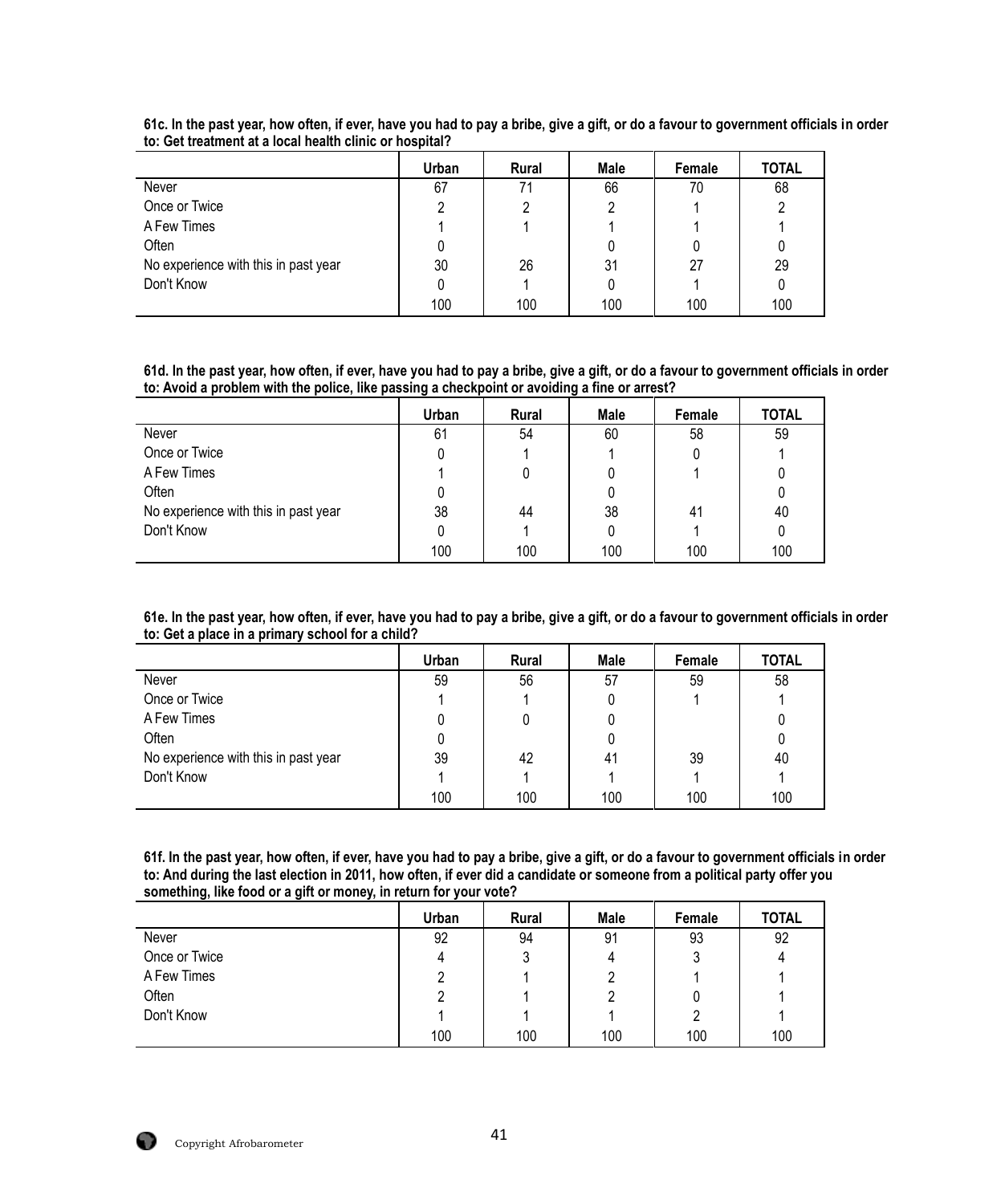|                | Urban | <b>Rural</b> | Male | Female | <b>TOTAL</b> |
|----------------|-------|--------------|------|--------|--------------|
| Never          | 34    | 27           | 31   | 33     | 32           |
| Only sometimes | 42    | 41           | 43   | 41     | 42           |
| Often          |       |              | 10   |        |              |
| Always         |       |              | 5    |        |              |
| Don't know     | 11    | 16           | 10   | 15     | 13           |
|                | 100   | 100          | 100  | 100    | 100          |

**62a. How much of the time do you think the following try their best to listen to what people like you have to say: Members of the National Assembly**

**62b. How much of the time do you think the following try their best to listen to what people like you have to say: Local government councilors**

|                | Urban | Rural | Male | Female | <b>TOTAL</b> |
|----------------|-------|-------|------|--------|--------------|
| Never          | 35    | 30    | 34   | 34     | 34           |
| Only sometimes | 40    | 40    | 41   | 39     | 40           |
| Often          | 11    | 8     | 10   | 10     | 10           |
| Always         | ົ     | 8     | 5    | 4      | 5            |
| Don't know     | 11    | 14    | 10   | 13     | 12           |
|                | 100   | 100   | 100  | 100    | 100          |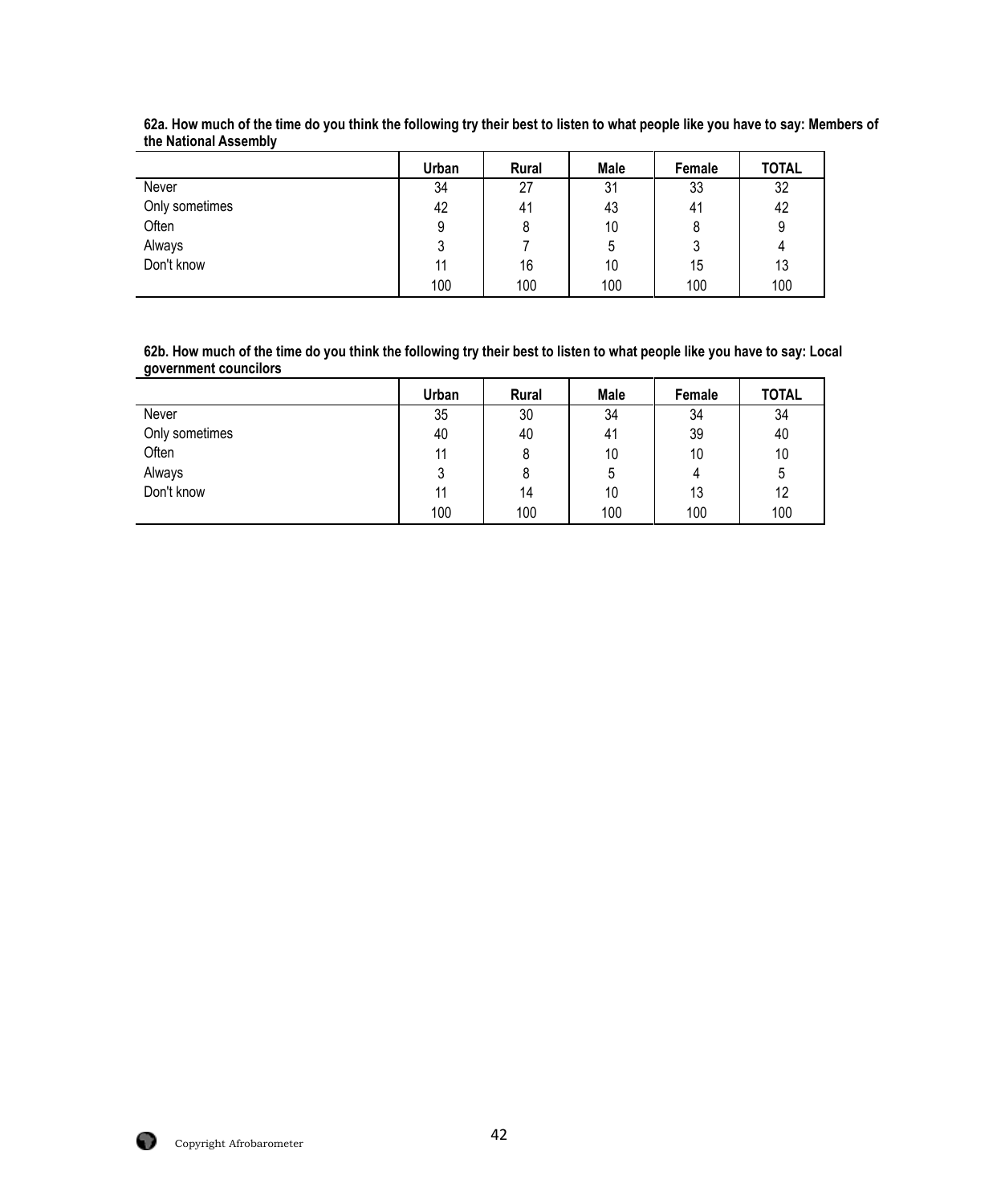|                                        | Urban          | Rural          | <b>Male</b>    | <b>Female</b>  | <b>TOTAL</b>   |
|----------------------------------------|----------------|----------------|----------------|----------------|----------------|
| Nothing/No problems                    | 0              | 0              | 0              |                | 0              |
| Management of economy                  | 3              | 3              | 4              | 2              | 3              |
| Wages, incomes and salaries            | $\overline{2}$ |                | 1              | 1              | 1              |
| Unemployment                           | 34             | 56             | 41             | 40             | 41             |
| Poverty/ destitution                   | 8              | $6\,$          | 6              | 9              | 7              |
| Rates and taxes                        | 0              |                | 0              |                | 0              |
| Loans/ credit                          | 0              |                |                | 0              | 0              |
| Farming/ agriculture                   | 0              | 0              | 0              |                | 0              |
| Food shortage/ famine                  |                | 0              | 0              |                |                |
| Drought                                |                |                |                |                |                |
| Transportation                         | 0              | 0              |                |                | 0              |
| Communications                         | 0              |                | 0              | 0              | N              |
| Infrastructure/ roads                  |                |                | 0              |                |                |
| Education                              |                |                | 1              |                |                |
| Housing                                | $\overline{c}$ | $\overline{c}$ | $\overline{2}$ | $\overline{2}$ | $\overline{2}$ |
| Electricity                            | 11             | 5              | 10             | 8              | 9              |
| Water supply                           | 7              | $\overline{2}$ | 6              | 5              | 5              |
| Orphans/ street children/ homeless     | 1              |                | 0              | 0              | 0              |
| Health                                 | $\overline{2}$ | 3              | $\overline{2}$ | $\overline{c}$ | $\overline{2}$ |
| <b>AIDS</b>                            |                | 0              |                | 0              | 0              |
| Sickness/ disease                      | 0              | 0              | 0              | 0              | 0              |
| Crime and security                     | 21             | 12             | 17             | 19             | 18             |
| Corruption                             | 1              | 0              | 1              |                | 1              |
| Political violence                     | 0              |                | 0              |                | 0              |
| Political instability/ ethnic tensions | 0              | 0              |                | 0              | 0              |
| Discrimination/ inequality             | 1              | 0              |                | 0              |                |
| Gender issues/ women's rights          | 0              |                |                | 0              | 0              |
| Civil war                              |                | 0              |                | 0              | N              |
| Other                                  |                | 2              | 2              |                |                |
| Don't know                             | 4              | 3              | 3              | 4              |                |
|                                        | 100            | 100            | 100            | 100            |                |

**63pt1. In your opinion, what are the most important problems facing this country that government should address? 1st response**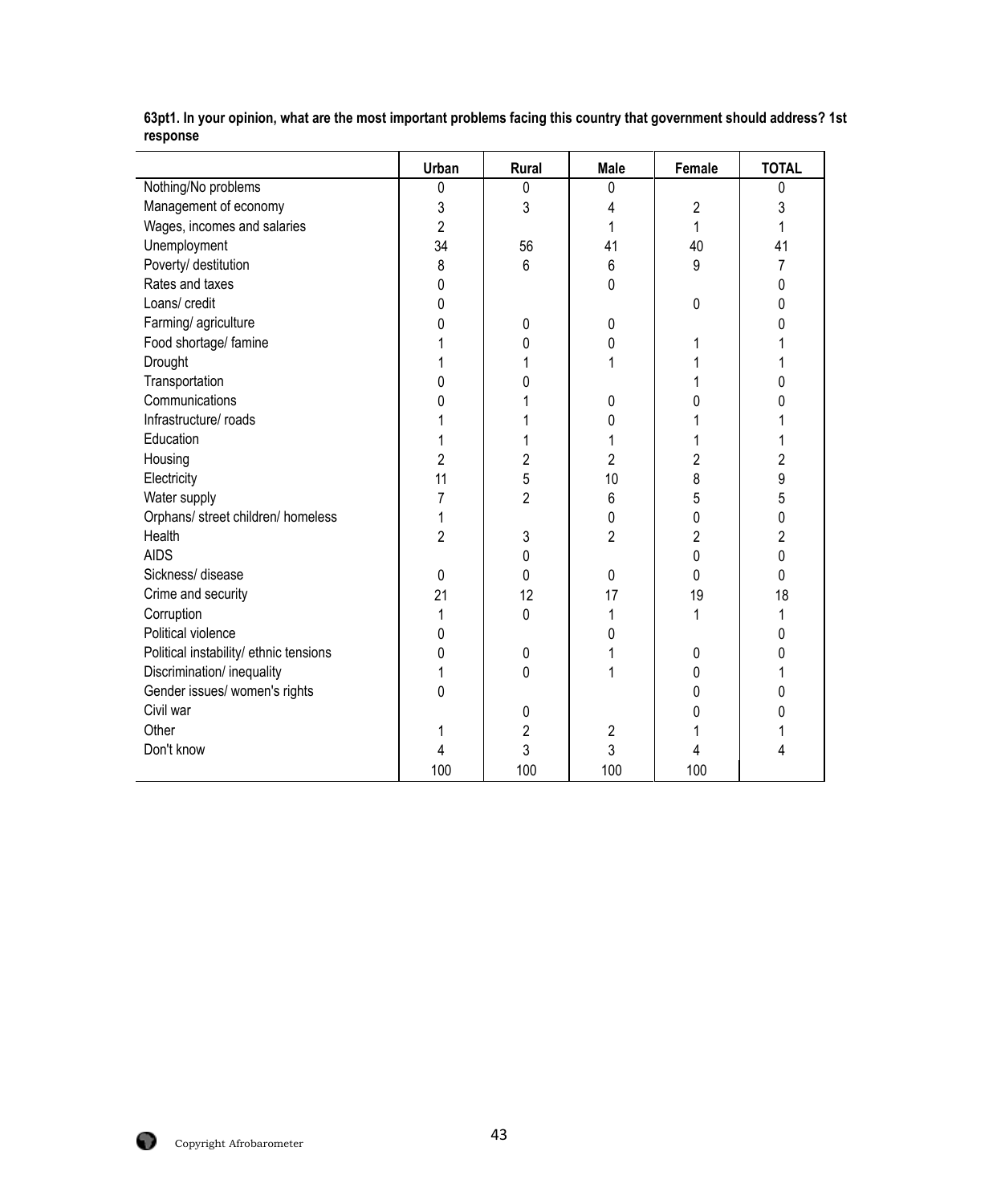|                                        | Urban          | Rural          | <b>Male</b>    | Female | <b>TOTAL</b>   |
|----------------------------------------|----------------|----------------|----------------|--------|----------------|
| Management of economy                  | 3              | 3              | 3              | 3      | 3              |
| Wages, incomes and salaries            | $\overline{2}$ |                | $\overline{2}$ |        |                |
| Unemployment                           | 16             | 14             | 16             | 16     | 16             |
| Poverty/ destitution                   | 10             | 14             | 9              | 13     | 11             |
| Rates and taxes                        | 1              |                |                |        |                |
| Loans/ credit                          | 0              |                | 0              |        | 0              |
| Farming/ agriculture                   | 0              |                | ი              | 0      | 0              |
| Food shortage/ famine                  | 2              |                |                | 3      | $\overline{c}$ |
| Drought                                | 0              |                |                |        | 0              |
| Transportation                         |                | 2              | 2              |        |                |
| Communications                         | 0              |                |                | 0      | 0              |
| Infrastructure/ roads                  |                | 5              | $\overline{c}$ | 2      | $\overline{c}$ |
| Education                              | 3              | 4              | 4              | 3      | 3              |
| Housing                                | 5              | 6              | 4              | 6      | 5              |
| Electricity                            | 15             | 9              | 15             | 12     | 14             |
| Water supply                           | 13             | 8              | 12             | 11     | 11             |
| Orphans/ street children/ homeless     | 1              | $\Omega$       | 1              |        |                |
| Services (other)                       | 0              |                |                | 0      | 0              |
| Health                                 | 6              | 8              | 7              | 6      |                |
| <b>AIDS</b>                            |                |                | 0              | 0      | 0              |
| Crime and security                     | 14             | 14             | 15             | 13     | 14             |
| Corruption                             | 2              |                | 2              |        |                |
| Political violence                     | 0              |                | 0              | 0      | 0              |
| Political instability/ ethnic tensions | 0              |                |                |        | 0              |
| Discrimination/ inequality             |                | 2              | $\overline{2}$ | 2      | $\overline{2}$ |
| Gender issues/ women's rights          | 0              | 0              |                | 0      | 0              |
| Democracy/ political rights            | 0              |                |                | 0      |                |
| Agricultural marketing                 | 0              |                | 0              |        | 0              |
| Other                                  | $\overline{2}$ | $\overline{2}$ | $\overline{2}$ | 2      | $\overline{2}$ |
|                                        | 100            | 100            | 100            | 100    | 100            |

**63pt2. In your opinion, what are the most important problems facing this country that government should address? 2st response**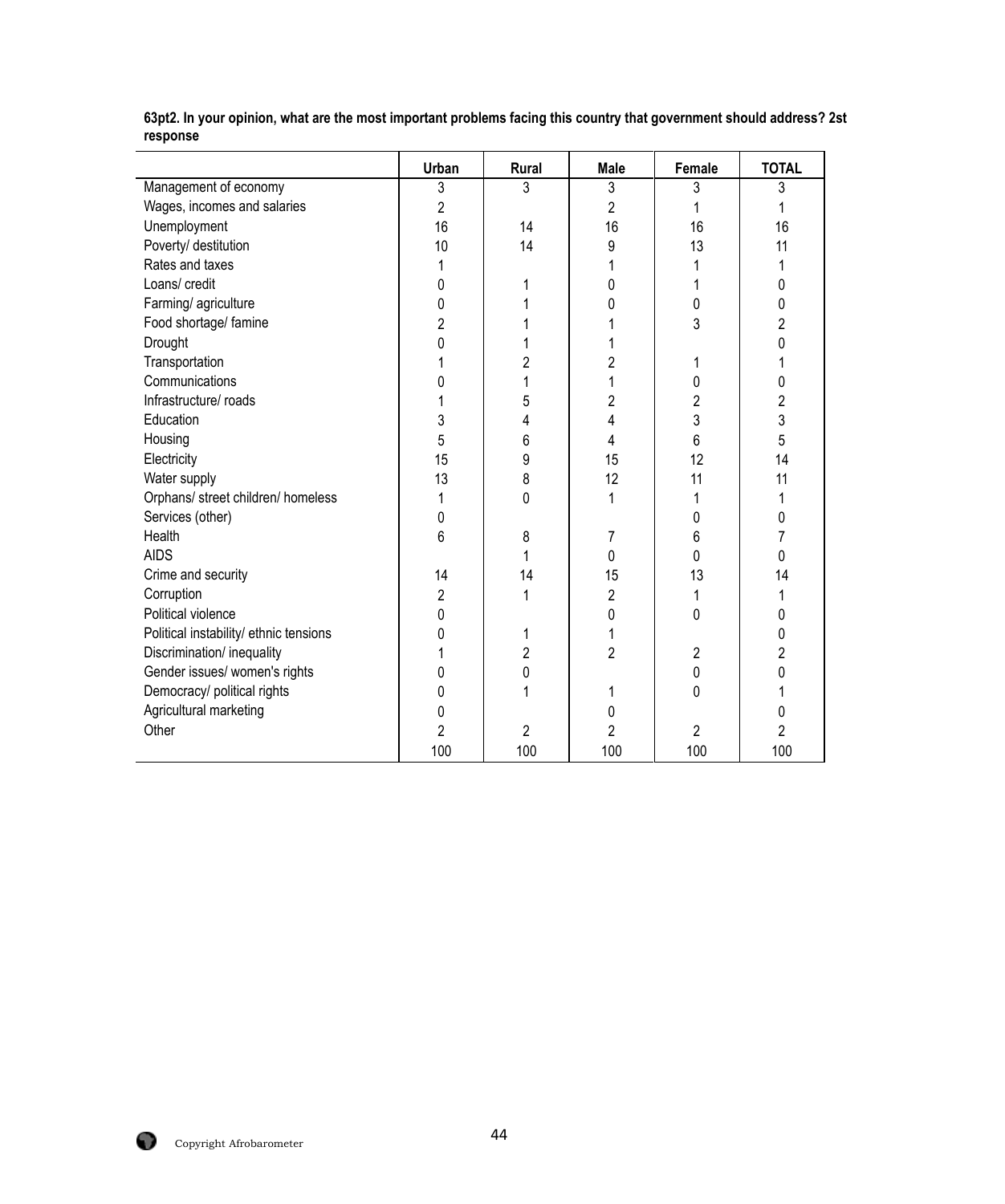|                                        | Urban          | Rural          | <b>Male</b>    | Female         | <b>TOTAL</b>   |
|----------------------------------------|----------------|----------------|----------------|----------------|----------------|
| Management of economy                  |                | 2              |                | 2              | 1              |
| Wages, incomes and salaries            | 3              | 1              | 3              | $\overline{2}$ | $\overline{2}$ |
| Unemployment                           | 12             | 10             | 11             | 12             | 12             |
| Poverty/ destitution                   | 7              | 9              | 6              | 9              | 7              |
| Rates and taxes                        | 0              | 0              |                | 0              | 0              |
| Loans/ credit                          | 0              |                | 0              | 0              | 0              |
| Farming/ agriculture                   | 0              | 1              | 0              |                | 0              |
| Food shortage/ famine                  | 3              | $\overline{c}$ | 3              | 3              | 3              |
| Drought                                |                | $\overline{c}$ |                | 1              | 1              |
| Transportation                         | $\overline{2}$ | $\overline{2}$ | $\overline{c}$ | 2              | $\overline{c}$ |
| Communications                         | 0              | $\overline{2}$ |                |                |                |
| Infrastructure/ roads                  | 1              | 5              | 4              |                | $\overline{c}$ |
| Education                              | 3              | 5              | 4              | 3              | 4              |
| Housing                                | 5              | 3              | 4              | 5              | 5              |
| Electricity                            | 11             | 8              | 9              | 12             | 11             |
| Water supply                           | 12             | 13             | 14             | 11             | 12             |
| Orphans/ street children/ homeless     | 1              | 1              |                |                | 1              |
| Services (other)                       | 0              |                | 0              |                | 0              |
| Health                                 | 10             | 8              | 8              | 10             | 9              |
| <b>AIDS</b>                            | 0              | 1              | 0              |                |                |
| Sickness/ disease                      | 0              | 0              | 0              | 0              | 0              |
| Crime and security                     | 17             | 12             | 15             | 16             | 15             |
| Corruption                             | $\overline{2}$ | 3              | 3              |                | $\overline{2}$ |
| Political violence                     | 0              | 0              | 0              | 0              | 0              |
| Political instability/ ethnic tensions | 1              | 0              |                | 0              |                |
| Discrimination/ inequality             | 2              | 3              |                | $\overline{2}$ | $\overline{2}$ |
| Gender issues/ women's rights          | 1              | 1              | 0              | $\overline{2}$ |                |
| Democracy/ political rights            | 0              | 0              | 0              |                | 0              |
| Civil war                              | 0              |                | 0              |                | 0              |
| Other                                  | 3              | 4              | 6              | $\overline{2}$ | 4              |
|                                        | 100            | 100            | 100            | 100            | 100            |

**63pt3. In your opinion, what are the most important problems facing this country that government should address? 3st response** 

#### **64. Taking the problem that you mentioned first , how likely do you think it is that government will solve this problem within the next five years?**

|                   | Urban | <b>Rural</b> | Male | Female | <b>TOTAL</b> |
|-------------------|-------|--------------|------|--------|--------------|
| Not at all likely | 10    | 11           | 11   | 10     | 10           |
| Not very likely   |       | 9            | 9    | 9      | 9            |
| Somewhat likely   | 41    | 39           | 43   | 37     | 40           |
| Very likely       | 35    | 35           | 34   | 36     | 35           |
| Don't know        |       |              | 3    |        | 6            |
|                   | 100   | 100          | 100  | 100    | 100          |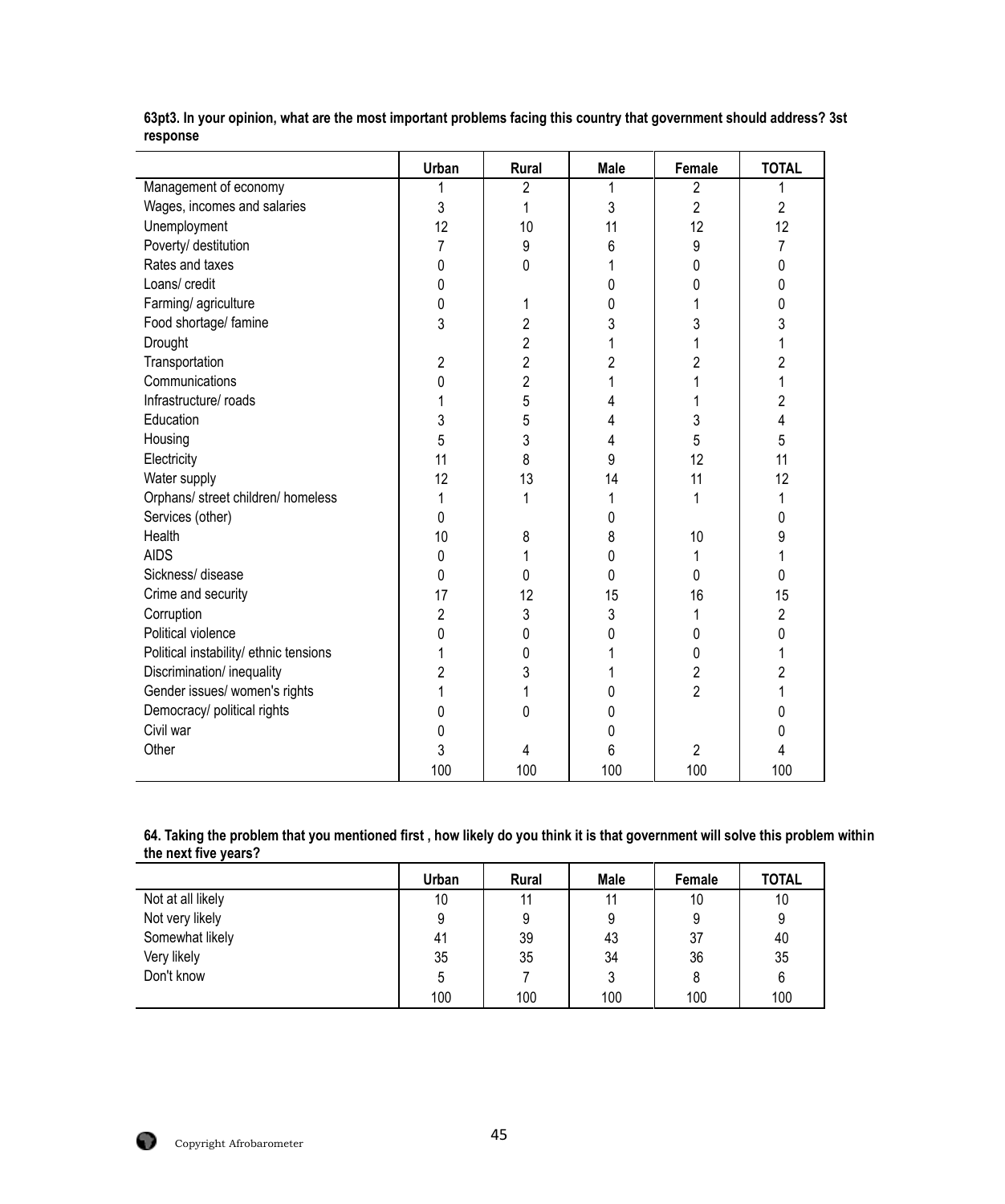|                                 | Urban | <b>Rural</b> | Male | Female | <b>TOTAL</b> |
|---------------------------------|-------|--------------|------|--------|--------------|
| Very Badly                      |       | 6            |      |        | C            |
| <b>Fairly Badly</b>             | 33    | 28           | 31   | 32     | 32           |
| <b>Fairly Well</b>              | 50    | 49           | 52   | 47     | 50           |
| Very Well                       |       | J            | 4    |        |              |
| Don't know/Haven't heard enough | 10    | 14           |      | 14     | 11           |
|                                 | 100   | 100          | 100  | 100    | 100          |

**65a. How well or badly would you say the current government is handling the following matters, or haven't you heard enough to say: Managing the economy** 

**65b. How well or badly would you say the current government is handling the following matters, or haven't you heard enough to say: Improving the living standards of the poor**

|                                 | Urban | <b>Rural</b> | <b>Male</b> | Female | <b>TOTAL</b> |
|---------------------------------|-------|--------------|-------------|--------|--------------|
| Very Badly                      | 8     | 10           |             | 10     |              |
| <b>Fairly Badly</b>             | 47    | 41           | 44          | 46     | 45           |
| <b>Fairly Well</b>              | 39    | 39           | 41          | 36     | 39           |
| Very Well                       |       |              |             |        |              |
| Don't know/Haven't heard enough |       | 9            | 5           |        |              |
|                                 | 100   | 100          | 100         | 100    | 100          |

**65c. How well or badly would you say the current government is handling the following matters, or haven't you heard enough to say: Creating jobs**

|                                 | Urban | <b>Rural</b> | Male | Female | <b>TOTAL</b> |
|---------------------------------|-------|--------------|------|--------|--------------|
| Very Badly                      | 22    | 18           | 19   | 22     | 21           |
| <b>Fairly Badly</b>             | 50    | 47           | 50   | 47     | 49           |
| <b>Fairly Well</b>              | 23    | 27           | 26   | 22     | 24           |
| Very Well                       |       |              |      |        |              |
| Don't know/Haven't heard enough |       |              |      |        | b            |
|                                 | 100   | 100          | 100  | 100    | 100          |

**65d. How well or badly would you say the current government is handling the following matters, or haven't you heard enough to say: Keeping prices down**

|                                 | Urban | <b>Rural</b> | Male | Female | <b>TOTAL</b> |
|---------------------------------|-------|--------------|------|--------|--------------|
| Very Badly                      | 15    | 17           | 14   | 18     | 16           |
| Fairly Badly                    | 51    | 51           | 51   | 51     | 51           |
| <b>Fairly Well</b>              | 25    | 20           | 27   | 20     | 24           |
| Very Well                       |       |              |      |        |              |
| Don't know/Haven't heard enough |       | 12           |      | 11     | 9            |
|                                 | 100   | 100          | 100  | 100    | 100          |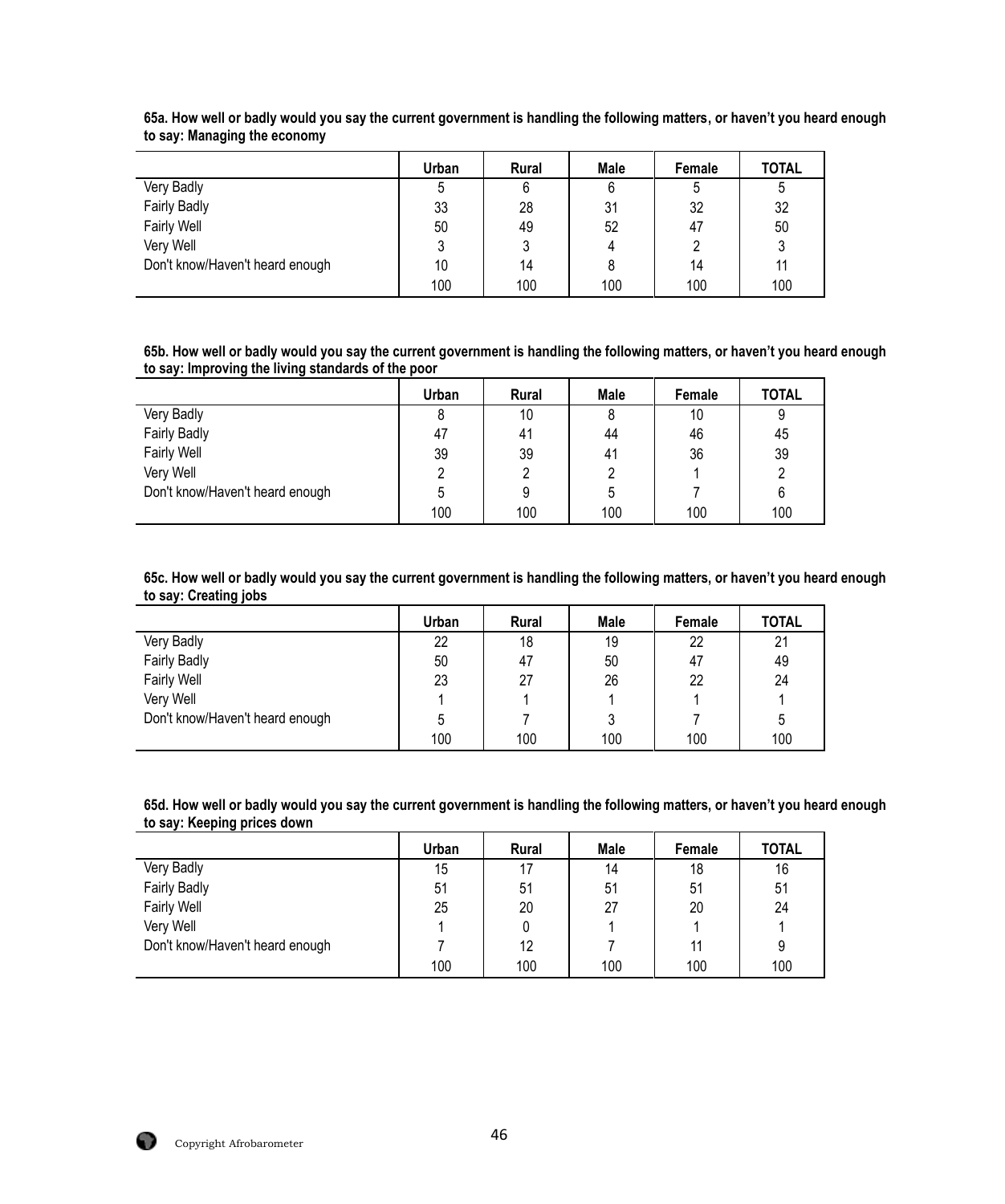|                                 | Urban | <b>Rural</b> | Male | Female | <b>TOTAL</b> |
|---------------------------------|-------|--------------|------|--------|--------------|
| Very Badly                      | 14    | 10           | 12   | 14     | 13           |
| <b>Fairly Badly</b>             | 54    | 47           | 54   | 51     | 52           |
| <b>Fairly Well</b>              | 22    | 29           | 25   | 24     | 24           |
| Very Well                       |       |              |      |        |              |
| Don't know/Haven't heard enough |       | 12           |      |        | 9            |
|                                 | 100   | 100          | 100  | 100    | 100          |

**65e. How well or badly would you say the current government is handling the following matters, or haven't you heard enough to say: Narrowing gaps between rich and poor**

**65f. How well or badly would you say the current government is handling the following matters, or haven't you heard enough to say: Reducing crime**

|                                 | Urban | <b>Rural</b> | <b>Male</b> | Female | <b>TOTAL</b> |
|---------------------------------|-------|--------------|-------------|--------|--------------|
| Very Badly                      |       | 15           | 16          | 16     | 16           |
| <b>Fairly Badly</b>             | 42    | 32           | 38          | 39     | 39           |
| <b>Fairly Well</b>              | 34    | 39           | 37          | 34     | 35           |
| Very Well                       |       | 4            |             |        |              |
| Don't know/Haven't heard enough |       | 10           | 5           |        | 6            |
|                                 | 100   | 100          | 100         | 100    | 100          |

**65g. How well or badly would you say the current government is handling the following matters, or haven't you heard enough to say: Improving basic health services**

|                                 | Urban | <b>Rural</b> | Male | Female | <b>TOTAL</b> |
|---------------------------------|-------|--------------|------|--------|--------------|
| Very Badly                      |       | 5            | 4    |        | b            |
| <b>Fairly Badly</b>             | 28    | 24           | 27   | 26     | 27           |
| <b>Fairly Well</b>              | 57    | 55           | 58   | 55     | 57           |
| Very Well                       |       |              |      |        |              |
| Don't know/Haven't heard enough |       |              |      |        |              |
|                                 | 100   | 100          | 100  | 100    | 100          |

**65h. How well or badly would you say the current government is handling the following matters, or haven't you heard enough to say: Addressing educational needs**

|                                 | Urban | <b>Rural</b> | Male | Female | <b>TOTAL</b> |
|---------------------------------|-------|--------------|------|--------|--------------|
| Very Badly                      |       | 3            |      |        | J            |
| <b>Fairly Badly</b>             | 19    | 18           | 19   | 18     | 18           |
| <b>Fairly Well</b>              | 66    | 63           | 64   | 66     | 65           |
| Very Well                       |       | 10           | 10   |        | 8            |
| Don't know/Haven't heard enough |       |              | 4    |        | ა            |
|                                 | 100   | 100          | 100  | 100    | 100          |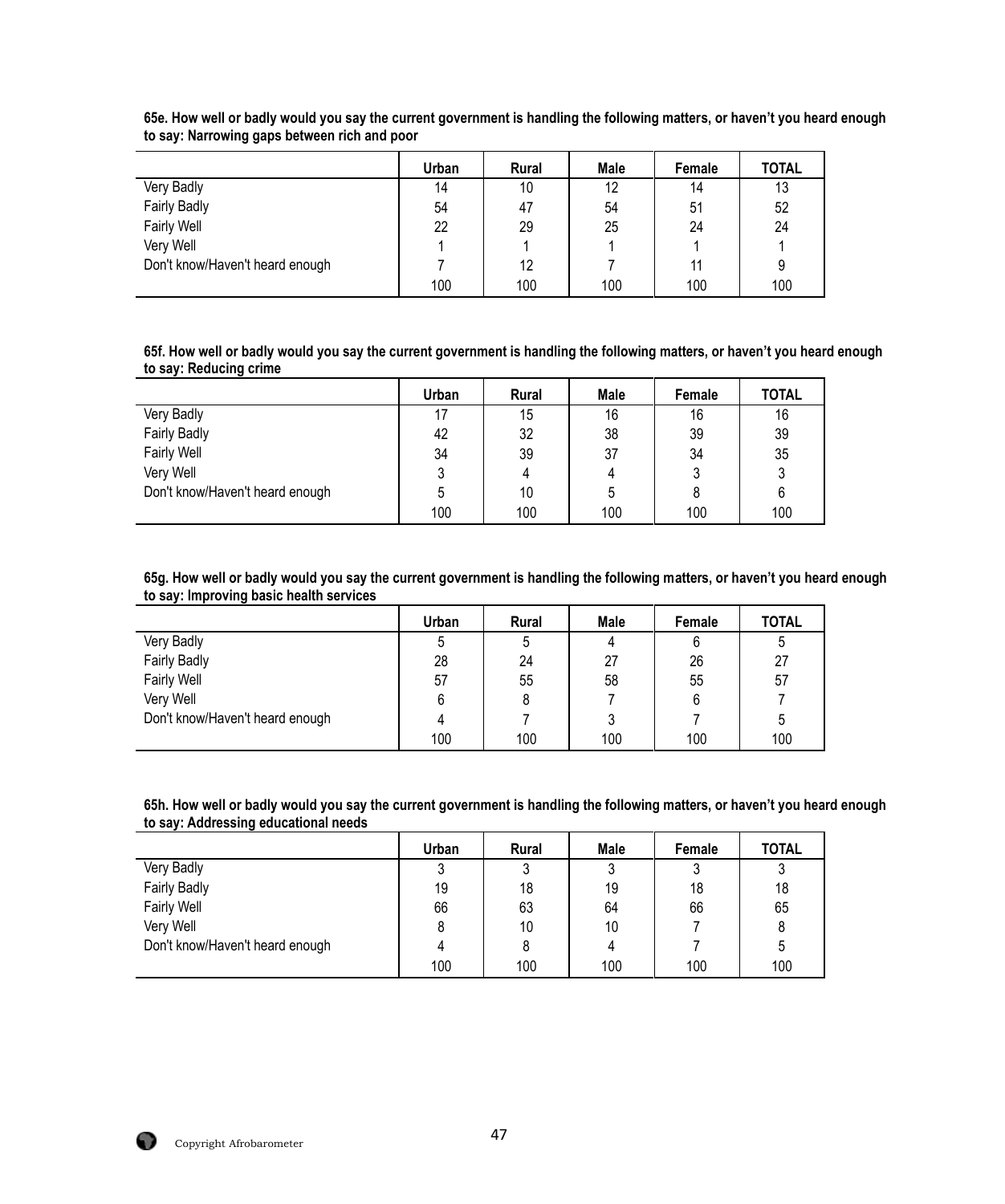|                                 | Urban | <b>Rural</b> | Male | Female | <b>TOTAL</b> |
|---------------------------------|-------|--------------|------|--------|--------------|
| Very Badly                      | 16    | 6            | 12   | 14     | 13           |
| <b>Fairly Badly</b>             | 40    | 30           | 41   | 34     | 37           |
| <b>Fairly Well</b>              | 36    | 50           | 39   | 42     | 40           |
| Very Well                       |       | 8            | 6    |        | 5            |
| Don't know/Haven't heard enough |       | 5            |      |        |              |
|                                 | 100   | 100          | 100  | 100    | 100          |

**65i. How well or badly would you say the current government is handling the following matters, or haven't you heard enough to say: Providing water and sanitation services**

**65j. How well or badly would you say the current government is handling the following matters, or haven't you heard enough to say: Ensuring everyone has enough to eat**

|                                 | <b>Urban</b> | <b>Rural</b> | <b>Male</b> | Female | <b>TOTAL</b> |
|---------------------------------|--------------|--------------|-------------|--------|--------------|
| Very Badly                      | 6            | 6            | 6           |        |              |
| <b>Fairly Badly</b>             | 46           | 43           | 44          | 45     | 45           |
| <b>Fairly Well</b>              | 38           | 37           | 40          | 36     | 38           |
| Very Well                       |              | 3            |             |        |              |
| Don't know/Haven't heard enough |              | 12           | 8           |        |              |
|                                 | 100          | 100          | 100         | 100    | 100          |

**65k. How well or badly would you say the current government is handling the following matters, or haven't you heard enough to say: Fighting corruption in government**

|                                 | Urban | <b>Rural</b> | Male | Female | <b>TOTAL</b> |
|---------------------------------|-------|--------------|------|--------|--------------|
| Very Badly                      | 10    | 8            | 10   |        |              |
| <b>Fairly Badly</b>             | 35    | 30           | 35   | 32     | 33           |
| <b>Fairly Well</b>              | 36    | 31           | 37   | 33     | 34           |
| Very Well                       |       | 4            |      |        |              |
| Don't know/Haven't heard enough |       | 28           | 16   | 25     | 20           |
|                                 | 100   | 100          | 100  | 100    | 100          |

**65l. How well or badly would you say the current government is handling the following matters, or haven't you heard enough to say: Resolving violent conflict between communities**

|                                 | Urban | <b>Rural</b> | Male | Female | <b>TOTAL</b> |
|---------------------------------|-------|--------------|------|--------|--------------|
| Very Badly                      |       |              |      |        |              |
| <b>Fairly Badly</b>             | ი     | 10           | 10   |        | 10           |
| <b>Fairly Well</b>              | 64    | 58           | 62   | 62     | 62           |
| Very Well                       | 19    | 19           | 22   |        | 19           |
| Don't know/Haven't heard enough |       | 12           | 5    | 12     |              |
|                                 | 100   | 100          | 100  | 100    | 100          |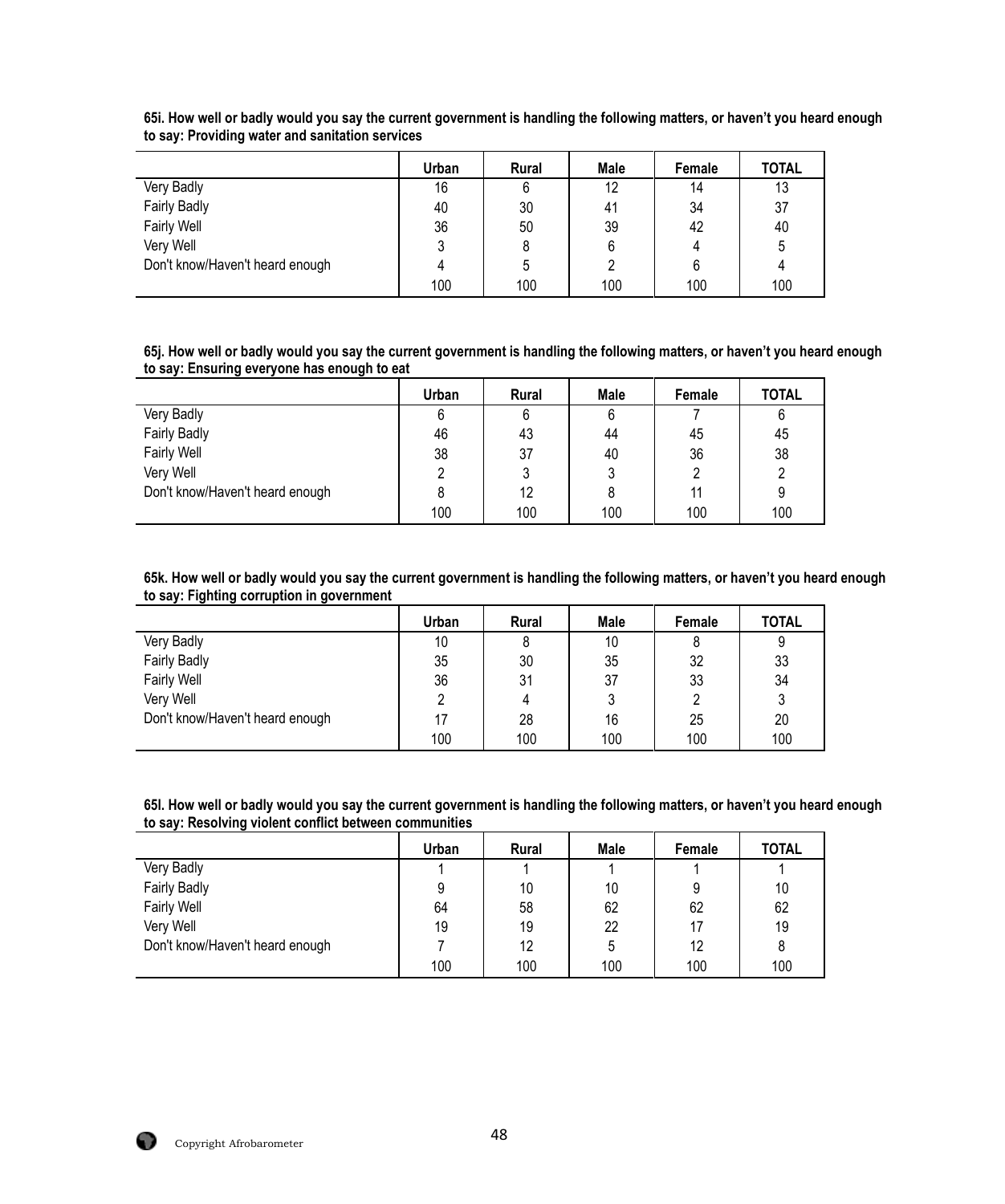|                                 | Urban | <b>Rural</b> | Male | Female | <b>TOTAL</b> |
|---------------------------------|-------|--------------|------|--------|--------------|
| Very Badly                      |       | 2<br>J       | 2    | ∩      |              |
| <b>Fairly Badly</b>             | 10    | 15           | 13   | 10     | 12           |
| <b>Fairly Well</b>              | 64    | 55           | 59   | 63     | 61           |
| Very Well                       | 19    | 21           | 21   | 18     | 20           |
| Don't know/Haven't heard enough |       | 5            |      |        | 5            |
|                                 | 100   | 100          | 100  | 100    | 100          |

**65m. How well or badly would you say the current government is handling the following matters, or haven't you heard enough to say: Combating HIV/AIDS**

**65n. How well or badly would you say the current government is handling the following matters, or haven't you heard enough to say: Maintaining roads and bridges**

|                                 | <b>Urban</b> | <b>Rural</b> | Male | Female | <b>TOTAL</b> |
|---------------------------------|--------------|--------------|------|--------|--------------|
| Very Badly                      | 25           | 11           | 21   | 20     | 21           |
| <b>Fairly Badly</b>             | 45           | 41           | 46   | 42     | 44           |
| <b>Fairly Well</b>              | 25           | 39           | 28   | 29     | 29           |
| Very Well                       |              | 4            |      |        |              |
| Don't know/Haven't heard enough |              | 5            |      |        |              |
|                                 | 100          | 100          | 100  | 100    | 100          |

**65o. How well or badly would you say the current government is handling the following matters, or haven't you heard enough to say: Providing a reliable supply of electricity**

|                                 | Urban | <b>Rural</b> | Male | Female | <b>TOTAL</b> |
|---------------------------------|-------|--------------|------|--------|--------------|
| Very Badly                      |       | າ<br>L       | 4    |        | J            |
| <b>Fairly Badly</b>             | 18    | 18           | 21   | 15     | 18           |
| <b>Fairly Well</b>              | 43    | 45           | 43   | 45     | 44           |
| Very Well                       |       |              |      |        | b            |
| Don't know/Haven't heard enough | 31    | 27           | 26   | 34     | 30           |
|                                 | 100   | 100          | 100  | 100    | 100          |

**65p. How well or badly would you say the current government is handling the following matters, or haven't you heard enough to say: Empowering women**

|                                 | Urban | <b>Rural</b> | Male | Female | <b>TOTAL</b> |
|---------------------------------|-------|--------------|------|--------|--------------|
| Very Badly                      |       |              |      |        |              |
| <b>Fairly Badly</b>             | 16    | 19           | 16   | 18     | 17           |
| <b>Fairly Well</b>              | 57    | 48           | 57   | 52     | 54           |
| Very Well                       |       |              | 9    |        | 8            |
| Don't know/Haven't heard enough | 16    | 23           | 15   | 21     | 18           |
|                                 | 100   | 100          | 100  | 100    | 100          |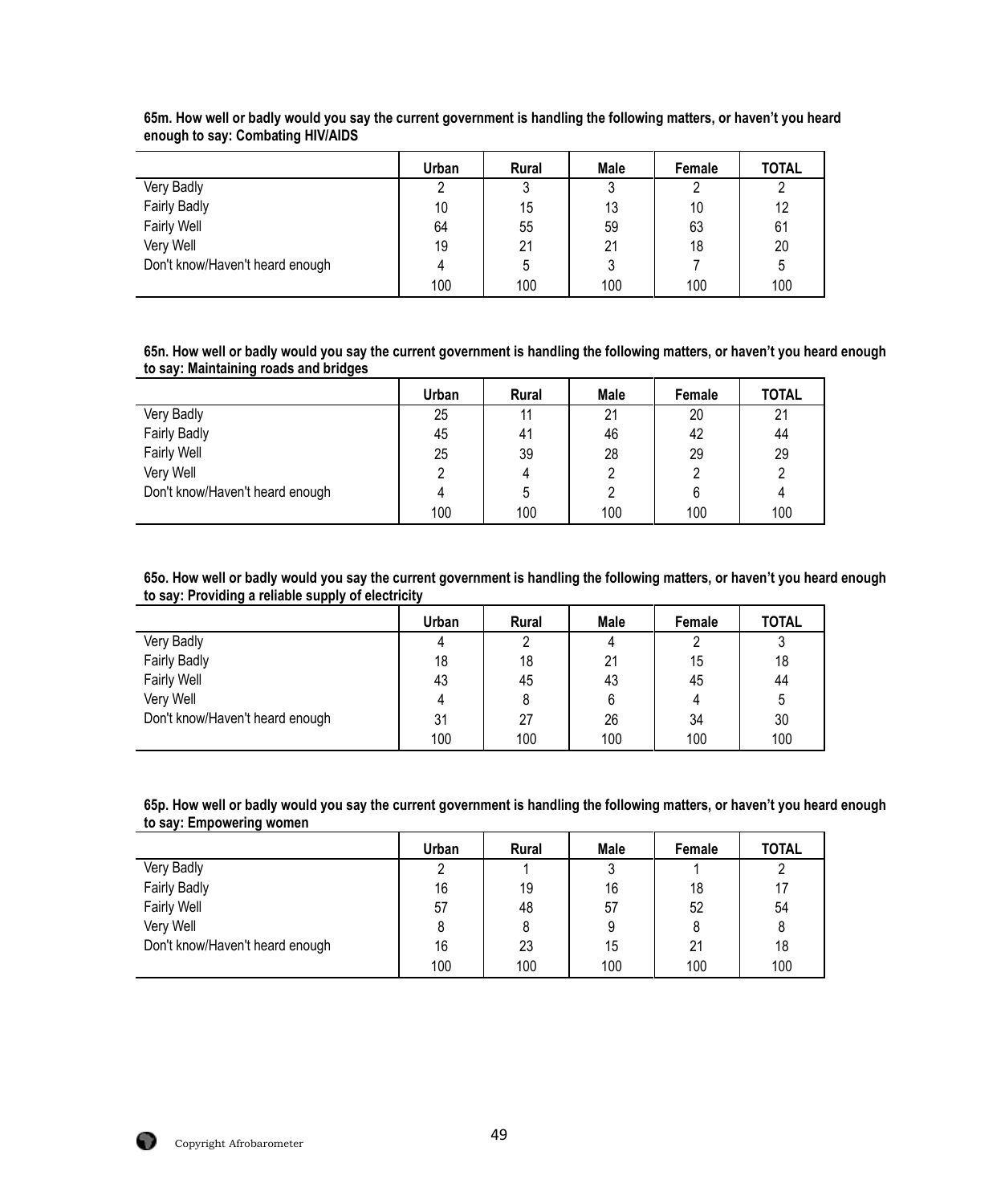**66a. What about local government? I do not mean the national government. I mean your municipal or local government council. How well or badly would you say your local government is handling the following matters, or haven't you heard enough about them to say: Maintaining local roads**

|                                 | Urban | <b>Rural</b> | <b>Male</b> | Female | <b>TOTAL</b> |
|---------------------------------|-------|--------------|-------------|--------|--------------|
| Very Badly                      |       | 10           |             |        |              |
| <b>Fairly Badly</b>             | 10    | 29           | 18          | 14     | 16           |
| <b>Fairly Well</b>              | 67    | 52           | 60          | 65     | 63           |
| Very Well                       | 16    |              | 12          | 12     | 12           |
| Don't know/Haven't heard enough |       | 5            |             | 5      | 4            |
|                                 | 100   | 100          | 100         | 100    | 100          |

**66b. What about local government? I do not mean the national government. I mean your municipal or local government council. How well or badly would you say your local government is handling the following matters, or haven't you heard enough about them to say: Maintaining local market places**

|                                 | Urban | <b>Rural</b> | Male | Female | <b>TOTAL</b> |
|---------------------------------|-------|--------------|------|--------|--------------|
| Very Badly                      |       | 12           | b    | 4      | 4            |
| <b>Fairly Badly</b>             | 12    | 20           | 17   | 12     | 14           |
| <b>Fairly Well</b>              | 68    | 44           | 58   | 63     | 61           |
| Very Well                       | 14    | 5            | 12   | 10     | 11           |
| Don't know/Haven't heard enough |       | 19           | 8    |        | 10           |
|                                 | 100   | 100          | 100  | 100    | 100          |

**66c. What about local government? I do not mean the national government. I mean your municipal or local government council. How well or badly would you say your local government is handling the following matters, or haven't you heard enough about them to say: Maintaining health standards, for example in restaurants and food stalls**

|                                 | Urban | <b>Rural</b> | Male         | Female | <b>TOTAL</b> |
|---------------------------------|-------|--------------|--------------|--------|--------------|
| Very Badly                      | ∩     |              | <sup>5</sup> |        |              |
| <b>Fairly Badly</b>             |       | 23           | 22           | 16     | 19           |
| <b>Fairly Well</b>              | 61    | 46           | 56           | 57     | 57           |
| Very Well                       | 11    | 5            | 9            |        | 9            |
| Don't know/Haven't heard enough | 9     | 18           |              | 14     | 12           |
|                                 | 100   | 100          | 100          | 100    | 100          |

**66d. What about local government? I do not mean the national government. I mean your municipal or local government council. How well or badly would you say your local government is handling the following matters, or haven't you heard enough about them to say: Keeping our community clean, for example, by refuse removed**

|                                 | Urban | <b>Rural</b> | <b>Male</b> | Female | <b>TOTAL</b> |
|---------------------------------|-------|--------------|-------------|--------|--------------|
| Very Badly                      |       | 9            |             |        |              |
| <b>Fairly Badly</b>             | 11    | 19           | 14          | 13     | 13           |
| <b>Fairly Well</b>              | 65    | 57           | 63          | 62     | 63           |
| Very Well                       | 19    | 11           | 17          | 17     | 17           |
| Don't know/Haven't heard enough |       |              |             |        | 3            |
|                                 | 100   | 100          | 100         | 100    | 100          |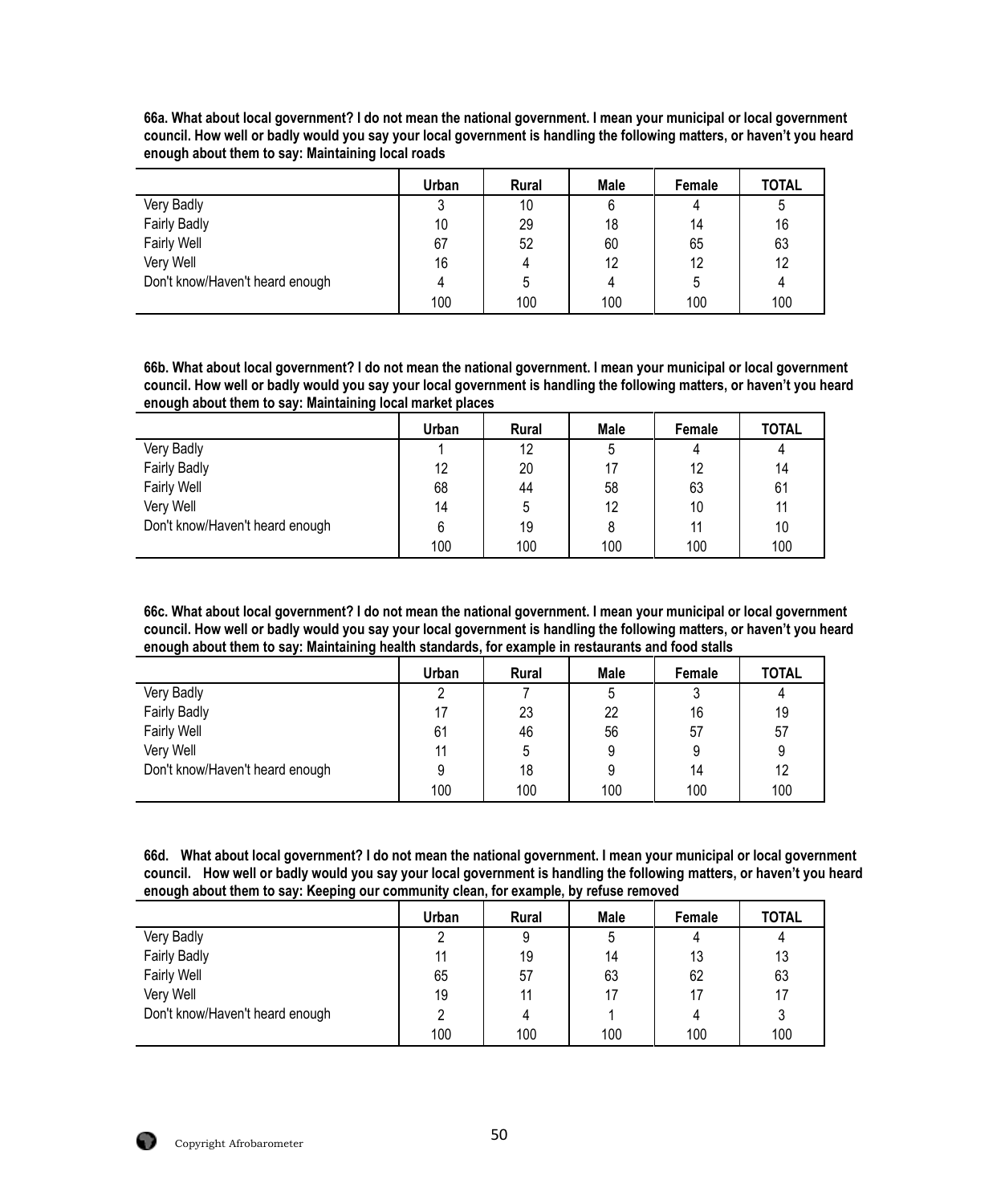|                                 | Urban | <b>Rural</b> | <b>Male</b> | Female | <b>TOTAL</b> |
|---------------------------------|-------|--------------|-------------|--------|--------------|
| Very Badly                      |       |              | 10          | 6      | 8            |
| Fairly Badly                    | 22    | 20           | 23          | 20     | 22           |
| <b>Fairly Well</b>              | 43    | 36           | 40          | 42     | 41           |
| Very Well                       |       | 4            |             | 6      |              |
| Don't know/Haven't heard enough | 19    | 33           | 20          | 26     | 23           |
|                                 | 100   | 100          | 100         | 100    | 100          |

**66e. What about local government? I do not mean the national government. I mean your municipal or local government council. How well or badly would you say your local government is handling the following matters, or haven't you heard enough about them to say: Managing the use of land**

**67a. Based on your experience, how easy or difficult is it to obtain the following services from government? Or do you never try and get these services from government: An identity document, such as a birth certificate, driver's license, passport or voter's card**

|                  | <b>Urban</b> | Rural | Male | Female | <b>TOTAL</b> |
|------------------|--------------|-------|------|--------|--------------|
| Very Difficult   | 12           | 6     | 11   | 10     | 10           |
| <b>Difficult</b> | 70           | 70    | 71   | 68     | 70           |
| Easy             | 14           | 20    | 15   | 18     | 16           |
| Very             |              | 2     |      |        |              |
| Never try        |              |       |      |        |              |
| Don't know       |              |       |      |        |              |
|                  | 100          | 100   | 100  | 100    | 100          |

**67b. Based on your experience, how easy or difficult is it to obtain the following services from government? Or do you never try and get these services from government: Household services like piped water, electricity or telephone**

|                | Urban | Rural | Male | Female | <b>TOTAL</b> |
|----------------|-------|-------|------|--------|--------------|
| Very Difficult | າ     | 2     | າ    | റ      | J            |
| Difficult      | 55    | 53    | 56   | 53     | 55           |
| Easy           | 29    | 35    | 32   | 30     | 31           |
| Very           |       | 4     |      | 4      |              |
| Never try      | ხ     | 2     |      | ხ      |              |
| Don't know     | b     |       |      | 6      | b            |
|                | 100   | 100   | 100  | 100    | 100          |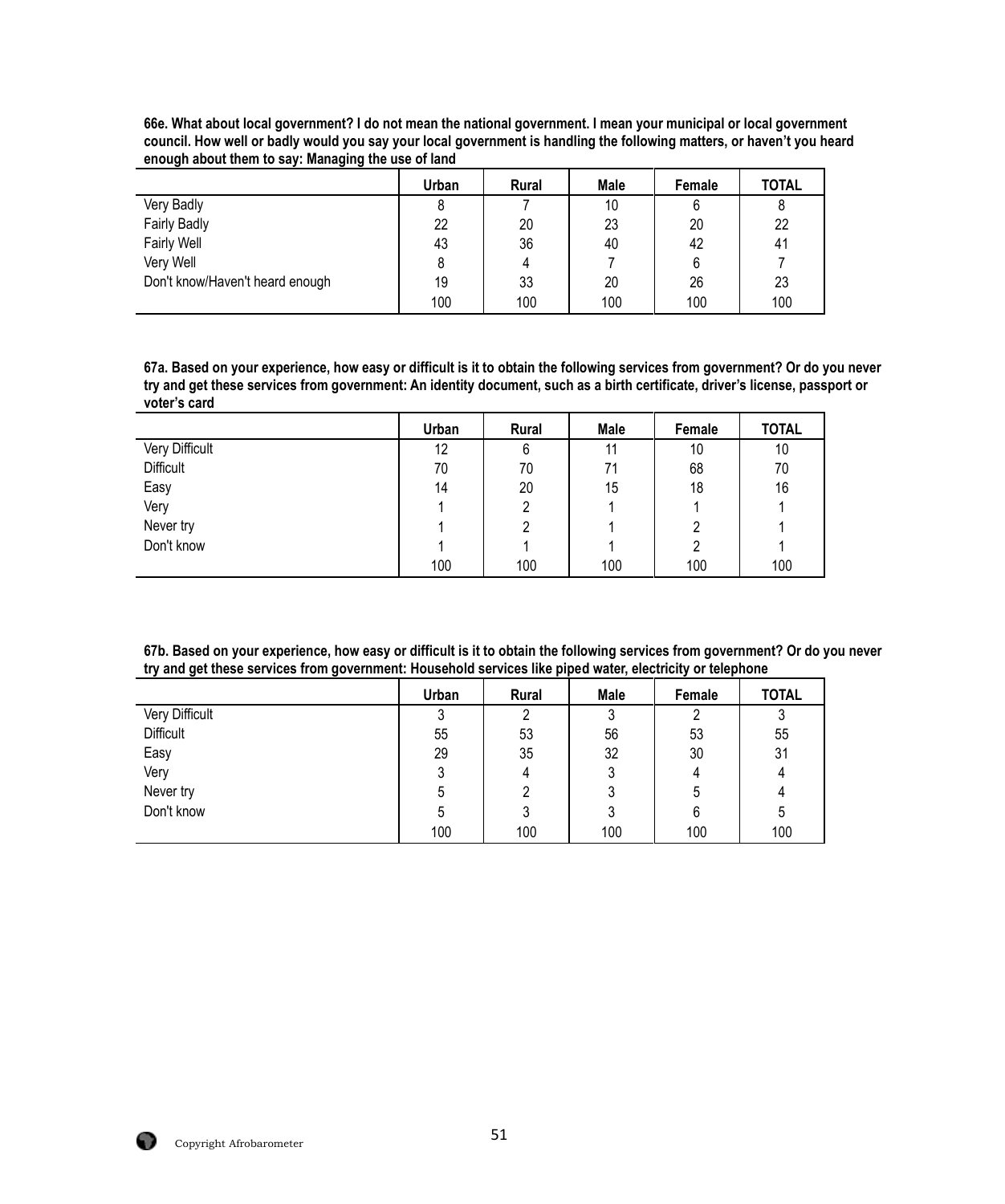|                  | Urban | Rural | Male | Female | <b>TOTAL</b> |
|------------------|-------|-------|------|--------|--------------|
| Very Difficult   | ົ     | 3     | 4    | ∩      | ν            |
| <b>Difficult</b> | 45    | 39    | 43   | 43     | 43           |
| Easy             | 34    | 37    | 37   | 33     | 35           |
| Very             | 10    | 12    | 11   | 10     | 10           |
| Never try        | 6     | 6     | 4    | 8      | 6            |
| Don't know       |       | 4     | 2    | 5      |              |
|                  | 100   | 100   | 100  | 100    | 100          |

**67c. Based on your experience, how easy or difficult is it to obtain the following services from government? Or do you never try and get these services from government: Help from the police**

**67d. Based on your experience, how easy or difficult is it to obtain the following services from government? Or do you never try and get these services from government: A place in a public primary school for a child** 

|                | Urban | Rural | Male | Female | <b>TOTAL</b> |
|----------------|-------|-------|------|--------|--------------|
| Very Difficult | 8     | 9     | 8    | 9      | 8            |
| Difficult      | 63    | 62    | 64   | 62     | 63           |
| Easy           | 10    | 8     | 9    | 10     | 10           |
| Very           | ∩     | 3     | 2    | ົ      | ∩            |
| Never try      | 13    | 12    | 14   | 12     | 13           |
| Don't know     |       | 5     | 3    | 5      |              |
|                | 100   | 100   | 100  | 100    | 100          |

**67e. Based on your experience, how easy or difficult is it to obtain the following services from government? Or do you never try and get these services from government: Medical treatment at a public clinic or hospital**

|                  | Urban | Rural | <b>Male</b> | Female | <b>TOTAL</b> |
|------------------|-------|-------|-------------|--------|--------------|
| Very Difficult   | ົ     | 3     |             | ົ      | າ            |
| <b>Difficult</b> | 45    | 44    | 46          | 44     | 45           |
| Easy             | 40    | 42    | 40          | 42     | 41           |
| Very             | 8     |       | 8           | 8      | 8            |
| Never try        |       |       |             |        |              |
| Don't know       | ર     | 2     |             | ົ<br>J | 3            |
|                  | 100   | 100   | 100         | 100    | 100          |

**68a. Have you encountered any of these problems with your local public schools during the past 12 months: Services are too expensive / unable to pay?**

|                                                   | Urban | <b>Rural</b> | Male | Female | <b>TOTAL</b> |
|---------------------------------------------------|-------|--------------|------|--------|--------------|
| Never                                             | 25    | 29           | 23   | 28     | 26           |
| Once or Twice                                     |       | 5            | 6    |        |              |
| A Few Times                                       | 5     | 3            |      | 5      | 5            |
| Often                                             | 11    | 10           | 10   | 12     | 11           |
| No experience with public schools in past<br>year | 50    | 52           | 55   | 45     | 50           |
| Don't Know                                        | C     |              |      | 2      | 2            |
|                                                   | 100   | 100          | 100  | 100    | 100          |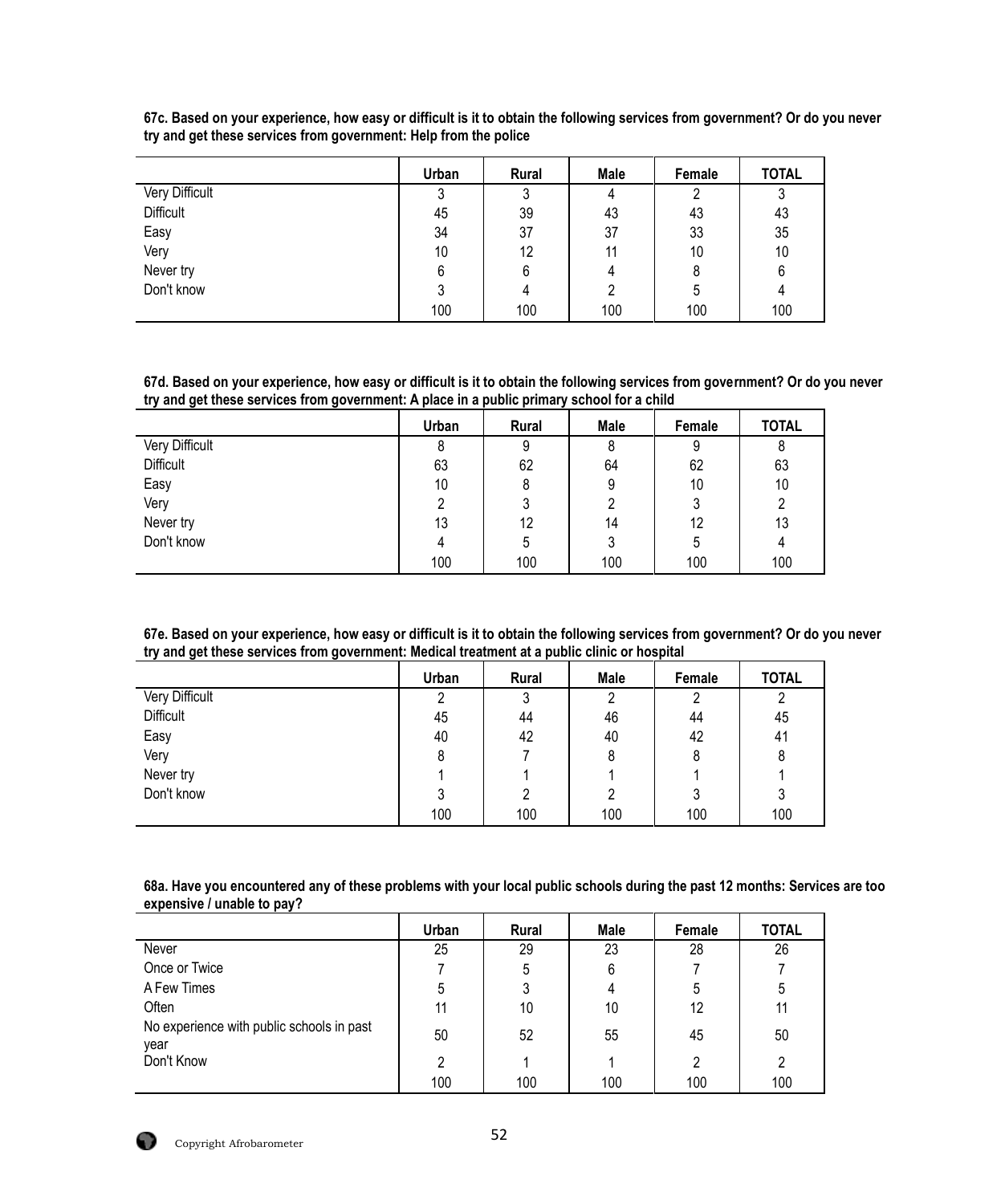|                                                   | Urban | <b>Rural</b> | Male | Female         | <b>TOTAL</b> |
|---------------------------------------------------|-------|--------------|------|----------------|--------------|
| Never                                             | 25    | 26           | 25   | 27             | 26           |
| Once or Twice                                     | 6     | 5            | 5    | 6              | 6            |
| A Few Times                                       |       | 6            |      | 8              |              |
| Often                                             | 10    | 10           |      | 11             | 10           |
| No experience with public schools in past<br>year | 49    | 52           | 54   | 46             | 50           |
| Don't Know                                        | 2     |              | 2    | $\mathfrak{p}$ | 2            |
|                                                   | 100   | 100          | 100  | 100            | 100          |

**68b. Have you encountered any of these problems with your local public schools during the past 12 months: Lack of textbooks or other supplies?**

**68c. Have you encountered any of these problems with your local public schools during the past 12 months: Poor teaching?**

|                                                   | Urban | <b>Rural</b> | Male | Female | <b>TOTAL</b> |
|---------------------------------------------------|-------|--------------|------|--------|--------------|
| Never                                             | 31    | 30           | 27   | 35     | 31           |
| Once or Twice                                     | 5     |              | 6    | 5      | 6            |
| A Few Times                                       | 6     | 3            | 5    |        | 5            |
| Often                                             |       | 3            | 4    |        |              |
| No experience with public schools in past<br>year | 49    | 53           | 54   | 46     | 50           |
| Don't Know                                        | 5     | 5            |      |        | 5            |
|                                                   | 100   | 100          | 100  | 100    | 100          |

**68d. Have you encountered any of these problems with your local public schools during the past 12 months: Absent teachers?**

|                                                   | Urban | <b>Rural</b> | Male | Female | <b>TOTAL</b> |
|---------------------------------------------------|-------|--------------|------|--------|--------------|
| Never                                             | 27    | 31           | 25   | 32     | 29           |
| Once or Twice                                     |       |              | 6    |        |              |
| A Few Times                                       | 8     | 3            |      | 6      | 6            |
| Often                                             | 5     | 3            |      |        |              |
| No experience with public schools in past<br>year | 49    | 52           | 54   | 46     | 50           |
| Don't Know                                        | 4     | 3            | 4    | 4      |              |
|                                                   | 100   | 100          | 100  | 100    | 100          |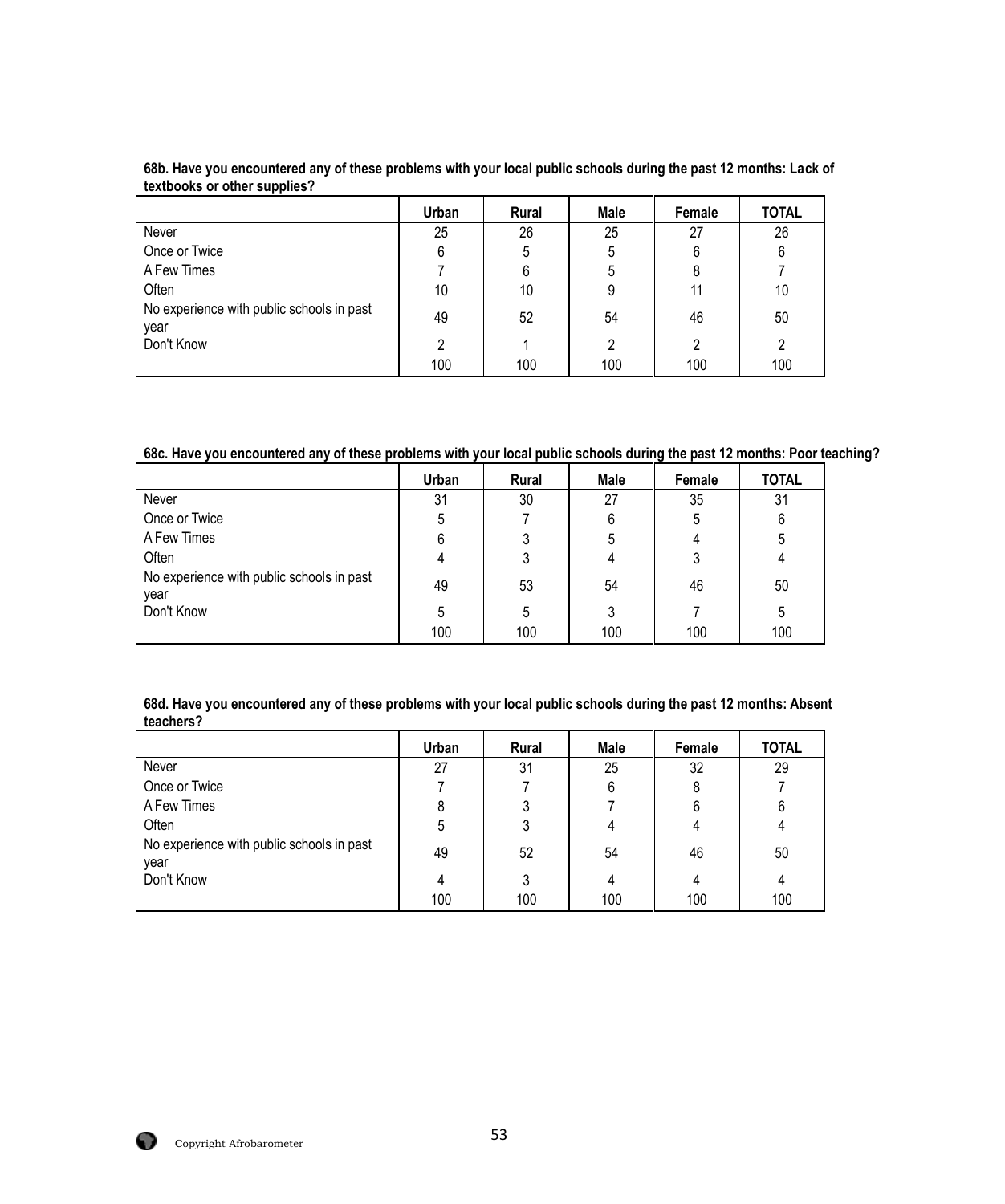|                                                   | Urban | <b>Rural</b> | Male | Female | <b>TOTAL</b> |
|---------------------------------------------------|-------|--------------|------|--------|--------------|
| Never                                             | 20    | 28           | 19   | 26     | 23           |
| Once or Twice                                     | 5     | 2            | 4    | 5      |              |
| A Few Times                                       |       | 5            | 6    |        |              |
| Often                                             | 12    | 10           | 11   | 12     | 12           |
| No experience with public schools in past<br>year | 49    | 52           | 54   | 45     | 50           |
| Don't Know                                        | 6     | 4            | 5    | 6      | ხ            |
|                                                   | 100   | 100          | 100  | 100    | 100          |

**68e. Have you encountered any of these problems with your local public schools during the past 12 months: Overcrowded classrooms?**

**68f. Have you encountered any of these problems with your local public schools during the past 12 months: SPoor conditions of facilities?**

|                                                   | Urban | <b>Rural</b> | Male | Female | <b>TOTAL</b> |
|---------------------------------------------------|-------|--------------|------|--------|--------------|
| Never                                             | 29    | 31           | 28   | 32     | 30           |
| Once or Twice                                     | 6     | 6            |      | 8      | 6            |
| A Few Times                                       | 5     | 4            | 5    | 5      | 5            |
| Often                                             |       | 6            |      |        |              |
| No experience with public schools in past<br>year | 49    | 52           | 54   | 46     | 50           |
| Don't Know                                        | 4     | 2            | 3    | 4      | 3            |
|                                                   | 100   | 100          | 100  | 100    | 100          |

**69a. Have you encountered any of these problems with your local :public clinic or hospital during the past 12 months: Services are too expensive / unable to pay?**

|                                                   | Urban | <b>Rural</b> | Male | Female | <b>TOTAL</b> |
|---------------------------------------------------|-------|--------------|------|--------|--------------|
| Never                                             | 31    | 37           | 32   | 34     | 33           |
| Once or Twice                                     | 11    | 16           | 11   | 14     | 13           |
| A Few Times                                       | 8     | 6            |      | 8      |              |
| Often                                             | 20    | 17           | 17   | 21     | 19           |
| No experience with public clinics in past<br>vear | 28    | 24           | 32   | 22     | 27           |
| Don't Know                                        |       |              |      |        |              |
|                                                   | 100   | 100          | 100  | 100    | 100          |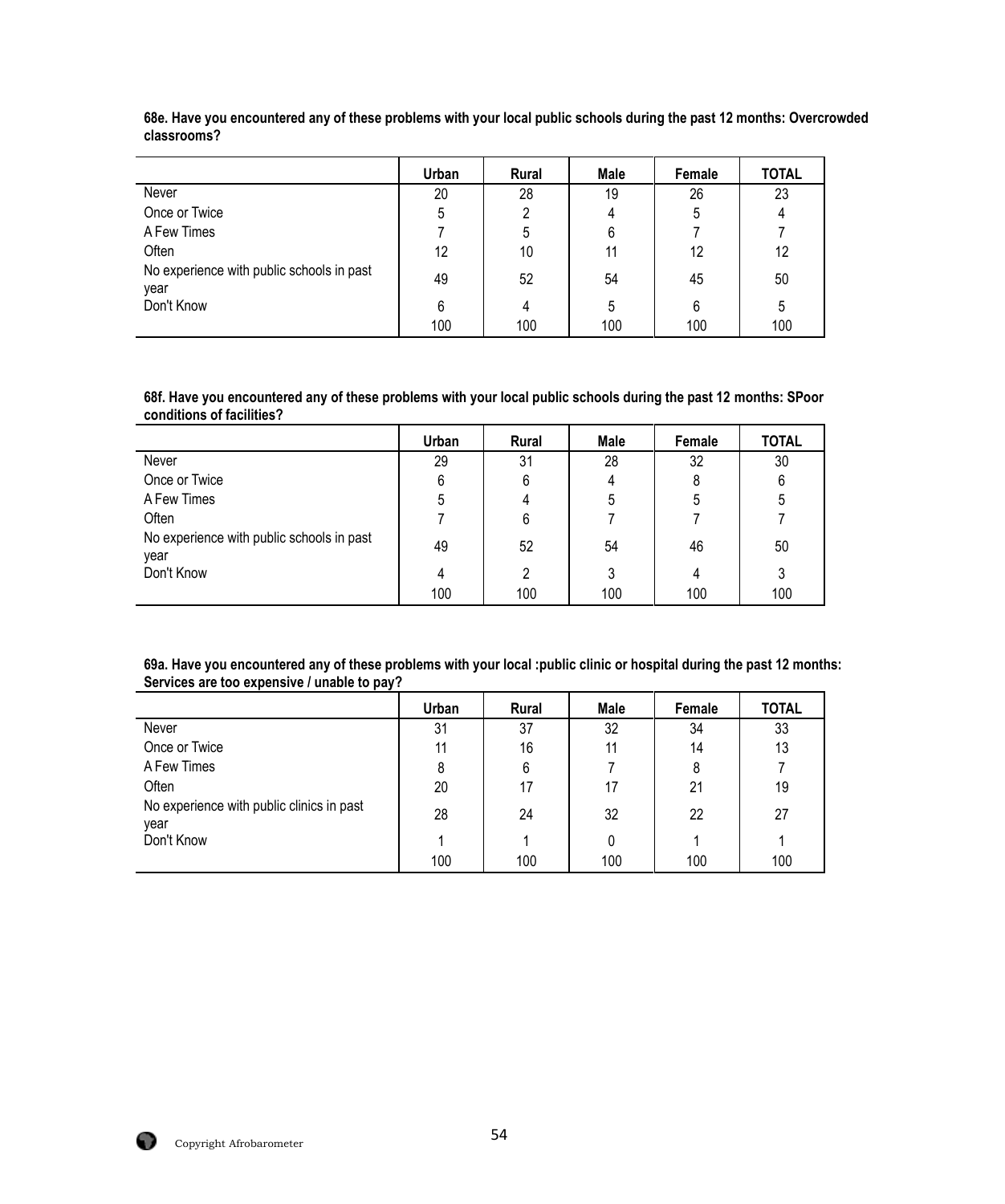|                                                   | Urban | <b>Rural</b> | Male | Female | <b>TOTAL</b> |
|---------------------------------------------------|-------|--------------|------|--------|--------------|
| Never                                             | 32    | 33           | 32   | 32     | 32           |
| Once or Twice                                     | 10    | 16           | 10   | 14     | 12           |
| A Few Times                                       | 13    | 10           | 12   | 13     | 12           |
| Often                                             | 12    | 10           | 9    | 14     | 12           |
| No experience with public clinics in past<br>year | 31    | 28           | 36   | 25     | 30           |
| Don't Know                                        |       | 2            | 2    | ົ      | 2            |
|                                                   | 100   | 100          | 100  | 100    | 100          |

**69b. Have you encountered any of these problems with your local public clinic or hospital during the past 12 months: Lack of medicines or other supplies?**

**69c. Have you encountered any of these problems with your local public clinic or hospital during the past 12 months: Lack of attention or respect from staff?**

|                                                   | Urban | <b>Rural</b> | Male | Female | <b>TOTAL</b> |
|---------------------------------------------------|-------|--------------|------|--------|--------------|
| Never                                             | 32    | 46           | 34   | 39     | 36           |
| Once or Twice                                     | 6     | 10           | 6    | 9      |              |
| A Few Times                                       |       | 5            | 6    |        |              |
| Often                                             | 22    | 9            | 17   | 20     | 18           |
| No experience with public clinics in past<br>year | 31    | 28           | 36   | 25     | 30           |
| Don't Know                                        |       | 2            | 2    |        |              |
|                                                   | 100   | 100          | 100  | 100    | 100          |

**69d. Have you encountered any of these problems with your local public clinic or hospital during the past 12 months: Absent doctors?**

|                                                   | Urban | Rural | Male | Female | <b>TOTAL</b> |
|---------------------------------------------------|-------|-------|------|--------|--------------|
| Never                                             | 37    | 45    | 36   | 43     | 39           |
| Once or Twice                                     |       | 9     | 8    |        | 8            |
| A Few Times                                       | 9     | 5     | 8    |        | 8            |
| Often                                             | 12    | 8     | 9    | 13     | 11           |
| No experience with public clinics in past<br>vear | 31    | 28    | 36   | 25     | 30           |
| Don't Know                                        |       | 4     | 4    | 4      |              |
|                                                   | 100   | 100   | 100  | 100    | 100          |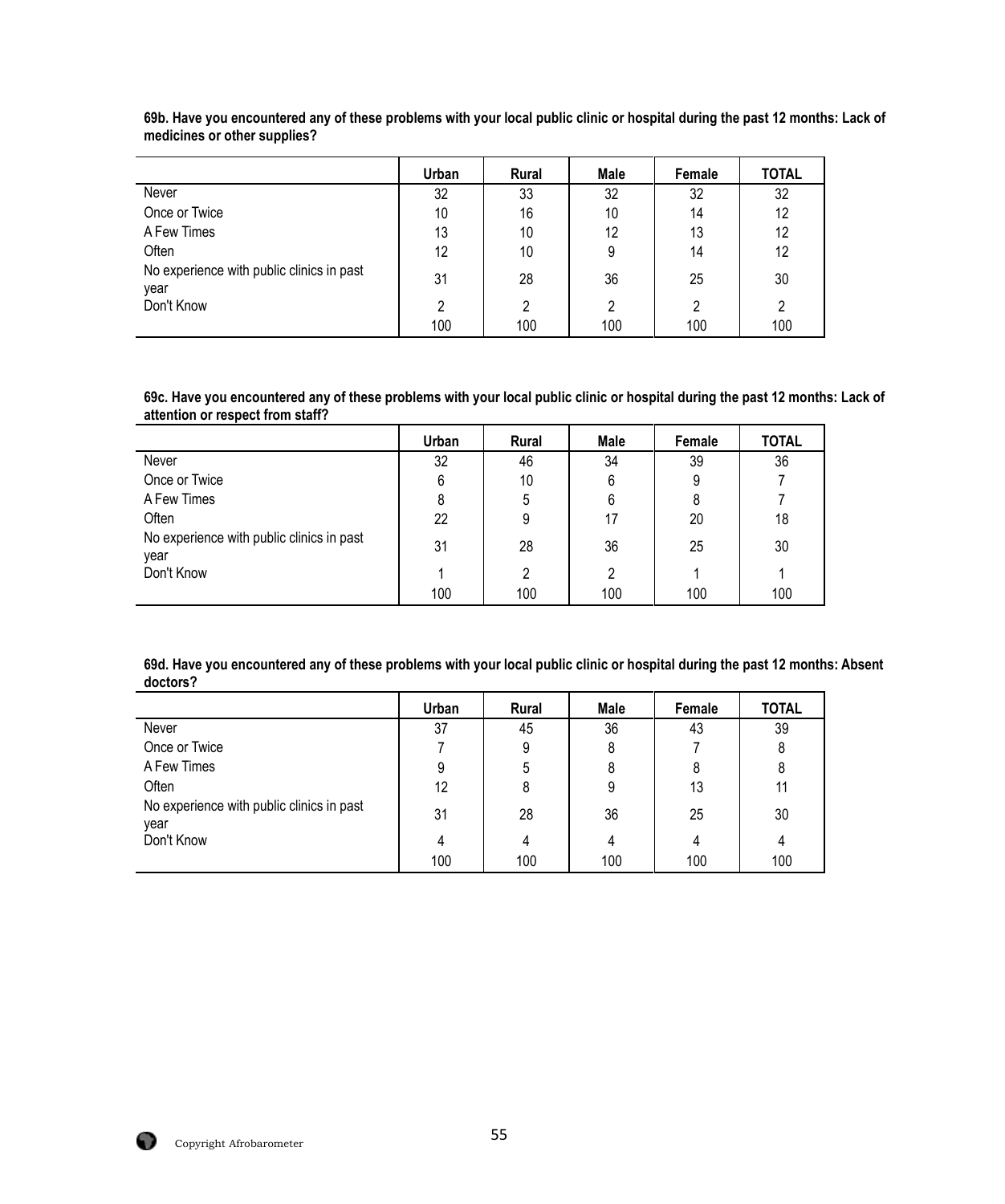|                                                   | Urban | <b>Rural</b> | Male | Female | <b>TOTAL</b> |
|---------------------------------------------------|-------|--------------|------|--------|--------------|
| Never                                             | 16    | 21           | 18   |        | 18           |
| Once or Twice                                     | 8     | 14           | 8    | 11     | 10           |
| A Few Times                                       |       | 9            | 6    | 9      | 8            |
| Often                                             | 38    | 27           | 31   | 38     | 34           |
| No experience with public clinics in past<br>year | 31    | 28           | 36   | 25     | 30           |
| Don't Know                                        |       |              |      |        |              |
|                                                   | 100   | 100          | 100  | 100    | 100          |

**69e. Have you encountered any of these problems with your local public clinic or hospital during the past 12 months: Long waiting time?**

**69f. Have you encountered any of these problems with your local public clinic or hospital during the past 12 months: Dirty facilities?**

|                                                   | Urban | Rural | Male | Female | <b>TOTAL</b> |
|---------------------------------------------------|-------|-------|------|--------|--------------|
| Never                                             | 56    | 63    | 53   | 63     | 58           |
| Once or Twice                                     | 5     | 4     |      | 6      | 5            |
| A Few Times                                       | 4     |       | 4    |        |              |
| Often                                             | ົ     |       | າ    |        | 2            |
| No experience with public clinics in past<br>year | 31    | 28    | 36   | 25     | 30           |
| Don't Know                                        |       |       |      |        |              |
|                                                   | 100   | 100   | 100  | 100    | 100          |

#### **70a. Do you or anyone in this household receive any of the following: Free visits or medicines from a public or government-run health clinic or hospital?**

|            | Urban | <b>Rural</b> | <b>Male</b> | Female | <b>TOTAL</b> |
|------------|-------|--------------|-------------|--------|--------------|
| No         | 82    | 83           | 81          | 84     | 83           |
| Yes        |       | 17<br>. .    | 19          | 15     | 17           |
| Don't know |       |              | υ           |        | U            |
|            | 100   | 100          | 100         | 100    | 100          |

**70b. Do you or anyone in this household receive any of the following: Food for children from a government-run school feeding programme?**

|            | Urban | <b>Rural</b> | <b>Male</b> | Female | <b>TOTAL</b> |
|------------|-------|--------------|-------------|--------|--------------|
| No         | 73    | 70           | 74          | 74     | 72           |
| Yes        | 26    | 29           | 25          | 28     | 27           |
| Don't know |       |              |             |        |              |
|            | 100   | 100          | 100         | 100    | 100          |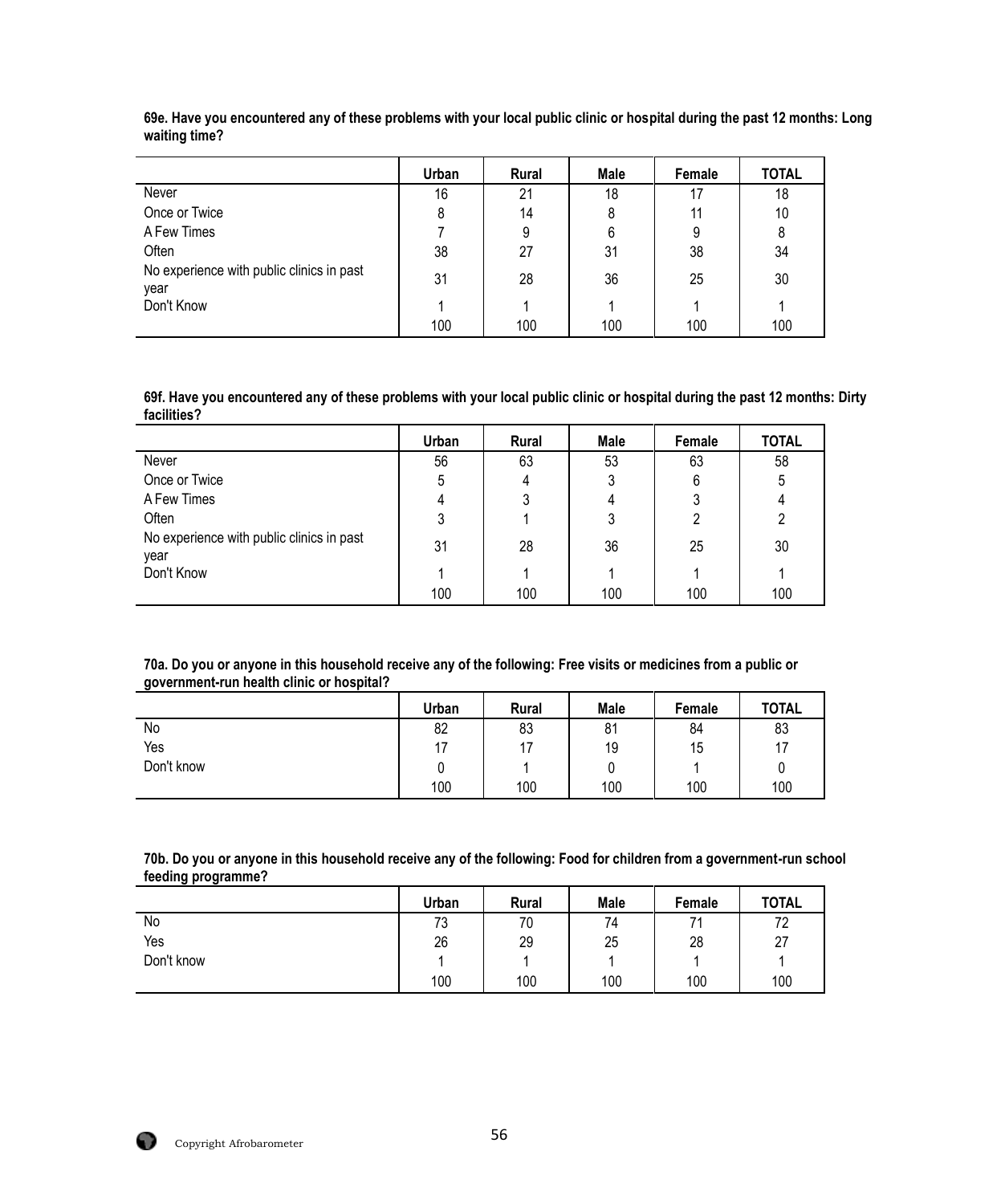**70c. Do you or anyone in this household receive any of the following: An old age pension or grant from the government?**

|            | Urban | Rural | <b>Male</b> | Female             | <b>TOTAL</b> |
|------------|-------|-------|-------------|--------------------|--------------|
| No         |       | 74    | 74          | 78                 | 76           |
| Yes        | 23    | 25    | 26          | $\mathbf{C}$<br>∠∣ | 24           |
| Don't know | u     |       |             |                    |              |
|            | 100   | 100   | 100         | 100                | 100          |

**71a. Do you approve or disapprove of the way that the following people have performed their jobs over the past twelve months, or haven't you heard enough about them to say: President Jorge Carlos Fonseca**

|                                 | Urban | <b>Rural</b> | Male | Female | TOTAL |
|---------------------------------|-------|--------------|------|--------|-------|
| <b>Strongly Disapprove</b>      |       |              |      |        |       |
| Disapprove                      |       | 9            |      |        | 6     |
| Approve                         | 48    | 52           | 52   | 47     | 50    |
| <b>Strongly Approve</b>         | 12    |              | 12   |        | 10    |
| Don't know/Haven't heard enough | 34    | 32           | 30   | 37     | 33    |
|                                 | 100   | 100          | 100  | 100    | 100   |

**71a1-CVE. Do you approve or disapprove of the way that the following people have performed their jobs over the past twelve months, or haven't you heard enough about them to say: The Prime-Minister – José Maria Neves**

|                                 | Urban | <b>Rural</b> | Male | Female | <b>TOTAL</b> |
|---------------------------------|-------|--------------|------|--------|--------------|
| <b>Strongly Disapprove</b>      |       | 4            |      |        |              |
| Disapprove                      | 20    | 18           | 21   | 18     | 20           |
| Approve                         | 60    | 56           | 60   | 57     | 59           |
| <b>Strongly Approve</b>         |       | 10           | 9    |        | 9            |
| Don't know/Haven't heard enough |       | 12           | 6    |        |              |
|                                 | 100   | 100          | 100  | 100    | 100          |

**71b. Do you approve or disapprove of the way that the following people have performed their jobs over the past twelve months, or haven't you heard enough about them to say: Your Member of the National Assembly**

|                                 | Urban | <b>Rural</b> | Male | Female | <b>TOTAL</b> |
|---------------------------------|-------|--------------|------|--------|--------------|
| <b>Strongly Disapprove</b>      |       | 4            |      |        |              |
| Disapprove                      | 25    | 20           | 26   | 21     | 24           |
| Approve                         | 53    | 49           | 52   | 51     | 52           |
| <b>Strongly Approve</b>         |       |              |      |        |              |
| Don't know/Haven't heard enough | 12    | 24           | 12   | 20     | 16           |
|                                 | 100   | 100          | 100  | 100    | 100          |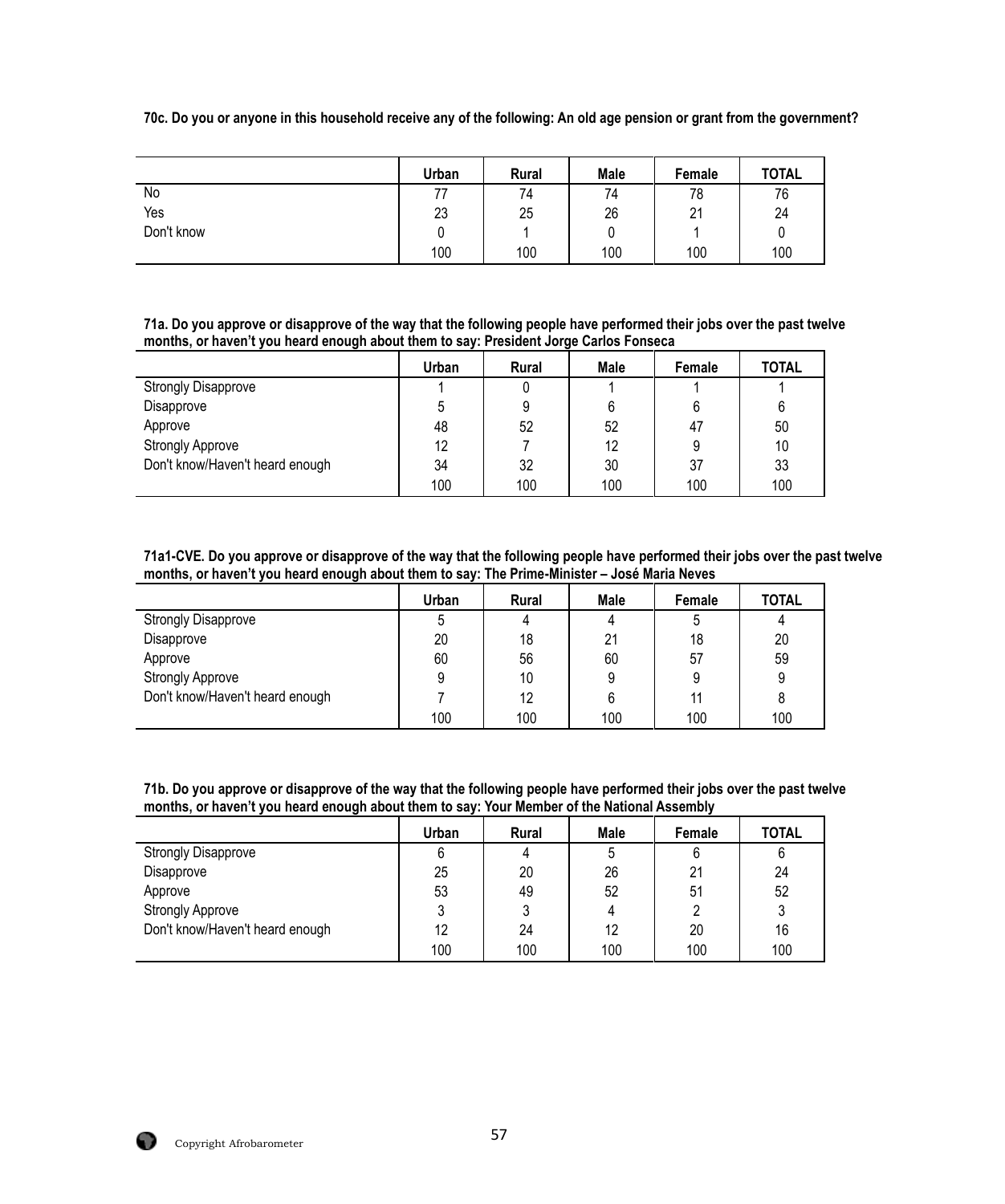|                                 | Urban | <b>Rural</b> | Male | Female | <b>TOTAL</b> |
|---------------------------------|-------|--------------|------|--------|--------------|
| <b>Strongly Disapprove</b>      | 4     | 10           |      | b      | 6            |
| Disapprove                      | 13    | 25           | 16   |        | 17           |
| Approve                         | 54    | 50           | 53   | 52     | 53           |
| <b>Strongly Approve</b>         | 22    |              | 18   | 16     | 17           |
| Don't know/Haven't heard enough |       | 8            |      | 10     | 8            |
|                                 | 100   | 100          | 100  | 100    | 100          |

**71b1\_CVE. Do you approve or disapprove of the way that the following people have performed their jobs over the past twelve months, or haven't you heard enough about them to say: Your elected Mayor**

**71c. Do you approve or disapprove of the way that the following people have performed their jobs over the past twelve months, or haven't you heard enough about them to say: Your elected local government councilor**

|                                 | Urban | <b>Rural</b> | Male | Female | <b>TOTAL</b> |
|---------------------------------|-------|--------------|------|--------|--------------|
| <b>Strongly Disapprove</b>      |       | 10           |      | 6      |              |
| Disapprove                      | 18    | 24           | 21   | 19     | 20           |
| Approve                         | 52    | 49           | 51   | 51     | 51           |
| <b>Strongly Approve</b>         | 13    | 4            | 11   |        | 10           |
| Don't know/Haven't heard enough | 12    | 13           |      | 15     | 12           |
|                                 | 100   | 100          | 100  | 100    | 100          |

## **72a. Who should be responsible for: Making sure that, once elected, Members of the National Assembly do their jobs?**

|                              | <b>Urban</b> | <b>Rural</b> | Male | Female | <b>TOTAL</b> |
|------------------------------|--------------|--------------|------|--------|--------------|
| The president/executive      | 23           | 31           | 24   | 27     | 25           |
| The parliament/local council | 26           | 15           | 26   | 20     | 23           |
| Their political party        |              | 8            |      |        |              |
| The voters                   | 27           | 22           | 28   | 22     | 25           |
| No one                       |              |              |      |        |              |
| Don't know                   | 16           | 24           | 15   | 23     | 19           |
|                              | 100          | 100          | 100  | 100    | 100          |

#### **72b. Who should be responsible for: Making sure that, once elected, local government councilors do their jobs?**

|                              | Urban | <b>Rural</b> | Male | Female | <b>TOTAL</b> |
|------------------------------|-------|--------------|------|--------|--------------|
| The president/executive      | 36    | 30           | 37   | 31     | 34           |
| The parliament/local council | 20    | 20           | 23   | 18     | 20           |
| Their political party        | 6     |              | 5    | 8      | 6            |
| The voters                   | 20    | 16           | 20   |        | 18           |
| No one                       |       |              |      |        |              |
| Don't know                   |       | 26           | 15   | 25     | 20           |
|                              | 100   | 100          | 100  | 100    | 100          |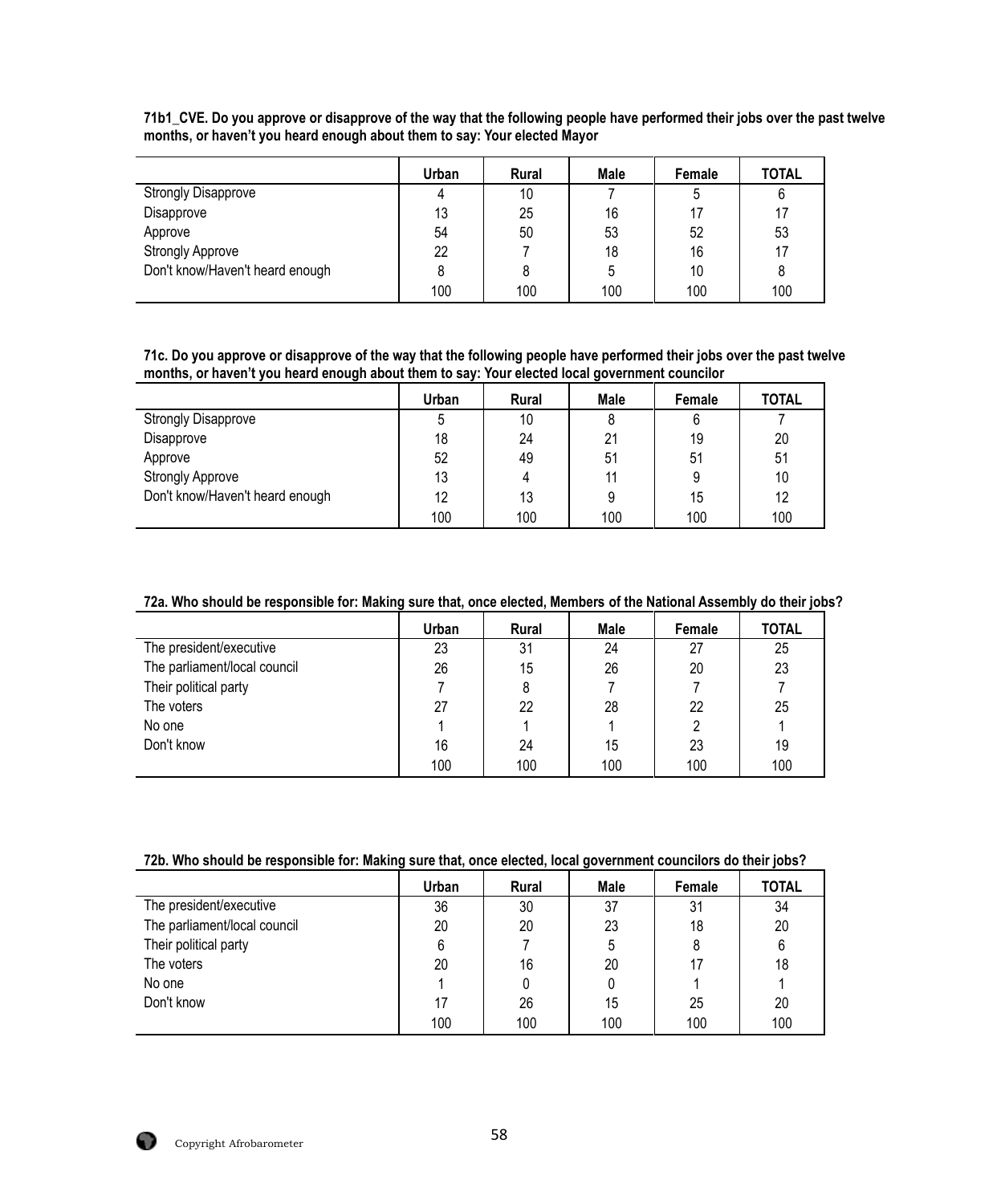|                              | Urban | Rural | Male | Female | <b>TOTAL</b> |
|------------------------------|-------|-------|------|--------|--------------|
| The president/executive      |       | 16    | 20   | 13     | 17           |
| The parliament/local council | 23    | 20    | 24   | 20     | 22           |
| Their political party        |       | 9     | 6    | 9      | 8            |
| The voters                   | 34    | 24    | 33   | 30     | 31           |
| No one                       |       |       |      |        |              |
| Don't know                   | 18    | 28    | 16   | 26     | 21           |
|                              | 100   | 100   | 100  | 100    | 100          |

**72c. Who should be responsible for: Making sure that, once elected, the Prime Minister does his job?**

**73a. Regardless of whether you are able to pay them, are you required to pay each of the following, or haven't you been able to find out about this: "Value added tax" on the food or goods that you buy from shops or traders.**

|                              | Urban | <b>Rural</b> | Male | Female | <b>TOTAL</b> |
|------------------------------|-------|--------------|------|--------|--------------|
| No, I am not required to pay | 36    | 37           | 34   | 38     | 36           |
| Yes, I am required to pay    | 61    | 58           | 63   | 58     | 60           |
| Don't know                   |       | 5            | ບ    | 4      | 4            |
|                              | 100   | 100          | 100  | 100    | 100          |

**73b. Regardless of whether you are able to pay them, are you required to pay each of the following, or haven't you been able to find out about this: License fees to local government, for example, for a bicycle, cart, business or market stall**

|                              | Urban | <b>Rural</b> | <b>Male</b> | Female | <b>TOTAL</b> |
|------------------------------|-------|--------------|-------------|--------|--------------|
| No, I am not required to pay | 13    | 17           | 14          | 15     | 15           |
| Yes, I am required to pay    | 80    | 75           | 80          |        | 79           |
| Don't know                   |       |              | 5           |        |              |
|                              | 100   | 100          | 100         | 100    | 100          |

**73c. Regardless of whether you are able to pay them, are you required to pay each of the following, or haven't you been able to find out about this: Property rates or taxes**

|                              | Urban | <b>Rural</b> | Male | Female | <b>TOTAL</b> |
|------------------------------|-------|--------------|------|--------|--------------|
| No, I am not required to pay | 15    | 19           | 16   | 16     | 16           |
| Yes, I am required to pay    | 79    | 74           | 80   | 75     | 77           |
| Refused                      |       | 0            |      |        |              |
| Don't know                   |       |              | 4    | 9      |              |
|                              | 100   | 100          | 100  | 100    | 100          |

**73d. Regardless of whether you are able to pay them, are you required to pay each of the following, or haven't you been able to find out about this:If you have paid employment, are you required to pay an income tax, that is, a tax deducted from your wages by your employer?**

|                          | Urban | Rural | <b>Male</b> | Female | <b>TOTAL</b> |
|--------------------------|-------|-------|-------------|--------|--------------|
| No,                      | n0    | o٢    | 1 C         | or     | า∩           |
| I am not required to pay | ∠∪    | ∠∪    |             | ້      | ∠∪           |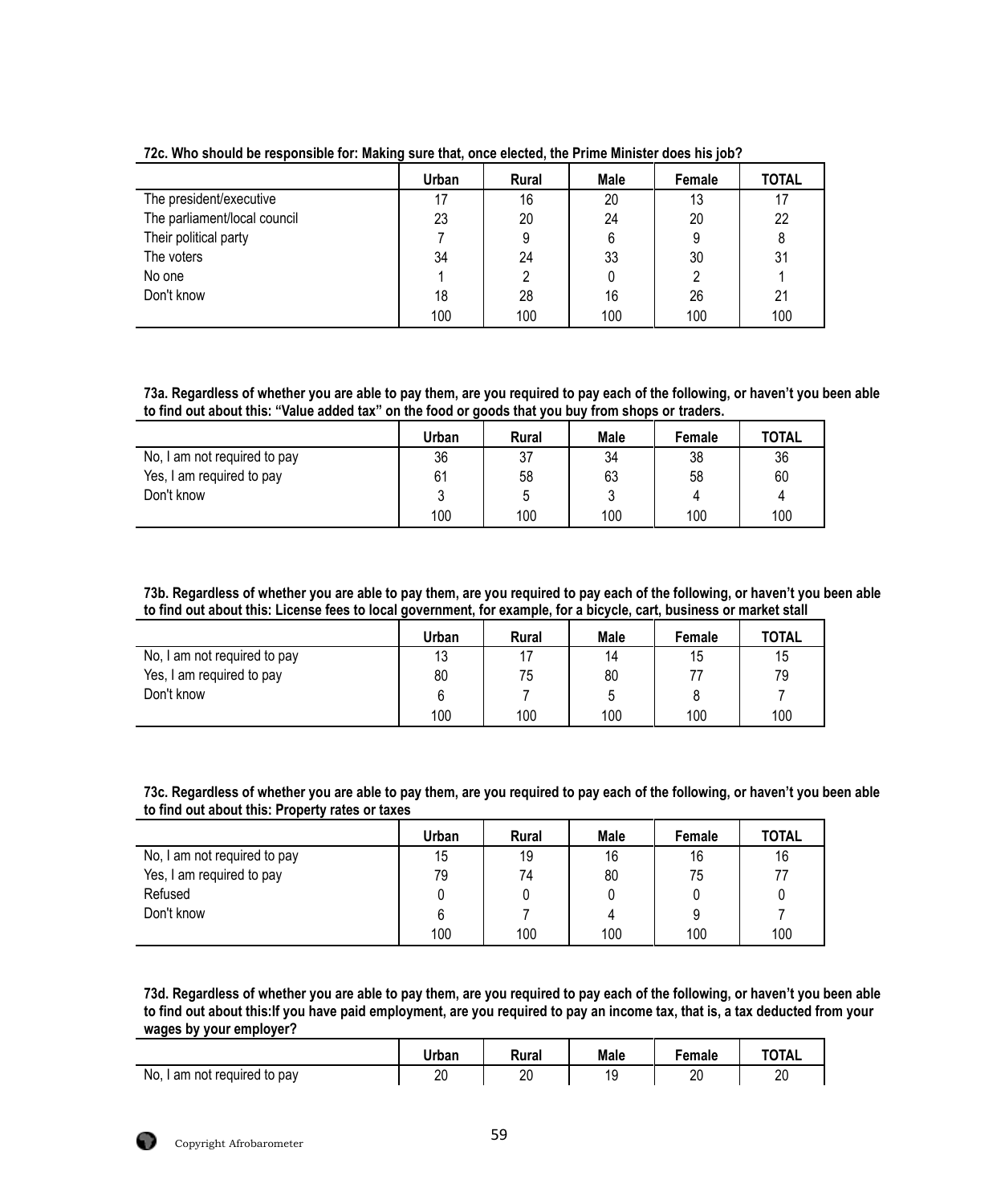| Yes, I<br>am required to pay | $\overline{\phantom{a}}$ | $\overline{\phantom{a}}$<br>ن ، | 76  | 70  | -   |
|------------------------------|--------------------------|---------------------------------|-----|-----|-----|
| Don't know                   |                          |                                 |     |     |     |
|                              | 100                      | 100                             | 100 | 100 | 100 |

**73e. Regardless of whether you are able to pay them, are you required to pay each of the following, or haven't you been able to find out about this: If you are self-employed, are you required to pay a tax on the earnings from your business or job?**

|                              | Urban | <b>Rural</b> | Male | Female | <b>TOTAL</b> |
|------------------------------|-------|--------------|------|--------|--------------|
| No, I am not required to pay | 24    | 31           | 25   | 27     | 26           |
| Yes, I am required to pay    | 70    | 61           | 70   | 64     | 67           |
| Don't know                   | ีค    |              | 5    |        |              |
|                              | 100   | 100          | 100  | 100    | 100          |

**74. In the last year, how often have powerful people or groups other than government, such as criminals or gangs, made people in your community or neighbourhood pay them money in return for protecting them, their property or their businesses?** 

|             | Urban | Rural | Male | Female | <b>TOTAL</b> |
|-------------|-------|-------|------|--------|--------------|
| Never       | 97    | 98    | 97   | 98     | 97           |
| Only once   |       |       |      |        |              |
| A Few Times |       |       |      |        |              |
| Often       |       |       |      |        |              |
| Don't Know  |       |       |      |        | 0            |
|             | 100   | 100   | 100  | 100    | 100          |

**75a. Based on your experience, how easy or difficult is it to do each of the following: To find out what taxes and fees you are supposed to pay to the government?**

|                  | Urban | Rural | Male | Female | <b>TOTAL</b> |
|------------------|-------|-------|------|--------|--------------|
| Very easy        | ∩     | 0     |      |        |              |
| Easy             | 32    | 30    | 33   | 30     | 31           |
| <b>Difficult</b> | 49    | 46    | 50   | 46     | 48           |
| Very difficult   |       | 5     | 6    |        | 6            |
| Don't know       | 10    | 20    | 10   | 16     | 13           |
|                  | 100   | 100   | 100  | 100    | 100          |

**75b. Based on your experience, how easy or difficult is it to do each of the following: To find out how government uses the revenues from people's taxes and fees?**

|                  | Urban | Rural | Male | Female | <b>TOTAL</b> |
|------------------|-------|-------|------|--------|--------------|
| Very easy        |       |       | 0    |        | υ            |
| Easy             | 11    | 15    | 16   | 9      | 12           |
| <b>Difficult</b> | 59    | 55    | 59   | 56     | 58           |
| Very difficult   | 19    | 13    | 14   | 19     | 17           |
| Don't know       | 10    | 17    | 10   | 15     | 12           |
|                  | 100   | 100   | 100  | 100    | 100          |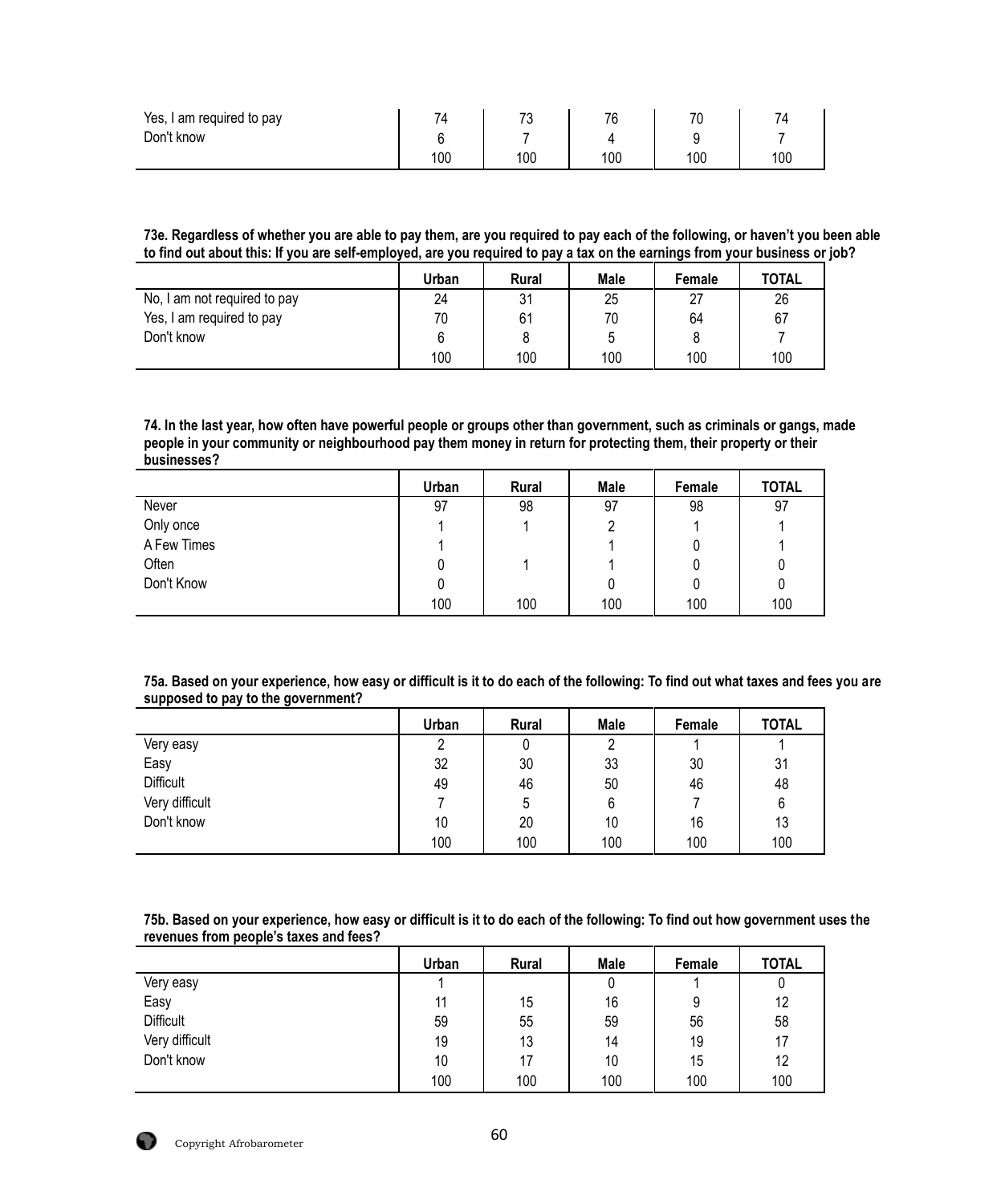| 75c. Based on your experience, how easy or difficult is it to do each of the following: To avoid paying the income or property |  |
|--------------------------------------------------------------------------------------------------------------------------------|--|
| taxes that you owe to government?                                                                                              |  |

|                         | Urban | <b>Rural</b> | Male | Female | <b>TOTAL</b> |
|-------------------------|-------|--------------|------|--------|--------------|
| Very easy               | υ     |              |      |        |              |
| Easy                    | 13    | 11           | 15   | 11     | 13           |
| <b>Difficult</b>        | 61    | 57           | 62   | 58     | 60           |
| Very difficult          | 11    | 12           | 10   | 13     | 11           |
| Don't have to pay taxes |       | 4            |      | ົ      | າ            |
| Don't know              | 12    | 15           | 11   | 15     | 13           |
|                         | 100   | 100          | 100  | 100    | 100          |

**76a. I am now going to ask you about a range of different actions that some people take. For each of the following, please tell me whether you think the action is not wrong at all, wrong but understandable, or wrong and punishable: Not paying for the services they receive from government** 

|                          | <b>Urban</b> | <b>Rural</b> | Male | <b>Female</b> | <b>TOTAL</b> |
|--------------------------|--------------|--------------|------|---------------|--------------|
| Not wrong at all         | 21           | 22           | 18   | 24            | 21           |
| Wrong but understandable | 43           | 43           | 43   | 43            | 43           |
| Wrong and punishable     | 30           | 28           | 33   | 26            | 29           |
| Don't know               |              |              |      |               |              |
|                          | 100          | 100          | 100  | 100           | 100          |

**76b. I am now going to ask you about a range of different actions that some people take. For each of the following, please tell me whether you think the action is not wrong at all, wrong but understandable, or wrong and punishable: Not paying the taxes they owe on their income** 

|                          | Urban | <b>Rural</b> | Male | Female | <b>TOTAL</b> |
|--------------------------|-------|--------------|------|--------|--------------|
| Not wrong at all         | 20    | 19           | 17   | 22     | 20           |
| Wrong but understandable | 36    | 41           | 38   | 37     | 38           |
| Wrong and punishable     | 37    | 32           | 39   | 32     | 35           |
| Don't know               |       |              |      |        |              |
|                          | 100   | 100          | 100  | 100    | 100          |

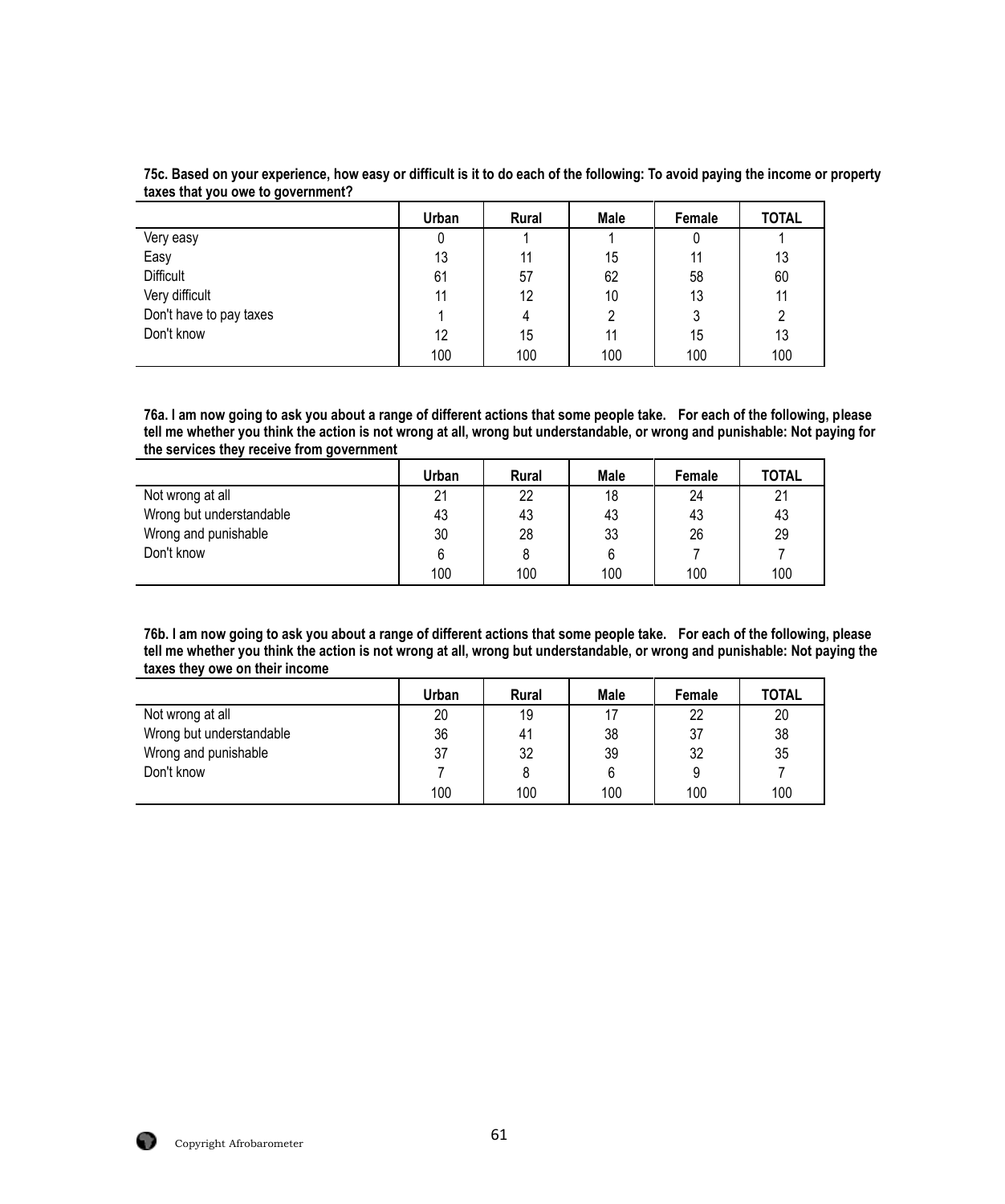|                                                             | Urban | Rural | Male | Female | <b>TOTAL</b> |
|-------------------------------------------------------------|-------|-------|------|--------|--------------|
| People don't avoid paying                                   |       |       |      |        |              |
| The tax system is unfair                                    |       |       |      |        |              |
| The taxes are too high                                      | 15    | 15    | 15   | 16     | 15           |
| People cannot afford to pay                                 | 45    | 48    | 44   | 48     | 46           |
| The poor services they receive from<br>government           | 2     |       | 2    |        | 2            |
| Government does not listen to them                          |       |       |      |        |              |
| Government wastes tax money                                 |       |       |      |        |              |
| Government officials steal tax money                        |       |       |      |        |              |
| They know they will not be caught                           |       |       |      |        |              |
| Greed / selfishness                                         |       |       |      |        |              |
| Ignorance, DK how to pay or don't<br>understand need to pay | 2     |       |      |        |              |
| Other                                                       |       |       |      |        |              |
| Refused                                                     |       |       |      |        |              |
| Don't know                                                  | 18    | 18    | 16   | 20     | 18           |
|                                                             | 100   | 100   | 100  | 100    | 100          |

**77. What do you think is the main reason that some people avoid paying government the taxes and fees that they owe?**

**78. Statement 1: The use of violence is never justified in Cape Verdean politics today. Statement 2: In this country, it is sometimes necessary to use violence in support of a just cause.**

|                            | Urban | <b>Rural</b> | Male | Female | <b>TOTAL</b> |
|----------------------------|-------|--------------|------|--------|--------------|
| Agree very strongly with 1 | 64    | 53           | 61   | 60     | 61           |
| Agree with 1               | 28    | 35           | 30   | 30     | 30           |
| Agree with 2               |       | 5            |      |        | 4            |
| Agree very strongly with 2 |       |              |      |        |              |
| Agree with neither         |       |              |      |        |              |
| Don't know                 |       |              |      |        |              |
|                            | 100   | 100          | 100  | 100    | 100          |

| 79 - CVE. Statement 1: The leader of the largest opposition party should hold a special status with a government salary and     |
|---------------------------------------------------------------------------------------------------------------------------------|
| benefits similar to those of the Prime Minister. Statement 2: The leader of the largest opposition party should be supported by |
| his or her own party and not by the state.                                                                                      |

| $1100$ of $1101$ only party alla $1100$ by the other. |       |              |      |        |              |
|-------------------------------------------------------|-------|--------------|------|--------|--------------|
|                                                       | Urban | <b>Rural</b> | Male | Female | <b>TOTAL</b> |
| Agree very strongly with 1                            | 12    | 11           | 13   | 10     | 11           |
| Agree with 1                                          | 22    | 31           | 26   | 24     | 25           |
| Agree with 2                                          | 27    | 23           | 27   | 25     | 26           |
| Agree very strongly with 2                            | 14    | 10           | 15   | 12     | 13           |
| Agree with neither                                    | 9     | 8            | 10   |        | 9            |
| Don't know                                            | 16    | 17           | 11   | 22     | 16           |
|                                                       | 100   | 100          | 100  | 100    | 100          |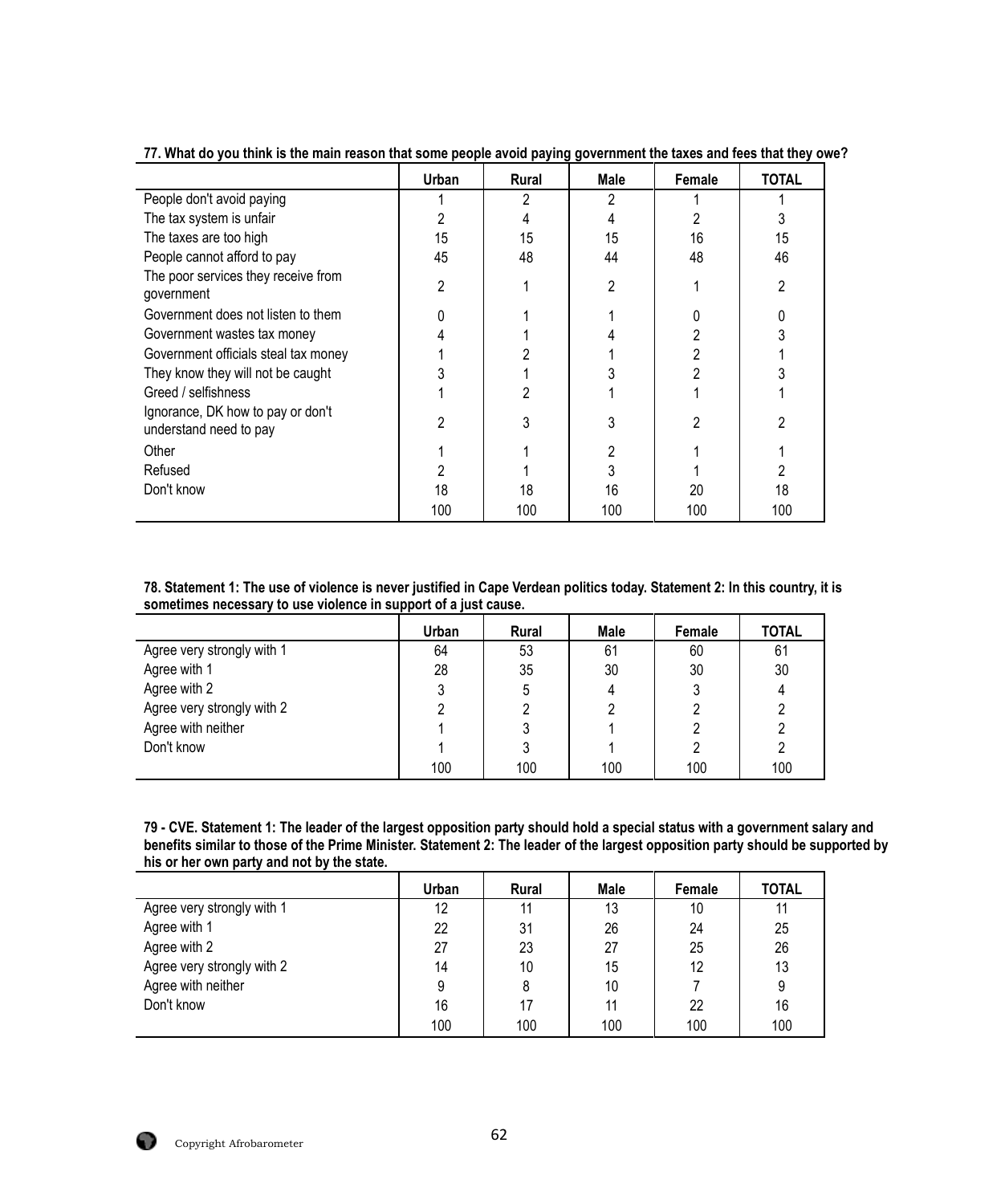|                            | Urban | <b>Rural</b> | Male | Female | <b>TOTAL</b> |
|----------------------------|-------|--------------|------|--------|--------------|
| Agree very strongly with 1 | 48    | 45           | 48   | 46     | 47           |
| Agree with 1               | 38    | 43           | 38   | 41     | 40           |
| Agree with 2               | 6     | 5            | 6    |        |              |
| Agree very strongly with 2 |       |              |      |        |              |
| Agree with neither         |       |              |      |        |              |
| Don't know                 |       | 5            |      |        |              |
|                            | 100   | 100          | 100  | 100    | 100          |

**80-CVE. Statement 1: Citizens should have free access to all information produced by the state. Statement 2: The information produced by state agencies should always be confidential and should not be provided to citizens.**

**81 - CVE. Statement 1: The law should limit Mayors to serving a maximum of two consecutive terms. Statement 2: There should be no limit to the number of times that a Mayor can be elected.**

|                            | Urban | <b>Rural</b> | Male | Female | <b>TOTAL</b> |
|----------------------------|-------|--------------|------|--------|--------------|
| Agree very strongly with 1 | 29    | 27           | 28   | 29     | 29           |
| Agree with 1               | 29    | 29           | 29   | 29     | 29           |
| Agree with 2               | 20    | 24           | 21   | 22     | 21           |
| Agree very strongly with 2 | 12    | 9            | 14   |        |              |
| Agree with neither         |       |              |      |        |              |
| Don't know                 |       | 6            |      |        |              |
|                            | 100   | 100          | 100  | 100    | 100          |

**82-CVE. Statement 1: Keeping all of Cape Verde's armed forces, including the marines, the army and the air forceto ensure national security. Statement 2: Cape Verde does not face many external threats. It must therefore abolish the army and use the rest of the security resources to strengthening the police.**

|                            | Urban | <b>Rural</b> | Male | Female | <b>TOTAL</b> |
|----------------------------|-------|--------------|------|--------|--------------|
| Agree very strongly with 1 | 59    | 50           | 59   | 54     | 56           |
| Agree with 1               | 24    | 28           | 23   | 28     | 25           |
| Agree with 2               |       | 13           |      | 10     |              |
| Agree very strongly with 2 |       | 5            |      |        |              |
| Agree with neither         |       |              |      |        |              |
| Don't know                 |       |              |      |        |              |
|                            | 100   | 100          | 100  | 100    | 100          |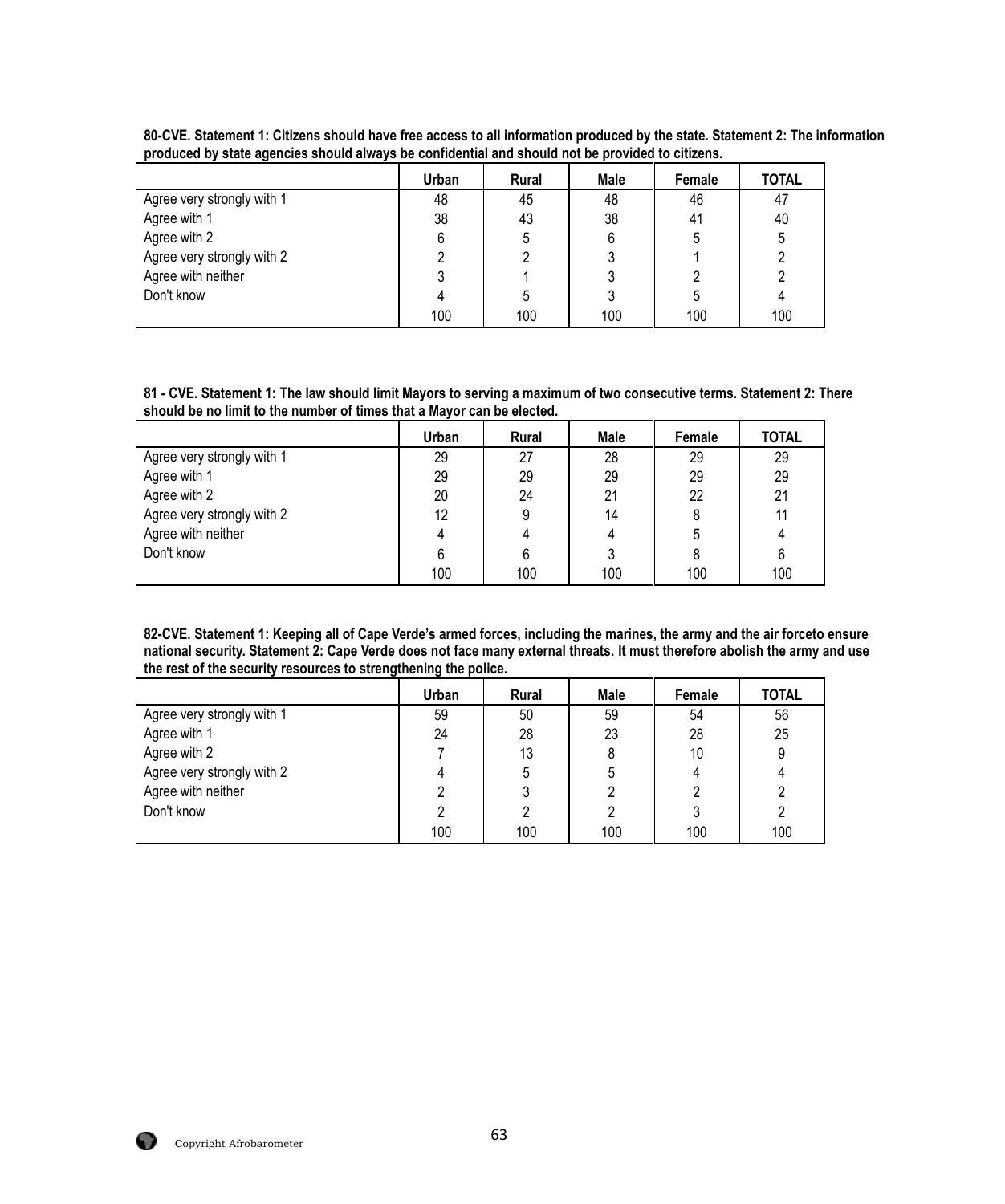|                            | Urban | <b>Rural</b> | Male | Female | <b>TOTAL</b> |
|----------------------------|-------|--------------|------|--------|--------------|
| Agree very strongly with 1 | 40    | 32           | 40   | 36     | 38           |
| Agree with 1               | 32    | 38           | 33   | 35     | 34           |
| Agree with 2               | 9     | 12           | 10   | 11     | 10           |
| Agree very strongly with 2 |       | 2            |      |        | 6            |
| Agree with neither         | 4     | 6            |      | 4      | 4            |
| Don't know                 |       | 10           |      |        | 8            |
|                            | 100   | 100          | 100  | 100    | 100          |

**83-CVE. Statement 1: It is better to keep the curent system of government, with a Prime Minister who governs and a president with limited powers. Statement 2: It would be preferable to change to a system of government where the president is directly responsible for governing.**

#### **84. What is your ethnic community, cultural group or tribe?**

|                                                               | Urban | Rural | <b>Male</b> | Female | <b>TOTAL</b> |
|---------------------------------------------------------------|-------|-------|-------------|--------|--------------|
| Related to regional origin<br>(badio/sampadjudo)              | 8     |       | 6           | 9      | 8            |
| American or european                                          | 5     | 2     | 5           |        |              |
| African                                                       |       |       |             |        |              |
| Related to age                                                |       | 4     |             |        |              |
| Related to gender                                             |       | 4     |             | 5      |              |
| Related to occupation                                         | 8     | 16    | 11          | 10     | 10           |
| Related to religion                                           |       |       |             |        |              |
| Related to class                                              |       |       |             | 2      | 2            |
| Related to political-partisan affiliation                     | 2     |       |             |        |              |
| Capeverdean only or "doesn't think of self in<br>those terms" | 42    | 43    | 45          | 40     | 43           |
| Others                                                        |       | 0     |             |        |              |
| Don't know                                                    | 21    | 15    | 18          | 20     | 19           |
|                                                               | 100   | 100   | 100         | 100    | 100          |

### **85a. How often are \_\_\_\_\_\_\_\_\_\_\_s** *[R's Ethnic Group]* **treated unfairly by the government?**

|            | Urban | <b>Rural</b> | Male | Female | <b>TOTAL</b> |
|------------|-------|--------------|------|--------|--------------|
| Never      | 58    | 47           | 49   | 58     | 54           |
| Sometimes  | 23    | 23           | 26   | 20     | 23           |
| Often      | 11    | 14           | 13   | 12     | 12           |
| Always     | J     | 6            | 6    |        | 4            |
| Don't know | ა     | 10           | 6    |        |              |
|            | 100   | 100          | 100  | 100    | 100          |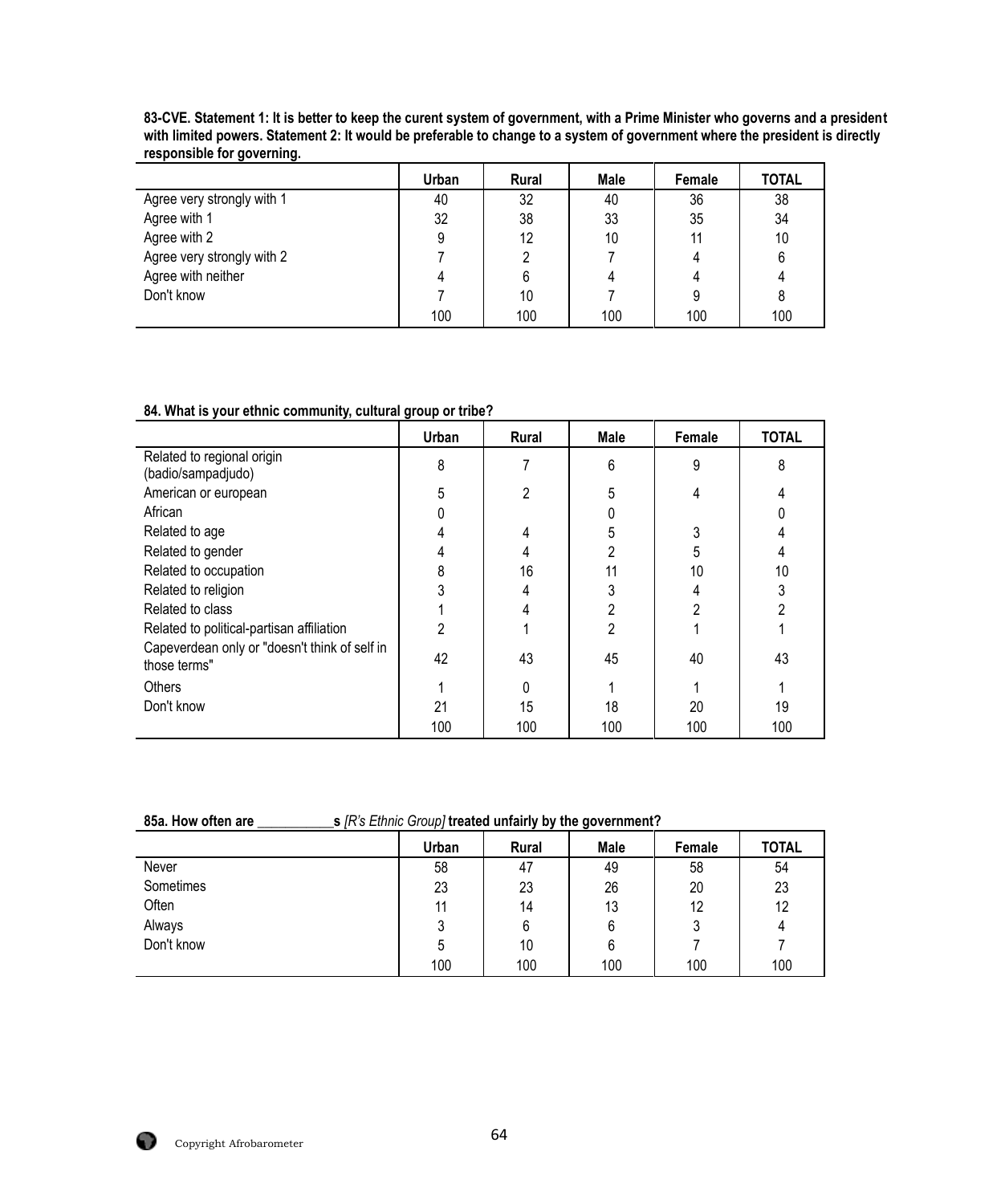|                                                   | Urban | <b>Rural</b> | Male | Female | TOTAL |
|---------------------------------------------------|-------|--------------|------|--------|-------|
| I feel only [ethnic group]                        | 4     |              |      |        | 5     |
| I feel more [ethnic group] than Cape Verde        | 9     | 9            | 9    | 8      | 9     |
| I feel equally Cape Verdean and [ethnic<br>group] | 53    | 48           | 50   | 53     | 52    |
| I feel more Cape Verdean than [ethnic<br>group]   | 21    | 17           | 19   | 20     | 20    |
| I feel only Cape Verdean                          | 13    | 17           | 15   | 14     | 14    |
| Don't know                                        |       |              |      |        |       |
|                                                   | 100   | 100          | 100  | 100    | 100   |

**85b. Let us suppose that you had to choose between being a Cape Verdean and being a \_\_\_\_\_\_\_\_***[R's ETHNIC GROUP]***. Which of the following statements best expresses your feelings?**

**85c. Please tell me whether you agree or disagree with the following statement: It makes you proud to be called a Cape Verdean.**

|                            | Urban | Rural | Male | Female | <b>TOTAL</b> |
|----------------------------|-------|-------|------|--------|--------------|
| <b>Strongly Disagree</b>   | າ     | ა     |      |        |              |
| Disagree                   |       |       |      |        |              |
| Neither Agree Nor Disagree |       |       |      |        |              |
| Agree                      | 6     |       |      | 6      |              |
| <b>Strongly Agree</b>      | 88    | 86    | 88   | 87     | 87           |
| Don't know                 |       |       |      |        |              |
|                            | 100   | 100   | 100  | 100    | 100          |

**86a. In your opinion, which of the following people have a right to be a citizen of Cape Verde? A citizen would have the right to get a Cape Verdean passport and to vote in Cape Verdean elections if they are at least 18 years old: A person born in Cape Verde with one Cape Verdean and one non-Cape Verdean parent?**

|            | Urban | Rural  | <b>Male</b> | Female | <b>TOTAL</b> |
|------------|-------|--------|-------------|--------|--------------|
| No         |       |        |             |        |              |
| Yes        | 98    | 95     | 98          | 96     | 97           |
| Don't know |       | ົ<br>ັ |             |        |              |
|            | 100   | 100    | 100         | 100    | 100          |

**86b. In your opinion, which of the following people have a right to be a citizen of Cape Verde? A citizen would have the right to get a Cape Verdean passport and to vote in Cape Verdean elections if they are at least 18 years old: A person born in Cape Verde with two non- Cape Verdean parents?**

|            | Urban | <b>Rural</b> | Male | Female         | <b>TOTAL</b> |
|------------|-------|--------------|------|----------------|--------------|
| No         | Ο     | 11           | ο    | $\overline{A}$ | ັ            |
| Yes        | 89    | 82           | 90   | 85             | 87           |
| Don't know |       | 6            | ∸    |                | ັ            |
|            | 100   | 100          | 100  | 100            | 100          |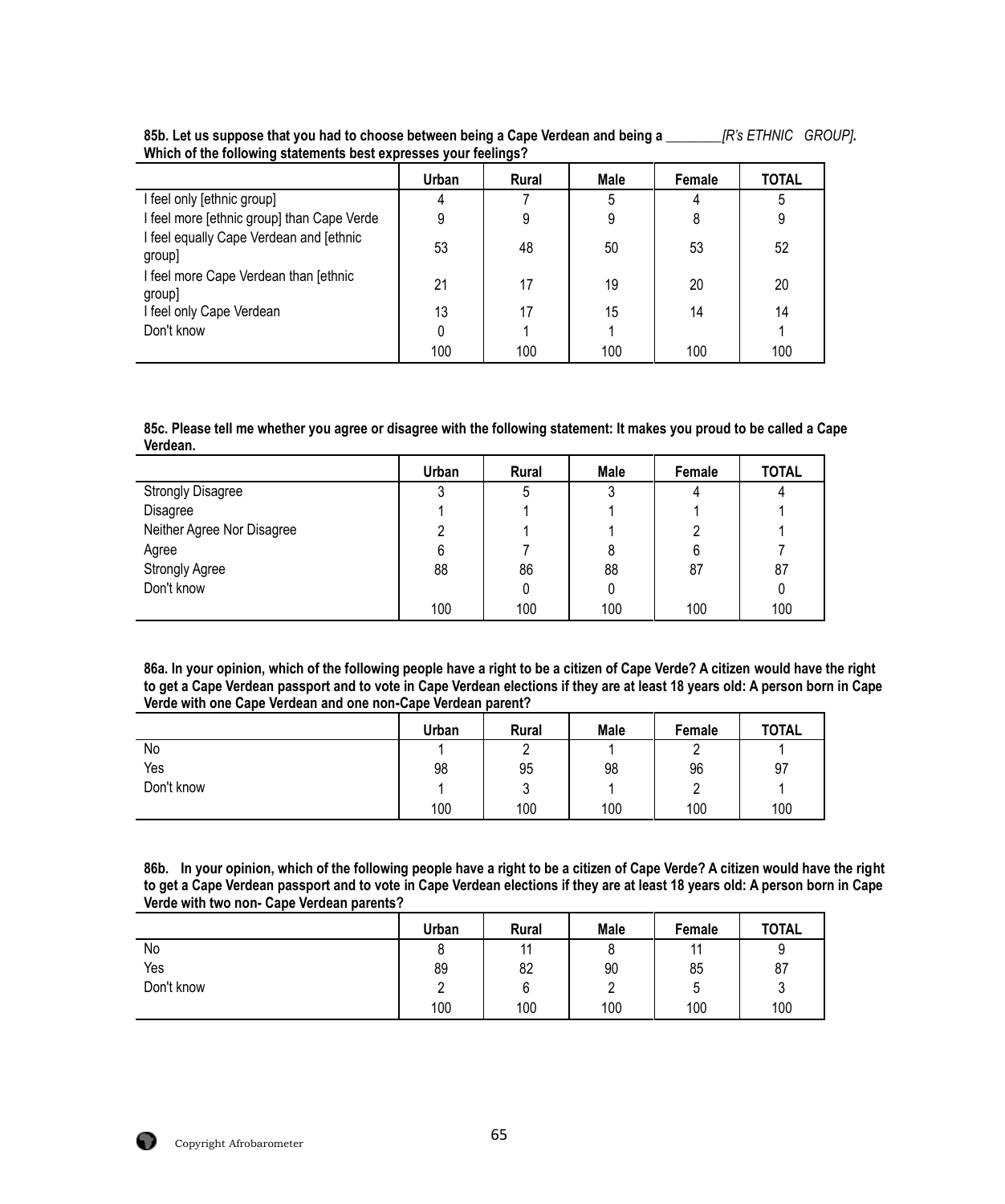| 86c. In your opinion, which of the following people have a right to be a citizen of Cape Verde? A citizen would have the right |  |  |  |
|--------------------------------------------------------------------------------------------------------------------------------|--|--|--|
| to get a Cape Verdean passport and to vote in Cape Verdean elections if they are at least 18 years old: The wife of a Cape     |  |  |  |
| Verdean man, even if she was born outside of Cape Verde?                                                                       |  |  |  |
|                                                                                                                                |  |  |  |

|            | Urban | <b>Rural</b> | Male      | Female    | <b>TOTAL</b> |
|------------|-------|--------------|-----------|-----------|--------------|
| No         | 16    | 18           | 12<br>ں ا | 20        |              |
| Yes        | 80    | 75           | 84        | 70<br>1 L | 78           |
| Don't know |       |              | ົ<br>v    |           | ა            |
|            | 100   | 100          | 100       | 100       | 100          |

**86d. In your opinion, which of the following people have a right to be a citizen of Cape Verde? A citizen would have the right to get a Cape Verdean passport and to vote in Cape Verdean elections if they are at least 18 years old: The husband of a Cape Verdean woman, even if he was born outside of Cape Verde?**

|            | Urban | <b>Rural</b>             | <b>Male</b> | Female | <b>TOTAL</b> |
|------------|-------|--------------------------|-------------|--------|--------------|
| No         | 17    | $\overline{\phantom{a}}$ | 13          | 20     | 17           |
| Yes        | 79    | 76                       | 85          | 73     | 79           |
| Don't know |       | ◠<br>b                   | <u>.</u>    |        | 'n<br>ν      |
|            | 100   | 100                      | 100         | 100    | 100          |

**86e. In your opinion, which of the following people have a right to be a citizen of Cape Verde? A citizen would have the right to get a Cape Verdean passport and to vote in Cape Verdean elections if they are at least 18 years old: A person who came from another country, but who has lived and worked in Cape Verde for many years, and wishes to make Cape Verde his or her home?**

|            | Urban | <b>Rural</b> | <b>Male</b> | Female | <b>TOTAL</b> |
|------------|-------|--------------|-------------|--------|--------------|
| No         | 13    | 17           | 12<br>ں ا   | 15     | 14           |
| Yes        | 83    | 75           | 83          | 78     | 81           |
| Don't know |       | ັ            | 4           |        | ა            |
|            | 100   | 100          | 100         | 100    | 100          |

**86f. In your opinion, which of the following people have a right to be a citizen of Cape Verde? A citizen would have the right to get a Cape Verdean passport and to vote in Cape Verdean elections if they are at least 18 years old: A person who wishes to hold dual citizenship, that is, to be a citizen both of Cape Verde and some other country?**

|            | Urban | Rural | <b>Male</b> | Female | <b>TOTAL</b> |
|------------|-------|-------|-------------|--------|--------------|
| No         | 31    | 33    | 31          | 33     | 32           |
| Yes        | 61    | 56    | 63          | 56     | 59           |
| Don't know | o     | 11    |             | 12     | a<br>◡       |
|            | 100   | 100   | 100         | 100    | 100          |

**87. Generally speaking, would you say that most people can be trusted or that you must be very careful in dealing with people?**

|                            | Urban | <b>Rural</b> | <b>Male</b> | Female | <b>TOTAL</b> |
|----------------------------|-------|--------------|-------------|--------|--------------|
| Must be very careful       | 92    | 93           | 92          | 93     | 92           |
| Most people can be trusted |       |              |             |        |              |
| Don't know                 |       |              |             |        |              |
|                            | 100   | 100          | 100         | 100    | 100          |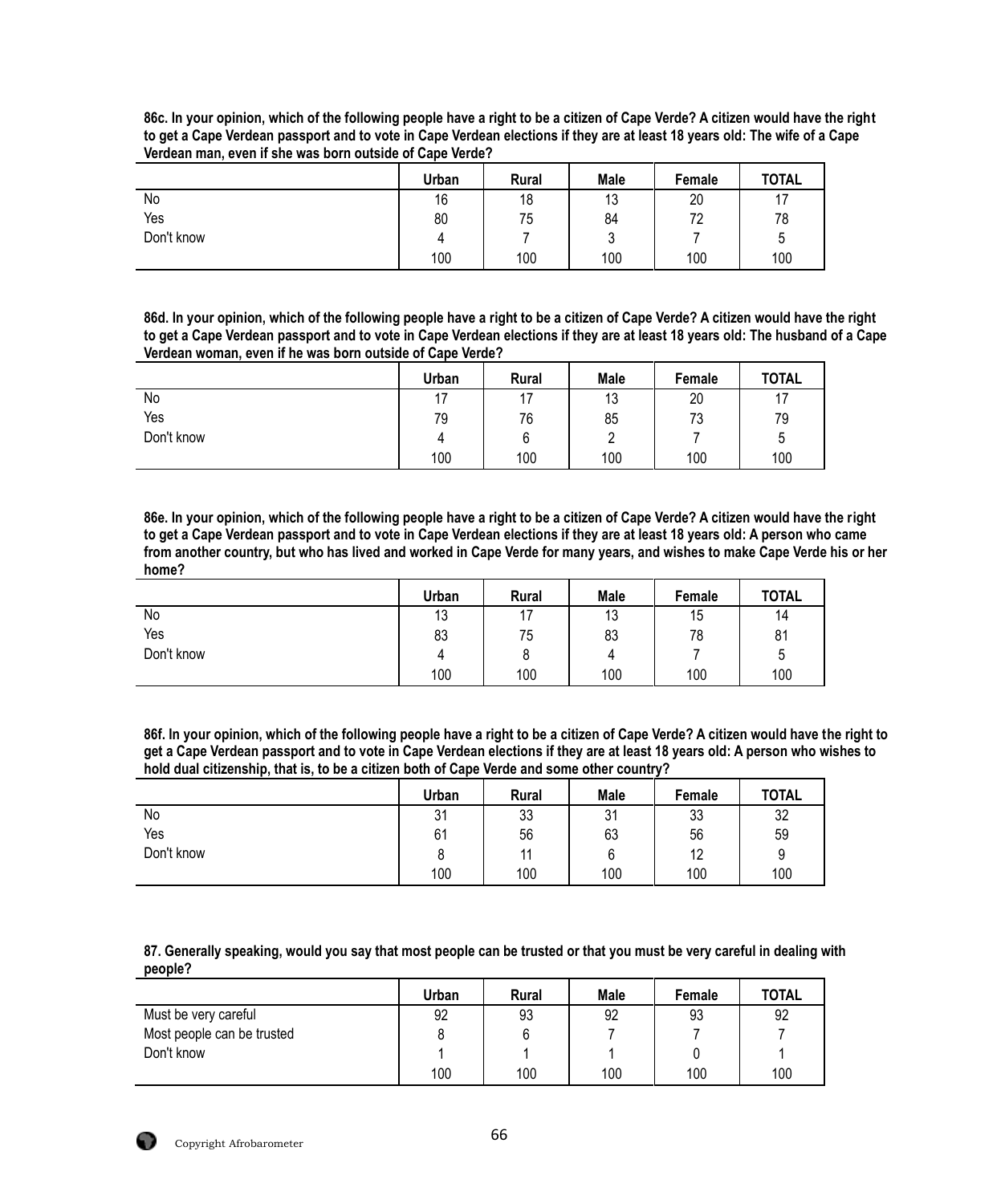## **88a. How much do you trust each of the following types of people: Your relatives**

|               | Urban  | <b>Rural</b> | <b>Male</b> | Female | <b>TOTAL</b> |
|---------------|--------|--------------|-------------|--------|--------------|
| Not at all    | ົ<br>J | ົ            |             | ົ<br>J | າ<br>ັ       |
| Just a little |        | 6            | 6           |        |              |
| Somewhat      | 22     | 25           | 20          | 25     | 23           |
| A lot         | 69     | 67           | 71          | 65     | 68           |
|               | 100    | 100          | 100         | 100    | 100          |

# **88b. How much do you trust each of the following types of people: Your neighbours**

|               | Urban | <b>Rural</b> | Male | Female | <b>TOTAL</b> |
|---------------|-------|--------------|------|--------|--------------|
| Not at all    | 18    | 14           | 15   | 20     | 17           |
| Just a little | 26    | 23           | 26   | 23     | 25           |
| Somewhat      | 41    | 42           | 40   | 43     | 42           |
| A lot         | 14    | 20           | 19   | 13     | 16           |
| Don't know    |       | 0            | 0    |        | 0            |
|               | 100   | 100          | 100  | 100    | 100          |

## **88c. How much do you trust each of the following types of people: Other people you know**

|               | Urban | Rural | Male | Female | <b>TOTAL</b> |
|---------------|-------|-------|------|--------|--------------|
| Not at all    | 25    | 21    | 18   | 30     | 24           |
| Just a little | 36    | 43    | 42   | 34     | 38           |
| Somewhat      | 32    | 28    | 32   | 30     | 31           |
| A lot         |       | 8     |      |        | 6            |
| Don't know    |       |       |      |        |              |
|               | 100   | 100   | 100  | 100    | 100          |

### **89a. Do you feel close to any particular political party?**

|                             | Urban | <b>Rural</b> | Male | Female | <b>TOTAL</b> |
|-----------------------------|-------|--------------|------|--------|--------------|
| No, not close to any party  | 38    | 33           | 37   | 37     | 37           |
| Yes, feels close to a party | 61    | 66           | 63   | 62     | 62           |
| Don't know                  |       |              |      |        |              |
|                             | 100   | 100          | 100  | 100    | 100          |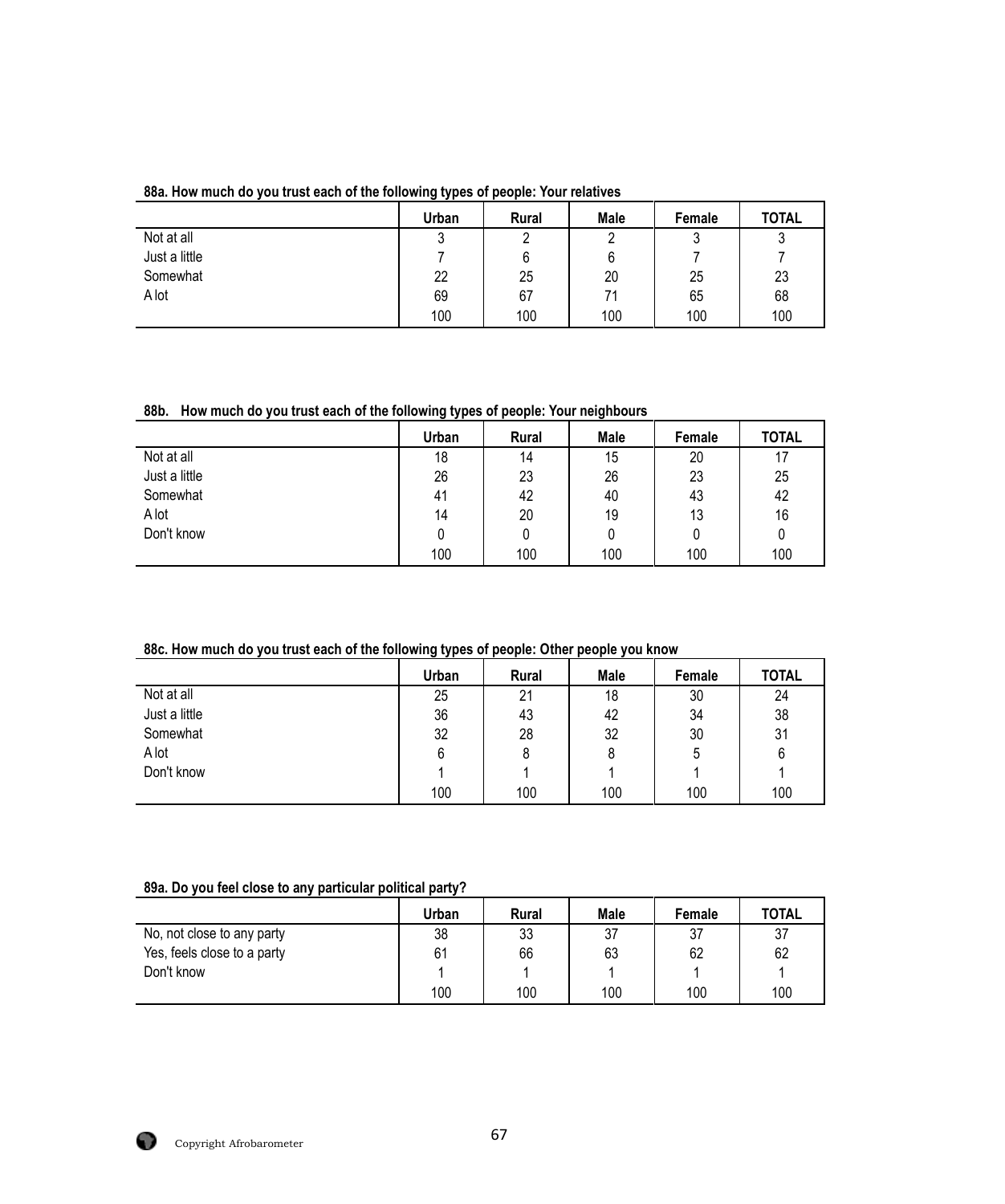## **89b. Which party is that?**

|                                                                            | Urban | <b>Rural</b> | Male | Female | <b>TOTAL</b> |
|----------------------------------------------------------------------------|-------|--------------|------|--------|--------------|
| Movement for Democracy (MPD)                                               | 43    | 52           | 47   | 44     | 45           |
| African Party of Independence of Cape<br>Verde (PAICV)                     | 53    | 46           | 50   | 52     | 51           |
| Party for Democratic Convergence (PCD<br>Party of Democratic Renewal (PRD) | 0     | 0            | 0    | 0      | 0            |
| Cape Verdean Union Independent and<br>Democratic (UCID)                    | 4     | 2            | 3    | 3      | 3            |
| Others                                                                     |       |              |      |        | 0            |
|                                                                            | 100   | 100          | 100  | 100    | 100          |

### **90a. Which of these things do you personally own: Radio?**

|               | Urban | Rural | <b>Male</b> | Female | <b>TOTAL</b> |
|---------------|-------|-------|-------------|--------|--------------|
| No, don't own | 18    | 24    | 15          | 25     | 20           |
| Yes, do own   | 82    | 76    | 85          | 75     | 80           |
|               | 100   | 100   | 100         | 100    | 100          |

### **90b. Which of these things do you personally own: Television?**

|               | Urban | <b>Rural</b> | <b>Male</b> | <b>Female</b> | <b>TOTAL</b> |
|---------------|-------|--------------|-------------|---------------|--------------|
| No, don't own | 10    | 21           | 13          | 13            | 13           |
| Yes, do own   | 90    | 78           | 86          | 87            | 87           |
| Don't know    |       |              |             |               |              |
|               | 100   | 100          | 100         | 100           | 100          |

## **90c. Which of these things do you personally own: Motor Vehicle, Car or motorcycle?**

|               | Urban | <b>Rural</b> | Male | Female | <b>TOTAL</b> |
|---------------|-------|--------------|------|--------|--------------|
| No, don't own | 84    | 89           | 86   | 86     | 86           |
| Yes, do own   | 16    | 10           | 14   | 14     | 14           |
| Don't know    |       |              |      |        |              |
|               | 100   | 100          | 100  | 100    | 100          |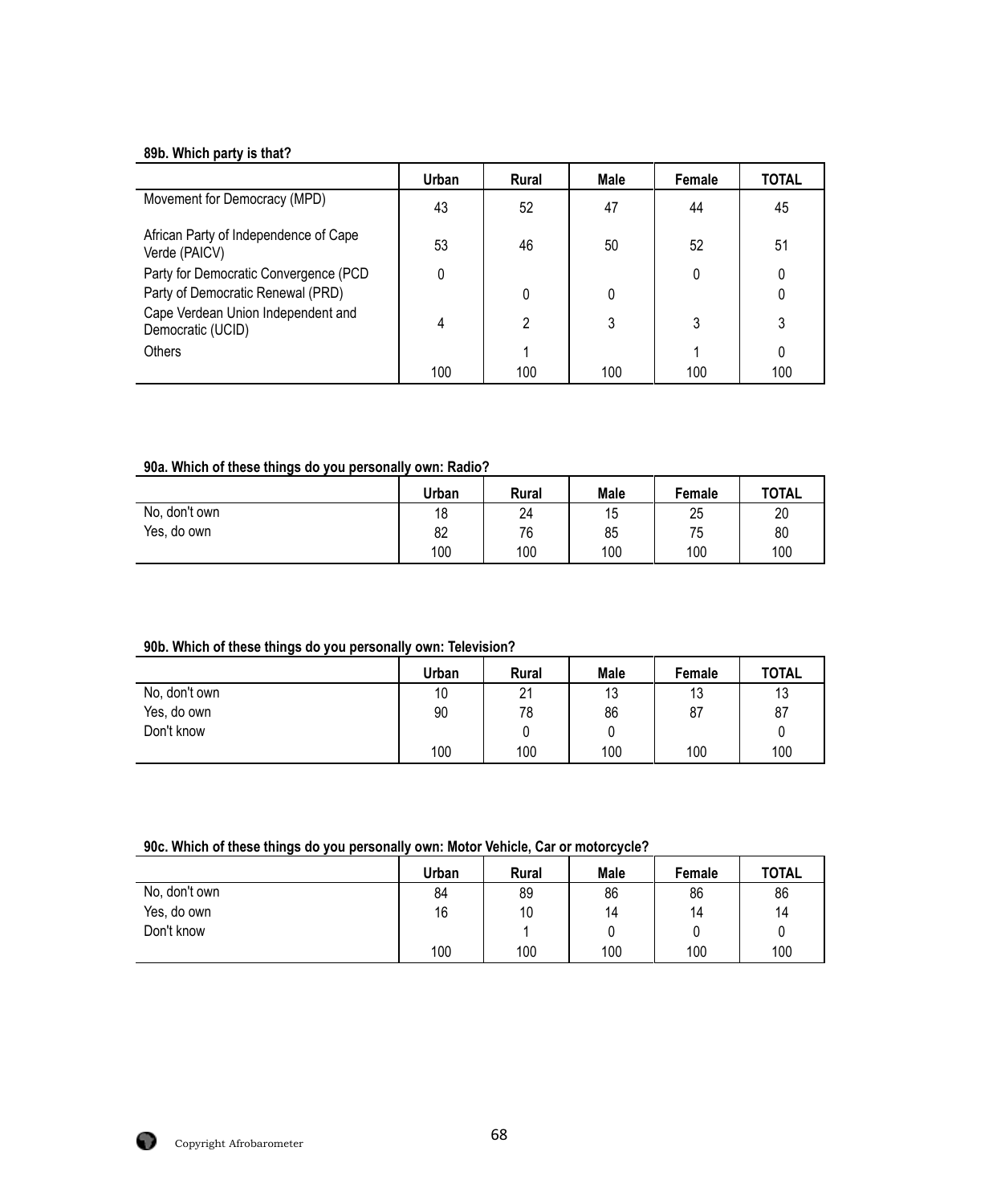## **91a. How often do you use: A computer?**

|                        | <b>Urban</b> | Rural | Male | Female | <b>TOTAL</b> |
|------------------------|--------------|-------|------|--------|--------------|
| Never                  | 47           | 72    | 49   | 59     | 54           |
| Less than once a month |              |       |      |        |              |
| A few times a month    | 8            | 6     |      |        |              |
| A few times a week     | 20           | 13    | 20   | 16     | 18           |
| Every day              | 21           |       | 19   | 15     | 17           |
| Don't know             |              |       |      |        |              |
|                        | 100          | 100   | 100  | 100    | 100          |

## **91b. How often do you use: The internet?**

|                        | Urban | Rural | Male | Female | <b>TOTAL</b> |
|------------------------|-------|-------|------|--------|--------------|
| Never                  | 49    | 76    | 53   | 61     | 57           |
| Less than once a month | 5     | າ     | 4    | 4      |              |
| A few times a month    |       |       | 9    |        | 8            |
| A few times a week     | 22    | 12    | 21   |        | 19           |
| Every day              | 15    | 3     | 13   |        | 12           |
| Don't know             |       |       |      |        |              |
|                        | 100   | 100   | 100  | 100    | 100          |

## **92. Do you ever use a mobile phone? If so, who owns the mobile phone that you use most often?**

|                                                               | Urban | <b>Rural</b> | Male | Female | <b>TOTAL</b> |
|---------------------------------------------------------------|-------|--------------|------|--------|--------------|
| No, I never use a mobile phone                                | 13    | 25           | 14   | 19     | 16           |
| Yes, I use a mobile phone that I own                          | 84    | 70           | 83   | 76     | 80           |
| Yes, I use a mobile owned by someone else<br>in my household  | 3     | 5            | 2    | 5      |              |
| Yes, I use a mobile owned by someone else<br>outside my hhold |       | 0            |      |        |              |
| Don't know                                                    |       |              |      |        |              |
|                                                               | 100   | 100          | 100  | 100    | 100          |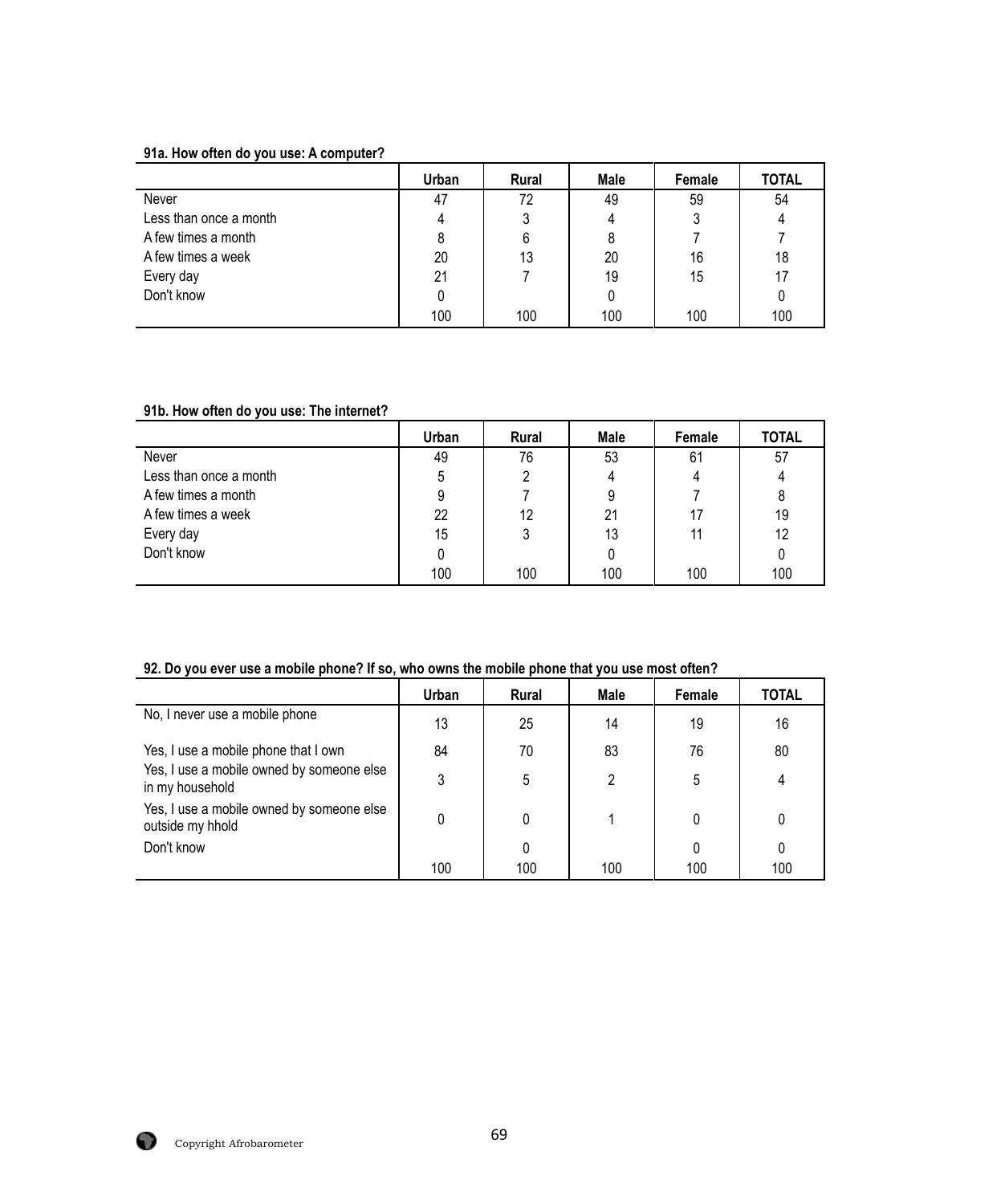|                             | Urban | <b>Rural</b> | Male | Female | <b>TOTAL</b> |
|-----------------------------|-------|--------------|------|--------|--------------|
| Never                       | 13    | 27           | 15   | 20     | 17           |
| Less than one time per day  | 19    | 24           | 19   | 22     | 21           |
| One or two times per day    | 28    | 22           | 26   | 26     | 26           |
| Three or four times per day | 19    | 15           | 20   | 16     | 18           |
| Five or more times per day  | 19    | 8            | 18   | 14     | 16           |
| Don't know                  |       | 3            |      |        | 2            |
|                             | 100   | 100          | 100  | 100    | 100          |

**93a. How often do you normally use a mobile phone to: Make or receive a call?**

**93b. How often do you normally use a mobile phone to: Send or receive a text message or SMS?**

|                             | Urban | <b>Rural</b> | Male | Female | <b>TOTAL</b> |
|-----------------------------|-------|--------------|------|--------|--------------|
| Never                       | 26    | 40           | 26   | 34     | 30           |
| Less than one time per day  | 25    | 24           | 26   | 23     | 24           |
| One or two times per day    | 26    | 19           | 26   | 22     | 24           |
| Three or four times per day | 12    | 8            | 11   | 11     | 11           |
| Five or more times per day  |       | 5            | 9    |        | 8            |
| Don't know                  |       |              |      |        |              |
|                             | 100   | 100          | 100  | 100    | 100          |

**93c. How often do you normally use a mobile phone to: Send or receive money or pay a bill?**

|                             | Urban | <b>Rural</b> | Male | Female | <b>TOTAL</b> |
|-----------------------------|-------|--------------|------|--------|--------------|
| Never                       | 93    | 93           | 93   | 93     | 93           |
| Less than one time per day  |       |              |      |        |              |
| One or two times per day    |       |              |      |        |              |
| Three or four times per day |       |              |      |        |              |
| Five or more times per day  |       |              |      |        |              |
| Don't know                  |       | 5            |      |        |              |
|                             | 100   | 100          | 100  | 100    | 100          |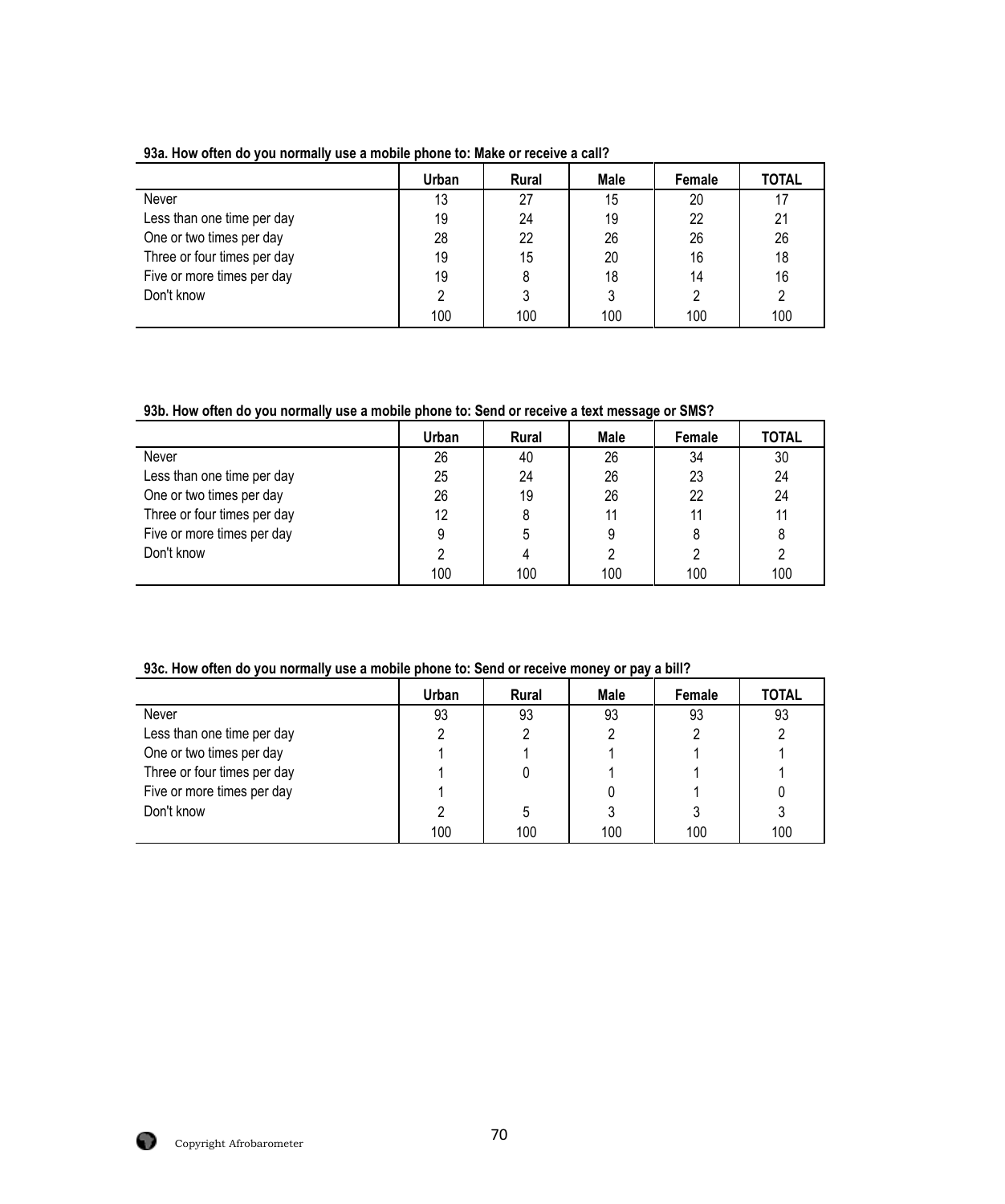|            | Urban | Rural | Male | Female | <b>TOTAL</b> |
|------------|-------|-------|------|--------|--------------|
|            | 5     | 12    |      | 6      |              |
|            | 20    | 30    | 22   | 24     | 23           |
| 2          | 27    | 31    | 27   | 29     | 28           |
|            | 19    | 14    | 19   | 16     | 17           |
|            | 13    | 6     | 12   | 10     | 11           |
| 5          | 10    |       | 9    |        | 8            |
| 6          | ົ     |       | ∩    |        |              |
|            |       |       |      |        |              |
| 8          |       |       |      |        |              |
| 9          |       |       |      |        |              |
| Don't know |       |       |      |        |              |
|            | 100   | 100   | 100  | 100    | 100          |

**94. How many mobile phones are owned in total by members of your household, including yourself?**

**95a. Please tell me whether each of the following are available inside your house, inside your compound, or outside your compound: Your main source of water for household use?**

|                      | Urban | <b>Rural</b> | <b>Male</b> | <b>Female</b> | <b>TOTAL</b> |
|----------------------|-------|--------------|-------------|---------------|--------------|
| Inside the house     | 66    | 37           | 57          | 58            | 57           |
| Inside the compound  | 20    | 33           | 23          | 24            | 23           |
| Outside the compound | 14    | 30           | 20          | 18            | 19           |
| Don't know           |       |              |             |               |              |
|                      | 100   | 100          | 100         | 100           | 100          |

**95a. Please tell me whether each of the following are available inside your house, inside your compound, or outside your compound: A toilet or latrine?**

|                            | Urban | <b>Rural</b> | Male | Female | <b>TOTAL</b> |
|----------------------------|-------|--------------|------|--------|--------------|
| None, no latrine available |       | 25           | 11   | 12     | 12           |
| Inside the house           | 76    | 42           | 64   | 67     | 66           |
| Inside the compound        | 14    | 22           | 17   | 15     | 16           |
| Outside the compound       |       | 11           |      | 5      | 6            |
| Don't know                 |       |              |      |        |              |
|                            | 100   | 100          | 100  | 100    | 100          |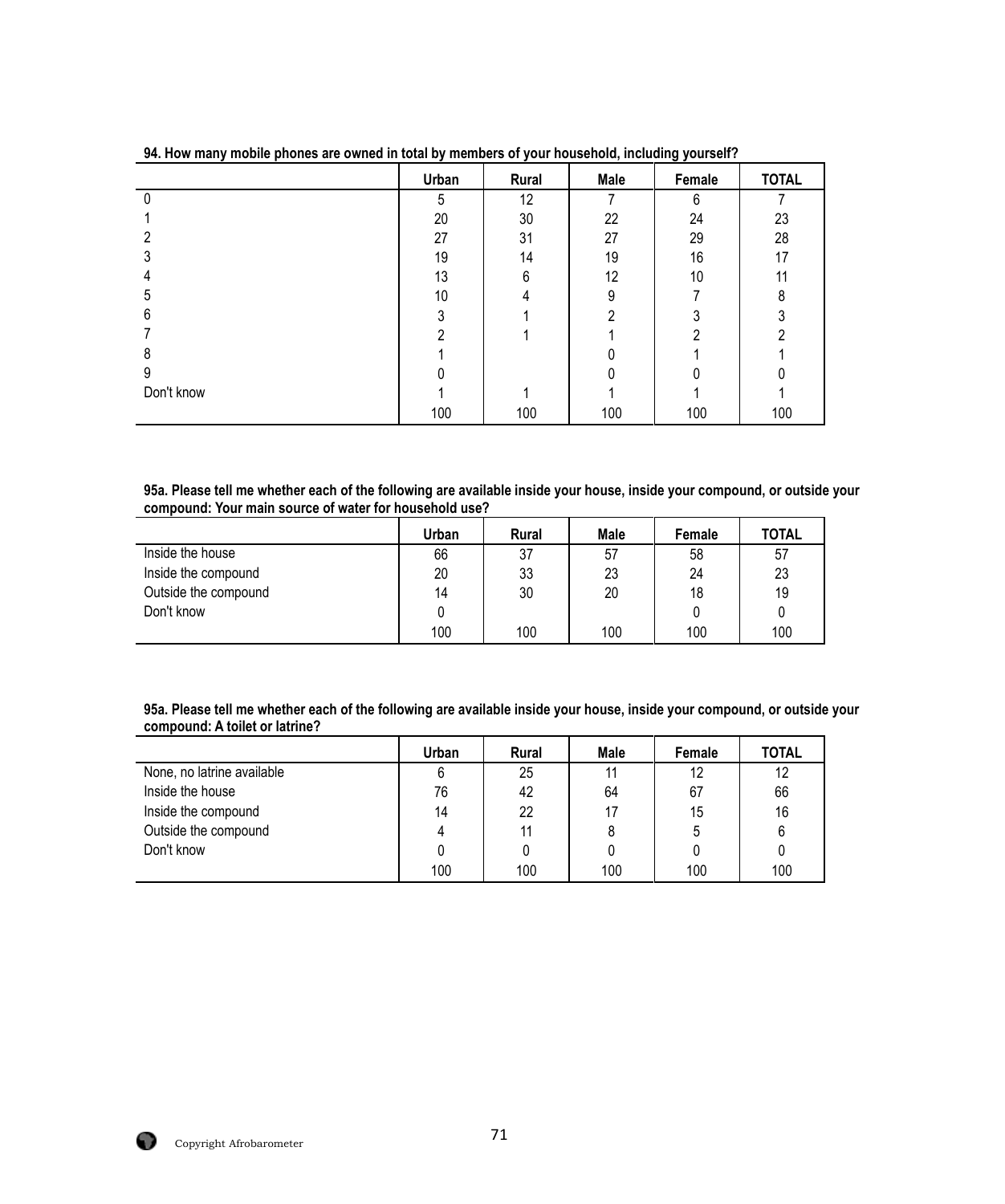|                  | Urban | <b>Rural</b> | Male | Female | <b>TOTAL</b> |
|------------------|-------|--------------|------|--------|--------------|
| No (not looking) | 28    | 34           | 27   | 33     | 30           |
| No (looking)     | 32    | 37           | 31   | 35     | 33           |
| Yes, part time   |       | 10           | 10   |        |              |
| Yes, full time   | 32    | 19           | 32   | 25     | 28           |
|                  | 100   | 100          | 100  | 100    | 100          |

**96. Do you have a job that pays a cash income? Is it full-time or part-time? Are you presently looking for a job?**

# **97. What is the highest level of education you have completed?**

|                                               | Urban | <b>Rural</b> | Male | Female | <b>TOTAL</b> |
|-----------------------------------------------|-------|--------------|------|--------|--------------|
| No formal schooling                           |       | 14           | հ    | 12     | 9            |
| Informal schooling only                       |       |              |      |        |              |
| Some primary schooling                        | 20    | 32           | 23   | 24     | 24           |
| Primary school completed                      |       | 16           | 12   |        | 11           |
| Some secondary school/high school             | 31    | 23           | 29   | 28     | 29           |
| Secondary school completed/high school        | 12    |              | 14   |        | 11           |
| Post-secondary qualifications, not university |       |              |      |        |              |
| Some university                               |       |              |      |        |              |
| University completed                          |       |              |      |        |              |
| Post-graduate                                 |       |              |      |        |              |
| Don't know                                    |       |              |      |        |              |
|                                               | 100   | 100          | 100  | 100    | 100          |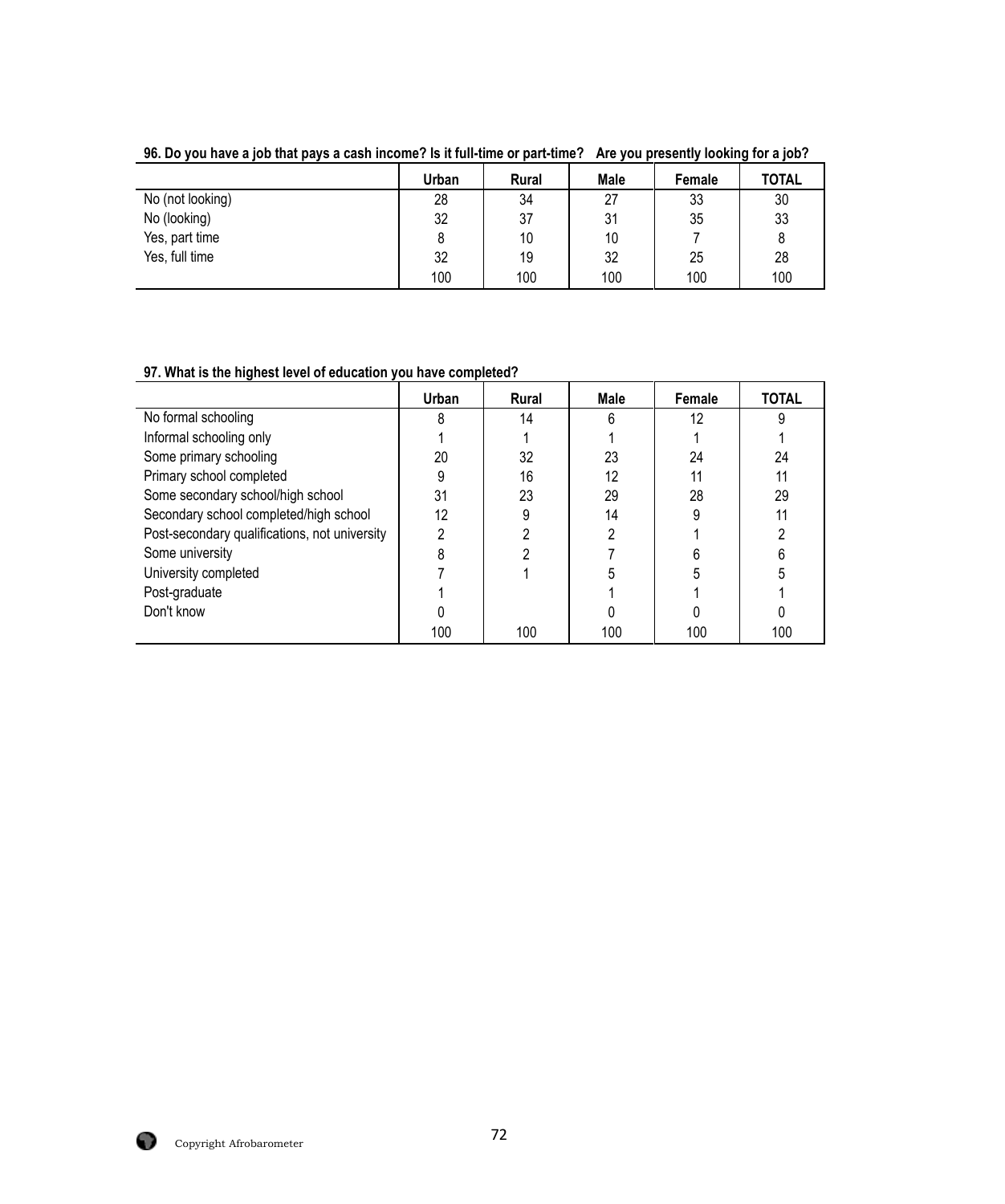## **98a. What is your religion, if any?**

|                                  | Urban | Rural | Male | Female | <b>TOTAL</b> |
|----------------------------------|-------|-------|------|--------|--------------|
| None                             | 16    | 5     | 16   | 10     | 13           |
| Christian only                   | 13    | 12    | 13   | 13     | 13           |
| Roman Catholic                   | 58    | 71    | 58   | 66     | 62           |
| Orthodox                         |       | 0     |      |        |              |
| Lutheran                         | 2     | 2     |      |        | ኅ            |
| <b>Baptist</b>                   |       |       |      |        |              |
| Evangelical                      |       |       |      |        |              |
| Pentecostal                      |       |       |      |        |              |
| Jehovah's Witness                |       |       |      |        |              |
| Seventh Day Adventist            |       | 2     |      |        | ŋ            |
| Mormon                           |       | 0     |      |        |              |
| Muslim only                      |       |       |      |        |              |
| Atheist(Do not believe in a God) |       | 0     |      |        | ი            |
| Christian Rationalism            |       |       |      |        | 2            |
| Other                            |       |       |      | ŋ      |              |
| Don't know                       |       |       |      |        |              |
|                                  | 100   | 100   | 100  | 100    | 100          |

## **98b. How important is religion in your life?**

|                      | Urban | <b>Rural</b> | Male | Female | <b>TOTAL</b> |
|----------------------|-------|--------------|------|--------|--------------|
| Not at all important | 6     | 6            | 6    | ა      | 6            |
| Not very important   | 14    | 8            | 15   |        | 12           |
| Somewhat important   |       | 17           | 18   |        | 17           |
| Very important       | 60    | 68           | 57   | 67     | 63           |
| Don't know           |       |              | 3    |        |              |
|                      | 100   | 100          | 100  | 100    | 100          |